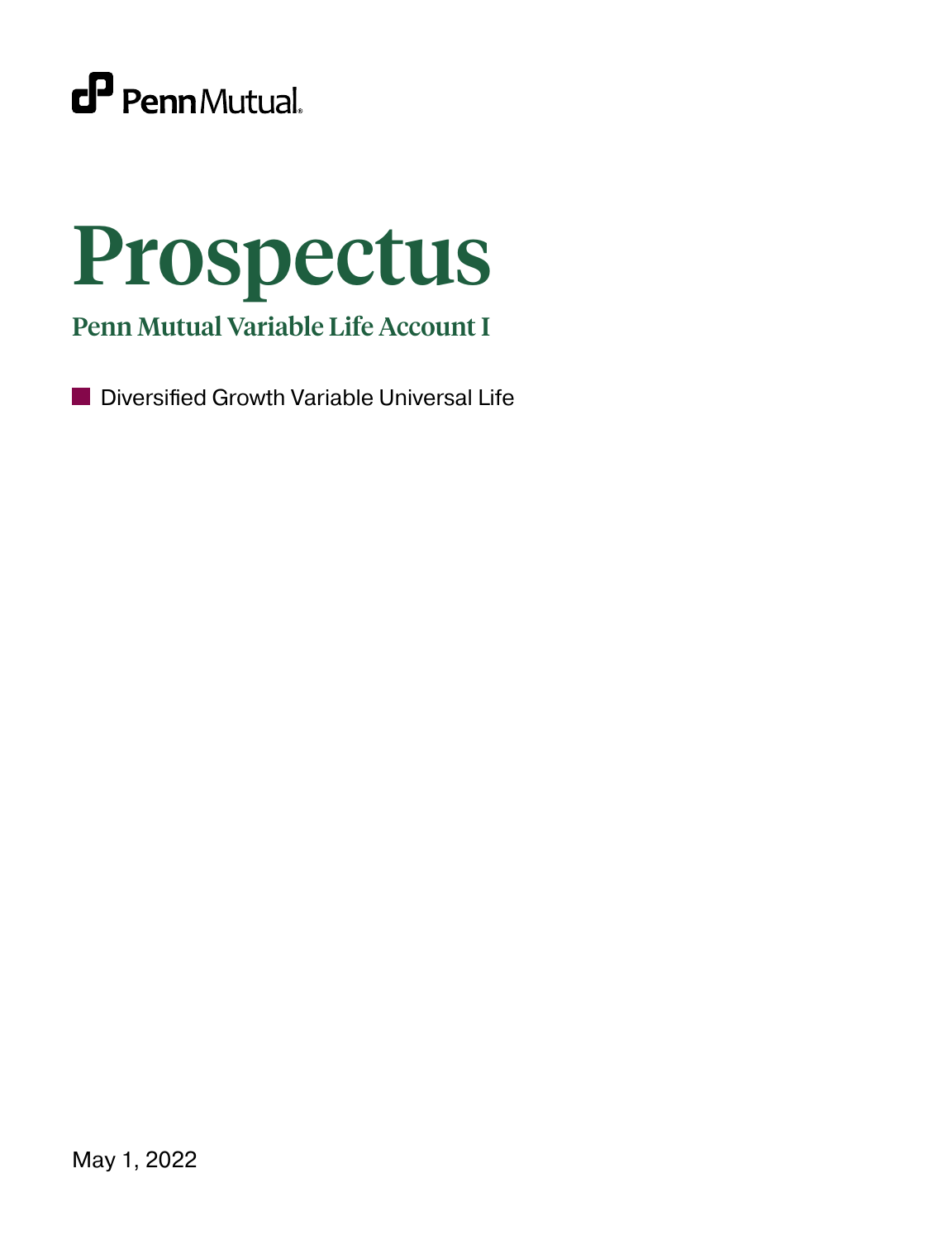# **PROSPECTUS**

# FOR DIVERSIFIED GROWTH VUL

a flexible premium adjustable variable life insurance policy issued by THE PENN MUTUAL LIFE INSURANCE COMPANY and funded through PENN MUTUAL VARIABLE LIFE ACCOUNT I of The Penn Mutual Life Insurance Company PO Box 178, Philadelphia, Pennsylvania 19105 800-523-0650 May 1, 2022

This prospectus describes the Diversified Growth Variable Universal Life Insurance policy (the "Policy"), an individual, flexible premium adjustable variable universal life insurance policy issued by The Penn Mutual Life Insurance Company (the "Company"). The Policy provides life insurance and a cash surrender value that varies with the investment performance of one or more of the funds that you select. The available funds are listed in Appendix A to this prospectus. The Policy also provides options in a fixed account in which amounts may be held to accumulate interest. The life insurance (or death benefit) provided under the Policy will never be less than the amount specified in the Policy. The Policy described in this Prospectus is not available in New York.

*Right to Cancel. If you are a new purchaser of a policy, you may cancel your policy within 10 days of receiving it without paying fees or penalties. In some states, this "Free Look" or cancellation period may be longer. If you cancel your Policy, in most states you will receive your policy value, plus any premium charge and monthly deductions (minus any loans and accrued loan interest). In some states, you will receive a full refund of the amount of any premiums you have paid. You should review this prospectus, or consult with your financial professional, for additional information about the specific cancellation terms that apply.*

*The Securities and Exchange Commission ("SEC") has not approved or disapproved of this security or passed upon the accuracy or adequacy of this prospectus. Any representation to the contrary is a criminal offense.* Additional information about certain investment products, including variable life insurance, has been prepared by the Securities and Exchange Commission's staff and is available at Investor.gov.

Policies have risks including risk of loss of the amount invested. Policies are not deposits of, or guaranteed or endorsed by, any bank and are not federally insured by the FDIC, Federal Reserve Board, or any other agency.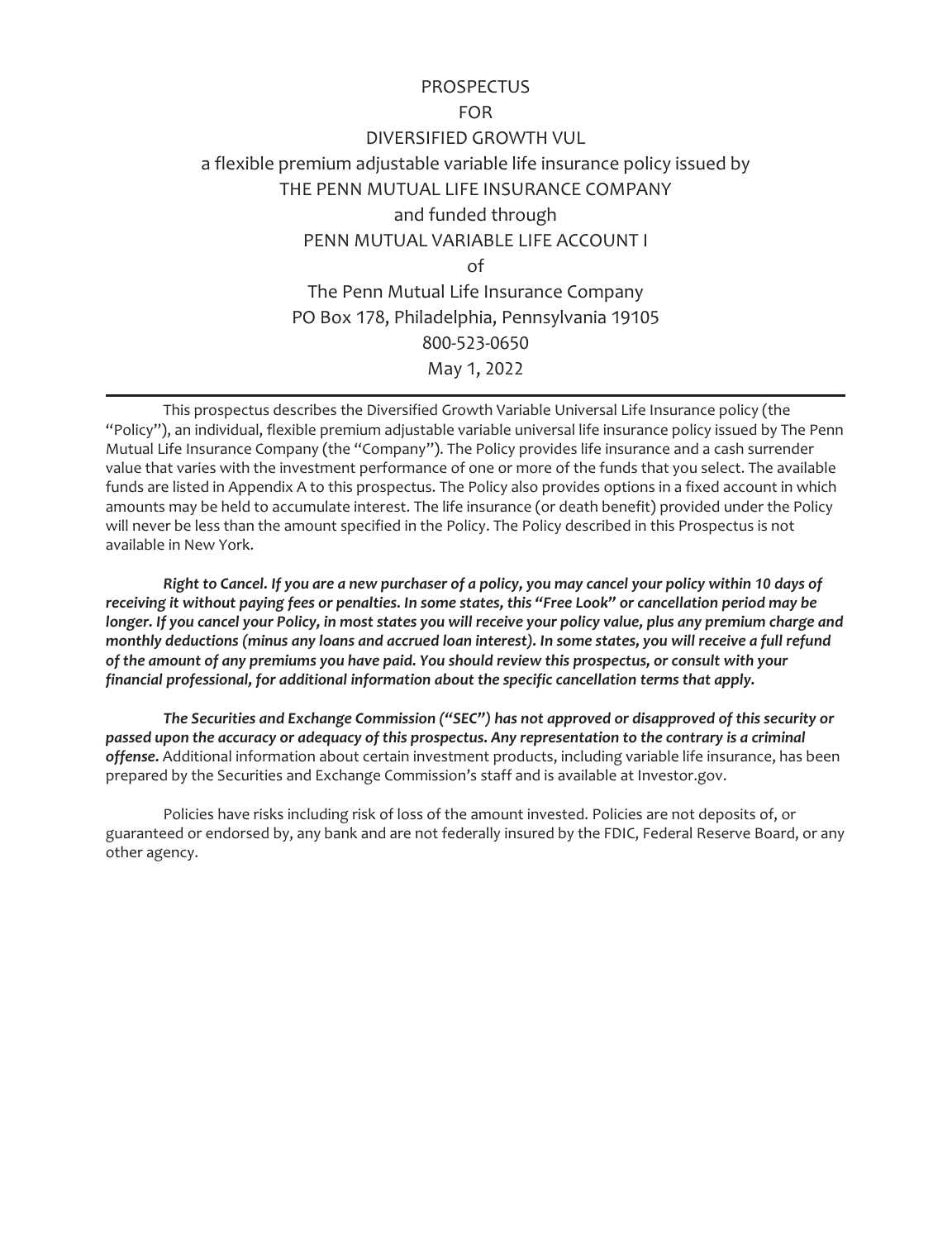# **GUIDE TO READING THIS PROSPECTUS (TABLE OF CONTENTS)**

This prospectus contains information that you should know before you buy the Diversified Growth Variable Universal Life Insurance policy (the "Policy" or "Diversified Growth VUL") described in this prospectus or exercise any of your rights under the Policy. The purpose of this prospectus is to provide information on the essential features and provisions of the Policy and the investment options available under the Policy. When you receive your Policy, read it carefully for more information about your rights and obligations under the Policy.

The prospectus is arranged as follows:

- Pages **5** to **8** provide a table summarizing key information about the Policy.
- Pages **9** to **12** provide an overview of important features and benefits and other information.
- Pages **13** to **20** include tables showing fees and charges under the Policy.
- Pages **21** to **24** summarize the principal risks of investing in the Policy.
- Pages **25** to **66** provide additional, more detailed information about the Policy, in question and answer format.
- Pages **66** to **69** provide information about The Penn Mutual Life Insurance Company ("Penn Mutual," or the "Company"), the Penn Mutual Variable Life Account I (the "Separate Account") and the underlying variable investment options ("Variable Investment Options").
- Appendix A at the end of this prospectus lists the mutual funds that are available in the Variable Investment Options (the "Funds"), including information regarding their expenses and past investment performance.
- Appendix B at the end of this prospectus describes the fixed account investment options (the "Fixed Account Options") available under the Policy.

#### **\*\*\*\*\*\*\*\*\*\***

*The prospectuses of the available Funds contain important information that you should know about the investments that may be made under the Policy. You should read the fund prospectuses carefully before you invest. You can obtain the fund prospectuses by calling 1-800-523-0650 or by sending an email request to FundOperations@pennmutual.com.*

*This prospectus (and the life insurance policy) is not considered an offering in any jurisdiction where such offering may not be lawfully made. We do not authorize any information or representations regarding the offering described in this prospectus and the Statement of Additional Information ("SAI") other than as contained in these materials or any supplements to them, or in any other sales material we authorize.*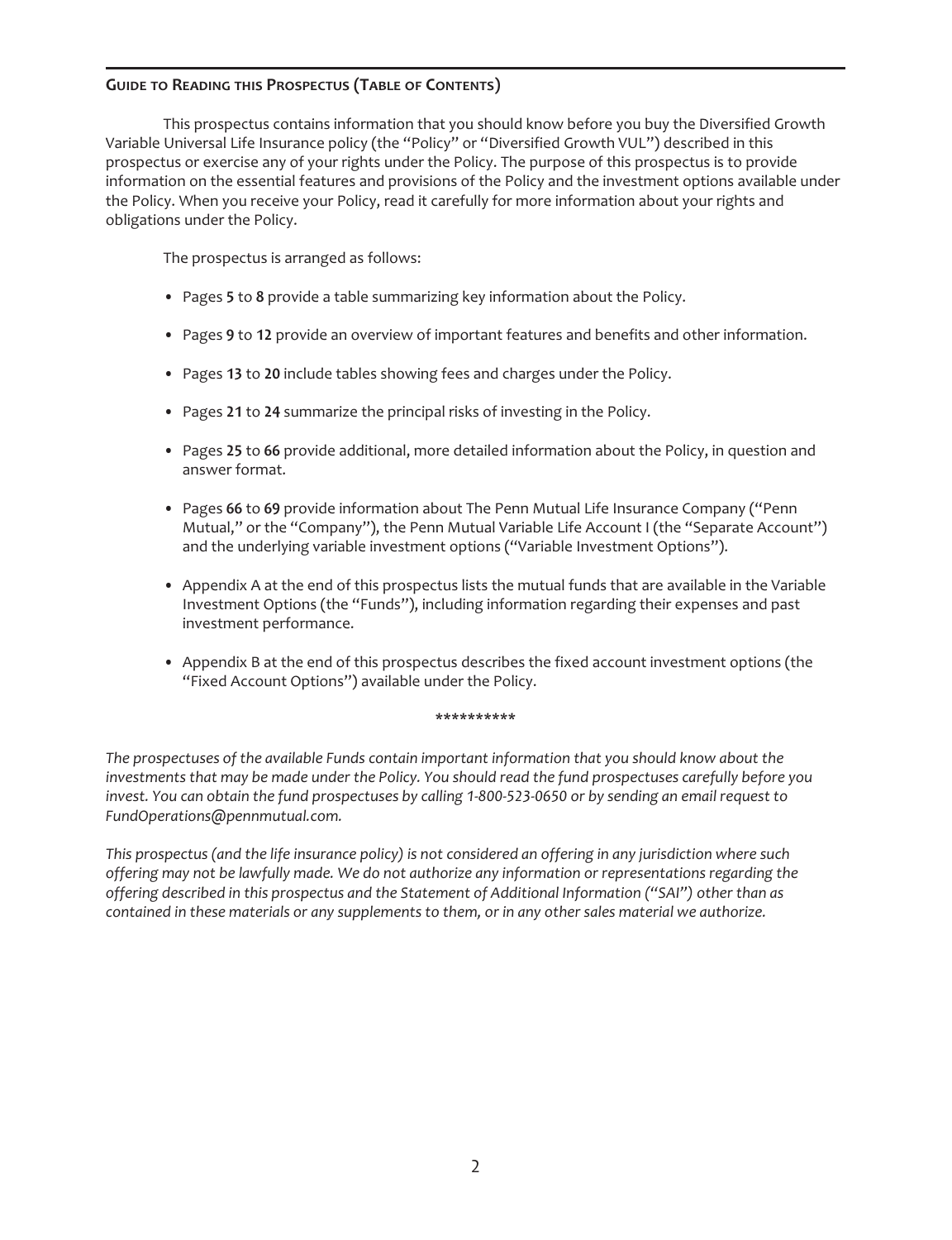#### **DEFINITIONS**

More detailed information concerning the terms defined below is in the appropriate sections of the Prospectus.

*Cash Surrender Value:* The policy value, less any surrender charges that may apply.

*Company:* The Penn Mutual Life Insurance Company. Also referred to as "**We**," "**our**," and "**us**," or "**Penn Mutual**."

*Fixed Account Options:* In addition to the Variable Investment Options (as defined below), the Policy allows you to allocate your policy value to both traditional and indexed Fixed Account Options which are described in Appendix B. These are all part of the Company's general account assets.

*Funds:* The mutual funds that are available for investment through the Variable Investment Options of the Separate Account.

*General Account:* All of our general assets, liabilities, capital and surplus, income, gains, or losses that are not included in the Separate Account or any other separate account. These assets are subject to the claims of our general creditors.

*Investment Options:* Policy investment options that consist of the Variable Investment Options and the Fixed Account Options.

*Monthly Deduction:* The charges we deduct from your policy value each month, including the Cost of Insurance Charge, the Mortality and Expense Risk Face Amount Charge, the Mortality and Expense Risk Asset Charge, the Administrative Charges and any applicable Optional Supplemental Agreement Charges.

*Net Amount at Risk:* The difference between the death benefit and the policy value.

*Net Cash Surrender Value:* The policy value, less any surrender charges that may apply, less any outstanding loans and accrued loan interest. This is the amount we will pay you if you surrender your policy.

*Net Policy Value:* The policy value, less any Policy Debt.

*Net Premium:* The balance of a premium payment after deduction of the percent of premium charge.

**Policy Debt:** Any outstanding policy loans plus any loan interest due or accrued.

*Policy Specifications Page:* The Policy Specifications Page contains your policy's individual specifications.

*Policy Value:* The total value of your policy, which is the sum of the values in the Variable Investment Options, the Fixed Account Options and the policy loan account. At any time, your policy value is equal to: the net premiums you have paid (your premiums less the percent of premium charges); plus or minus the investment results in the part of your policy value (if any) allocated to the Variable Investment Options; plus interest credited to the part of your policy value (if any) allocated to the Fixed Account Options; minus policy charges we deduct; and minus partial surrenders you have made. Policy loans may also affect your policy value.

*Separate Account:* Penn Mutual Variable Life Account I of Penn Mutual, a segregated asset account of the Company. The Separate Account is divided into subaccounts that correspond to the Variable Investment Options. Each subaccount corresponds to, and invests exclusively in, a particular Fund.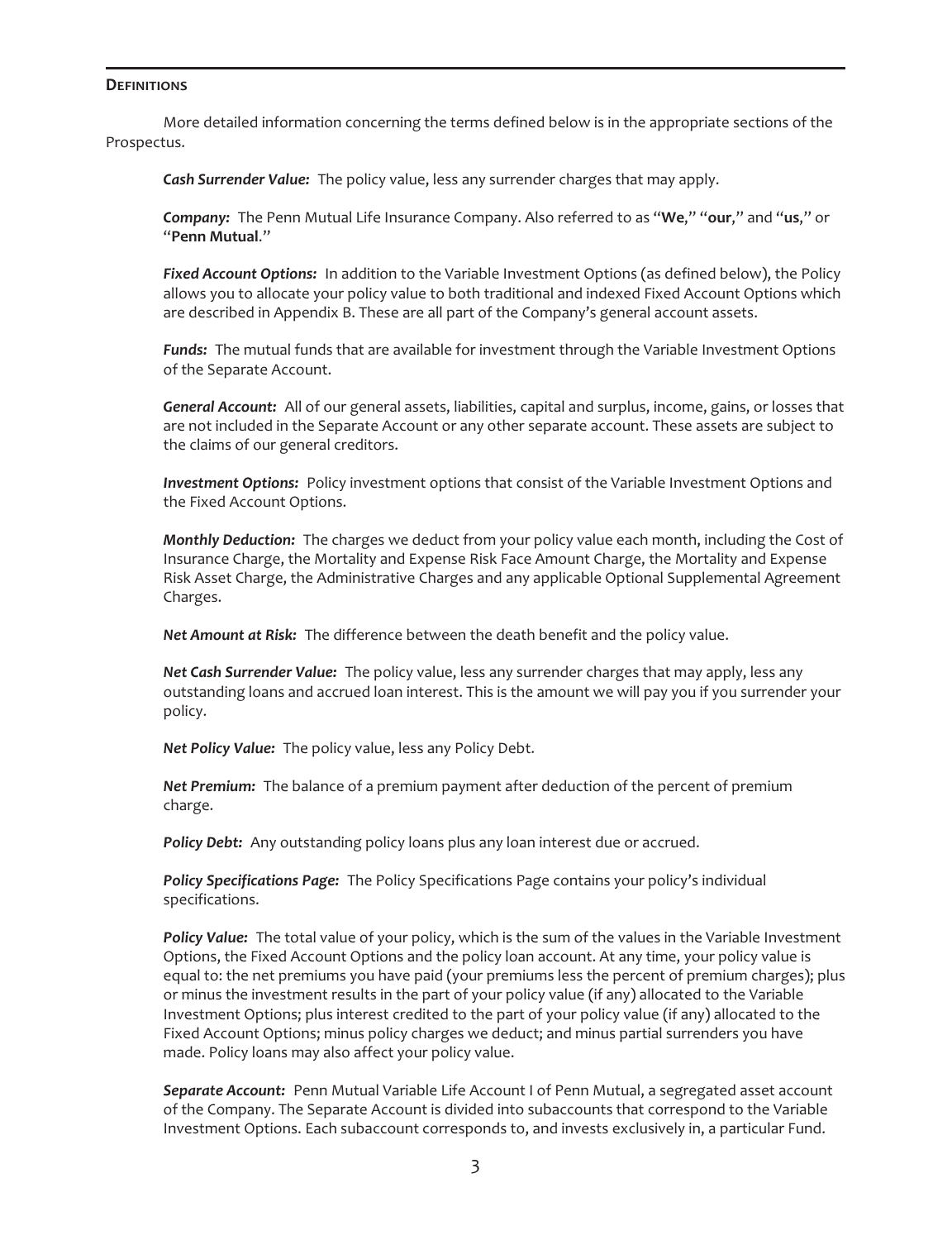*Specified Amount:* The dollar amount of life insurance under the Policy as selected by the policy owner. It equals the initial specified amount shown on the Policy Specifications Page, plus any increases and minus any decreases made to the initial specified amount.

*Variable Investment Options.* The subaccounts of the Separate Account, each of which invests exclusively in a specified Fund.

*We (Our, Us):* The Penn Mutual Life Insurance Company **(**the **"Company").**

*You, Your:* The policy owner, who can make decisions regarding allocation of net premiums, transfers, surrender, partial surrenders, borrowing money, naming beneficiary(ies), electing supplemental agreements, and other matters (all within the policy limits).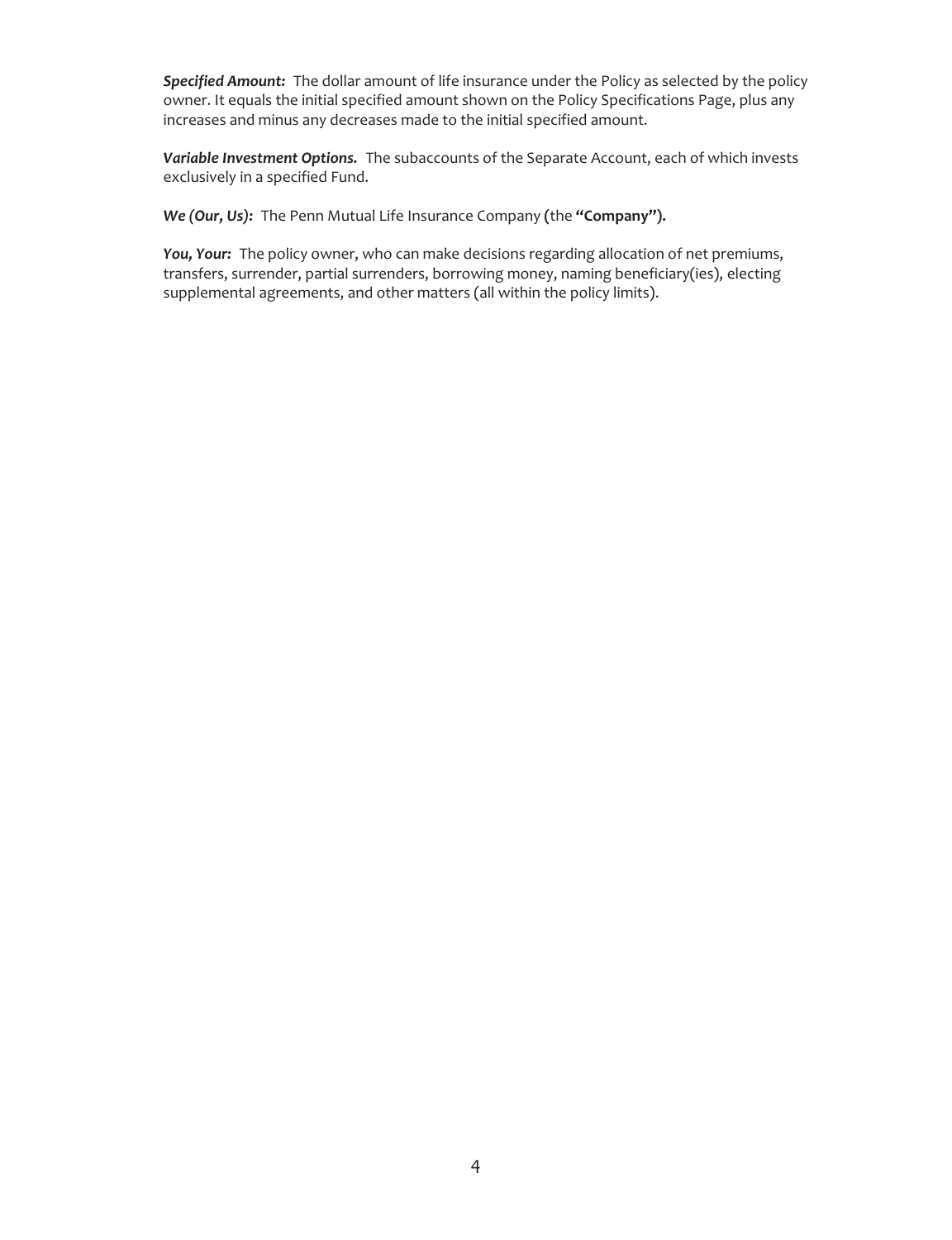**IMPORTANT INFORMATION YOU SHOULD CONSIDER ABOUT THE DIVERSIFIED GROWTH VARIABLE UNIVERSAL LIFE INSURANCE POLICY**

| <b>Fees and Expenses</b>                 |                                                                                                                                                                                                                                                                                                                                                                                                                                                                                                                                                                                                       |                                                                                                                                                                                                                                                                 |         |  |  |
|------------------------------------------|-------------------------------------------------------------------------------------------------------------------------------------------------------------------------------------------------------------------------------------------------------------------------------------------------------------------------------------------------------------------------------------------------------------------------------------------------------------------------------------------------------------------------------------------------------------------------------------------------------|-----------------------------------------------------------------------------------------------------------------------------------------------------------------------------------------------------------------------------------------------------------------|---------|--|--|
| <b>Charges for</b><br>Early<br>Surrender | If you fully surrender your Policy within the first 9 years following your purchase of the<br>policy or within the first 9 years following an increase to the Specified Amount, you may<br>be assessed a surrender charge equal to: (a) 90% of the lesser of (i) the total premium<br>paid in the first policy year, (ii) the maximum surrender charge premium, and (iii) \$45.00<br>per \$1,000 of the Specified Amount multiplied by (b) the appropriate surrender factor.<br>The surrender factor is equal to 1.00 in the first year of coverage and grades to 0.00 in the<br>10th year and after. |                                                                                                                                                                                                                                                                 |         |  |  |
|                                          |                                                                                                                                                                                                                                                                                                                                                                                                                                                                                                                                                                                                       | For example, if you were to surrender your Policy during the first year after your Policy<br>purchase (and your total premiums paid were \$100,000 and your Specified Amount is<br>\$500,000), then you could be assessed a surrender charge of up to \$20,250. |         |  |  |
|                                          | For more detailed information, see Table of Fees and Expenses; What Are the Fees and<br>Charges Under the Policy?                                                                                                                                                                                                                                                                                                                                                                                                                                                                                     |                                                                                                                                                                                                                                                                 |         |  |  |
| <b>Transaction</b><br>Charges            | In addition to the surrender charge for Policy surrenders, you may be charged for other<br>transactions. These include a Percent of Premium Charge (deducted from each premium)<br>and a partial surrender processing fee. A surrender charge will also be deducted if you<br>increase the Specified Amount of the life insurance death benefit and fully surrender your<br>policy within 9 years of such increase.                                                                                                                                                                                   |                                                                                                                                                                                                                                                                 |         |  |  |
|                                          | We reserve the right to impose transfer charges (when you transfer policy value between<br>investment options), but we currently do not impose these charges. We may also impose<br>charges if you exercise certain supplemental agreement benefits.                                                                                                                                                                                                                                                                                                                                                  |                                                                                                                                                                                                                                                                 |         |  |  |
|                                          | For more detailed information, see Table of Fees and Expenses; What Are the Fees and<br>Charges Under the Policy?                                                                                                                                                                                                                                                                                                                                                                                                                                                                                     |                                                                                                                                                                                                                                                                 |         |  |  |
| <b>Ongoing Fees</b><br>and Expenses      | In addition to surrender charges and transaction charges, an investment in the Policy is<br>subject to certain ongoing fees and expenses (usually deducted on a monthly basis).                                                                                                                                                                                                                                                                                                                                                                                                                       |                                                                                                                                                                                                                                                                 |         |  |  |
|                                          | Some of these charges, such as the monthly Cost of Insurance Charge, the Mortality and<br>Expense Risk Face Amount Charge and certain supplemental agreement charges (for<br>supplemental benefits), are set based on individual characteristics of the insured (e.g.,<br>age, sex, and rating classification).                                                                                                                                                                                                                                                                                       |                                                                                                                                                                                                                                                                 |         |  |  |
|                                          | Other ongoing charges include the monthly Mortality and Expense Risk Asset Charge,<br>loan interest, Administrative Charge and certain other agreement charges. Please refer to<br>the Policy Specifications Page for rates and the specific fees applicable to your Policy.                                                                                                                                                                                                                                                                                                                          |                                                                                                                                                                                                                                                                 |         |  |  |
|                                          | Investors will also bear expenses associated with the Funds, as shown in the following<br>table, which shows the minimum and maximum total operating expenses deducted from<br>Fund assets (before any fee waiver or expense reimbursement) during the year ended<br>December 31, 2021.                                                                                                                                                                                                                                                                                                               |                                                                                                                                                                                                                                                                 |         |  |  |
|                                          | Funds' Total Annual Operating Expenses (expenses that are deducted from Fund<br>assets)                                                                                                                                                                                                                                                                                                                                                                                                                                                                                                               |                                                                                                                                                                                                                                                                 |         |  |  |
|                                          | <b>Annual Fee</b>                                                                                                                                                                                                                                                                                                                                                                                                                                                                                                                                                                                     | Minimum                                                                                                                                                                                                                                                         | Maximum |  |  |
|                                          | Variable Investment Options (Fund fees and expenses)                                                                                                                                                                                                                                                                                                                                                                                                                                                                                                                                                  | 0.34%                                                                                                                                                                                                                                                           | 1.25%   |  |  |
|                                          | For more detailed information, see Table of Fees and Expenses; What Are the Fees and<br>Charges Under the Policy?                                                                                                                                                                                                                                                                                                                                                                                                                                                                                     |                                                                                                                                                                                                                                                                 |         |  |  |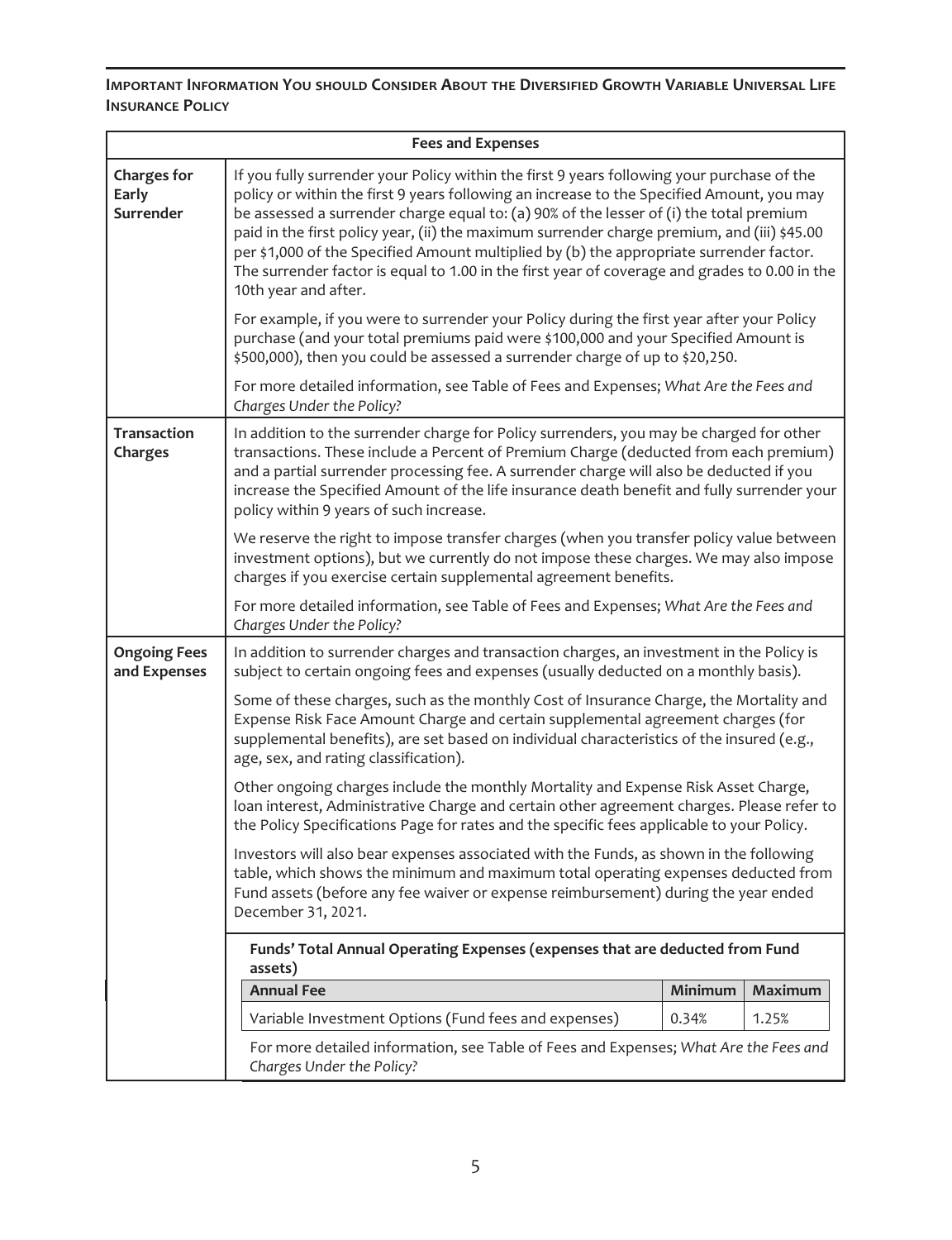| <b>Risks</b>                                         |                                                                                                                                                                                                                                                                                                                                                                                                                                                                                                                                                                            |  |  |  |
|------------------------------------------------------|----------------------------------------------------------------------------------------------------------------------------------------------------------------------------------------------------------------------------------------------------------------------------------------------------------------------------------------------------------------------------------------------------------------------------------------------------------------------------------------------------------------------------------------------------------------------------|--|--|--|
| <b>Risk of Loss</b>                                  | You can lose money by investing in this Policy, including loss of your premiums<br>(principal). For more detailed information, see Summary of Principal Risks of Investing in<br>the Policy; What is the Value of My Policy?                                                                                                                                                                                                                                                                                                                                               |  |  |  |
| Not a Short-<br>Term                                 | This Policy is not designed for short-term investing and is not appropriate for an<br>investor who needs ready access to cash.                                                                                                                                                                                                                                                                                                                                                                                                                                             |  |  |  |
| Investment                                           | The Policy is designed to provide a life insurance benefit or to help meet other long-<br>term financial objectives. Substantial fees, expenses, and tax implications generally<br>make variable life insurance unsuitable as a short-term savings vehicle. Additionally, the<br>Policy limits your ability to surrender a portion of the policy value (also called cash value)<br>through partial surrenders or loans; you cannot access more than your net cash<br>surrender value (the policy value less the surrender charge and less any outstanding<br>policy loan). |  |  |  |
|                                                      | For more detailed information, see Summary of Principal Risks of Investing in the Policy.                                                                                                                                                                                                                                                                                                                                                                                                                                                                                  |  |  |  |
| <b>Risks</b><br><b>Associated with</b><br>Investment | An investment in this Policy is subject to the risk of poor investment performance<br>$\bullet$<br>of the Funds you choose, and the value of an investment can vary depending on the<br>performance of the Funds.                                                                                                                                                                                                                                                                                                                                                          |  |  |  |
| <b>Options</b>                                       | Each investment option (the Funds and the Fixed Account Options) has its own<br>unique risks. The performance of the Funds will vary, and some are riskier than<br>others.                                                                                                                                                                                                                                                                                                                                                                                                 |  |  |  |
|                                                      | A discussion of the risks of allocating your premiums or policy value to one or more<br>Funds can be found in the prospectuses for the Funds. You should review the<br>prospectuses for the Funds before making an investment decision.                                                                                                                                                                                                                                                                                                                                    |  |  |  |
|                                                      | Premiums and policy value allocated to the Fixed Account Option may be kept<br>$\bullet$<br>there for an extended period of time due to restrictions on transfers out of the<br>Fixed Account Option.                                                                                                                                                                                                                                                                                                                                                                      |  |  |  |
|                                                      | For more detailed information, see Summary of Principal Risks of Investing in the Policy;<br>Appendix A — Funds Available Under the Policy; Appendix B - Fixed Account Options.                                                                                                                                                                                                                                                                                                                                                                                            |  |  |  |
| Insurance<br><b>Company Risks</b>                    | An investment in the Policy is subject to the risks related to The Penn Mutual Life<br>Insurance Company (the Company), including:                                                                                                                                                                                                                                                                                                                                                                                                                                         |  |  |  |
|                                                      | Any obligations, guarantees, and benefits of the Policy (including the Fixed Account<br>Options), are subject to the claims-paying ability and financial strength of the<br>Company.                                                                                                                                                                                                                                                                                                                                                                                       |  |  |  |
|                                                      | There are risks relating to the Company's administration of the Policy, including<br>cybersecurity and infectious disease outbreak risks.                                                                                                                                                                                                                                                                                                                                                                                                                                  |  |  |  |
|                                                      | If the Company experiences financial distress, it may not be able to meet its<br>obligations to you.                                                                                                                                                                                                                                                                                                                                                                                                                                                                       |  |  |  |
|                                                      | More information about the Company, including its financial strength ratings, is<br>available upon request from the Company at 1-800-523-0650.                                                                                                                                                                                                                                                                                                                                                                                                                             |  |  |  |
|                                                      | For more detailed information, see The Penn Mutual Life Insurance Company; Financial<br>Statements; Summary of Principal Risks of Investing in the Policy- Insurance Company<br>Risks; Other Information.                                                                                                                                                                                                                                                                                                                                                                  |  |  |  |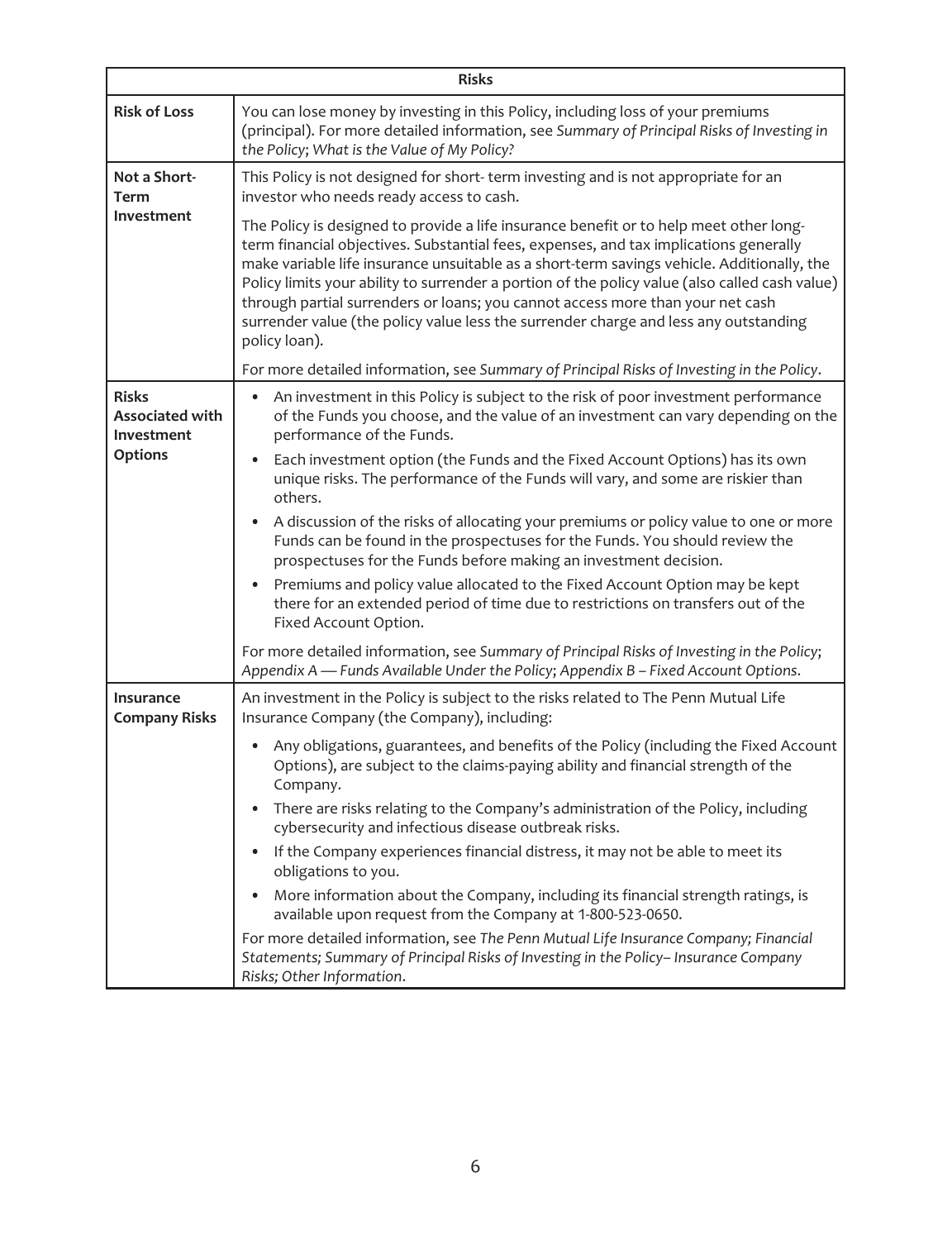| <b>Policy Lapse</b> | If the total premiums you have paid, less any partial surrenders you made, equal or<br>exceed the no-lapse premium specified in your Policy, multiplied by the number of<br>months the Policy has been in force, your Policy will remain in force, regardless of<br>investment performance for a specified period. The specified period is the shorter of 20<br>years, or the time until the policy anniversary nearest the Insured's attained age 80.<br>However, in no case will the specified period be less than 5 years. Policy distributions<br>will affect the no-lapse guarantee and outstanding loans will nullify the no-lapse<br>guarantee. The no-lapse premium will generally be less than the monthly equivalent of<br>the planned premium you specified. When a Policy lapses, it has no value, and no<br>benefits are paid upon the death of the insured. You will also lose the principal invested.<br>A Policy can lapse if the net cash surrender value is insufficient to pay the Policy |  |  |  |
|---------------------|--------------------------------------------------------------------------------------------------------------------------------------------------------------------------------------------------------------------------------------------------------------------------------------------------------------------------------------------------------------------------------------------------------------------------------------------------------------------------------------------------------------------------------------------------------------------------------------------------------------------------------------------------------------------------------------------------------------------------------------------------------------------------------------------------------------------------------------------------------------------------------------------------------------------------------------------------------------------------------------------------------------|--|--|--|
|                     | charges. This can happen due to insufficient premium payments, poor investment<br>performance, partial surrenders, unpaid loans or loan interest, and Policy charges<br>(including increases in those charges).                                                                                                                                                                                                                                                                                                                                                                                                                                                                                                                                                                                                                                                                                                                                                                                              |  |  |  |
|                     | The larger a Policy loan becomes relative to the policy's cash surrender value, the<br>greater the risk that the Policy's net cash surrender value will not be sufficient to<br>support the Policy's charges, including any loan interest due, and the greater the<br>risk of the Policy lapsing.                                                                                                                                                                                                                                                                                                                                                                                                                                                                                                                                                                                                                                                                                                            |  |  |  |
|                     | A Policy lapse may have tax consequences.<br>$\bullet$                                                                                                                                                                                                                                                                                                                                                                                                                                                                                                                                                                                                                                                                                                                                                                                                                                                                                                                                                       |  |  |  |
|                     | For more detailed information, see Summary of Principal Risks of Investing in the Policy;<br>What Payments Must I Make Under the Policy? - Lapse and Reinstatement.                                                                                                                                                                                                                                                                                                                                                                                                                                                                                                                                                                                                                                                                                                                                                                                                                                          |  |  |  |
| <b>Restrictions</b> |                                                                                                                                                                                                                                                                                                                                                                                                                                                                                                                                                                                                                                                                                                                                                                                                                                                                                                                                                                                                              |  |  |  |
| <b>Investments</b>  | You can allocate your net premiums to the Variable Investment Options (that invest in<br>the Funds) and the Fixed Account Options.                                                                                                                                                                                                                                                                                                                                                                                                                                                                                                                                                                                                                                                                                                                                                                                                                                                                           |  |  |  |
|                     | The minimum amount that you can transfer generally is \$250 (or the amount held<br>$\bullet$<br>under the Investment Options from which you are making the transfer, if less).                                                                                                                                                                                                                                                                                                                                                                                                                                                                                                                                                                                                                                                                                                                                                                                                                               |  |  |  |
|                     | If less than the full amount held under an Investment Option is transferred, the<br>amount remaining in the Investment Option must be at least \$250.                                                                                                                                                                                                                                                                                                                                                                                                                                                                                                                                                                                                                                                                                                                                                                                                                                                        |  |  |  |
|                     | Transfers may not be made during the free look period.<br>$\bullet$                                                                                                                                                                                                                                                                                                                                                                                                                                                                                                                                                                                                                                                                                                                                                                                                                                                                                                                                          |  |  |  |
|                     | Transfers may be made from the Traditional Fixed Account option only during the<br>30 day period following the end of each policy year.                                                                                                                                                                                                                                                                                                                                                                                                                                                                                                                                                                                                                                                                                                                                                                                                                                                                      |  |  |  |
|                     | Transfers from the Indexed Fixed Account may be made only on the anniversary of<br>$\bullet$<br>an allocation of an amount to the Indexed Fixed Account.                                                                                                                                                                                                                                                                                                                                                                                                                                                                                                                                                                                                                                                                                                                                                                                                                                                     |  |  |  |
|                     | The amount that may be transferred excludes any amount held in the policy loan<br>account.                                                                                                                                                                                                                                                                                                                                                                                                                                                                                                                                                                                                                                                                                                                                                                                                                                                                                                                   |  |  |  |
|                     | The Company reserves the right to remove or substitute any of the Funds as<br>investment options that are available under the policy.                                                                                                                                                                                                                                                                                                                                                                                                                                                                                                                                                                                                                                                                                                                                                                                                                                                                        |  |  |  |
|                     | In addition, we may limit your ability to make transfers involving the Variable<br>Investment Options if a transfer may disadvantage or potentially harm or hurt the<br>rights or interests of other policy owners.                                                                                                                                                                                                                                                                                                                                                                                                                                                                                                                                                                                                                                                                                                                                                                                          |  |  |  |
|                     | We may defer transfers under certain conditions.                                                                                                                                                                                                                                                                                                                                                                                                                                                                                                                                                                                                                                                                                                                                                                                                                                                                                                                                                             |  |  |  |
|                     | We will also reject or reverse a transfer request if for any reason any of the Funds<br>do not accept the purchase of its shares.                                                                                                                                                                                                                                                                                                                                                                                                                                                                                                                                                                                                                                                                                                                                                                                                                                                                            |  |  |  |
|                     | For more detailed information, see How Are Amounts Credited to the Separate Account?;<br>How Can I Change the Policy's Investment Allocations?                                                                                                                                                                                                                                                                                                                                                                                                                                                                                                                                                                                                                                                                                                                                                                                                                                                               |  |  |  |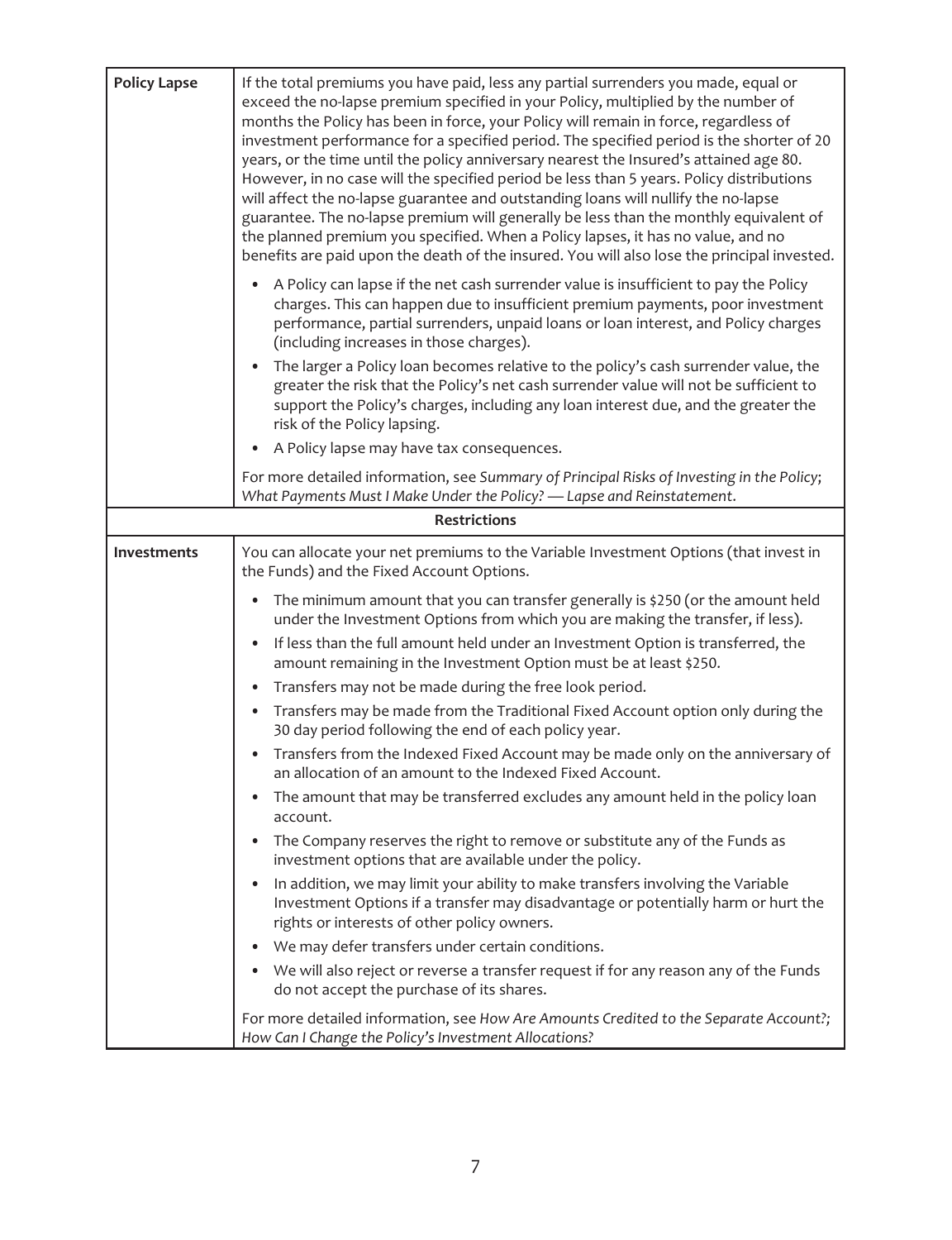| Optional<br><b>Benefits</b>                              | We offer several optional benefits in the form of a supplemental agreement to the<br>$\bullet$<br>Policy. Various optional benefits are available and some have an additional charge.<br>Not all agreements are available in every state and some agreements may only be<br>added when you apply for your Policy.<br>We may stop offering an optional benefit at any time.                                           |  |  |
|----------------------------------------------------------|----------------------------------------------------------------------------------------------------------------------------------------------------------------------------------------------------------------------------------------------------------------------------------------------------------------------------------------------------------------------------------------------------------------------|--|--|
|                                                          | For more detailed information, see What Are the Supplemental Agreements and Benefits<br>That Are Available?                                                                                                                                                                                                                                                                                                          |  |  |
|                                                          | <b>Taxes</b>                                                                                                                                                                                                                                                                                                                                                                                                         |  |  |
| Tax<br><b>Implications</b>                               | Consult with a tax professional to determine the tax implications of an investment in<br>and payments received under this Policy.                                                                                                                                                                                                                                                                                    |  |  |
|                                                          | If you purchase the Policy through a tax-qualified plan or individual retirement<br>$\bullet$<br>account (IRA), you do not get any additional tax benefit.                                                                                                                                                                                                                                                           |  |  |
|                                                          | Earnings on your Policy (if any) are taxed when you withdraw them (or if a Policy<br>loan is not repaid), at ordinary income tax rates, and may be subject to a tax<br>penalty before age 59 1/2.                                                                                                                                                                                                                    |  |  |
|                                                          | For more detailed information, see Summary of Principal Risks of Investing in the Policy -<br>Tax Risks; How Is the Policy Treated Under Federal Income Tax Law?                                                                                                                                                                                                                                                     |  |  |
| <b>Conflicts of Interest</b>                             |                                                                                                                                                                                                                                                                                                                                                                                                                      |  |  |
| <b>Financial</b><br><b>Professionals</b><br>Compensation | Your financial professional may receive compensation for selling this Policy to you, in<br>the form of commissions, asset-based compensation, allowances for expenses, and<br>other compensation programs, and the Company may share the revenue it earns on this<br>Policy with the professional's firm. (Your financial professional may be your broker,<br>investment adviser, insurance agent, or someone else). |  |  |
|                                                          | For these reasons, these financial professionals may have a financial incentive to<br>recommend this Policy over another policy or investment.                                                                                                                                                                                                                                                                       |  |  |
|                                                          | For more detailed information, see Distribution Arrangements.                                                                                                                                                                                                                                                                                                                                                        |  |  |
| <b>Exchanges</b>                                         | Some financial professionals may have a financial incentive to offer you a new policy in<br>place of the one you own. You should only exchange your policy if you determine, after<br>comparing the features, fees, and risks of both policies, that it is preferable for you to<br>purchase the new policy rather than continue to own your existing policy.                                                        |  |  |
|                                                          | For more detailed information, see What Payments Must I Make Under the Policy? -<br>Tax-Free "Section 1035" Insurance Policy Exchanges.                                                                                                                                                                                                                                                                              |  |  |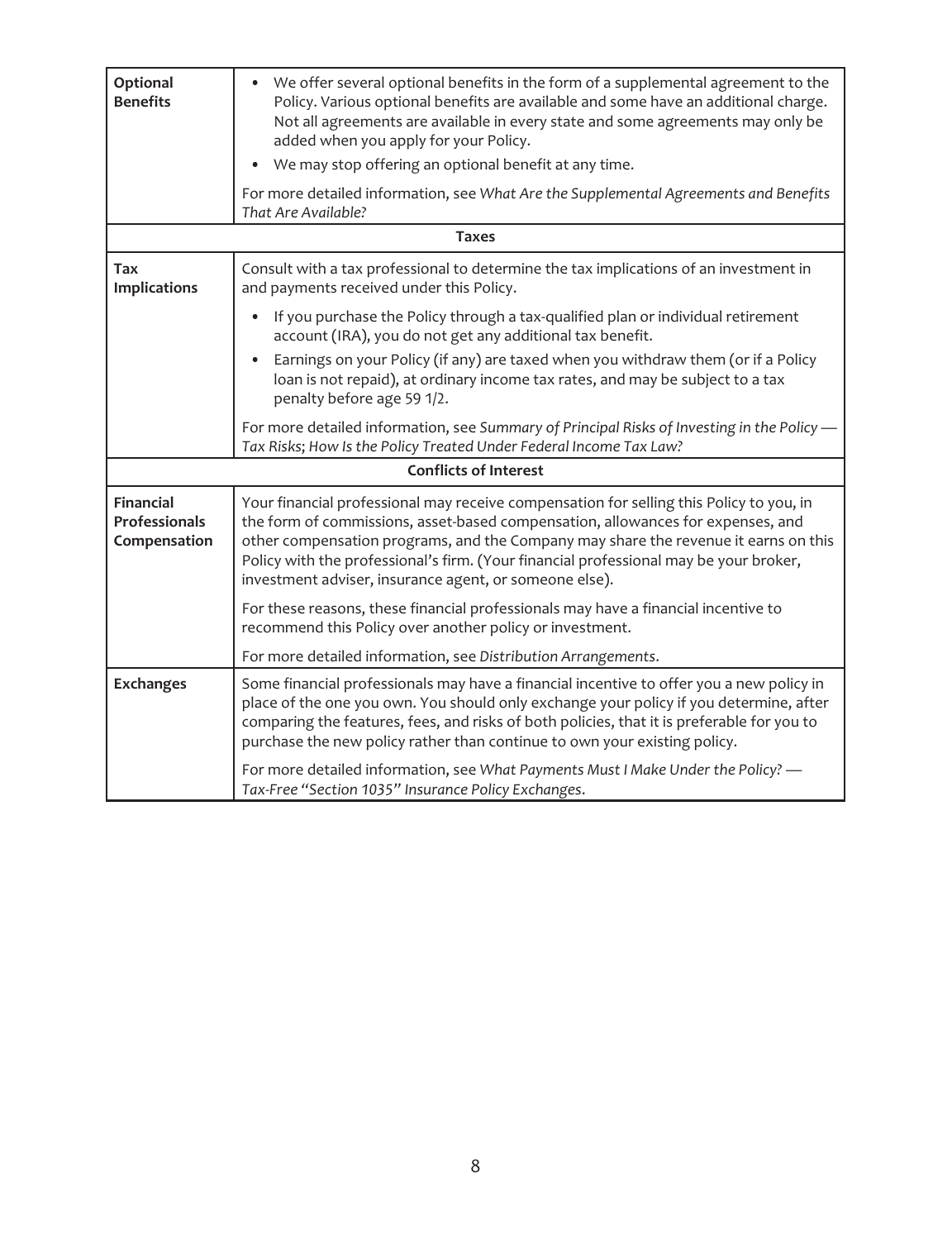#### **OVERVIEW OF THE DIVERSIFIED GROWTH VARIABLE UNIVERSAL LIFE INSURANCE POLICY**

The following provides an overview of the Policy's primary features. Please read the full descriptions in the rest of this prospectus, and your Policy, for more information regarding these features and other provisions of the Policy.

# *1. Purpose of the Policy*

This Policy provides permanent life insurance coverage with the potential for tax-deferred cash value (policy value) accumulation. The Policy is offered by Penn Mutual. The Policy offers (1) life insurance protection, (2) flexible premium payments, (3) a net cash surrender value that you can access through partial surrenders and loans, (4) the ability to invest in a variety of Variable Investment Options and Fixed Account Options, (5) the ability to transfer among these options tax-free, and (6) optional benefit agreements. The Policy is designed to be long-term life insurance coverage. It is not suitable as a short-term investment vehicle. Please read the entire prospectus before you invest.

# *2. Premiums*

Amounts you pay to us under your Policy are called premiums or premium payments. Policy premium payments are flexible; other than the required initial minimum premium payment, you can select the time and amount of premiums you pay, within limits.

You choose in your application how often to pay planned premiums — annually, semi-annually, quarterly or monthly. You are not required to pay the planned premium as long as your Policy has sufficient value to pay Policy charges or the provisions of the Extended No-Lapse Guarantee Agreement are satisfied. See *What Payments Must I Make Under the Policy? — No Lapse Feature and Lapse and Reinstatement* in this prospectus*.* Additional or unplanned premiums may be paid in any amount and at any time. A premium may not be less than the minimum shown in your policy (generally at least \$25).

Although you may have a schedule of planned premiums, **your Policy can lapse even if you pay all of the planned premiums on time** (unless the provisions of the No-Lapse Feature is in effect). This can happen because the investment performance of the Variable Investment Options you have allocated premiums or policy value to has been poor, because of charges we deduct, because of partial surrenders you take, or because of a combination of these factors has caused the net cash surrender value of your Policy to be insufficient to pay the policy charges (including payment of interest on any loan that may be outstanding under the Policy). When a Policy lapses, it terminates and has no value, and no benefits are paid upon the death of the insured. You also lose the principal invested.

To qualify your Policy as life insurance under the Internal Revenue Code of 1986, as amended (the "IRC" or "Code"), federal tax law limits the amount of premium payments you may make in relation to the amount of life insurance provided under the Policy. In addition, we can limit the amount of premium payments and/or require medical insurance underwriting and satisfactory evidence of insurability before we accept additional premiums.

Premiums are allocated among the Variable Investment Options and the available Fixed Account Options according to your instructions. The policy value in the Variable Investment Options will vary up or down with the investment performance of the corresponding underlying mutual funds. Amounts in the Fixed Account Options are guaranteed and will earn interest declared from time to time by the Company.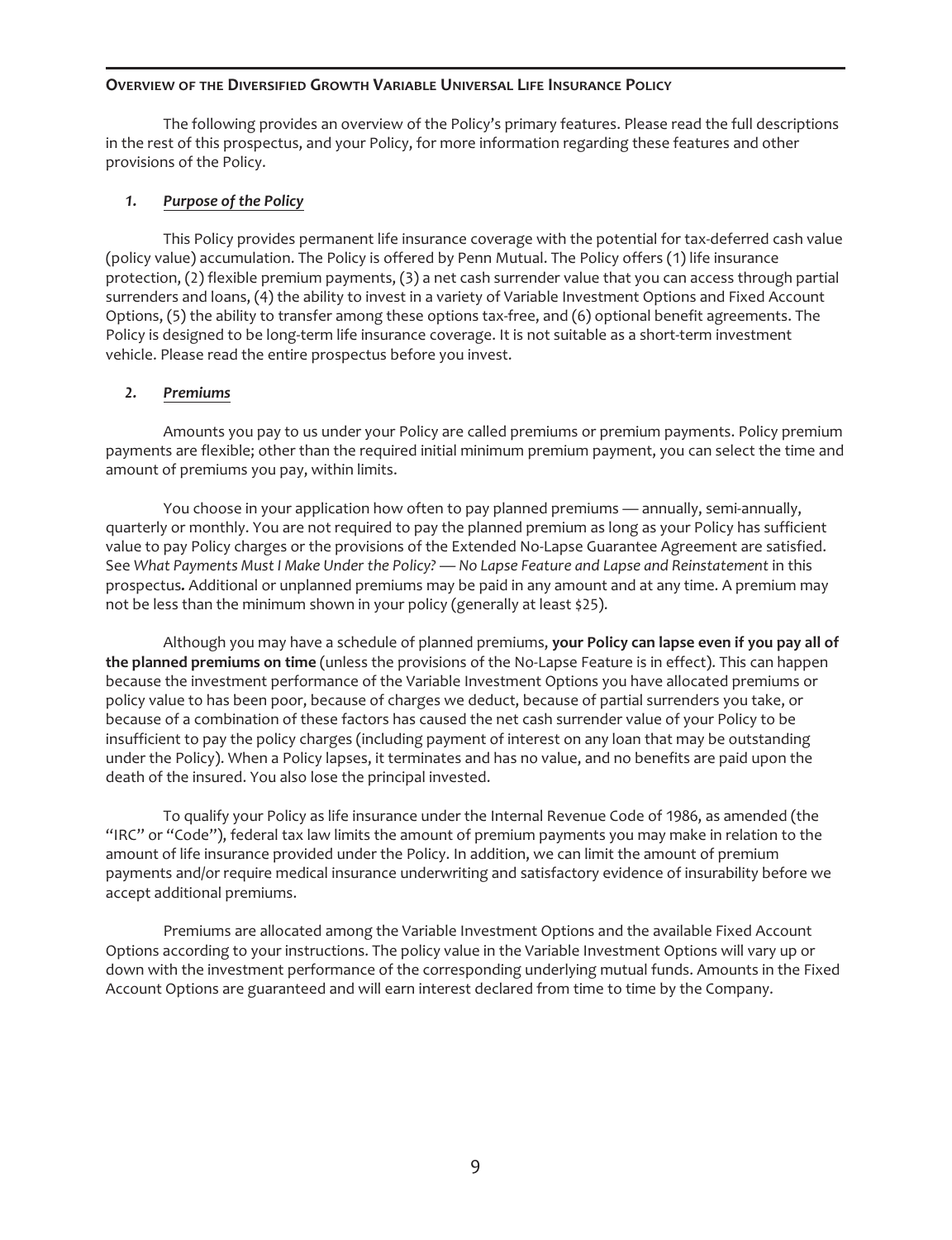# *3. Policy Features*

The Policy offers a variety of important features and benefits, including the following:

#### **Life Insurance Benefit**

The Policy provides life insurance on you or another individual you name. In your application for the Policy, you will tell us how much life insurance coverage you want on the life of the insured person (the "Specified Amount"). We offer two different types of death benefits under the Policy. Option 1 is a level death benefit option and Option 2 is an increasing death benefit option: Option 1 – the death benefit is the greater of (a) the Specified Amount of insurance, or (b) a percentage of the Policy value (on the date of the insured's death) equal to the minimum necessary for your Policy to qualify as life insurance under IRC Section 7702 or Option 2 – the death benefit is the greater of (a) the Specified Amount of insurance plus your Policy value on the date of death, or (b) the percentage of the Policy value on the date of the insured's death. Therefore the death benefit could increase or decrease based on investment performance, but will not be less than the Specified Amount. You can increase or decrease the Specified Amount, subject to certain conditions. While the Policy is in effect, we will pay the beneficiary the death benefit less the amount of any outstanding loan when the insured dies.

#### **Investment Options**

The Policy allows you to allocate your policy value to the different Variable Investment Options which each invest in a specified mutual fund portfolio (each, a "Fund"). Your policy value will increase *or decrease* to reflect the investment performance of the Funds you select; you bear the investment risk and you can lose money invested in the Funds. *Appendix A* of this prospectus lists the Funds currently available in the Policy and includes additional information about the Funds*.*

In addition to the Variable Investment Options, the Policy allows you to allocate your policy value to Fixed Account Options. The Traditional Fixed Account is designed to be an investment that provides fixed returns, where the Company pays a fixed rate of interest (that it declares periodically, subject to a minimum) and where the Company bears the investment risk. The Indexed Fixed Account is also designed to be an investment where the Company provides interest credits based on the change in value of the S&P 500 Index, and where the Company bears the investment risk. The Fixed Account Options are described in *Appendix B* to this prospectus.

You can change the Investment Options in which you invest throughout the life of the Policy.

# **Transfers**

Within limitations, you may transfer policy value from one Variable Investment Option to another and to and from the Fixed Account Options. In addition, the Policy offers three automated transfer programs — two dollar cost averaging programs and an asset rebalancing program.

# **Policy Value**

The policy value includes the amount in the Variable Investment Options and the Fixed Account Options and the policy loan account. The value of your Policy will increase or decrease based upon the investment performance of the Variable Investment Options you choose, your premium payments, interest credited to the Fixed Account Options, any partial surrenders, outstanding loans (including loan interest), and the charges we deduct.

The *cash surrender value* is the policy value decreased by any surrender charge. The *net cash surrender value* is the policy value decreased by any outstanding policy loan and less any surrender charge. See "*What Is the Value of My Policy?*" You may surrender your Policy at any time and you will receive the net cash surrender value.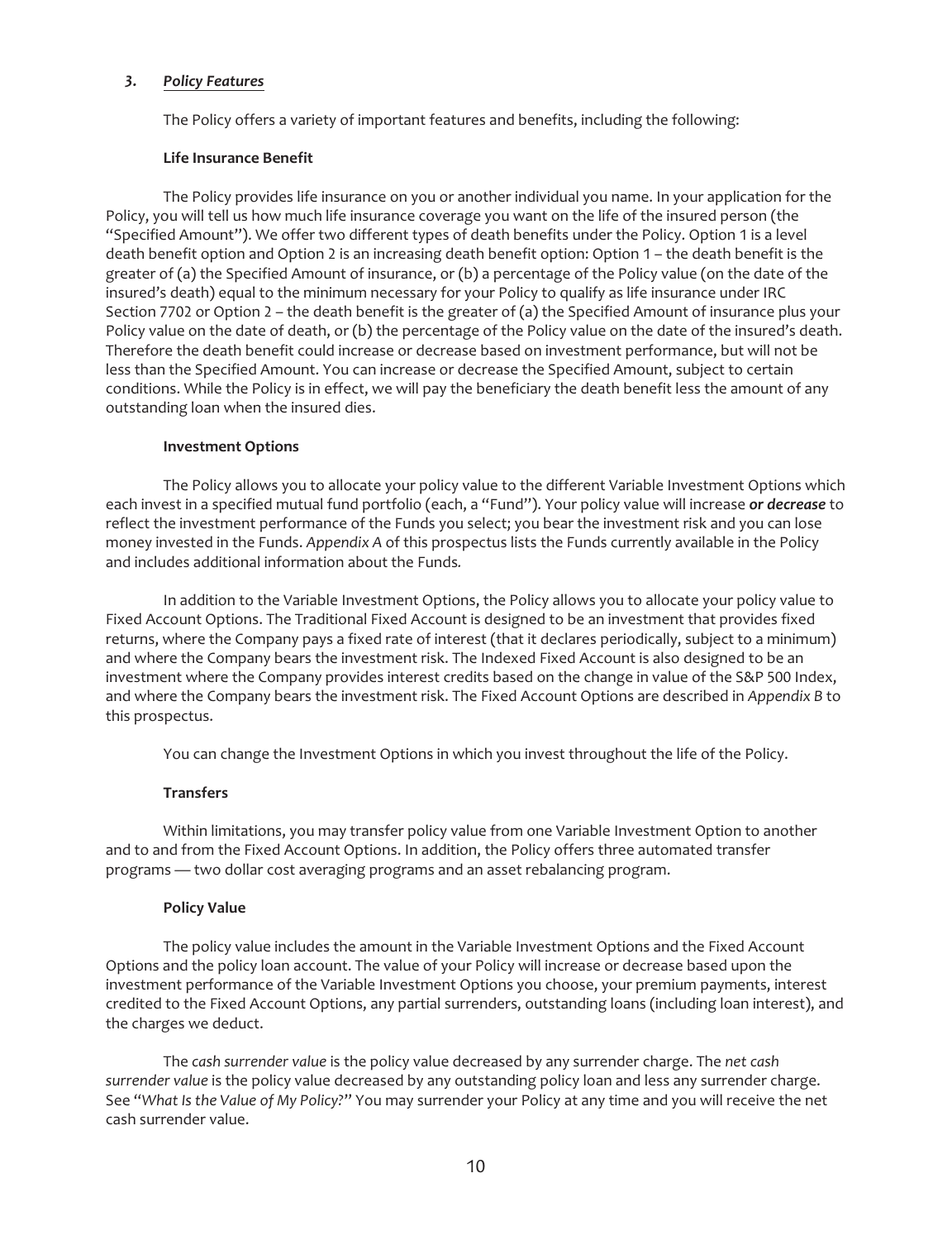The policy value of your Policy will vary with the investment performance of the options you select. There is a risk that the investment performance of the Variable Investment Options may be unfavorable or may not perform up to your expectations, which may decrease the amount of your net cash surrender value. If the Variable Investment Options you select for your Policy perform poorly you could lose money, including some or all of the premiums paid. Each Variable Investment Option invests in a different underlying Fund, and a discussion of the investment risks of each of the underlying Funds may be found in the prospectus for each of the Funds. Each underlying Fund has its own investment objective and investment strategy. The performance of each will vary, and some funds are riskier than others. We do not guarantee the investment performance of any of the Variable Investment Options or Funds. You bear the entire investment risk for all amounts allocated to the Variable Investment Options.

#### **Loans**

You may take a loan on your Policy. You may borrow up to 95% of your cash surrender value. The minimum amount you may borrow is \$250. There will be two loan options: a Traditional Loan and an Indexed Loan. Both options cannot be active at the same time. For Traditional Loans, funds will be transferred from Variable Investment Options or the Fixed Account Options into a traditional loan account. Interest on Traditional Loans will be charged at a rate of 4.00% and is payable at the end of each policy year. Indexed Loans are described in *Appendix B*. You may repay all or part of a loan at any time.

Policy loans reduce your policy value and death benefit, which may increase the risk your Policy could lapse. Outstanding loans may impact the No-Lapse Feature, and you may need to make additional premium payments or loan repayments to maintain the agreement's guarantee. If you take a loan on your policy, you may be subject to tax consequences.

See "*How Is the Policy Treated Under Federal Income Tax Law?"* in this prospectus.

#### **Surrenders and Partial Surrenders**

You may surrender your Policy in full at any time. If you do, we will pay you the net cash surrender value (the policy value, less any policy loan outstanding and less any surrender charge that then applies). You may make partial surrenders (subject to limitations) from your net cash surrender value. The minimum partial surrender amount is \$250. Note that you do not have access to your full policy value, just the net cash surrender value.

However, the Policy is generally not a liquid investment. Surrender charges will apply during the first 9 policy years (the surrender charge period) and for 9 years after an increase in the Specified Amount. There are limitations on your ability to access your policy value through surrenders and partial surrenders, including surrender charges, partial surrender fees, possible tax consequences, adverse impacts on Policy benefits, increased risk of Policy lapse, and administrative requirements. A partial surrender will reduce your policy value (and therefore your net cash surrender value) by the amount withdrawn, and could reduce your death benefit. If the policy's net cash surrender value is reduced to a point where it cannot meet the monthly deductions, then your Policy may lapse and terminate.

#### **Free Look Period: 'Right to Cancel'**

You have the right to cancel your Policy within 10 days after you receive it (or longer in some states). This is referred to as the free look period. To cancel your Policy, simply deliver or mail the Policy to our office or to our financial professional who delivered the Policy to you.

#### **No-Lapse Feature**

If the total premiums you have paid, less any partial surrenders you made, equal or exceed the no-lapse premium specified in your Policy, multiplied by the number of months the Policy has been in force, your Policy will remain in force, regardless of investment performance for a specified period. The specified period is the shorter of 20 years, or the time until the policy anniversary nearest the Insured's attained age 80.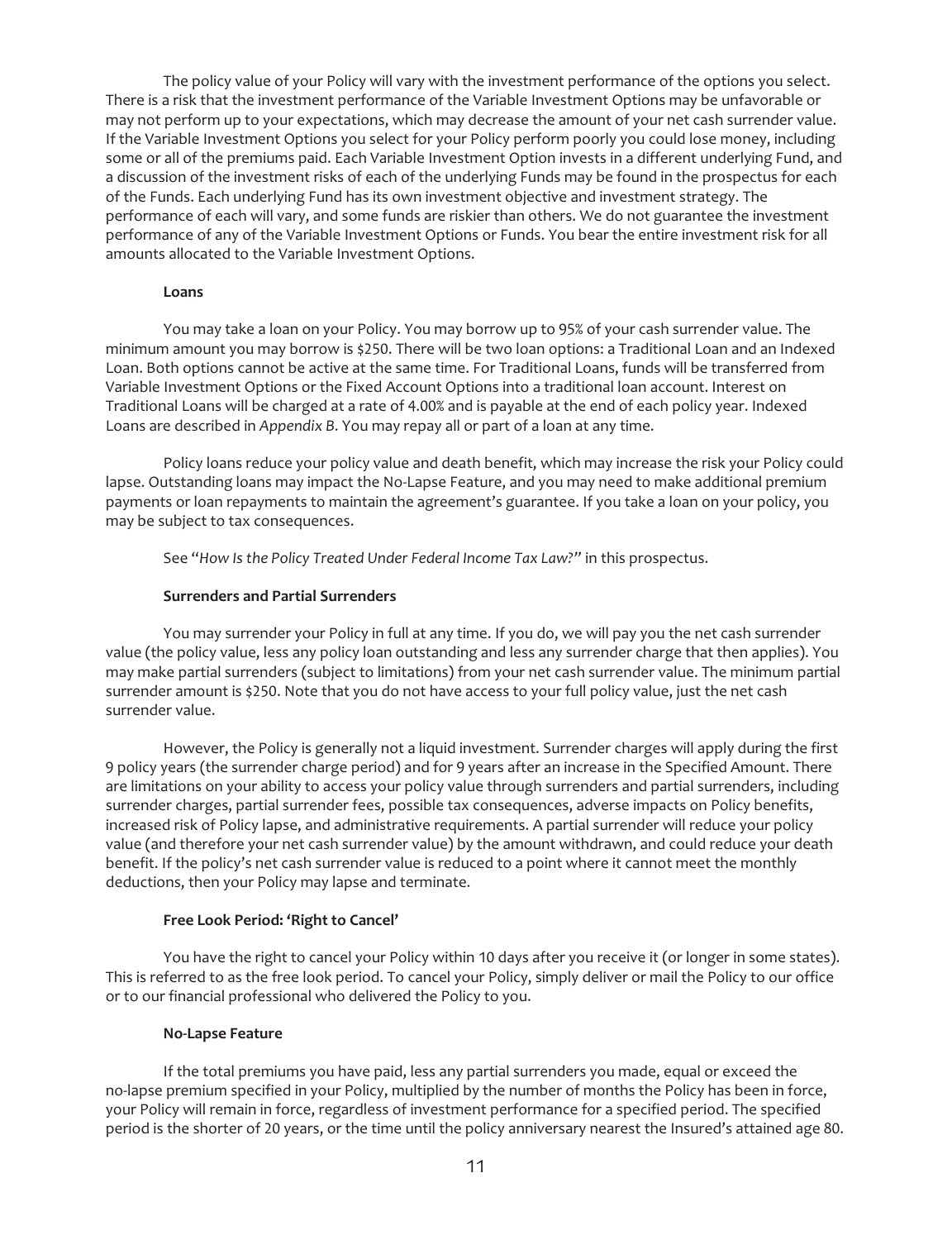However, in no case will the specified period be less than 5 years. Policy distributions will affect the no-lapse guarantee and outstanding loans will nullify the no-lapse guarantee. The no-lapse premium will generally be less than the monthly equivalent of the planned premium you specified.

# **Supplemental Agreements – Optional Benefits**

The Company offers optional benefits through supplemental agreements that may be added to your Policy (an additional charge applies to *some* of these agreements). These agreements include an Accidental Death Benefit Agreement, Additional Insured Term Insurance Agreement, Business Accounting Benefit Agreement, Children's Term Insurance Agreement, Disability Waiver of Monthly Deduction Agreement, Disability Waiver of Monthly Deduction and Premium Deposit Agreement, Extended No Lapse Guarantee Agreement, Cash Value Enhancement Agreement, Guaranteed Option to Increase Specified Amount Agreement, Return of Premium Term Insurance Agreement, Supplemental Term Insurance Agreement, Supplement Exchange Agreement, Overloan Protection Benefit Agreement, Accelerated Death Benefit Agreement and Chronic Illness Accelerated Benefit Agreement. If any of these agreements are added, any applicable monthly charges for certain of the supplemental agreements will be deducted from your policy value as part of the monthly deduction.

# **Taxes**

Death benefits paid under life insurance policies are not subject to federal income tax, but may be subject to federal and state estate taxes. Investment gains from your Policy are not taxed as long as the gains remain in the Policy. If the Policy is *not* treated as a modified endowment contract under federal income tax law, then distributions from the Policy may be treated first as the return of investments in the Policy and then, only after the return of all investment in the Policy, as distributions of taxable income (taxed as ordinary income). Distributions include partial surrenders and surrenders. See "*How Is the Policy Treated Under Federal Income Tax Law?"* in this prospectus for additional information.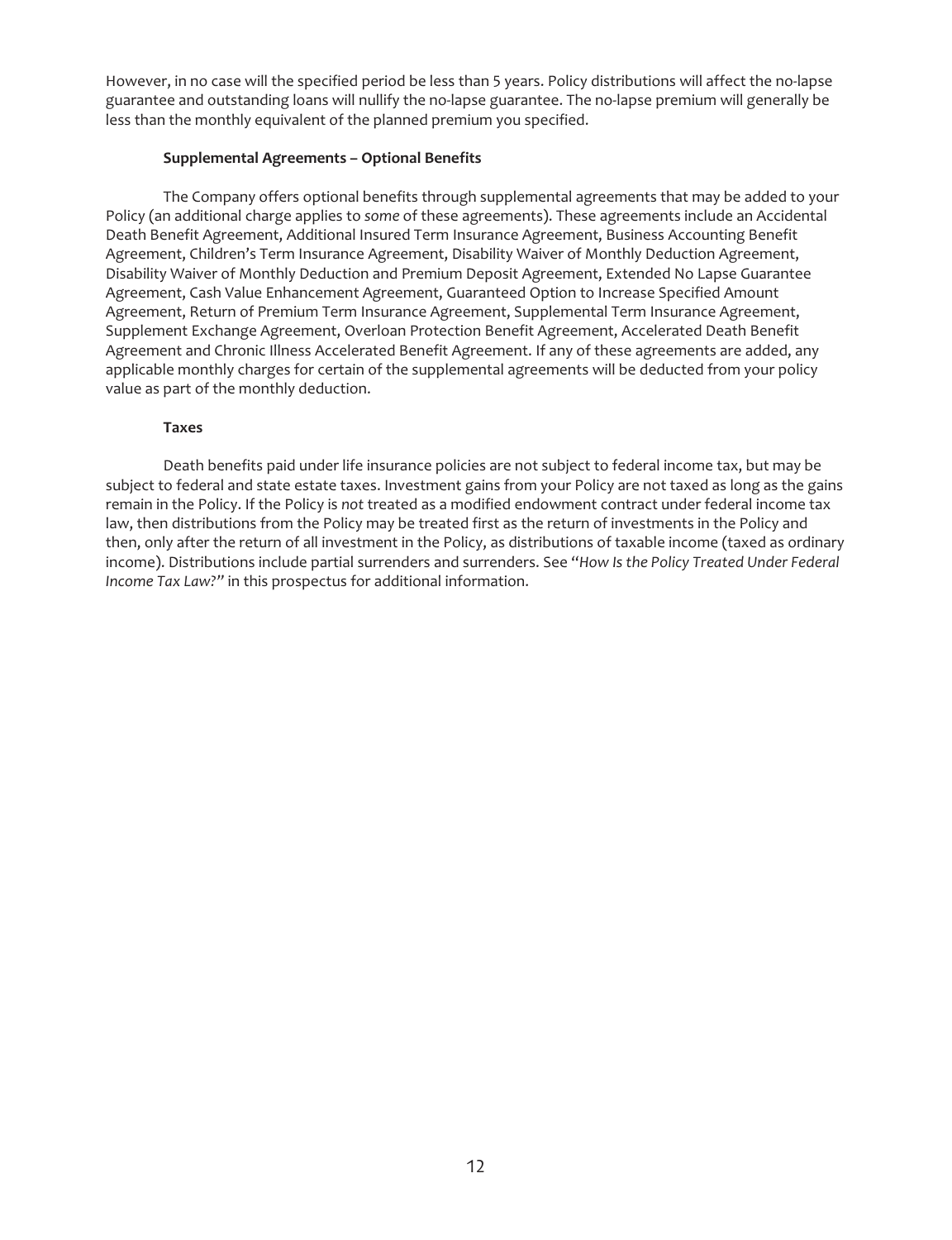#### **TABLE OF FEES AND EXPENSES**

**The following tables describe the fees and expenses that you will pay when buying, owning and surrendering the Policy or making partial surrenders. Please refer to your Policy Specifications Page for information about the specific fees you will pay each year based on the options you have elected.** (See "*What Are the Fees and Charges Under the Policy*?" in this prospectus for additional information).

**The first table describes the fees and expenses that you will pay when you make a premium payment, surrender the Policy, make a partial surrender, or transfer policy value between Investment Options.**

| <b>Transaction Fees</b>                                         |                                                                                                                                                            |                                                                                                                                                                                                                                                                                                                                                                             |  |
|-----------------------------------------------------------------|------------------------------------------------------------------------------------------------------------------------------------------------------------|-----------------------------------------------------------------------------------------------------------------------------------------------------------------------------------------------------------------------------------------------------------------------------------------------------------------------------------------------------------------------------|--|
| Charge                                                          | <b>When Charge is Deducted</b>                                                                                                                             | <b>Amount Deducted</b>                                                                                                                                                                                                                                                                                                                                                      |  |
| Percent of Premium Charge                                       | When a premium is paid.                                                                                                                                    | 7.50% of premium payments. <sup>1</sup>                                                                                                                                                                                                                                                                                                                                     |  |
| Surrender Charge                                                | When the Policy is surrendered<br>within the first 9 policy years, or<br>within the first 9 years of any<br>increase in the Specified Amount.              | 90% of the lesser of (i) the total<br>premium paid in the first policy<br>year, (ii) the "maximum surrender<br>charge premium", and (iii) \$45.00<br>per \$1,000 of Specified Amount.                                                                                                                                                                                       |  |
| Charge for a representative<br>non-tobacco male insured, age 45 | When the Policy is surrendered<br>within the first 9 policy years and/<br>or within the first 9 years<br>following an increase in the<br>Specified Amount. | 90% of the lesser of (i) the total<br>premium paid in the first policy<br>year, (ii) \$16.20 per \$1,000 of<br>Specified Amount, and (iii) \$45.00<br>per \$1,000 of Specified Amount. <sup>2</sup>                                                                                                                                                                         |  |
| Partial Surrender Charge                                        | When you partially surrender your<br>Policy.                                                                                                               | Partial surrenders: lesser of \$25 or<br>2.00% of the amount surrendered.                                                                                                                                                                                                                                                                                                   |  |
| Transfer Charge                                                 | When you make a transfer.                                                                                                                                  | Maximum Charge \$10.00<br>Current Charge \$0.003                                                                                                                                                                                                                                                                                                                            |  |
| <b>Overloan Protection Benefit</b><br>Agreement                 | When benefit is exercised.                                                                                                                                 | One time charge of 3.50% of policy<br>value.                                                                                                                                                                                                                                                                                                                                |  |
| <b>Accelerated Death Benefit</b>                                | When benefit is exercised.                                                                                                                                 | One time charge of 12 months'<br>worth of policy charges on the<br>accelerated amount, plus an<br>interest adjustment, which is<br>equal to 12 months' worth of<br>interest on the accelerated<br>amount based on a rate that is<br>the greater of (a) the current<br>90-day Treasury bill rate, or<br>(b) the current maximum<br>statutory adjustable policy loan<br>rate. |  |

<sup>1</sup> The sales charge imposed on premiums (load) is currently reduced to 1.50%. This reduction is not guaranteed and may change.

<sup>2</sup> The "maximum surrender charge premium" is determined separately for each Policy and takes into account the individual underwriting characteristics of the insured. The "maximum surrender charge premium" is stated in each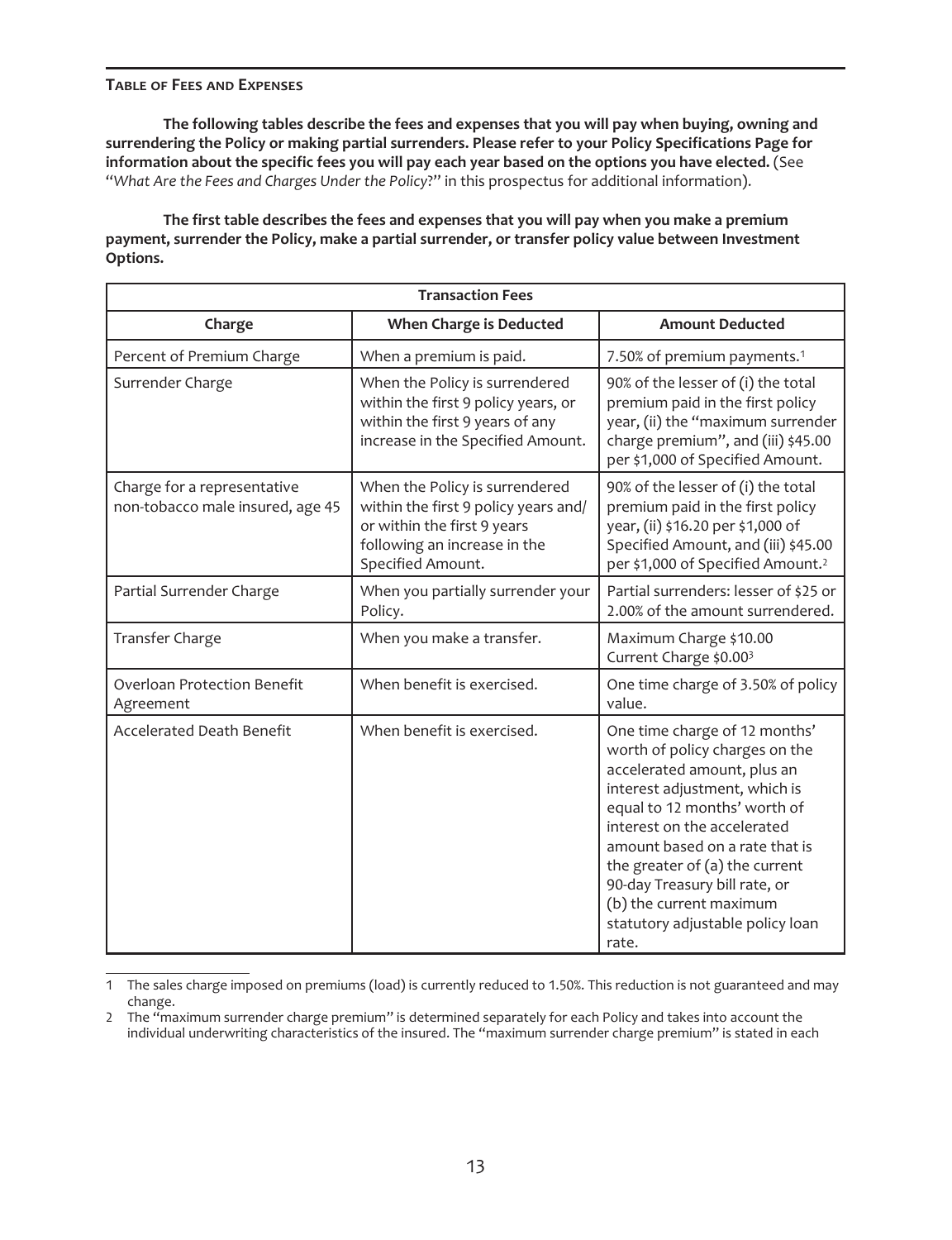Policy. Commencing in the second policy year and continuing through the ninth policy year, the deferred sales charge decreases each year, after which there is no longer a charge. The surrender charge shown may not be representative of the charge you would pay.

3 No transaction fee is currently imposed for making a transfer among Variable Investment Options and/or the Fixed Account Options. We reserve the right to impose a \$10 fee in the future on any transfer that exceeds twelve transfers in a policy year (except in the case of transfers of \$5,000,000 or more).

**The next table describes charges that a policy owner may pay periodically during the time you own the Policy. The charges do not include fees and expenses incurred by the funds that serve as investment options under the Policy.**

| Periodic Charges under the Policy<br>Other than the Funds' Annual Operating Expenses |                                                                                                                         |                                                                                                                                                                                                                                                                                                                                      |  |
|--------------------------------------------------------------------------------------|-------------------------------------------------------------------------------------------------------------------------|--------------------------------------------------------------------------------------------------------------------------------------------------------------------------------------------------------------------------------------------------------------------------------------------------------------------------------------|--|
| Charge                                                                               | <b>When Charge is</b><br>Deducted                                                                                       | <b>Amount Deducted</b>                                                                                                                                                                                                                                                                                                               |  |
| <b>Base Contract Charges:</b>                                                        |                                                                                                                         |                                                                                                                                                                                                                                                                                                                                      |  |
| Cost of Insurance Charges <sup>4</sup>                                               |                                                                                                                         |                                                                                                                                                                                                                                                                                                                                      |  |
| Maximum Charges                                                                      | Monthly                                                                                                                 | Maximum of \$83.33 to minimum of \$0.02<br>per \$1,000 of net amount at risk.                                                                                                                                                                                                                                                        |  |
| <b>Current Charges</b>                                                               | Monthly                                                                                                                 | Maximum of \$83.33 to minimum of \$0.01<br>per \$1,000 of net amount at risk.                                                                                                                                                                                                                                                        |  |
| First year charge for a representative<br>non-tobacco male insured, age 45           |                                                                                                                         |                                                                                                                                                                                                                                                                                                                                      |  |
| Maximum Charge                                                                       | Monthly                                                                                                                 | \$0.22 per \$1,000 of net amount at risk.                                                                                                                                                                                                                                                                                            |  |
| Current Charge                                                                       | Monthly                                                                                                                 | \$0.10 per \$1,000 of net amount at risk.                                                                                                                                                                                                                                                                                            |  |
| Mortality and Expense Risk Charge:                                                   |                                                                                                                         |                                                                                                                                                                                                                                                                                                                                      |  |
| Mortality and Expense Risk Face Amount<br>Charge                                     | Monthly for the first<br>120 months<br>following the policy<br>date or an increase<br>in a policy's<br>Specified Amount | The charges range from a maximum of<br>\$0.95 per \$1,000 of Specified Amount of<br>insurance, to a minimum of \$0.12 per<br>\$1,000 of Specified Amount of<br>insurance. <sup>5</sup>                                                                                                                                               |  |
| First year charge for a representative<br>non-tobacco male insured, age 45           |                                                                                                                         |                                                                                                                                                                                                                                                                                                                                      |  |
| Maximum Charge                                                                       | Monthly                                                                                                                 | \$0.29 per \$1,000 of initial Specified<br>Amount of insurance.                                                                                                                                                                                                                                                                      |  |
| Current Charge                                                                       | Monthly                                                                                                                 | For the first 60 months following the<br>policy date or an increase in the<br>Specified Amount, \$0.26 per \$1,000 of<br>initial Specified Amount of insurance. For<br>months 61 through 120 following the<br>policy date or an increase in the<br>Specified Amount, \$0.13 per \$1,000 of<br>initial Specified Amount of insurance. |  |
| Mortality and Expense Risk Asset Charge                                              | Monthly                                                                                                                 | 0.60% annually of the first \$50,000 of<br>policy value and 0.30% annually of the<br>policy value in excess of that amount. <sup>6</sup>                                                                                                                                                                                             |  |
| Administrative Charges                                                               | Monthly                                                                                                                 | Guaranteed Maximum \$9.00<br>Current Charge \$8.00                                                                                                                                                                                                                                                                                   |  |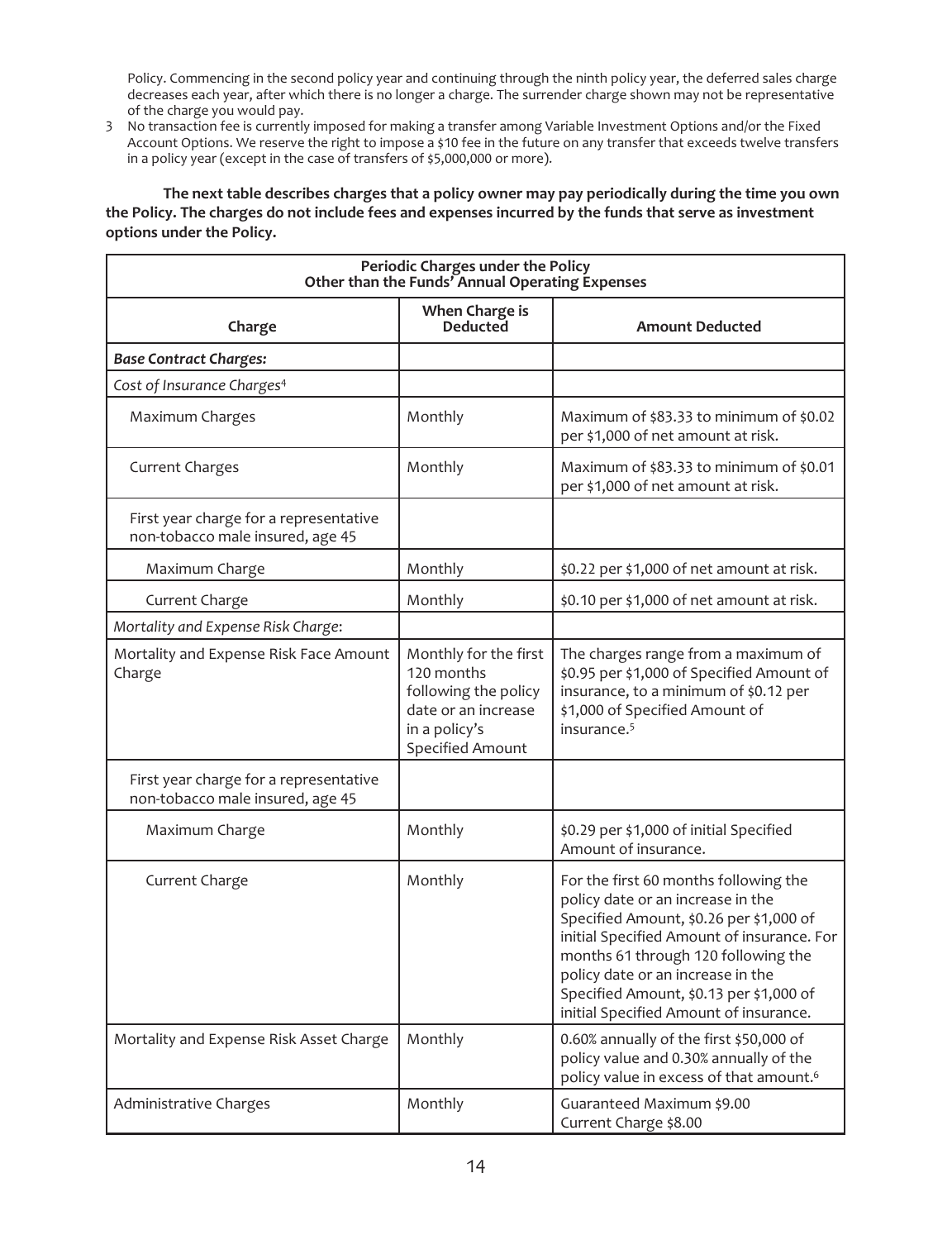| Periodic Charges under the Policy<br>Other than the Funds' Annual Operating Expenses               |                             |                                                                                                                       |  |  |
|----------------------------------------------------------------------------------------------------|-----------------------------|-----------------------------------------------------------------------------------------------------------------------|--|--|
| When Charge is<br><b>Deducted</b><br>Charge<br><b>Amount Deducted</b>                              |                             |                                                                                                                       |  |  |
| <b>Optional Benefit Charges:</b>                                                                   |                             |                                                                                                                       |  |  |
| <b>Traditional Loans</b>                                                                           |                             |                                                                                                                       |  |  |
| Gross Interest Charge                                                                              | End of each Policy<br>year. | Annual rate of 4.00% (before credit from<br>interest paid on collateral held in special<br>loan account).             |  |  |
| Net Interest Charge <sup>7</sup>                                                                   | End of each Policy<br>year. | Annual rate of 1.00% (after credit from<br>interest paid on collateral held in special<br>loan account). <sup>8</sup> |  |  |
| <b>Indexed Loans</b>                                                                               |                             |                                                                                                                       |  |  |
| Gross Interest Charge                                                                              | End of each Policy<br>year. | Annual rate of 6.00%.                                                                                                 |  |  |
| <b>Accidental Death Benefit:</b>                                                                   |                             |                                                                                                                       |  |  |
| Cost of Insurance Charges <sup>9</sup>                                                             |                             |                                                                                                                       |  |  |
| Current and Maximum Charges                                                                        | Monthly                     | Maximum of \$0.11 to minimum of \$0.05,<br>per \$1,000 of accidental death benefit.                                   |  |  |
| First year charge for a representative<br>non-tobacco male insured, age 45                         |                             |                                                                                                                       |  |  |
| Current and Maximum Charges                                                                        | Monthly                     | \$0.06 per \$1,000 of accidental death<br>benefit.                                                                    |  |  |
| <b>Additional Insured Term Insurance</b><br>Agreement:                                             |                             |                                                                                                                       |  |  |
| Cost of Insurance Charges <sup>9</sup>                                                             |                             |                                                                                                                       |  |  |
| Maximum Charges                                                                                    | Monthly                     | Maximum of \$83.33 to minimum of \$0.04<br>per \$1,000 of additional insured term<br>insurance benefit.               |  |  |
| <b>Current Charges</b>                                                                             | Monthly                     | Maximum of \$83.33 to minimum of \$0.03<br>per \$1,000 of additional insured term<br>insurance benefit.               |  |  |
| First year charge for a representative<br>non-tobacco male insured, age 45                         |                             |                                                                                                                       |  |  |
| Maximum Charges                                                                                    | Monthly                     | \$0.19 per \$1,000 of additional insured<br>term insurance benefit.                                                   |  |  |
| Current Charge                                                                                     | Monthly                     | \$0.15 per \$1,000 of additional insured<br>term insurance benefit.                                                   |  |  |
| Administrative Charges                                                                             |                             |                                                                                                                       |  |  |
| First year of Agreement and first year of<br>increase in term insurance benefit under<br>Agreement | Monthly                     | \$0.10 per \$1,000 of additional insured<br>term insurance benefit.                                                   |  |  |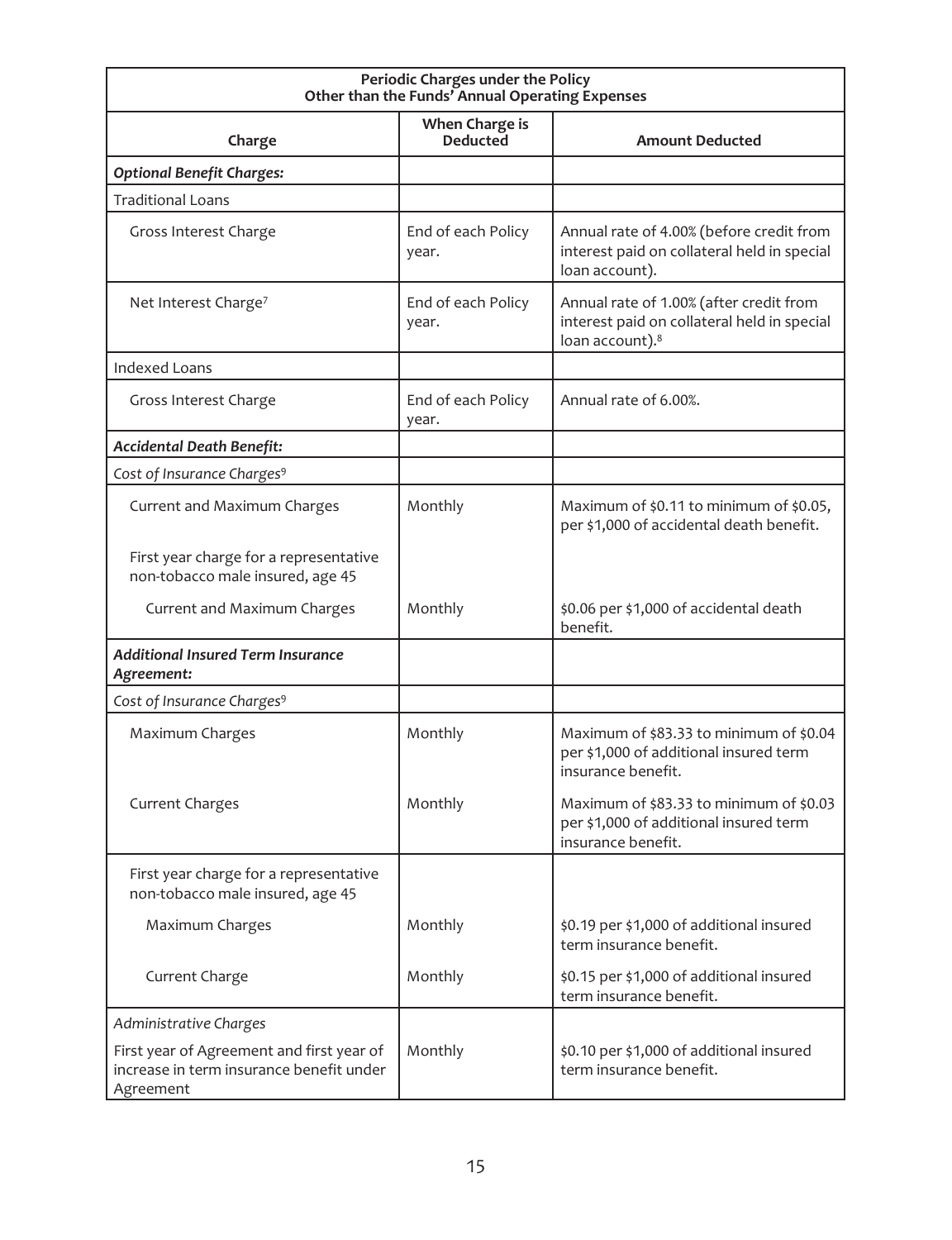| Periodic Charges under the Policy<br>Other than the Funds' Annual Operating Expenses           |                                                                                                                                                      |                                                                                 |  |  |
|------------------------------------------------------------------------------------------------|------------------------------------------------------------------------------------------------------------------------------------------------------|---------------------------------------------------------------------------------|--|--|
| When Charge is<br><b>Deducted</b><br><b>Amount Deducted</b><br>Charge                          |                                                                                                                                                      |                                                                                 |  |  |
| <b>Business Accounting Benefit:</b>                                                            | Monthly, for the<br>first nine years of<br>the Policy and first<br>nine years after an<br>increase in the<br><b>Specified Amount</b><br>of insurance | \$0.03 per \$1,000 of original or increase in<br>Specified Amount of insurance. |  |  |
| Children's Term Insurance Agreement:                                                           |                                                                                                                                                      |                                                                                 |  |  |
| Cost of Insurance Charges <sup>9</sup>                                                         |                                                                                                                                                      |                                                                                 |  |  |
| Maximum Charges                                                                                | Monthly                                                                                                                                              | \$0.24 per \$1,000 of children's term<br>insurance benefit.                     |  |  |
| <b>Current Charges</b>                                                                         | Monthly                                                                                                                                              | \$0.15 per \$1,000 of children's term<br>insurance benefit.                     |  |  |
| Disability Waiver of Monthly Deduction:                                                        |                                                                                                                                                      |                                                                                 |  |  |
| Cost of Insurance Charges <sup>9</sup>                                                         |                                                                                                                                                      |                                                                                 |  |  |
| Maximum Charges                                                                                | Monthly                                                                                                                                              | Maximum of \$0.60 to minimum of \$0.01<br>per \$1,000 of net amount at risk.    |  |  |
| <b>Current Charges</b>                                                                         | Monthly                                                                                                                                              | Maximum of \$0.32 to minimum of \$0.01<br>per \$1,000 of net amount at risk.    |  |  |
| First year charge for a representative<br>non-tobacco male insured, age 45                     |                                                                                                                                                      |                                                                                 |  |  |
| Maximum Charges                                                                                | Monthly                                                                                                                                              | \$0.05 per \$1,000 of net amount at risk.                                       |  |  |
| Current Charge                                                                                 | Monthly                                                                                                                                              | \$0.03 per \$1,000 of net amount at risk.                                       |  |  |
| Disability Waiver of Monthly Deduction<br>and Disability Monthly Premium Deposit<br>Agreement: |                                                                                                                                                      |                                                                                 |  |  |
| Disability Waiver of Monthly Deduction                                                         |                                                                                                                                                      |                                                                                 |  |  |
| Cost of Insurance Charges <sup>9</sup>                                                         |                                                                                                                                                      |                                                                                 |  |  |
| Maximum Charges                                                                                | Monthly                                                                                                                                              | Maximum of \$0.60 to minimum of \$0.01<br>per \$100 of net amount at risk.      |  |  |
| <b>Current Charges</b>                                                                         | Monthly                                                                                                                                              | Maximum of \$0.32 to minimum of \$0.01<br>per \$100 of net amount at risk.      |  |  |
| First year charge for a representative<br>non-tobacco male insured, age 45                     |                                                                                                                                                      |                                                                                 |  |  |
| Maximum Charge                                                                                 | Monthly                                                                                                                                              | \$0.05 per \$1,000 of net amount at risk.                                       |  |  |
| Current Charge                                                                                 | Monthly                                                                                                                                              | \$0.03 per \$1,000 of net amount at risk.                                       |  |  |
| Disability Monthly Premium Deposit                                                             |                                                                                                                                                      |                                                                                 |  |  |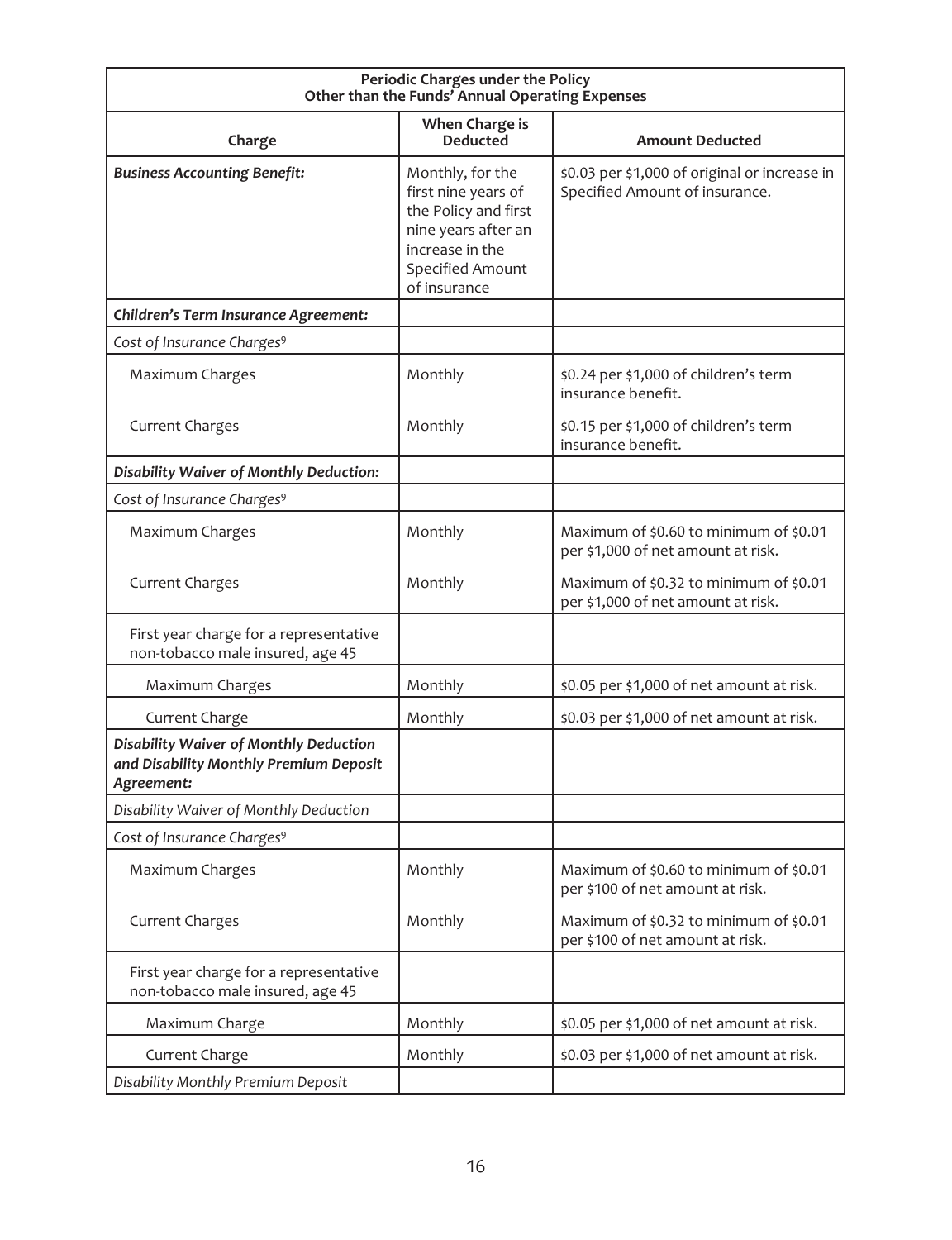| Periodic Charges under the Policy<br>Other than the Funds' Annual Operating Expenses |                                   |                                                                                                                                                                                                                               |  |
|--------------------------------------------------------------------------------------|-----------------------------------|-------------------------------------------------------------------------------------------------------------------------------------------------------------------------------------------------------------------------------|--|
| Charge                                                                               | When Charge is<br><b>Deducted</b> | <b>Amount Deducted</b>                                                                                                                                                                                                        |  |
| Cost of Insurance Charges <sup>9</sup>                                               |                                   |                                                                                                                                                                                                                               |  |
| Current and Maximum Charges                                                          | Monthly                           | Maximum of \$0.96 to minimum of \$0.03<br>per \$100 of the stipulated premium in<br>the Policy.                                                                                                                               |  |
| First year charge for a representative<br>non-tobacco male insured, age 45           |                                   |                                                                                                                                                                                                                               |  |
| Maximum and Current Charges                                                          | Monthly                           | \$0.12 per \$100 of the stipulated premium<br>in the Policy.                                                                                                                                                                  |  |
| <b>Extended No-Lapse Guarantee</b><br>Agreement: 10                                  |                                   |                                                                                                                                                                                                                               |  |
| Cost of Insurance Charges                                                            |                                   |                                                                                                                                                                                                                               |  |
| Current and Maximum Charge                                                           | Monthly                           | Maximum of \$0.12 to minimum of \$0.04<br>per \$1,000 of Specified Amount of<br>insurance in the Policy plus insurance<br>provided by any Supplemental Term<br>Insurance Agreements or Additional<br>Insured Term Agreements. |  |
| First year charge for a representative<br>non-tobacco male insured, age 45           |                                   |                                                                                                                                                                                                                               |  |
| Current and Maximum Charge                                                           | Monthly                           | \$0.12 per \$1,000 of Specified Amount of<br>insurance in the Policy plus insurance<br>provided by any Supplemental Term<br>Insurance Agreements or Additional<br>Term Insurance Agreements.                                  |  |
| <b>Cash Value Enhancement Agreement:</b>                                             |                                   |                                                                                                                                                                                                                               |  |
| Current and Maximum Charge                                                           | Monthly                           | \$0.20 per \$1,000 of Specified Amount for<br>the first 60 policy months.                                                                                                                                                     |  |
| First year charge for a representative<br>non-tobacco male insured, age 45           |                                   |                                                                                                                                                                                                                               |  |
| Current and Maximum Charge                                                           | Monthly                           | \$0.20 per \$1,000 of Specified Amount for<br>the first 60 policy months.                                                                                                                                                     |  |
| <b>Guaranteed Option to Increase Specified</b><br>Amount:                            |                                   |                                                                                                                                                                                                                               |  |
| Cost of Insurance Charges <sup>9</sup>                                               |                                   |                                                                                                                                                                                                                               |  |
| Current and Maximum Charges                                                          | Monthly                           | Maximum of \$0.15 to minimum of \$0.04<br>per \$1,000 of guaranteed option<br>amount.                                                                                                                                         |  |
| First year charge for a representative<br>non-tobacco male insured, age 45           |                                   |                                                                                                                                                                                                                               |  |
| Current and Maximum Charges                                                          | Monthly                           | \$0.11 per \$1,000 of guaranteed option<br>amount.                                                                                                                                                                            |  |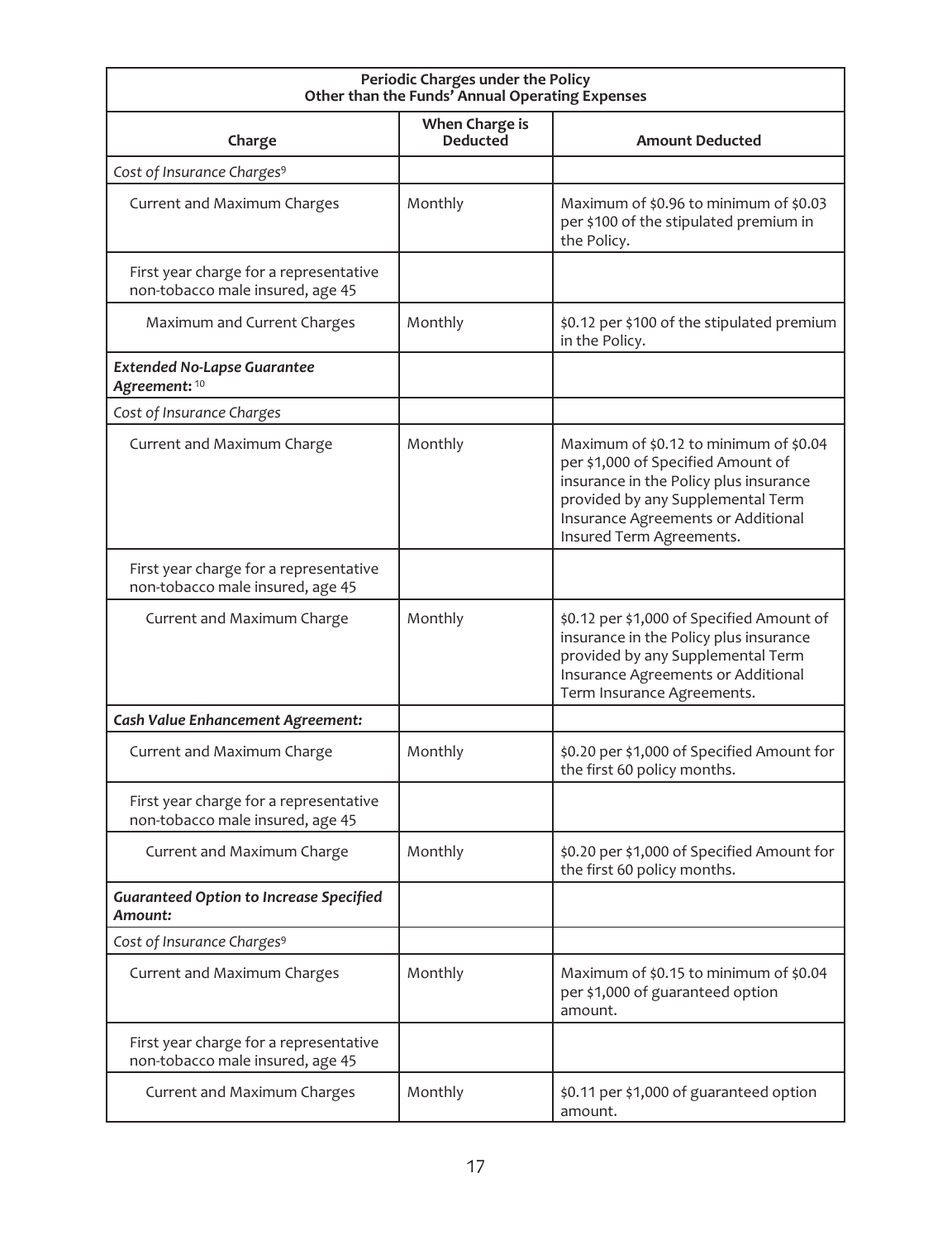| Periodic Charges under the Policy<br>Other than the Funds' Annual Operating Expenses |                                                                                                                                                                                                                                                                  |                                                                                                                                                                                                                                                                                                                |  |
|--------------------------------------------------------------------------------------|------------------------------------------------------------------------------------------------------------------------------------------------------------------------------------------------------------------------------------------------------------------|----------------------------------------------------------------------------------------------------------------------------------------------------------------------------------------------------------------------------------------------------------------------------------------------------------------|--|
| Charge                                                                               | When Charge is<br><b>Deducted</b>                                                                                                                                                                                                                                | <b>Amount Deducted</b>                                                                                                                                                                                                                                                                                         |  |
| Return of Premium Term Insurance:                                                    |                                                                                                                                                                                                                                                                  |                                                                                                                                                                                                                                                                                                                |  |
| Cost of Insurance Charges <sup>9</sup>                                               |                                                                                                                                                                                                                                                                  |                                                                                                                                                                                                                                                                                                                |  |
| Maximum Charges                                                                      | Monthly                                                                                                                                                                                                                                                          | Maximum of \$83.33 to minimum of \$0.02<br>per \$1,000 of term insurance.                                                                                                                                                                                                                                      |  |
| <b>Current Charges</b>                                                               | Monthly                                                                                                                                                                                                                                                          | Maximum of \$83.33 to minimum of \$0.01<br>per \$1,000 of term insurance.                                                                                                                                                                                                                                      |  |
| First year charge for a representative<br>non-tobacco male insured, age 45           |                                                                                                                                                                                                                                                                  |                                                                                                                                                                                                                                                                                                                |  |
| Maximum Charge                                                                       | Monthly                                                                                                                                                                                                                                                          | \$0.22 per \$1,000 of term insurance.                                                                                                                                                                                                                                                                          |  |
| Current Charge                                                                       | Monthly                                                                                                                                                                                                                                                          | \$0.10 per \$1,000 of term insurance.                                                                                                                                                                                                                                                                          |  |
| <b>Supplemental Term Insurance</b><br>Agreement: 11                                  |                                                                                                                                                                                                                                                                  |                                                                                                                                                                                                                                                                                                                |  |
| Surrender Charge                                                                     | When the Policy is<br>surrendered within<br>the first 9 policy<br>years or within the<br>first 9 years<br>following an<br>increase in the Term<br>Insurance Benefit or<br>upon a decrease in<br>the Term Insurance<br>Benefit in the first<br>five policy years. | 90% of the lesser of (i) the total premium<br>paid in the first policy year, (ii) the<br>"maximum surrender charge premium <sup>3"</sup> ,<br>and (iii) \$45.00 per \$1,000 of the<br>Specified Amount of the policy plus<br>Term Insurance Benefit.                                                           |  |
| First year charge for a representative<br>non-tobacco male insured, age 45           | When the policy is<br>surrendered.                                                                                                                                                                                                                               | 90% of the lesser of (i) the total premium<br>paid in the first policy year, (ii) \$16.20 per<br>\$1,000 of the Specified Amount of the<br>policy plus the Term Insurance Benefit <sup>3</sup> ,<br>and (iii) \$45.00 per \$1,000 of the<br>Specified Amount of the policy plus the<br>Term Insurance Benefit. |  |
| Cost of Insurance Charge <sup>9</sup>                                                |                                                                                                                                                                                                                                                                  |                                                                                                                                                                                                                                                                                                                |  |
| Current and Maximum Charges                                                          | Monthly                                                                                                                                                                                                                                                          | Maximum of \$83.33 to minimum of \$0.01<br>per \$1,000 of net amount at risk<br>attributable to the term insurance<br>benefit.                                                                                                                                                                                 |  |
| First year charge for a representative<br>non-tobacco male insured, age 45           |                                                                                                                                                                                                                                                                  |                                                                                                                                                                                                                                                                                                                |  |
| Maximum Charge                                                                       | Monthly                                                                                                                                                                                                                                                          | \$0.22 per \$1,000 of net amount at risk<br>attributable to the term insurance<br>benefit.                                                                                                                                                                                                                     |  |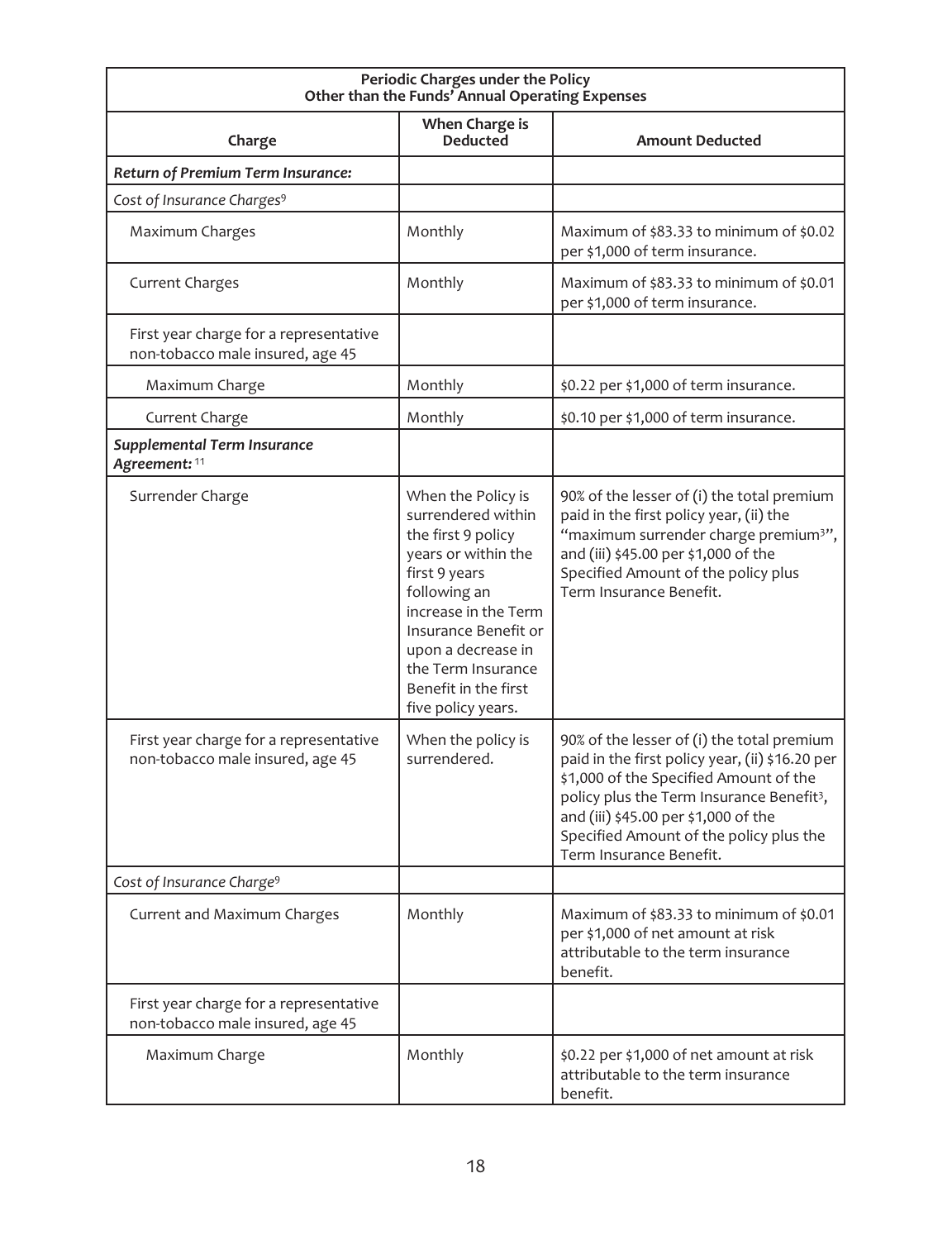| Periodic Charges under the Policy<br>Other than the Funds' Annual Operating Expenses |                                   |                                                                                                                                                                                                                                                                          |  |
|--------------------------------------------------------------------------------------|-----------------------------------|--------------------------------------------------------------------------------------------------------------------------------------------------------------------------------------------------------------------------------------------------------------------------|--|
| Charge                                                                               | When Charge is<br><b>Deducted</b> | <b>Amount Deducted</b>                                                                                                                                                                                                                                                   |  |
| Current Charge                                                                       | Monthly                           | \$0.13 per \$1,000 of net amount at risk<br>attributable to the term insurance<br>benefit.                                                                                                                                                                               |  |
| Mortality and Expense Risk Face Amount<br>Charge                                     |                                   |                                                                                                                                                                                                                                                                          |  |
| Current and Maximum Charges                                                          | Monthly                           | For the first 60 months following the<br>policy date or an increase in the term<br>insurance benefit, the charges range<br>from a maximum of \$0.93 per \$1,000 of<br>the term insurance benefit to a minimum<br>of \$0.11 per \$1,000 of the term insurance<br>benefit. |  |
| First year charge for a representative<br>non-tobacco male insured, age 45           |                                   |                                                                                                                                                                                                                                                                          |  |
| Current and Maximum Charge                                                           | Monthly                           | \$0.26 per \$1,000 of the term insurance<br>henefit.                                                                                                                                                                                                                     |  |
| <b>Chronic Illness Accelerated Benefit:</b>                                          |                                   |                                                                                                                                                                                                                                                                          |  |
| Current and Maximum Charge                                                           | No charge.                        | No charge.                                                                                                                                                                                                                                                               |  |
| Supplemental Exchange Agreement:                                                     |                                   |                                                                                                                                                                                                                                                                          |  |
| Current and Maximum Charge                                                           | No charge.                        | No charge.                                                                                                                                                                                                                                                               |  |

<sup>4</sup> The Cost of Insurance Charges under the Policies vary depending on the individual circumstances of the insured, such as sex, age and risk classification. The charges also vary depending on the amount of insurance specified in the Policy and the policy year in which the charge is deducted. The table shows the lowest and the highest cost of insurance charges for an insured, based on our current rates and on guaranteed maximum rates for individuals in standard risk classifications. The table also shows the first year cost of insurance charges under a Policy issued to an individual who is representative of individuals we insure. The charge shown in the table may not be representative of the charge that you will pay. Your Policy will state your guaranteed maximum cost of insurance charges. More detailed information concerning your cost of insurance charges is available from our administrative offices upon request. Also, before you purchase the Policy, we will provide you with hypothetical illustrations of policy values based upon the insured's age and risk classification, the amount of insurance specified in the Policy, planned periodic premiums, and agreements requested. The net amount at risk referred to in the tables is based upon the difference between the current death benefit provided under the Policy and the current value of the Policy. For additional information on cost of insurance charges, see "*What Are the Fees and Charges Under the Policy? — Monthly Deductions — Insurance Charge"* in this prospectus.

<sup>5</sup> The mortality and expense risk face amount charges are currently reduced. During the first 60 months following the policy date, the charges range from \$0.11 per \$1,000 of initial Specified Amount of insurance to \$0.93 per \$1,000 of initial Specified Amount of insurance. For months 61 through 120 following the policy date, the charges range from \$0.06 per \$1,000 of initial Specified Amount of insurance up to \$0.47 per \$1,000 of initial Specified Amount of insurance. In New York, the mortality and expense risk face amount charges during months 61 through 120 are currently zero. The charge on an additional Specified Amount of insurance is similarly reduced.

<sup>6</sup> This charge is currently reduced, for the first 120 months following the policy date, to 0.35% annually of the first \$25,000 of policy value and 0.05% annually of the policy value in excess of that amount. After the first 120 months following the policy date, the charge is currently reduced to zero. See "*What Are the Fees and Charges Under the Policy? — Monthly Deductions — Mortality and Expense Risk Change"* in this prospectus for additional information about this charge.

<sup>7</sup> Net Interest Charge for a Loan means the difference between the amount of interest we charge on the loan and the amount of interest we credit to your Policy in the policy loan account.

<sup>8</sup> The special loan account is guaranteed to earn interest at 3.00% during the first ten policy years and 3.75% thereafter (4.00% thereafter in New York). On a guaranteed basis, the Net Interest Charge during the first ten policy years is 1.00% and 0.25% thereafter (0.00% thereafter in New York). The special loan account currently earns interest at 3.00% during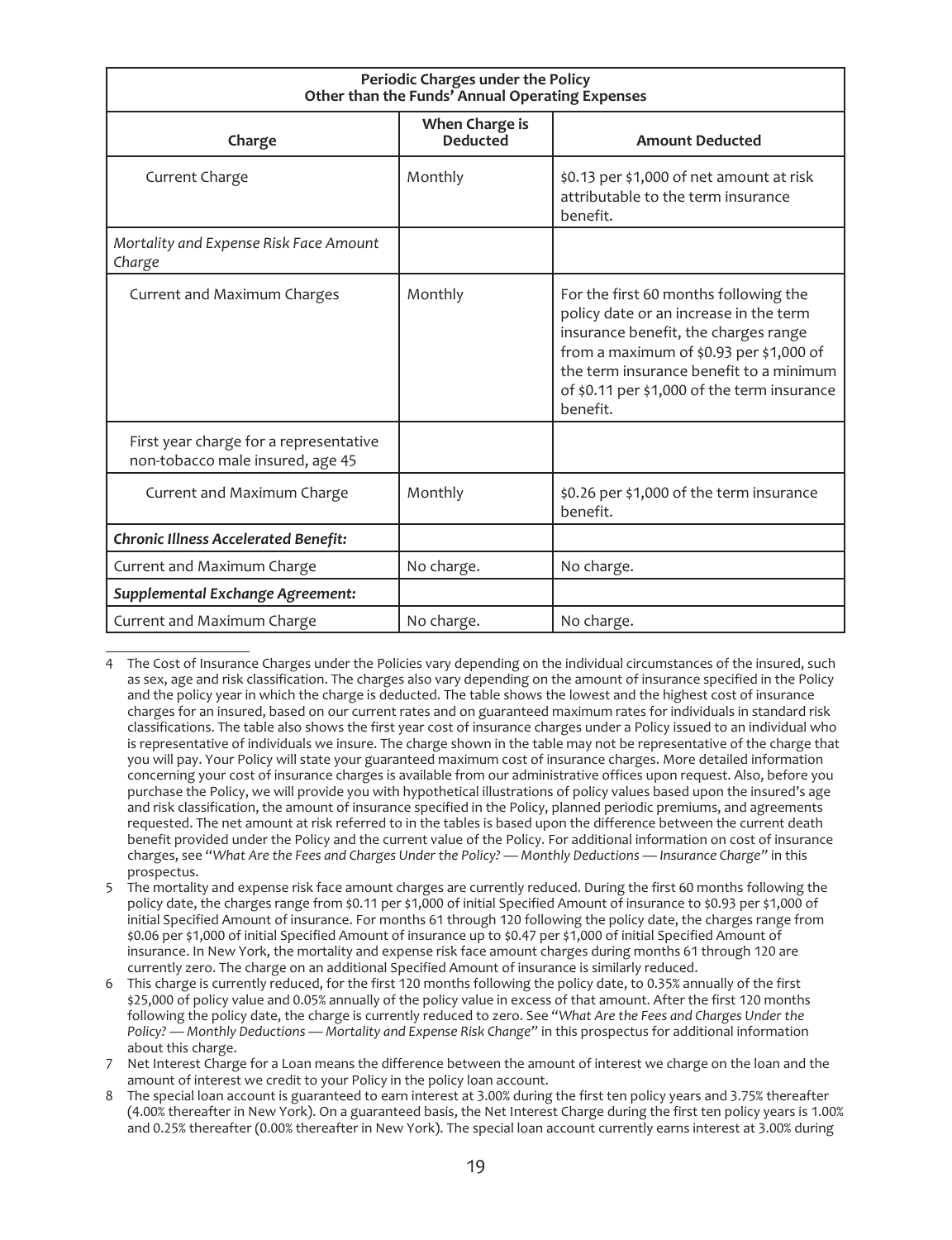the first ten policy years and 4.00% thereafter. On a current basis, the Net Interest Charge during the first ten policy years is 1.00% and 0.00% thereafter.

- 9 The cost of insurance charges under the Agreements vary depending on the individual circumstances of the insured, such as sex, age and risk classification. The charges also vary depending on the amount of insurance specified in the Agreement and the year in which the charge is deducted. The charges shown in the table may not be representative of the charge you would pay. The table shows the lowest and the highest cost of insurance charges for an insured, based on current rates and on guaranteed maximum rates for individuals in standard risk classifications. The table also shows the first year cost of insurance charges under an Agreement issued to an individual who is representative of individuals we insure. The specifications pages of the Policy will indicate the guaranteed maximum cost of insurance charge for the Agreement applicable to your Policy. More detailed information concerning your cost of insurance charges is available from our administrative offices upon request. Also, before you purchase the Policy, we will provide you with hypothetical illustrations of policy values based upon the insured's age and risk classification, the amount of insurance specified in the Policy, planned periodic premiums, and agreements requested. The net amount at risk referred to in the table is based upon the difference between the current benefit provided under the Agreement and the current policy value allocated to the Agreement. For additional information about the Agreements, see "*What Are the Supplemental Agreements and Benefits That Are Available?"* in this prospectus.
- 10 While the Extended No-Lapse Agreement is in force, a minimum of 20% of the policy value must be allocated to the Indexed Fixed Account at the end of each month.
- 11 For purposes of determining the allocation of net amount at risk between the Specified Amount of insurance in the Policy, and the term insurance benefit, the policy value will be allocated as follows: first to the initial term insurance benefit segment, then to any segments resulting from increases in the term insurance benefit in the order of the increases, then to the initial Specified Amount segment, and then to any segments resulting from increases in the Specified Amount in the order of the increases. Any increase in the death benefit in order to maintain the required minimum margin between the death benefit and the policy value will be allocated to the most recent increase in the Specified Amount in the Policy.

#### **Funds' Annual Operating Expenses**

The next table shows the minimum and maximum total operating expenses deducted from Fund assets. Fund expenses may be higher or lower in the future. You may pay these expenses periodically during the time that your policy value is invested in the Variable Investment Options. A complete list of the underlying Funds, including information concerning each underlying Fund's fees and expenses, is contained in Appendix A at the back of this prospectus.

| Annual Fund Expenses <sup>1</sup>                                                                                                                                                                                          |       | Minimum Maximum |
|----------------------------------------------------------------------------------------------------------------------------------------------------------------------------------------------------------------------------|-------|-----------------|
| Total Annual Fund Operating Expenses (expenses that are deducted from fund assets, including management fees, distribution (12b-1) fees, and other expenses)                                                               | 0.34% | 1.25%           |
| Net Annual Fund Operating Expenses (expenses that are deducted from fund<br>assets, including management fees, 12b-1 fees, and other expenses, after any<br>expense reimbursement or fee waiver arrangements) <sup>2</sup> | 0.34% | 1.25%           |

<sup>1</sup> Expressed as a percentage of average net assets for the fiscal year ended December 31, 2021. Fund expenses may be higher or lower in the future. This information is provided by the Funds and their agents. The information is based on 2021 expenses. We have not verified the accuracy of the information provided by Funds.

<sup>2</sup> The range of Net Annual Fund Operating Expenses takes into account contractual arrangements for the Funds that require a Fund's investment adviser to reimburse or waive Fund expenses through at least April 30, 2023.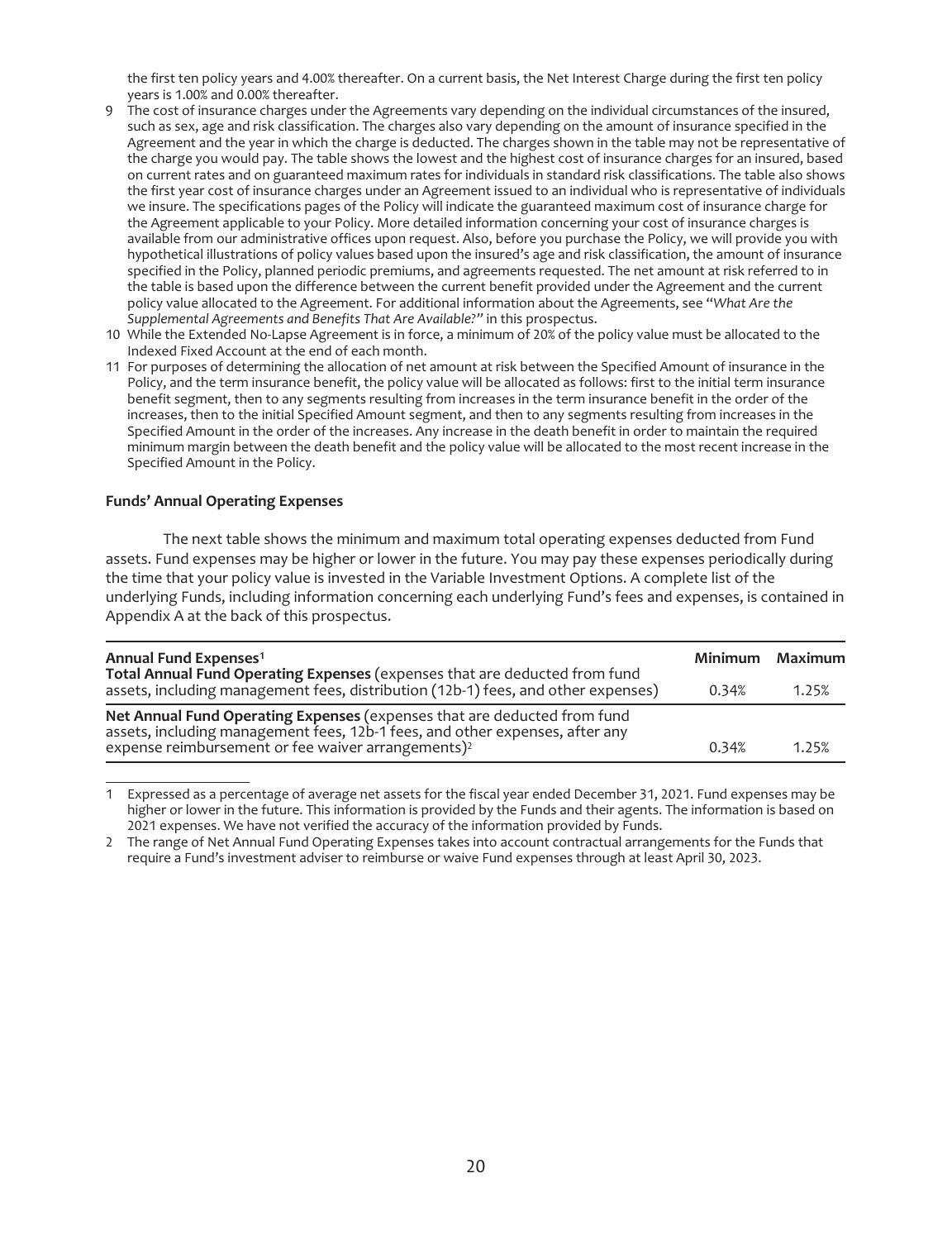#### **SUMMARY OF PRINCIPAL RISKS OF INVESTING IN THE POLICY**

Many benefits of the Diversified Growth Variable Universal Life insurance policies have a corresponding risk, and both benefits and risks should be considered before you purchase a Policy. More complete and detailed information about these features is provided later in this prospectus and in the SAI.

#### **Investment Risk**

The value of your Policy, which may be invested in Variable Investment Options, will vary with the investment performance of the options you select. There is a risk that the investment performance of the Variable Investment Options may be unfavorable or may not perform up to your expectations, which may decrease the amount of your net cash surrender value. If the Variable Investment Options you select for your Policy perform poorly you could lose money, including some or all of the premiums paid. Each Variable Investment Option invests in an underlying Fund, and a comprehensive discussion of the investment risks of each of the underlying Funds may be found in the prospectus for each of the Funds.

Each underlying Fund has its own investment objective and investment strategy. The performance of each will vary, and some Funds are riskier than others. We do not guarantee the investment performance of the Variable Investment Options or Funds. You bear the entire investment risk for all amounts allocated to the Variable Investment Options. Your premium and policy value allocation choices should be consistent with your personal investment objective and your risk tolerance. Before allocating money to a Variable Investment Option, please read the prospectus for the underlying Fund carefully.

The value of your Policy may also be invested in Fixed Account Options, which include a Traditional Fixed Account and an Indexed Fixed Account. Premiums and policy value allocated to the Fixed Account Options may be kept there for an extended period of time due to restrictions on transfers out of these Investment Options. There is a risk that other Investment Options will perform more favorably than the Fixed Account Option while your policy value remains there.

In addition, a variable life insurance policy is designed to provide a Life Insurance Benefit or to help meet other long-term financial objectives. Substantial fees, expenses, and tax implications generally make variable life insurance unsuitable as a short-term savings vehicle.

#### **Risk of Lapse**

*Your Policy can lapse even if you pay all of the planned premiums on time.* When a Policy lapses, it has no value, and no benefits are paid upon the death of the insured. You may also lose the principal invested.

Specifically, your Policy may terminate, or lapse, if the net cash surrender value of the Policy is not sufficient to pay policy charges (including payment of interest on any loan that may be outstanding under the Policy) and the provisions of the No-Lapse Guarantee Agreement are not satisfied. This can happen because you have not paid enough premium, because the investment performance of the Variable Investment Options you have allocated premiums or policy value to has been poor, because of charges we deduct, because of partial surrenders you make, because of Policy loans you take, or because of a combination of these factors. We will notify you how much additional premium you will need to pay to keep the Policy in force. You will have a 61 day grace period to make that payment. Subject to certain conditions, if the Policy terminates, you can apply to reinstate it within five years from the date of lapse if the insured is alive.

The Extended No-Lapse Guarantee Agreement can prevent Policy lapse if you meet the requirements of the agreement's guarantee. However, if you change your Specified Amount; add, remove, or change any agreements; or if there is a change in the insured's rate class, it may impact the Extended No-Lapse Guarantee Agreement, and you may be required to pay additional premiums to maintain the agreement's guarantee.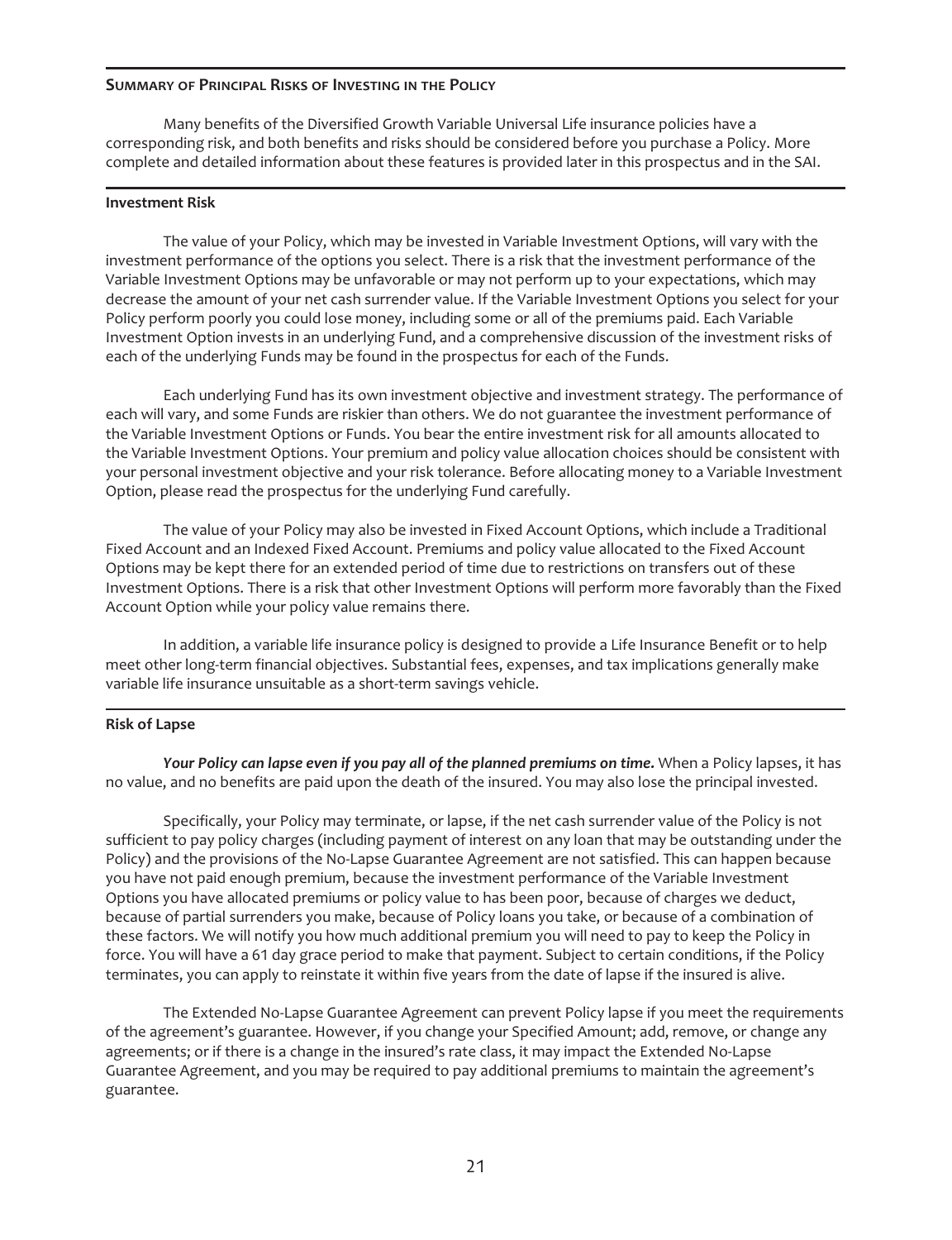#### **Policy Loan Risks**

The larger a Policy loan becomes relative to the Policy's cash surrender value, the greater the risk that the Policy's net cash surrender value will not be sufficient to support the Policy's charges and expenses, including any loan interest due, and the greater the risk of the Policy lapsing. Any loan interest payable on a policy anniversary that you do not pay will become part of the outstanding Policy loan principal and will also accrue interest.

A loan, repaid or not, has a permanent effect on your policy value. The effect could be favorable if the Variable Investment Options earn less than the interest rate credited on the Policy Loan Account, or unfavorable, if the Investment Options earn more. The longer a loan is outstanding, the greater the effect on your net cash surrender value. If it is not repaid, the aggregate amount of the outstanding loan principal and any accrued interest will reduce the death benefit proceeds that might otherwise be paid.

Unless your Policy qualifies as a modified endowment contract, policy loans are not taxable. However, if loans taken, including unpaid loan interest, exceed the premiums paid, a Policy surrender or lapse will result in a taxable event for you. If a Policy is a modified endowment contract, a loan may result in taxable income and penalty taxes to you.

#### **Liquidity Risk; Limitations on Access to Policy Value**

The Policy is generally not a liquid investment. Surrender charges will apply during the first 9 policy years and within 9 years of any increase in the Specified Amount (the surrender charge period). The Policy is designed for long-term life insurance coverage. It is not suitable as a short-term investment vehicle. There are limitations on your ability to access your policy value through surrenders and partial surrenders, including surrender charges, partial surrender fees, possible tax consequences, adverse impacts on Policy benefits, increased risk of Policy lapse, and administrative requirements. You generally cannot access your entire policy value, only your net cash surrender value.

A partial surrender will reduce your Policy's cash surrender value by the amount withdrawn, and could reduce your death benefit. If the policy's net cash surrender value is reduced to a point where it cannot meet the monthly deductions, then your Policy may lapse and terminate. A partial surrender may also reduce your Policy's Specified Amount and may have adverse tax consequences.

Accessing policy value through policy loans also has costs, increases the risk of Policy lapse, may have adverse tax consequences, and may negatively impact your cash surrender value and other Policy benefits.

#### **Risk of an Increase in Fees and Expenses**

Certain insurance charges are currently assessed at less than their maximum levels. We may increase these current charges in the future up to the guaranteed maximum levels, as determined in the Company's sole discretion. (See "Table of Fees and Expenses" above for more information.) Without limiting the foregoing, the Company may increase current charges due to the Company's experience with respect to mortality, expenses, reinsurance costs, taxes, persistency, capital requirements, reserve requirements, and changes in applicable laws, or for any other reason. If fees and expenses are increased, you may need to increase the amount and/or frequency of premium payments to keep the Policy in force. The Company could also add new charges for federal and state and local taxes (see "*Are There Other Charges That Penn Mutual Could Deduct In The Future?*").

In addition, the operating expenses of the underlying Funds are not guaranteed and may increase (or decrease). Although some underlying Funds may have expense limitation agreements, those agreements are temporary.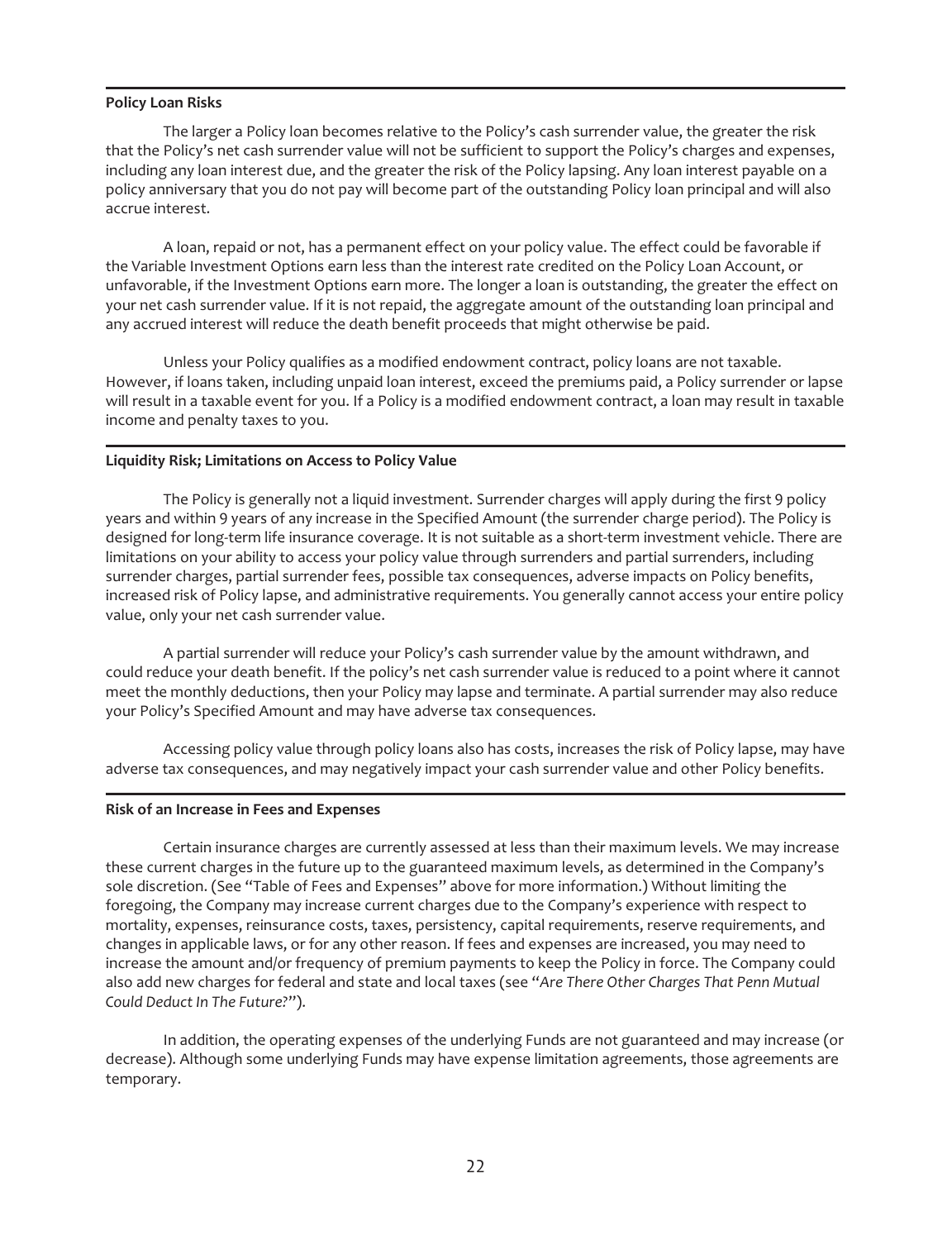# **Taxes and Tax Risks**

The federal income tax law that applies to life insurance companies and to the Policy is complex and subject to change. Changes in the law could adversely affect the current tax advantages of purchasing the Policy. Death benefits paid under life insurance policies are generally not subject to federal income tax, but may be subject to federal and state estate taxes. The section of this prospectus entitled "*How Is the Policy Treated Under Federal Income Tax Law?*" describes a number of tax issues that may arise in connection with the Policy. These risks include, but are not limited to: (1) that the Policy does not qualify as life insurance for tax purposes; (2) that you could be treated as the owner of your Policy's pro rata portion of the assets of the Variable Investment Options; (3) the possibility that the Policy may be treated as a modified endowment contract for federal income tax purposes, with special rules that apply to Policy distributions, including loans; (4) the possibility of adverse tax consequences if the Policy remains in force beyond age 100; and (5) the possibility that the IRS may treat a loan as a taxable distribution if the net interest rate spread (the difference between the interest rate charged on the loan and the interest rate credited to the Policy Loan Account) is zero or very low. In addition, the present federal income tax laws that apply to your Policy may change, or the IRS may change current interpretations thereof (and any such change could have retroactive effect).

The information in this prospectus is based on our understanding of the present federal income tax laws as they are currently interpreted by the Internal Revenue Service. We reserve the right to make changes in the Policy in the event of a change in the tax law for the purpose of preserving the current tax treatment of the Policy. You may wish to consult counsel or other competent tax advisers for more complete information.

#### **Potentially Harmful Transfer Activity**

This Policy is not designed as a vehicle for market timing. Accordingly, your ability to make transfers under the Policy is subject to limitation if we determine, in our sole opinion, that the exercise of that privilege may disadvantage or potentially hurt the rights or interests of other policy owners. We have limitations and restrictions on transfer activity but we cannot guarantee that these limitations and restrictions will be effective in detecting and preventing all transfer activity that could potentially disadvantage or hurt the rights or interests of other policy owners. Potentially harmful transfer activity could result in reduced performance results for one or more Variable Investment Options, due to among other things:

- fund management decisions driven by the need to maintain higher than normal liquidity or the inability to sustain an investment objective;
- $\bullet$  increased administrative and fund brokerage expenses; and/or
- dilution of the interests of long-term investors.

An underlying fund may reject any order from us if it suspects potentially harmful transfer activity, thereby preventing us from implementing your request for a transfer.

#### **Insurance Company Risks**

Our business activity and operations, and/or the activities and operations of our service providers and business partners, are subject to certain risks, including, those resulting from information systems failures, cyberattack, or current or future outbreaks of infectious diseases, epidemics or pandemics ("serious infectious disease outbreaks"). These risks are common to all insurers and financial service providers and may materially impact our ability to administer the Policy (and to keep policy owner information confidential).

Unlike the assets in our Separate Account, the assets in our general account (including all of the Fixed Account Options) are subject to liabilities arising from any of our other business. Our ability to pay general account guarantees, including amounts under the Fixed Account Options, the death benefit, and other insurance guarantees, is subject to our financial strength and claims paying ability.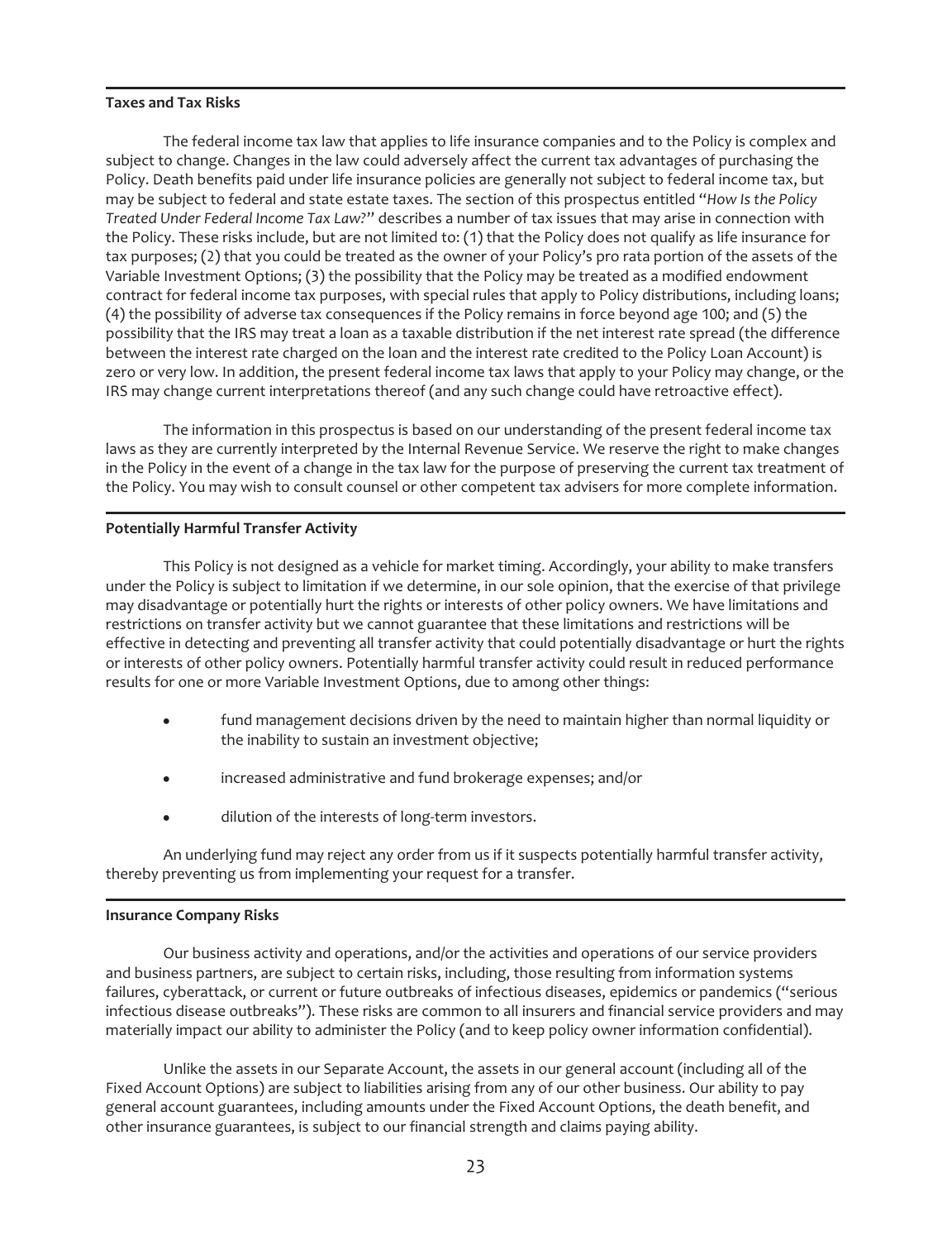# **Information Systems, Technology Disruption and Cyber Security Risks**

We rely heavily on interconnected computer systems and digital data to conduct contract activity. As such, policy activity is highly dependent upon the effective operation of our internal computer systems and those of our service providers. All systems are vulnerable to disruptions as the result of natural disasters, man-made disasters, hacking, criminal activity, pandemics, utility outages and other events beyond our control and are susceptible to operational and information security risks resulting from information systems failure, including hardware and software malfunctions and cyberattacks. Cyberattacks may interfere with policy transaction processing, or cause the release and/or destruction of policy owner or business information including the securities in which the underlying funds invest, which may cause the underlying funds to lose value. There can be no assurance that we, the underlying funds or our service providers will avoid losses affecting policies that result from cyberattacks or information security breaches in the future. These risks also apply to other insurance and financial services companies and businesses.

We have established policies, standards, procedures and practices to limit the effect of business interruptions and protect the confidentiality, integrity, availability and privacy of policy owner information. Safeguards are maintained to reasonably protect our systems and information against anticipated threats or hazards. Controls have been implemented to safeguard data in transit, at rest, and to restrict access to contract owner data including, but not limited to, antivirus and anti-malware software, periodic vulnerability assessments and penetration tests, and, comprehensive business continuity planning. There can be no assurance that these policies, procedures and controls will be effective or successful.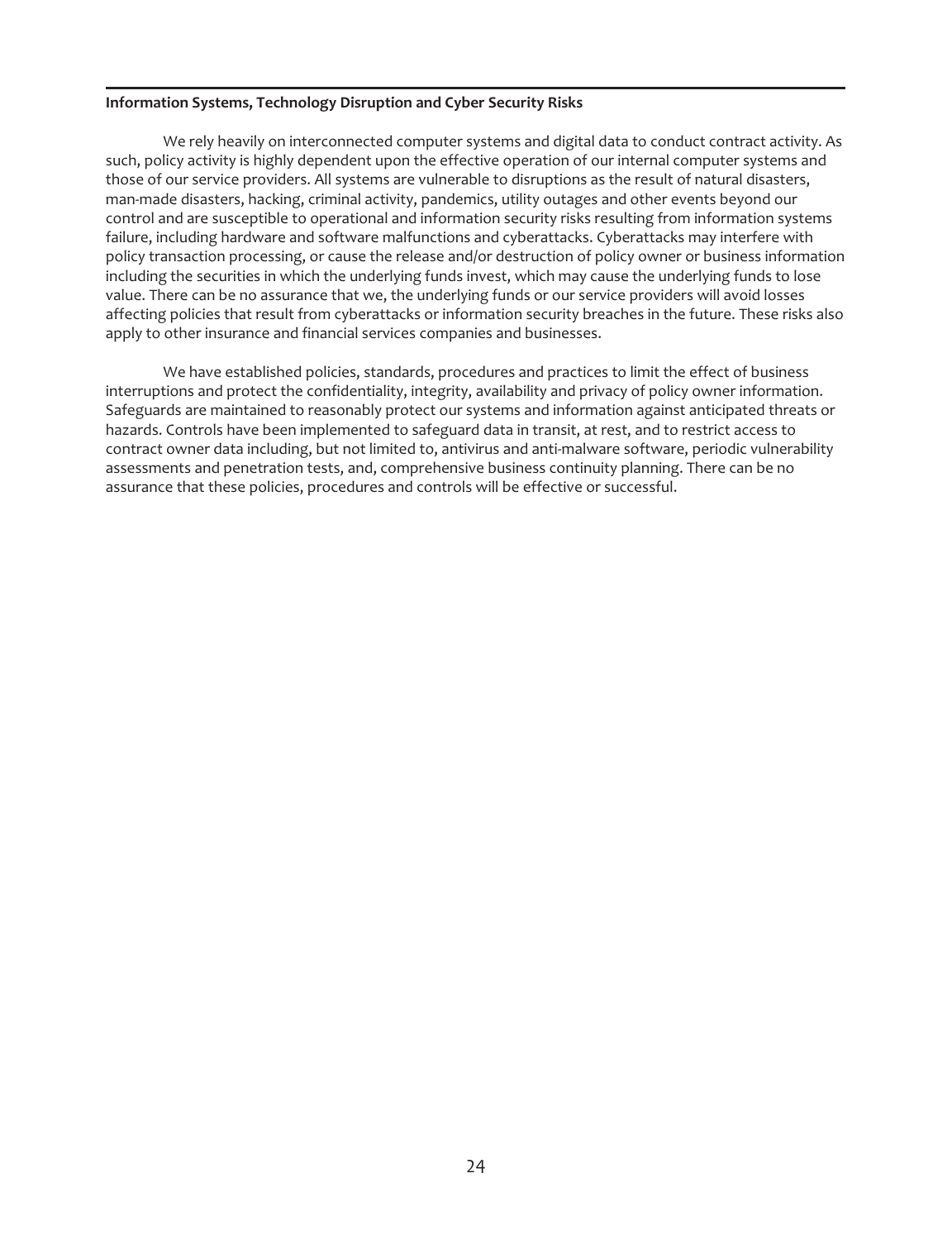# **QUESTIONS AND ANSWERS**

This part of the prospectus provides answers to important questions about the Policy. The questions, and answers to the questions, are on the following pages.

| Question                                                              | Page |
|-----------------------------------------------------------------------|------|
|                                                                       | 26   |
|                                                                       | 26   |
|                                                                       | 26   |
|                                                                       | 29   |
|                                                                       | 30   |
|                                                                       | 31   |
|                                                                       | 32   |
|                                                                       | 33   |
|                                                                       | 34   |
| What Are the Supplemental Agreements and Benefits That Are Available? | 39   |
|                                                                       | 55   |
|                                                                       | 55   |
|                                                                       | 56   |
|                                                                       | 57   |
| Are There Other Charges That Penn Mutual Could Deduct in the Future?  | 63   |
|                                                                       | 63   |
|                                                                       | 64   |
|                                                                       | 65   |
|                                                                       | 65   |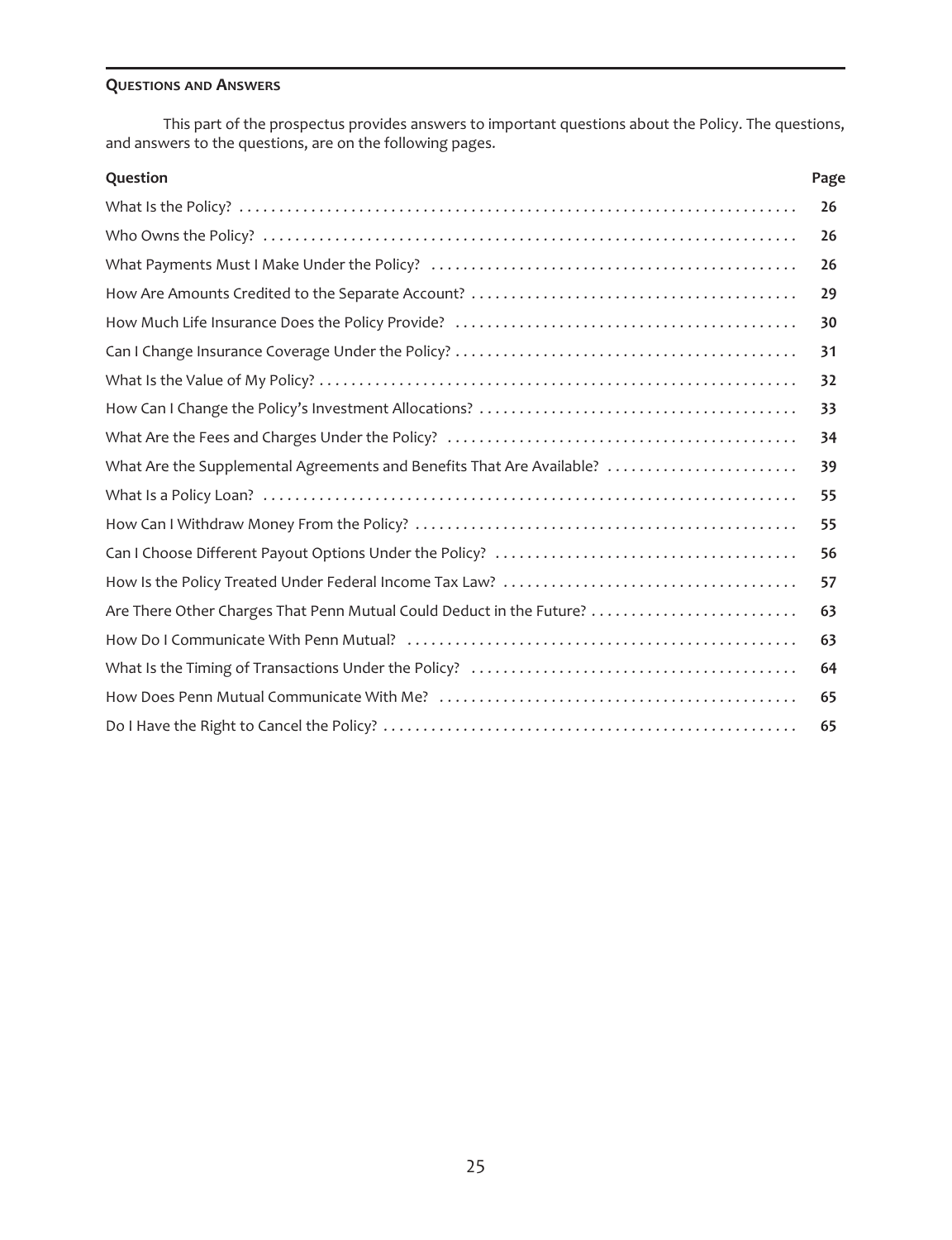#### <span id="page-26-0"></span>**What Is the Policy?**

The Policy provides life insurance on you or another individual you name (the insured). The value of your Policy will increase or decrease based upon the performance of the Funds you choose. The death benefit may also increase or decrease based on investment performance but will never be less than the amount specified in your Policy (less the amount of any outstanding loan or partial surrenders). The Policy allows you to allocate your policy value to Variable Investment Options (which hold shares of the Funds listed in Appendix A to this prospectus) and to the Fixed Account Options where the value will accumulate interest (including interest based on index credits).

You will have several options under the Policy. Here are some major ones:

- Determine when and how much premium you pay to us
- Determine when and how much to allocate to the Variable Investment Options and to the Fixed Account Options
- Borrow money
- Change the beneficiary
- Decrease the amount of insurance protection
- Change the death benefit option you have selected
- Surrender or partially surrender your Policy for all or part of its net cash surrender value
- Choose the form in which you would like the death benefit or other proceeds paid out from your Policy

Most of these options are subject to limits that are explained later in this prospectus.

If you want to purchase a Policy, you must complete an application and submit it to one of our authorized financial professionals. We require satisfactory evidence of insurability, which may include a medical examination. We evaluate the information provided in accordance with our underwriting rules and then decide whether to accept or not accept the application. Insurance coverage under the Policy is effective on the policy date after we accept the application, receive the initial premium payment, and all underwriting and administrative requirements have been met.

The maturity date of a Policy is the policy anniversary nearest the insured's 121st birthday. If the Policy is still in force on the maturity date, a maturity benefit will be paid. The maturity benefit is equal to the policy value less any policy loan, including any capitalized interest on any such loan (Net Policy Value), on the maturity date. Upon written request of the owner, the Policy will continue in force beyond the maturity date. Thereafter, the death benefit will be the Net Policy Value.

#### <span id="page-26-1"></span>**Who Owns the Policy?**

You decide who owns the Policy when you apply for it. The owner of the Policy is the person who can exercise most of the rights under the Policy, such as the right to choose the beneficiary, the Variable Investment Options and Fixed Account Options, and the right to surrender the Policy. Whenever we have used the term "you" in this prospectus, we have assumed that you are the owner or the person who has whatever right or privilege we are discussing.

#### <span id="page-26-2"></span>**What Payments Must I Make Under the Policy?**

#### *Premium Payments*

Amounts you pay to us under your Policy are called premiums or premium payments. The amount we require as your first premium depends on a number of factors, such as age, sex, rate classification, the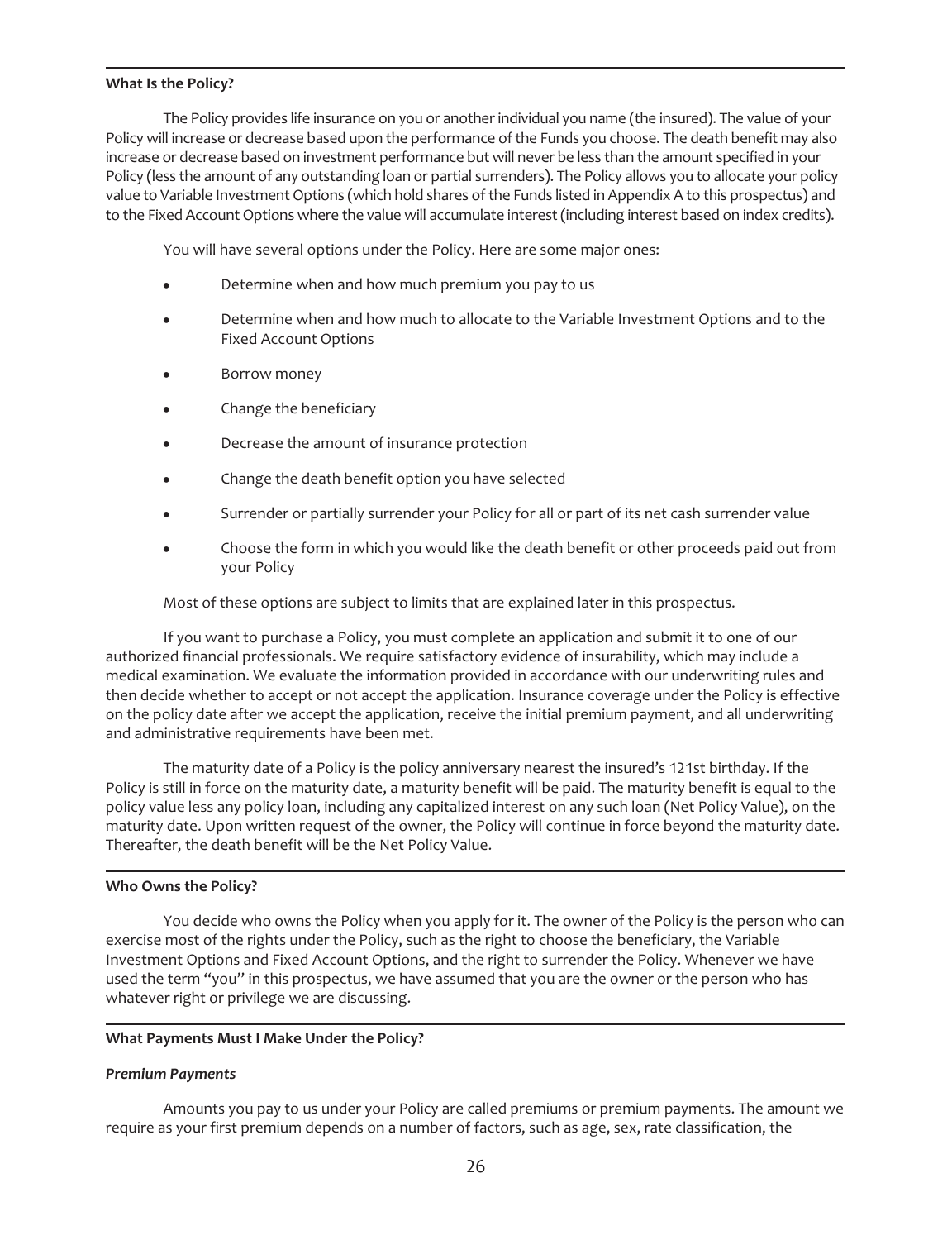amount of insurance specified in the application, and any supplemental benefits. You will have a schedule of planned premium payments. However, within limits, you can make premium payments when you wish, and additional or unplanned premiums may be paid in any amount and at any time. That is why the Policy is called a flexible premium Policy.

Paying the planned premiums may not be sufficient to keep the policy in force. A premium may not be less than the minimum shown in your contract (generally at least \$25). We may require satisfactory evidence of insurability before accepting any premium which increases our Net Amount at Risk (the difference between the death benefit and the policy value).

We may also limit premium payments as necessary in order to qualify the Policy as life insurance under the Internal Revenue Code of 1986, as amended (the "Code"). No payment will be returned or refused if it is necessary to continue coverage (that is, to prevent lapse), but the premium allotted to the Policy may be reduced (to maintain qualification as life insurance) and the balance retuned to you. See "*How Is the Policy Treated Under Federal Income Tax Law?"* in this prospectus.

If you make a premium payment that exceeds certain other limits imposed under federal tax law, your Policy could become a modified endowment contract under the Code. If the Policy is a modified endowment contract, then you could incur adverse tax consequences, including penalties, on any amounts you take out (as either partial surrenders or loans). You are solely responsible for monitoring your Policy and meeting applicable requirements; however, we will endeavor to notify you on a timely basis, and may elect to refund certain amounts of premium paid, if we believe you have exceeded this limit and the Policy has become a modified endowment contract under the Code. See "*How Much Life Insurance Does the Policy Provide?"* and *"How Is the Policy Treated Under Federal Income Tax Law?"* in this prospectus.

A premium charge will be deducted from each premium, and the remaining amount (the net premium) will be credited to the policy value and allocated to the Investment Options according to your elections.

#### *Planned Premiums*

The Policy Specifications Page of your Policy will show the planned premium for the Policy. You choose this amount in the policy application. We will send a premium reminder notice to you based upon the planned premium that you specified in your application, with the exception of monthly premiums being paid via electronic fund transfer program. You also choose in your application how often to pay planned premiums — annually, semi-annually, quarterly or monthly. You are not required to pay the planned premium as long as your Policy has sufficient value to pay policy charges or the No-Lapse Guarantee feature is in effect. See "*Lapse and Reinstatement"* below and "*What Are the Supplemental Agreements and Benefits That Are Available? – No-Lapse Guarantee Agreement"* in this prospectus.

Although you may have a schedule of planned premiums, **your Policy can lapse even if you pay all of the planned premiums on time** (unless the No-Lapse feature is in effect). When a Policy lapses, it terminates and has no value, and no benefits are paid upon the death of the insured.

If all premium payments cease, this Policy will continue, subject to the Grace Period provision (see below), for as long as the values in this Policy are sufficient to keep it in force.

#### *Ways to Pay Premiums*

If you pay premiums by check, your check must be drawn on a U.S. bank in U.S. dollars and made payable to The Penn Mutual Life Insurance Company. Premiums after the first must be sent as follows: (1) checks sent by mail: The Penn Mutual Life Insurance Company, Payment Processing Center, P.O. Box 7460, Philadelphia, Pennsylvania 19101- 7460, and (2) checks sent by overnight delivery: The Penn Mutual Life Insurance Company, Payment Processing Center, ATTN: Penn Mutual Life Insurance Company, Lockbox #7460, 525 Fellowship Road, Suite 330, Mt. Laurel, NJ 08054-3415.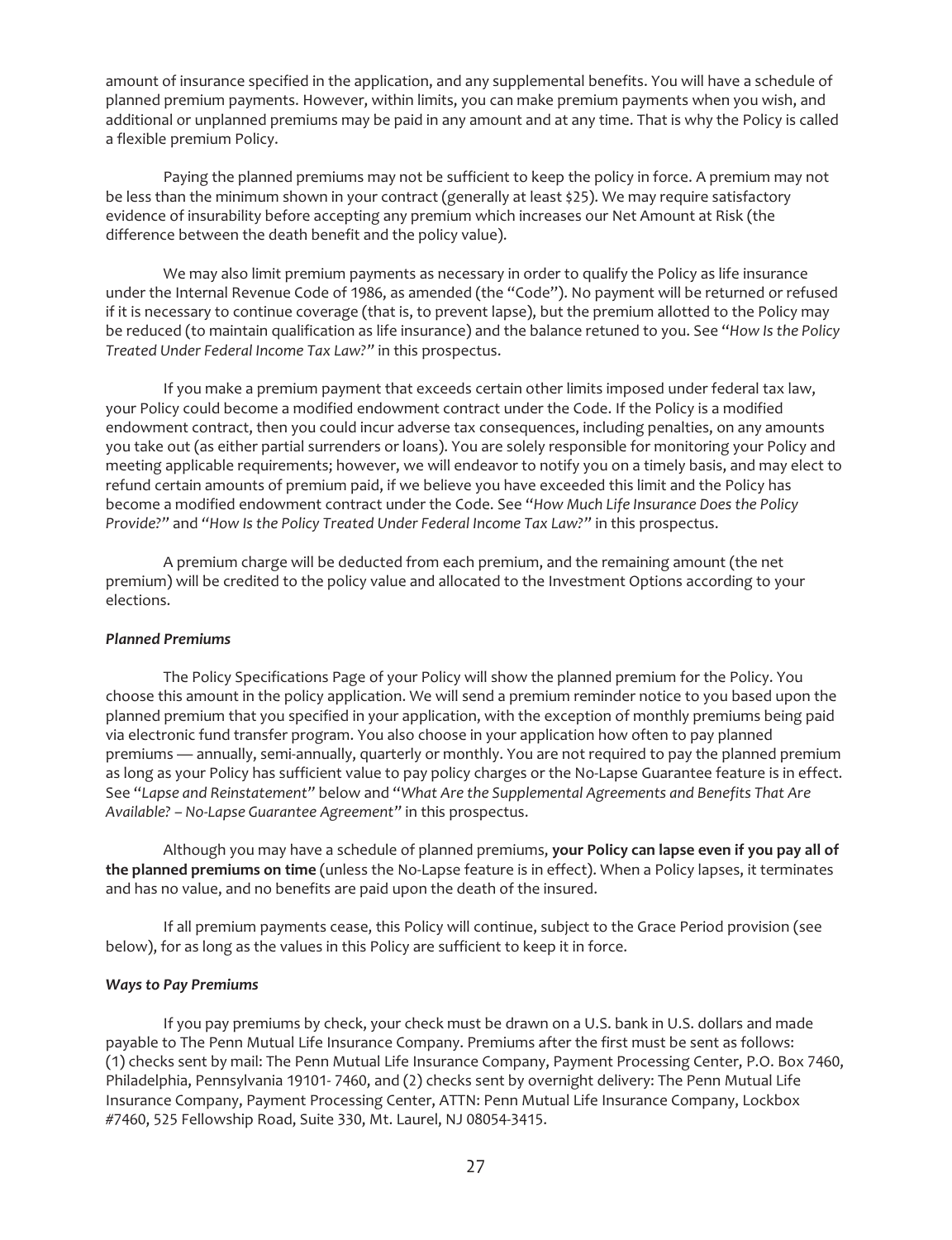We will also accept premiums:

- by wire or by exchange from another insurance company;
- via an electronic funds transfer program (any owner interested in making monthly premium payments must use this method);
- on-line at www.pennmutual.com for initial premium payments which will be drawn electronically from your bank account (you will need to have your policy number and checking or savings account information on hand); or
- if we agree to it, through a salary deduction plan with your employer.

You can obtain information on these other methods of premium payment by contacting your Penn Mutual Life Insurance financial professional or by contacting our office.

If a loan is outstanding, deposits or other amounts received that are not designated as a loan repayment will be treated and applied as premium payments

#### *No-Lapse Feature*

Your Policy will remain in force during the no lapse period, regardless of investment performance and your net cash surrender value, if (a) equals or exceeds (b), where:

- (a) is the total premiums you have paid, less any partial surrenders you made; and
- (b) is the "no-lapse premium" specified in your Policy, multiplied by the number of months the Policy has been in force.

The no lapse period is determined at issue and is the earlier of 20 years or to the policy anniversary nearest the insured's attained age 80, with a minimum of 5 years.

The "no-lapse premium" will generally be less than the monthly equivalent of the planned premium you specified.

Policy distributions will affect the no-lapse guarantee and outstanding loans will nullify the no-lapse guarantee. See "*What Is a Policy Loan?"* in this prospectus.

#### *Tax-Free "Section 1035" Insurance Policy Exchanges*

Generally, you can exchange one life insurance policy for another policy related to the same insured in a "tax-free exchange" under Section 1035 of the Internal Revenue Code. Before making an exchange, you should compare both policies carefully. Remember that if you exchange another policy for the one described in this prospectus, you might have to pay a surrender charge on your old policy. Also, some charges may be higher (or lower), and the benefits may be different. If the exchange does not qualify for Section 1035 treatment, you may have to pay federal income and penalty taxes on the exchange. In addition, Treasury regulations provide that an exchange of a policy may be treated as a reportable policy sale, resulting in the death benefit under the new policy being partially taxable, unless you have a substantial family, business, or financial relationship with the insured at the time of the exchange. You should not exchange another policy for this one unless you determine, after knowing all of the facts, that the exchange is in your best interest.

The final surrender value of your existing policy may be impacted by increases or decreases in policy values that result from market fluctuations during the period between submission of the exchange request and actual processing. The final surrender value may be calculated (by the existing policy issuer) sometime after we receive your exchange request in Good Order. In addition, as we will not issue the new policy until we have received an initial premium from your existing insurance company, the issuance of the policy in an exchange could be delayed.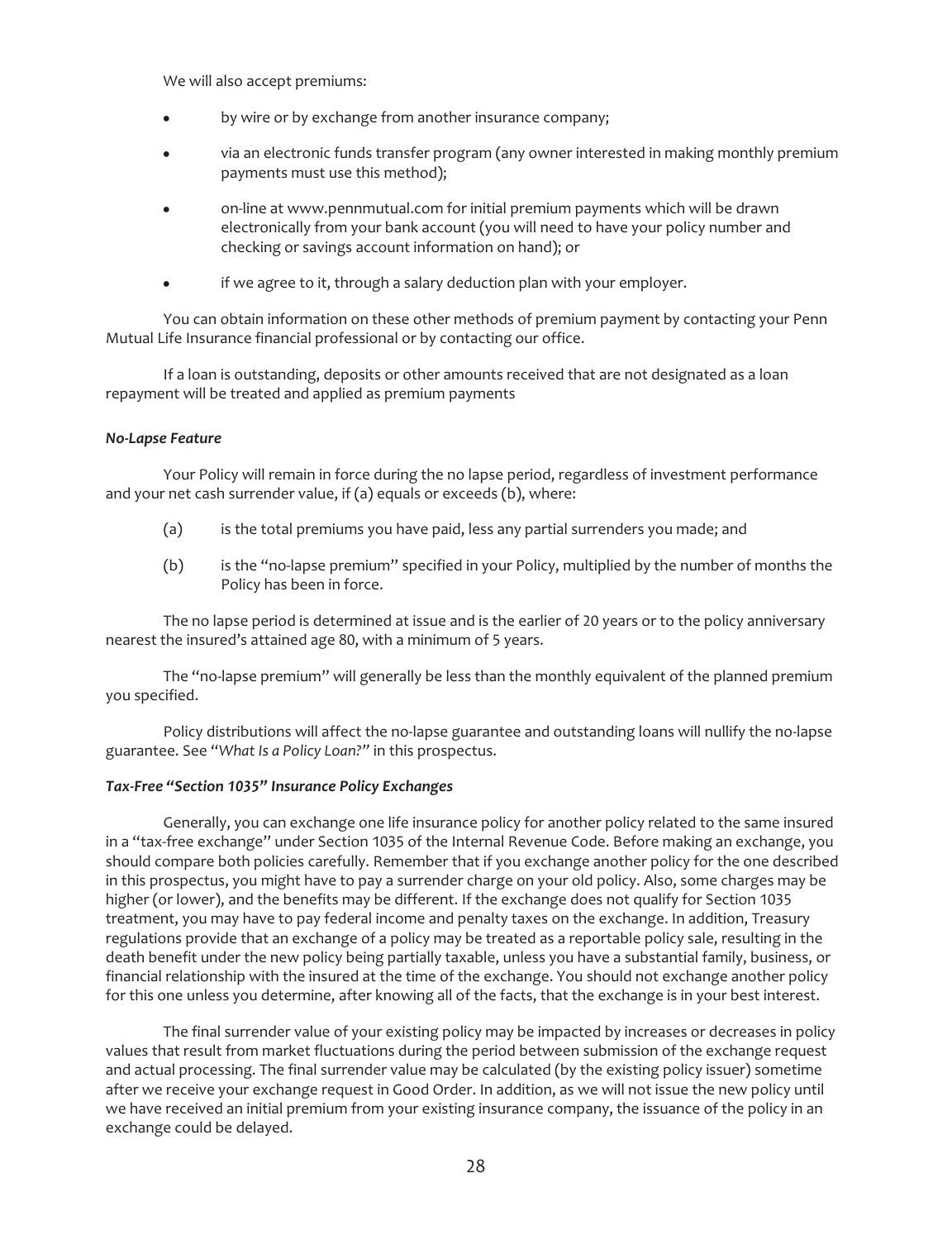#### *Grace Period; Lapse and Reinstatement*

If the net cash surrender value of your Policy is not sufficient to pay policy charges, and the no-lapse feature is not in effect, we will notify you how much premium you will need to pay to keep the Policy in force. You will have a 61 day "grace period" from the date the notice is produced to make that payment. If you don't pay at least the required amount by the end of the grace period, your Policy will terminate (*i.e.*, lapse). All coverage under the Policy will then cease.

If you die during the grace period, we will pay the death benefit to your beneficiary less any unpaid policy charges and outstanding policy loans. If you die after the end of the grace period, when the Policy has terminated, your beneficiary will not receive any death benefit.

If the Policy terminates, you can apply to reinstate it within five years from the date of lapse if the insured is alive. You will have to provide evidence that the insured person still meets our requirements for issuing insurance. You will also have to pay a minimum amount of premium and be subject to the other terms and conditions applicable to reinstatements, as specified in the Policy. The minimum amount of premium to be paid on reinstatement is equal to an amount to make the net cash surrender value positive plus the Monthly Deductions for the two policy months following the reinstatement date, or the amount necessary to satisfy the No-Lapse Feature at the date of reinstatement and for two policy months following the reinstatement date (if applicable). Policy debt which existed at the end of the grace period must either be repaid or reinstated.

Following reinstatement, the No-Lapse Feature is available. Any supplemental agreements attached to the Policy prior to lapse may be reinstated with the exception of the Overloan Protection Benefit Agreement.

#### *Premiums Upon an Increase in the Specified Amount*

If you increase the Specified Amount of insurance, you may wish to pay an additional premium or make a change in planned premiums. See "*Can I Change Insurance Coverage Under the Policy?"* in this prospectus. We will notify you if an additional premium or a change in planned premiums is necessary.

#### <span id="page-29-0"></span>**How Are Amounts Credited to the Variable Investment Options of the Separate Account?**

From each premium payment you make, we deduct a percent of premium charge. We allocate the rest (the net premium) to the Variable Investment Options and Fixed Account Option you have selected (except, in some states, the initial net premium will be allocated to the Penn Series Money Market Fund Subaccount during the free look period). Allocations must be in whole number percentages and must total 100% of premium.

**Allocation of Net Premiums.** The initial net premium, and any additional premium paid before the Policy is issued, will be allocated based on the Initial Premium Allocation specified on your Policy Specifications Page. On the Allocation Date listed on your Policy Specifications Page, the assets will be allocated to the Variable Investment Options of the Separate Account, or one of the Fixed Accounts as directed by You in the application for the Policy. Subsequent or future net premiums generally will be allocated as directed by You. You may change the allocation of future premium payments at any time. The minimum amount that can be allocated to an investment (if anything is allocated) is \$25.

When a payment is allocated to a Variable Investment Option, or transferred from the Fixed Account Option to a Variable Investment Option, or from one Variable Investment Option to another, accumulation units of the receiving investment option are credited to the Policy in accordance with the Company's standard procedures, generally based on the net asset value next computed after receipt in good order. The number of accumulation units credited is determined by dividing the amount allocated or transferred by the value of an accumulation unit of the investment option for the current valuation period. A valuation period is the period from one valuation of investment option assets to the next.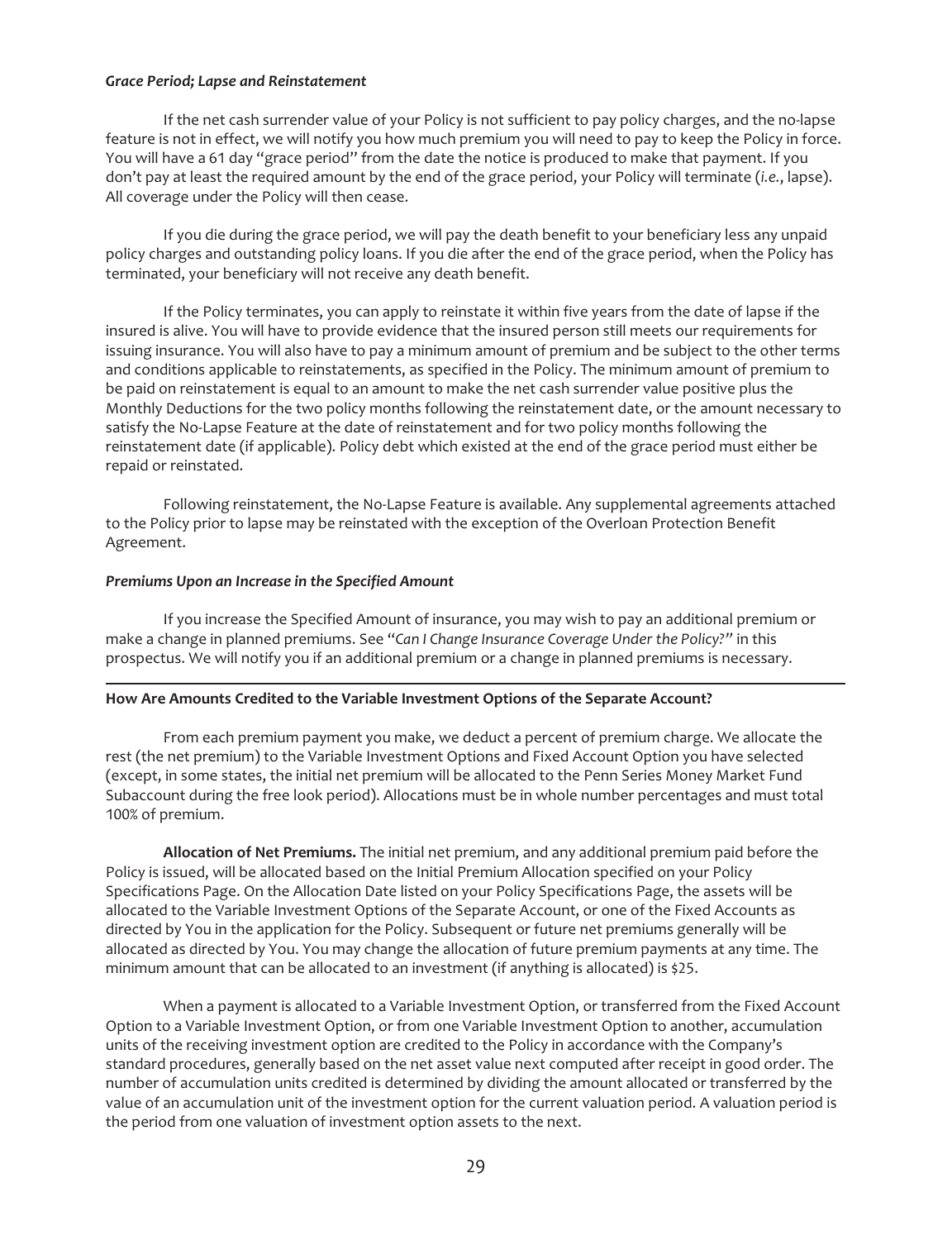For each Variable Investment Option, the value of an accumulation unit is valued each day shares of the fund held in the Variable Investment Option are valued (normally as of the close of business each day the New York Stock Exchange is opened for business). It is valued by multiplying the accumulation unit value for the prior valuation period by the net investment factor for the current valuation period.

The net investment factor is an index used to measure the investment performance of each Variable Investment Option from one valuation period to the next. The net investment factor is determined by dividing (a) by (b), where

- (a) is the net asset value per share of the fund held in the Variable Investment Option, as of the end of the current valuation period, plus the per share amount of any dividend or capital gain distributions by the fund if the "ex-dividend date" occurs in the valuation period; and
- (b) is the net asset value per share of the fund held in the Variable Investment Option as of the end of the last prior valuation period.

For information on how amounts are credited to the Fixed Account Options, see *Appendix B*.

#### <span id="page-30-0"></span>**How Much Life Insurance Does the Policy Provide?**

In your application for the Policy, you tell us how much life insurance coverage you want on the life of the insured. This is called the Specified Amount of insurance. The minimum Specified Amount of insurance that you can purchase is \$50,000 (\$100,000 for issue ages 71 to 85). Insurance coverage under the Policy is effective on the policy date after we accept the application, receive the initial premium payment, and all underwriting and administrative requirements have been met.

#### *Death Benefit Options*

When the insured dies, we will pay the beneficiary the death benefit less the amount of any outstanding loan. We offer two different types of death benefits payable under the Policy — Option 1 which is a level death benefit option and Option 2 which is an increasing death benefit option. You choose which one you want in the application. They are:

- **Option 1** The death benefit is the greater of (a) the Specified Amount of insurance, or (b) the "applicable percentage" of the policy value on the date of the insured's death.
- **Option 2** The death benefit is the greater of (a) the Specified Amount of insurance plus your policy value on the date of death, or (b) the "applicable percentage" of the policy value on the date of the insured's death.

For purposes of both death benefits, policy value includes amounts in the Variable Investment Options and/or the Fixed Account Options.

The "applicable percentages" depend on the life insurance qualification test you chose on the application. If you chose the Guideline Premium Test/Cash Value Corridor Test, the "applicable percentage" is 250% when the insured has attained age 40 or less and decreases to 100% when the insured attains ages 96 through 121. For the Cash Value Accumulation Test, the "applicable percentages" will vary by attained age and the insurance risk characteristics.

If the investment performance of the Variable Investment Options you have chosen is favorable, the amount of the death benefit may increase. However, under Option 1, favorable investment performance will not ordinarily increase the death benefit for several years and may not increase it at all, whereas under Option 2, the death benefit will vary directly with the investment performance of the policy value.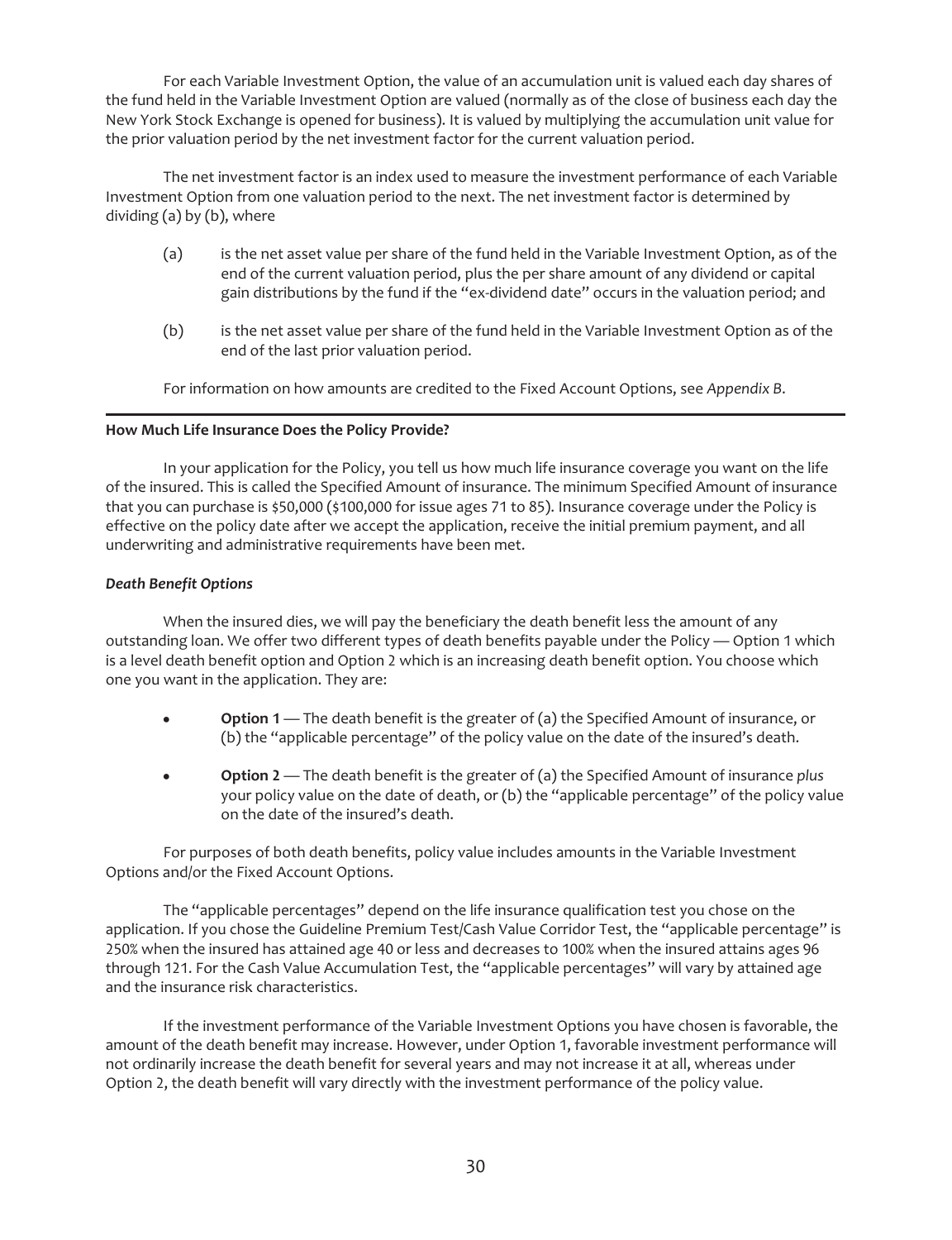Assuming favorable investment performance, the death benefit under Option 2 will tend to be higher than the death benefit under Option 1. On the other hand, the monthly insurance charge will be higher under Option 2 to compensate us for the additional insurance risk we take. Because of that, the policy value will tend to be higher under Option 1 than under Option 2 for the same premium payments.

Death benefits are calculated based on values as of the date of death. We will ordinarily pay the death benefit within seven days after receipt at our office of all the documents required for completion of the transaction in good order.

# <span id="page-31-0"></span>**Can I Change Insurance Coverage Under the Policy?**

# *Change of Death Benefit Option*

You may change your insurance coverage from Option 1 to Option 2 and vice-versa, subject to the following conditions:

- after the change, the Specified Amount of insurance must be at least \$50,000;
- no change may be made in the first policy year and no more than one change may be made in any policy year; and
- if you request a change from Option 2 to Option 1, we may request evidence of insurability; if a different rate class is indicated for the insured, the requested change will not be allowed.

# *Changes in the Specified Amount of Insurance*

You may increase the Specified Amount of insurance, subject to the following conditions:

- you must submit an application along with evidence of insurability acceptable to Penn Mutual;
- no change may be made in the first policy year;
- any increase in the Specified Amount must be at least \$10,000; and
- no change may be made if it would cause the Policy not to qualify as insurance under federal income tax law.

You may decrease the Specified Amount of insurance, subject to the following conditions:

- no change may be made in the first policy year;
- no change may be made if it would cause the Policy not to qualify as insurance under federal income tax law;
- no decrease may be made within one year of an increase in the Specified Amount;
- any decrease in the Specified Amount of insurance must be at least \$10,000 and the Specified Amount after the decrease must be at least \$50,000.

# *Exchange of Policies*

For a Policy issued in a business relationship, you may obtain a supplemental agreement that permits you to exchange the Policy for a new Policy covering a new insured in the same business relationship, subject to the terms of the agreement. See "*What Are the Supplemental Agreements and Benefits That Are Available? — Supplemental Exchange Agreement"* in this prospectus.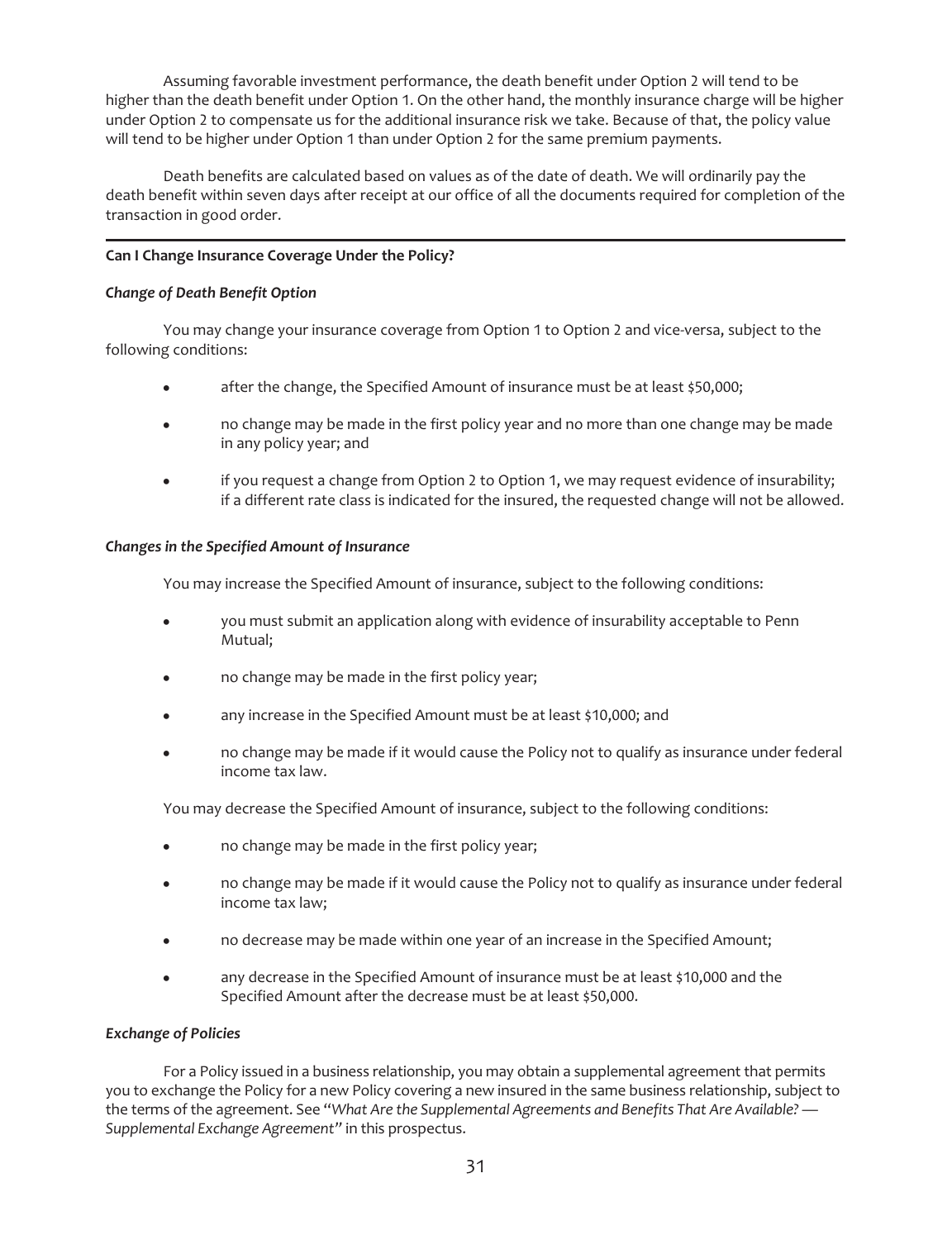#### *Consequences of Changing Insurance Coverage*

See "*How Is the Policy Treated Under Federal Income Tax Law?"* in this prospectus for information about possible tax consequences of changing your insurance coverage under the Policy.

#### <span id="page-32-0"></span>**What Is the Value of My Policy?**

You may allocate or transfer your policy value to Variable Investment Options and/or the Fixed Account Option. ("Policy value" is also known as cash value).

Your policy value that is allocated (or transferred) to Variable Investment Options (in accordance with your direction), will vary with the investment performance of the shares of the Funds held by the applicable Variable Investment Options, increasing with positive investment performance (net of fees and charges) and decreasing with negative performance.

The amount you allocate to the Traditional and Holding Fixed Accounts will earn interest at a rate we declare from time to time. We guarantee that this rate will be at least 2.00%. The current declared rate will appear in the annual statement we will send to you. If you want to know what the current declared rate is, simply call or write to us. See "*How Do I Communicate With Penn Mutual?"* in this prospectus. Amounts you allocate to the Indexed Fixed Account and hold for a five-year period will earn at least 0.00% annually with a cumulative guarantee of 2.00% over the five-year period. Your policy value (including amounts in the Fixed Account Options) will be reduced by deductions we make from your Policy for policy charges. See "*What Are the Fees and Charges Under The Policy?*" in this prospectus.

At any time, your policy value is equal to:

- the net premiums you have paid (your premiums less the percent of premium charges);
- plus or minus the investment results in the part of your policy value allocated to the Variable Investment Options;
- plus interest credited to the amount in the part of your policy value (if any) allocated to the Fixed Account Options;
- minus policy charges we deduct; and
- minus partial surrenders you have made.

If you borrow money under your Policy, other factors affect your policy value. See "*What Is a Policy Loan?"* in this prospectus.

The "*cash surrender value*" is equal to your policy value (as described above) decreased by any surrender charge. The "*net cash surrender value*" of your policy is equal to your policy value (as described above), less any policy loan outstanding and less any surrender charge that then applies. You can only withdraw or borrow up to the net cash surrender value (not the policy value), and on a full surrender you receive only the net cash surrender value.

#### *Policy Value Enhancement*

After completion of the 10th policy year, we will credit a policy value enhancement on future monthly policy anniversaries. The amount of the policy value enhancement (on both a current and a guaranteed basis) will be equivalent to an annual effective rate of 0.15% of the value of the Variable Investment Options. The policy value enhancement will be applied pro-rata across the Variable Investment Options. It is applicable only to non-loaned values and not applicable to policy values inside the special loan account. For example, if your policy value is all allocated to the Variable Investment Options and during your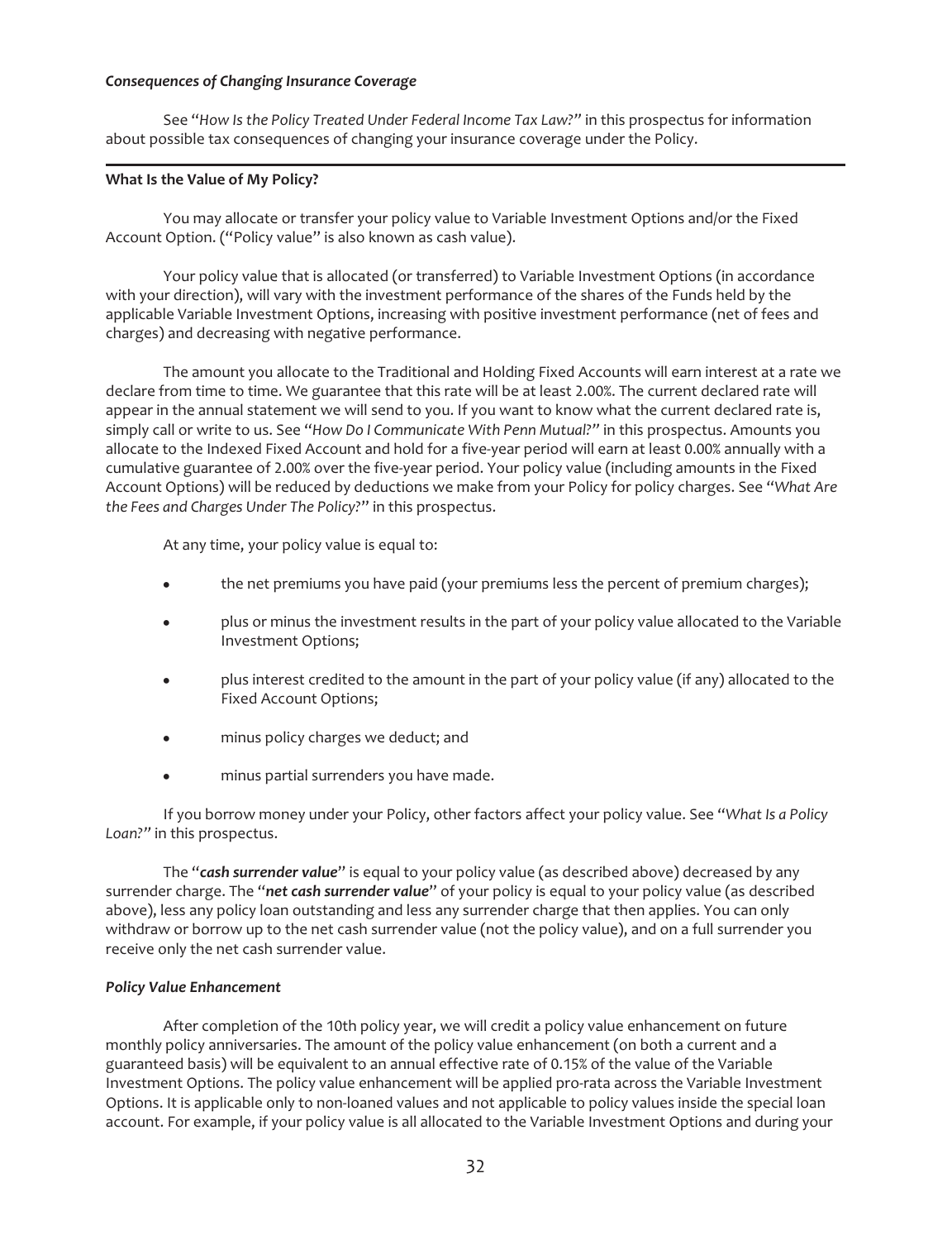11th policy year averaged \$1,000,000, you would receive a policy value enhancement of \$1,500 during that year. Assuming the same facts, but \$100,000 of policy value has been transferred to the special loan account, the policy value enhancement would be \$1,350.

# <span id="page-33-0"></span>**How Can I Change the Policy's Investment Allocations?**

# *Future Premium Payments*

You may change the investment allocation for future premium payments at any time. You make your original allocation in the application for your Policy. The percentages you select for allocating premium payments must be in whole numbers and must equal 100% in total.

# *Transfers Among Variable Investment Options and the Fixed Account Options*

You may also transfer amounts from one investment option to another, and to and from the Fixed Account Options except for the Holding Fixed Account.

To make transfers, you must tell us how much to transfer, either as a percentage or as a specific dollar amount. Transfers are subject to the following conditions:

- $\bullet$  the minimum amount that may be transferred is \$250 (or the amount held under the investment options from which you are making the transfer, if less);
- if less than the full amount held under an investment option is transferred, the amount remaining under the investment option must be at least \$250;
- we may defer transfers under certain conditions;
- transfers may not be made during the free look period;
- transfers may be made from the Traditional Fixed Account option only during the 30 day period following the end of each policy year;
- transfers from the Indexed Fixed Account may be made only on the anniversary of an allocation of an amount to the Indexed Fixed Account; and
- the amount that may be transferred excludes any amount held in the policy loan account.

#### *Potential Restrictions on Transfers*

Your right to make transfers under the Policy is subject to modification if we determine in our sole discretion that the exercise of that right will disadvantage or potentially hurt the rights or interests of other policy owners. Such restrictions may be applied in any manner reasonably designed to prevent any use of the transfer right, which the Company considers to be to the actual or potential disadvantage of other policy owners. Any modification may be applied to transfers to or from some or all of the Variable Investment Options, the Indexed Fixed Accounts, and the Traditional Fixed Account and may include, but not be limited to:

- (a) restricting the dollar amount, the number of transfers made during a defined period, and the method used to submit transfers (this could include not allowing telephone, internet, or other electronic transfers);
- (b) waiving or reducing any or all of the restrictions, uniformly to all members of the same class of policies, on transfers described in this Policy;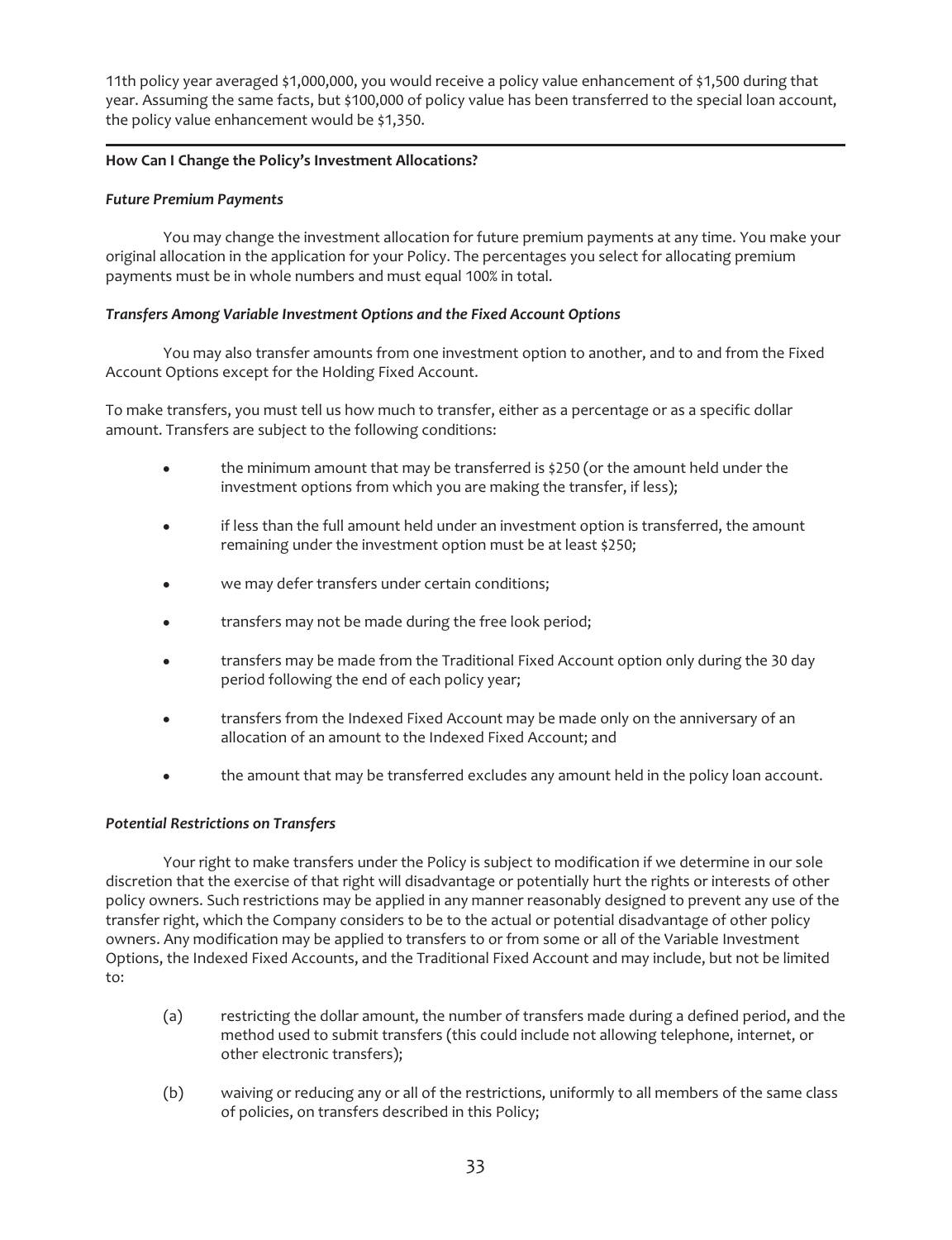- (c) revoking any waiver or reduction, uniformly to all members of the same class of policies; and
- (d) terminating transfer privileges at any time (for all, some, or specific policy owners).

#### *General Information on Market Timing*

The Policy is not designed for individuals and professional market timing organizations that use programmed and frequent transfers among investment options. We therefore reserve the right to change our telephone and internet transaction policies and procedures at any time to restrict the use of telephone and internet transfers for market timing and to otherwise restrict market timing, up to and including rejecting transactions we reasonably believe are market timing transactions, when we believe it is in the interest of all of our Policy owners to do so. However, we may not be able to detect all market timing and may not be able to prevent frequent transfers, and any possible harm caused by those we do detect. We will notify you of any actions we take to restrict your ability to make transfers.

*Frequent Trading Risks.* Frequent transfers (exchanges) among Subaccounts (the Variable Investment Options) and market timing by policy owners can reduce the long–term returns of the underlying Funds. The reduced returns could adversely affect the policy owners, annuitants, insureds or beneficiaries of any variable annuity or variable life insurance policy issued by any insurance company with respect to values allocated to the underlying Fund. Frequent exchanges may reduce the Fund's performance by increasing costs paid by the Fund (such as brokerage commissions); they can disrupt fund management strategies; and they can have the effect of diluting the value of the shares of long term shareholders in cases in which fluctuations in markets are not fully priced into the Fund's net asset value.

The Funds available through the Variable Investment Options (the subaccounts of the Separate Account) generally cannot detect individual policy owner exchange activity because they are owned primarily by insurance company separate accounts that aggregate exchange orders from owners of individual policies.

Accordingly, the Funds are dependent in large part on the rights, ability and willingness of the participating insurance companies to detect and deter short-term trading by policy owners. We have entered into an agreement with the Funds that requires us to provide the Funds with certain policy owner transaction information to enable the Funds to review the individual policy owner transaction activity involving the Funds.

*Frequent Trading Policies and Procedures.* We have adopted policies and procedures designed to discourage excessive trading and market timing activities. Transaction reporting has been implemented to monitor activity to identify and detect potential excessive trading and/or marketing timing. Transactions that exceed certain predefined parameters, such as frequency of exchanges, will be evaluated to determine if such activity constitutes excessive trading and/or market timing activity. If activity is determined to be excessive in nature, communication is sent to the policy owner and certain account privileges, such as the ability to trade online, may be suspended for a certain period of time requiring subsequent requests to be mailed.

If requested by the investment adviser and/or sub-adviser of a Fund, we will consider additional steps to discourage excessive trading and market timing activities. In addition, we reserve the right to reject any premium payment or transfer request at any time for any reason.

#### <span id="page-34-0"></span>**What Are the Fees and Charges Under the Policy?**

Policy value allocated to the Variable Investment Options and the Fixed Account Options is subject to the fees and charges described below, including the Percent of Premium Charge, the Monthly Deductions, the Transfer Charge, the Surrender Charge and the Partial Surrender Charge (except that the Mortality and Expense Risk Asset Charge is only deducted from the Variable Investment Options).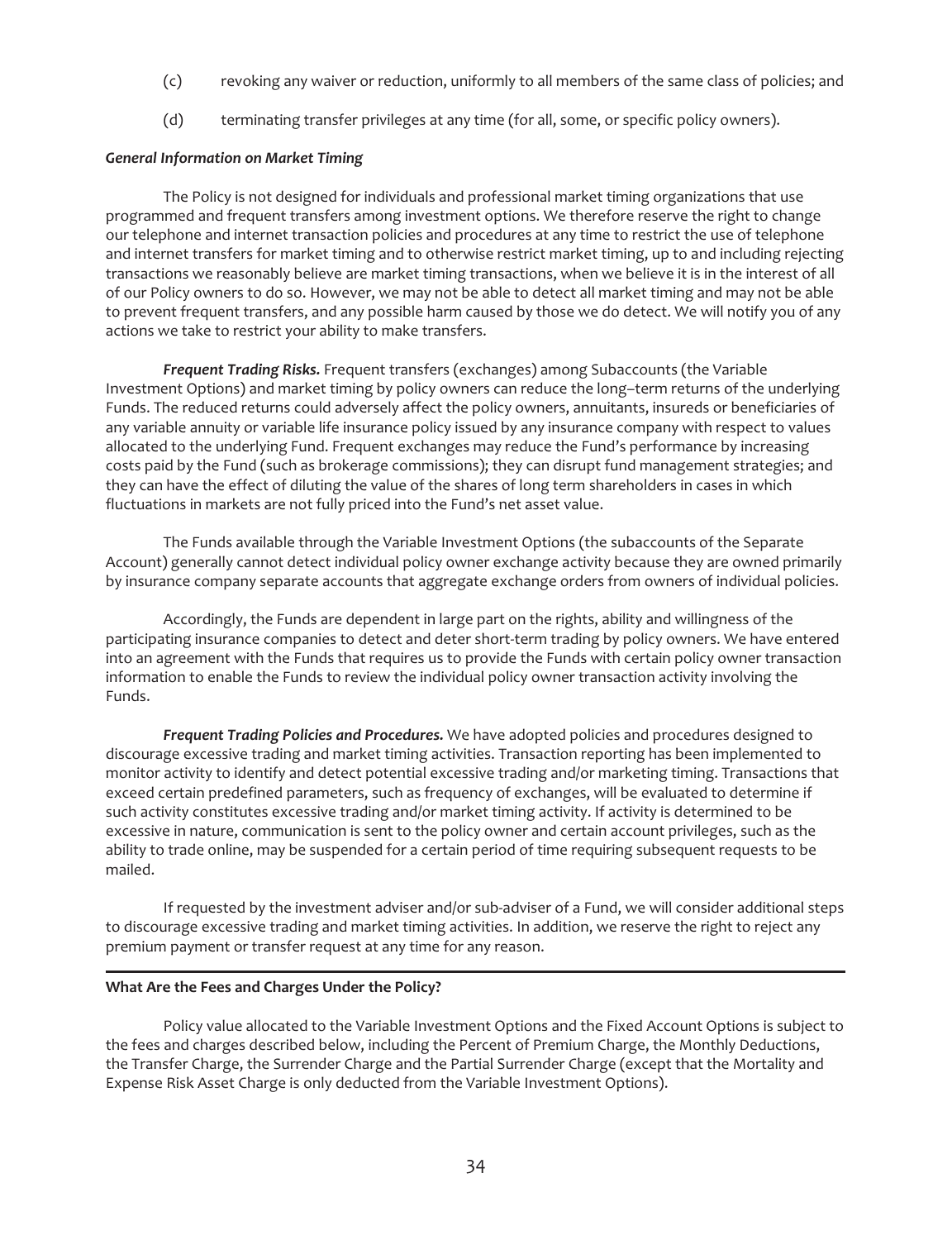# *Percent of Premium Charge*

This charge of 7.50% (currently reduced to 5.00% of all premiums paid) is deducted from premium payments before allocation to the Variable Investment Options and Fixed Account Option. This charge is to partially compensate us for the expense of selling and distributing the Policies, state premium taxes and the federal income tax burden (the Deferred Acquisition Cost or DAC tax) that we expect will result from the premiums. State premium taxes range from 0.50% to 3.50%; some states do not impose premium taxes. We can increase this charge in the future (up to a guaranteed maximum of 7.50% of every premium, in all policy years); we will notify you in advance if we change our current rates.

# *Monthly Deductions*

- **Insurance Charge** A monthly charge for the cost of insurance protection. The amount of insurance risk we assume varies from Policy to Policy and from month to month. The insurance charge therefore also varies. To determine the charge for a particular month, we multiply the amount of insurance for which we are at risk by a cost of insurance rate based upon an actuarial table. The table in your Policy will show the maximum cost of insurance rates that we can charge. The cost of insurance rates that we currently apply are generally less than the maximum rates shown in your Policy. The table of rates we use will vary by issue age, policy duration*,* and the insurance risk characteristics. We place insureds in a rate class when we issue the Policy and when an increase in coverage is effective, based on our examination of information bearing on insurance risk. We currently place people we insure in the following rate classes: a standard tobacco, preferred tobacco, standard non-tobacco, preferred non-tobacco or preferred plus non-tobacco rate class. We may also place certain people in a rate class involving a higher mortality risk than the standard tobacco or standard non-tobacco classes (a "substandard class"). Insureds age 19 and under are placed in a rate class that does not distinguish between tobacco and non-tobacco rates. In all states except New Jersey, they are assigned to a standard tobacco class at age 20 unless they have provided satisfactory evidence that they qualify for a standard, preferred, or preferred plus non-tobacco class. When an increase in the Specified Amount of insurance is requested, we determine whether a different rate will apply to the increase based on the age of the insured on the effective date of the increase and the risk class of the insured on that date.
- Administrative Charge A monthly charge to help cover our administrative costs. This charge is a flat dollar charge of up to  $\frac{1}{2}9$  (currently, the flat charge is  $\frac{1}{2}8$  — we will notify you in advance if we change our current rates). Administrative expenses relate to premium billing and collection, recordkeeping, processing of death benefit claims, policy loans and policy changes, reporting and overhead costs, processing applications and establishing policy records.
- **Mortality and Expense Risk Charge** A monthly charge to cover mortality and expense risks. The mortality risk we assume is the risk that the persons we insure may die sooner than anticipated and that Penn Mutual will pay an aggregate amount of death benefits greater than anticipated. The expense risk we assume is the risk that expenses incurred in issuing and administering the Policies and the Separate Account will exceed the amount we charge for administration. We will notify you in advance if we change our current rates. We may realize a profit from the charges, and if we do, it will become part of our surplus.

This charge has two parts:

(1) Mortality and Expense Risk Face Amount Charge. For the first 120 months after the policy date we will deduct the charge based on the initial Specified Amount of insurance, and for the first 120 months after any increase in the Specified Amount we will deduct the charge based on the increase. The policy specification page of your policy will show the maximum mortality and expense risk face amount charge. The mortality and expense risk face amount charge will vary by issue age, policy duration, gender, and rate class.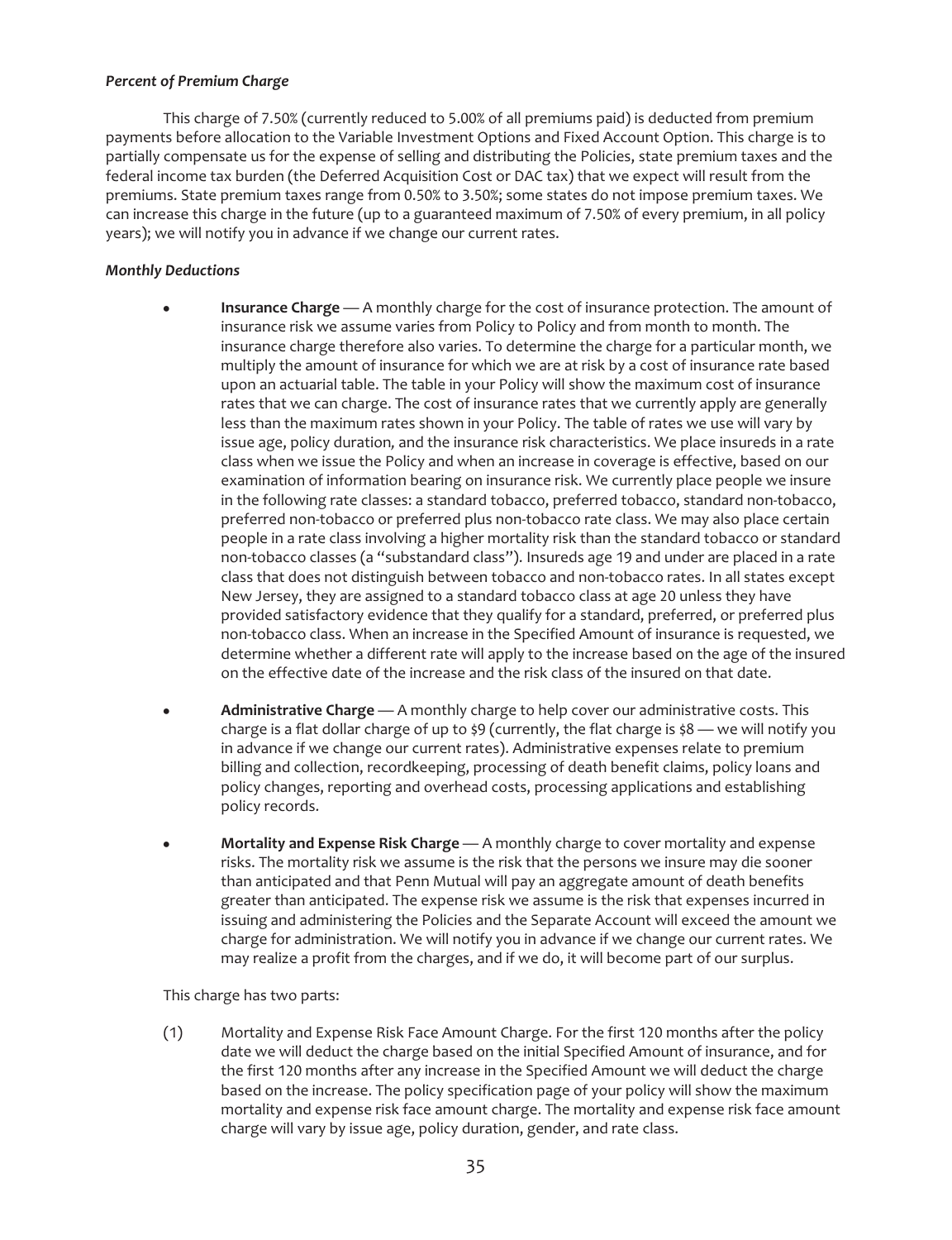(2) Mortality and Expense Risk Asset Charge. The current charge during the first 120 months after the policy date is equivalent to an annual effective rate of 0.35% of the first \$25,000 of policy value, plus an annual rate of 0.05% of the policy value in excess of \$25,000. In addition, the current mortality and expense risk asset charge is zero beyond the first 120 months after the policy date. The guaranteed charge for all Policies is equivalent to an annual effective rate of 0.60% of the first \$50,000 of policy value, plus an annual rate of 0.30% of the policy value in excess of \$50,000. The charges are deducted pro-rata from your investment options.

For policies issued in the State of Maryland, these charges are labeled as (1) Monthly Charge per \$1,000 of Specified Amount, and (2) Monthly Policy Value Charge.

**•** Optional Supplemental Agreement Charges — Monthly charges for any optional supplemental insurance benefits that are added to the Policy by means of a supplemental agreement.

**Allocation of Monthly Deduction**. In accordance with our rules, you may specify the investment options from which the charge is deducted (except the twelve-month dollar cost averaging fixed account). If any particular investment option has insufficient funds to cover your specified percentage deduction, the charge will be deducted pro-rata from each of your remaining investment options. You may exercise this option when you apply for your Policy or, after you have owned your Policy, by completing an election form or by calling our office. If you do not specify investment options, the charge is deducted pro-rata from your investment options and the Fixed Account Options (except the twelve-month dollar cost averaging fixed account). Deductions will be taken from the twelve-month dollar cost averaging fixed account only when there are no funds available under the investment options and the Fixed Account Options.

# *Transfer Charge*

We reserve the right to impose a \$10 charge on any transfer of policy value among Variable Investment Options and/or the Fixed Account Options if the transfer exceeds 12 transfers in a policy year. We will notify policy owners in advance if we decide to impose the charge. We will not impose a charge on any transfer made under dollar cost averaging or asset rebalancing. Also, we will not impose a charge on any transfer which exceeds \$4,999,999.

### *Surrender Charge*

If you surrender your Policy within the first 9 policy years or within 9 years of an increase in the Specified Amount of insurance under your Policy, we will deduct a surrender charge from your policy value.

With respect to a surrender within the first 9 policy years, the surrender charge equals 90% of the lesser of (a), (b), and (c), multiplied by (d), where:

- (a) is the maximum surrender charge premium (which is an amount calculated separately for each Policy and is listed in the policy specifications);
- (b) is the total premium paid in the first 12 months from issue;
- (c) is \$45.00 per \$1,000 of initial amount of insurance; and
- (d) is the applicable surrender factor from the table below in which the policy year is determined.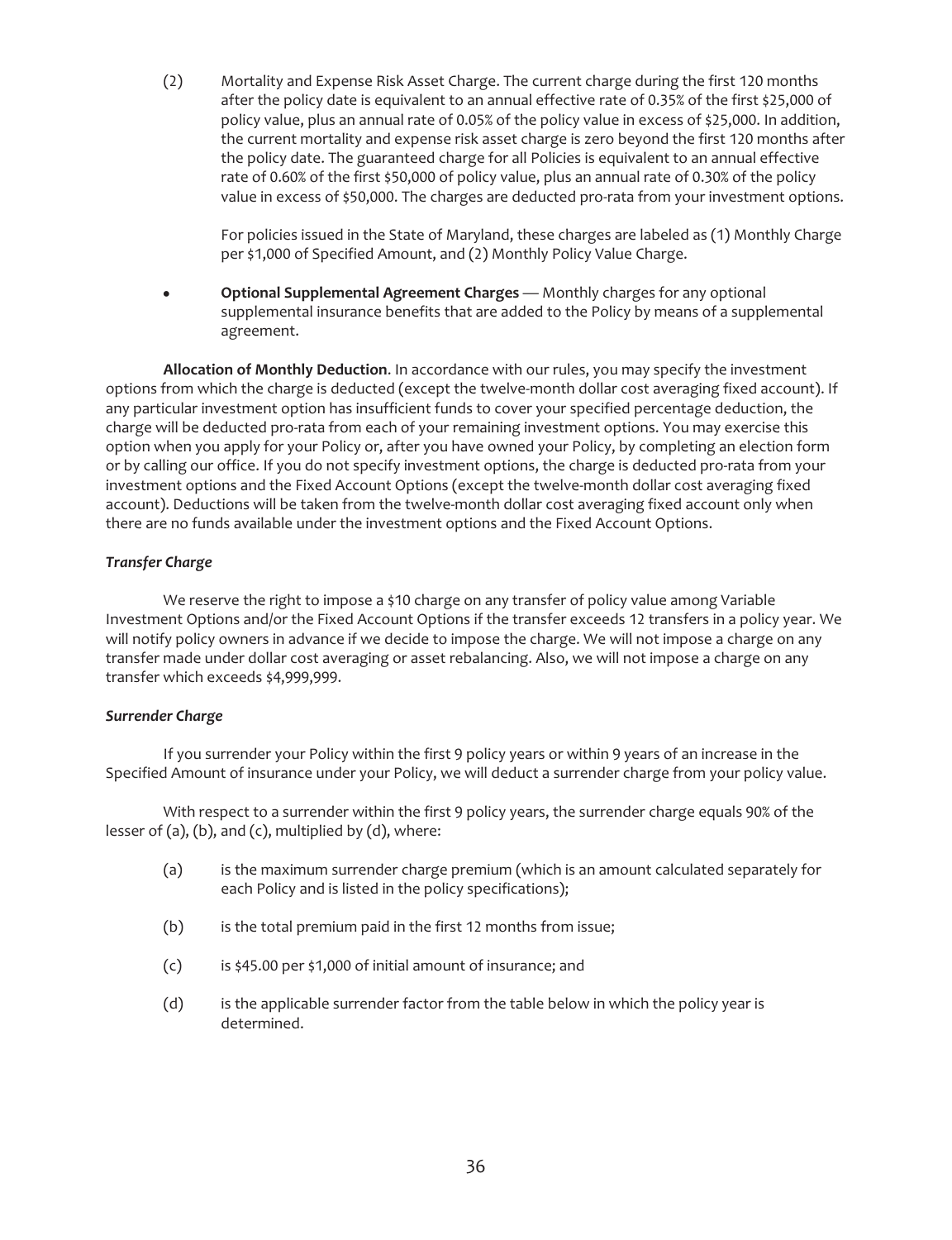With respect to a surrender within 9 years of an increase in the Specified Amount of insurance under your Policy, the surrender charge is based on the amount of the increase and on the attained age of the insured at the time of the increase. The charge equals 90% of the lesser of (a), (b), and (c), multiplied by (d), where:

- (a) is the maximum surrender charge premium based on the age and class of the Insured at the time of increase;
- (b) is the total premium paid in the first 12 months following the effective date of the increase;
- (c) is \$45.00 per \$1,000 of the amount of the increase in Specified Amount; and
- (d) is the applicable surrender factor from the table below, assuming for this purpose only that the first policy year commences with the policy year in which the increase in Specified Amount of insurance becomes effective.

| Surrender During Policy Year | <b>Surrender Factor</b> |
|------------------------------|-------------------------|
|                              | 1.00                    |
|                              | 0.89                    |
|                              | 0.78                    |
| 4                            | 0.67                    |
| 5                            | 0.56                    |
| 6                            | 0.45                    |
|                              | 0.34                    |
| 8                            | 0.23                    |
| 9                            | 0.12                    |
| $10+$                        | 0.00                    |

Example: Assume a 45 year old male non-smoker with a \$500,000 Specified Amount and a premium of \$100,000. The surrender charge in the first policy year is \$[ ] and in the eighth policy year it is \$[ ].

If the Policy is surrendered within the first 9 policy years, or within the first 9 years following an increase in the Specified Amount of insurance, the surrender charge consists of a sales charge component and an administrative charge component. The sales charge component is to reimburse us for some of the expenses incurred in the distribution of the Policies. The sales charge component, together with the sales charge component of the premium charge, may be insufficient to recover distribution expenses related to the sale of the Policies. Our unrecovered sales expenses are paid for from our surplus. The administrative charge component covers administrative expenses associated with underwriting and issuing the Policy, including the costs of processing applications, conducting medical exams, determining insurability and the insured's rate class, and creating and maintaining policy records, as well as the administrative costs of processing surrender requests.

### *Partial Surrender Charge*

If you partially surrender your Policy, we will deduct the lesser of \$25 or 2.00% of the amount surrendered. The charge will be deducted from the available net cash surrender value and will be considered part of the partial surrender. This charge is intended to partially offset the cost of processing a partial surrender.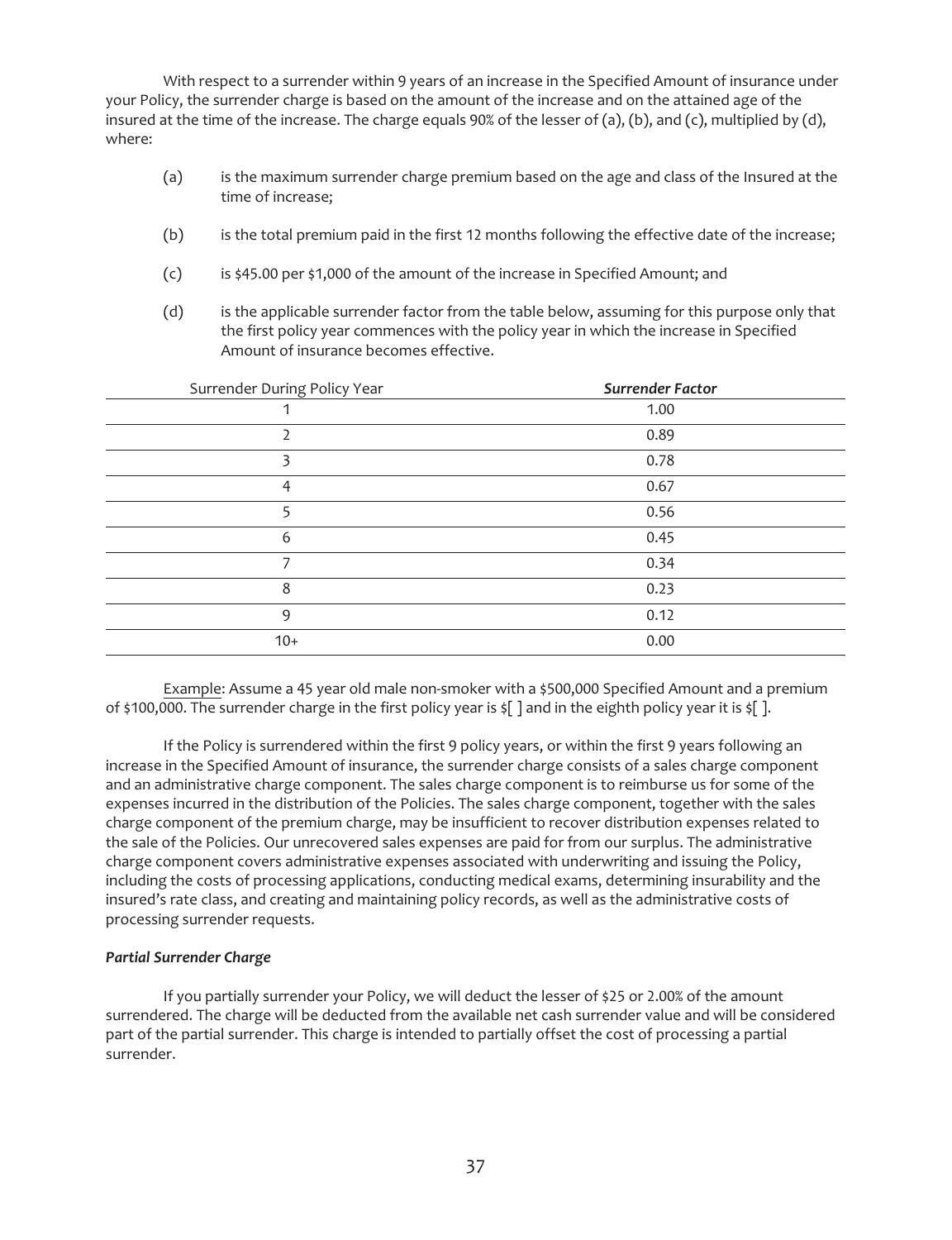### *Policy Loan*

For information concerning policy loans, including the associated charges, see "*What is a Policy Loan?"* and the discussion of Indexed Loans in *Appendix B*.

### *Description of Underlying Fund Charges*

The Funds underlying the Variable Investment Options must pay investment management fees and other operating expenses. These fees and expenses are different for each Fund and reduce the investment return of each Fund. Therefore, they also indirectly reduce the return you will earn on any Variable Investment Options you select. Expenses of the underlying Funds are not fixed or specified under the terms of your policy, and those expenses may vary from year to year. Please see *Appendix A* to this prospectus (and the applicable Fund's Prospectus) for more information on fees and expenses of the Funds.

### *Reduction of Charges*

This Policy is available for purchases by corporations and other groups or sponsoring organizations on a multiple life basis where insureds share a common employment or business relationship. We reserve the right to reduce the premium charge or any other charges on certain cases, where it is expected that the amount or nature of such cases will result in savings of sales, underwriting, administrative or other costs. Eligibility for these reductions and the amount of reductions may be determined by a number of factors, including but not limited to, the number of lives to be insured, the total premiums expected to be paid, total assets under management for the policy owner, the nature of the relationship among the insured individuals, the purpose for which the Policies are being purchased, the expected persistency of the Policies and any other circumstances which we believe to be relevant to the expected reduction of expenses.

We also reserve the right to reduce premium charges or any other charges under a Policy where it is expected that the issuance of the Policy will result in savings of sales, underwriting, administrative or other costs. In particular, we would expect such savings to apply, and our expenses to be reduced, whenever a Policy is issued in exchange for another life insurance policy issued or administered by us.

Some of these reductions may be guaranteed, and others may be subject to withdrawal or modification by us. All reductions will be uniformly applied, and they will not be unfairly discriminatory against any person.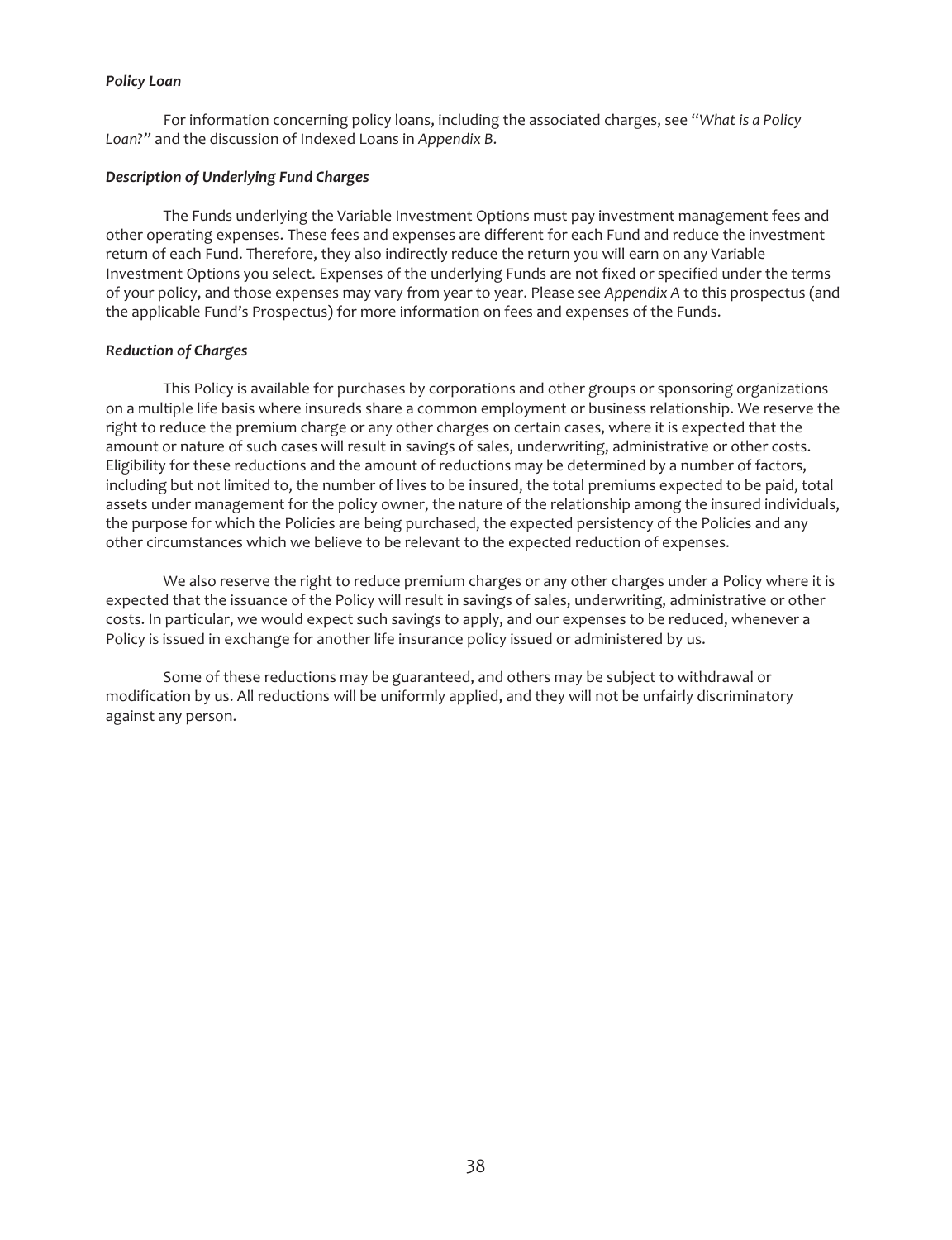# **What Are the Supplemental Agreements and Benefits That Are Available?**

In addition to the standard death benefit associated with your Policy, other standard and optional benefits may also be available to you. The following table summarizes information about those benefits. Information about the fees associated with each benefit included in the table may be found in the Fee Table.

| <b>Name of Benefit</b>                                       | Purpose                                                                                                                                                   | Is this Benefit<br>Standard or<br>Optional?                                                                   | <b>Brief Description of</b><br><b>Restrictions/Limitations</b>                                                                                                                                                                                                                                                                                                                                                                                                                                                                                                                                                                                                   |
|--------------------------------------------------------------|-----------------------------------------------------------------------------------------------------------------------------------------------------------|---------------------------------------------------------------------------------------------------------------|------------------------------------------------------------------------------------------------------------------------------------------------------------------------------------------------------------------------------------------------------------------------------------------------------------------------------------------------------------------------------------------------------------------------------------------------------------------------------------------------------------------------------------------------------------------------------------------------------------------------------------------------------------------|
| <b>Accidental Death Benefit</b><br>Agreement                 | Provides an<br>additional death<br>benefit if the<br>insured's death<br>results from an<br>accidental cause, as<br>defined in the<br>agreement.           | Optional. May be elected<br>only at the time the owner<br>purchases the base policy.                          | Not available for all<br>$\bullet$<br>policies.<br>Not available if you<br>$\bullet$<br>choose the Extended<br>No-Lapse Guarantee<br>Agreement.                                                                                                                                                                                                                                                                                                                                                                                                                                                                                                                  |
| <b>Additional Insured Term</b><br><b>Insurance Agreement</b> | Provides term<br>insurance on other<br>persons in addition<br>to the insured, in<br>amounts specified<br>in the Policy<br>Specification in the<br>Policy. | Optional. May be elected<br>at any time, as long as the<br>insured meets our<br>underwriting<br>requirements. | Additional insured<br>$\bullet$<br>must meet<br>underwriting<br>requirements.                                                                                                                                                                                                                                                                                                                                                                                                                                                                                                                                                                                    |
| <b>Business Accounting</b><br><b>Benefit Agreement</b>       | Provides enhanced<br>early year cash<br>surrender values for<br>Policies sold in<br>certain limited<br>corporate markets.                                 | Optional. May be elected<br>only at the time the owner<br>purchases the base policy.                          | To be eligible for this<br>٠<br>agreement (i) policies<br>must be corporate<br>owned, (ii) the<br>corporation must be<br>at least a partial<br>beneficiary, and<br>(iii) the policies must<br>be in support of a<br>corporate sponsored<br>non-qualified<br>deferred<br>compensation plan<br>with a minimum of<br>three insureds under<br>the plan.<br>If the agreement is<br>terminated by the<br>owner of the policy,<br>the agreement is<br>terminated with<br>respect to insurance<br>coverages provided<br>under the policy and<br>all applicable<br>surrender charges<br>would apply.<br>Not available with<br>the Cash Value<br>Enhancement<br>Agreement. |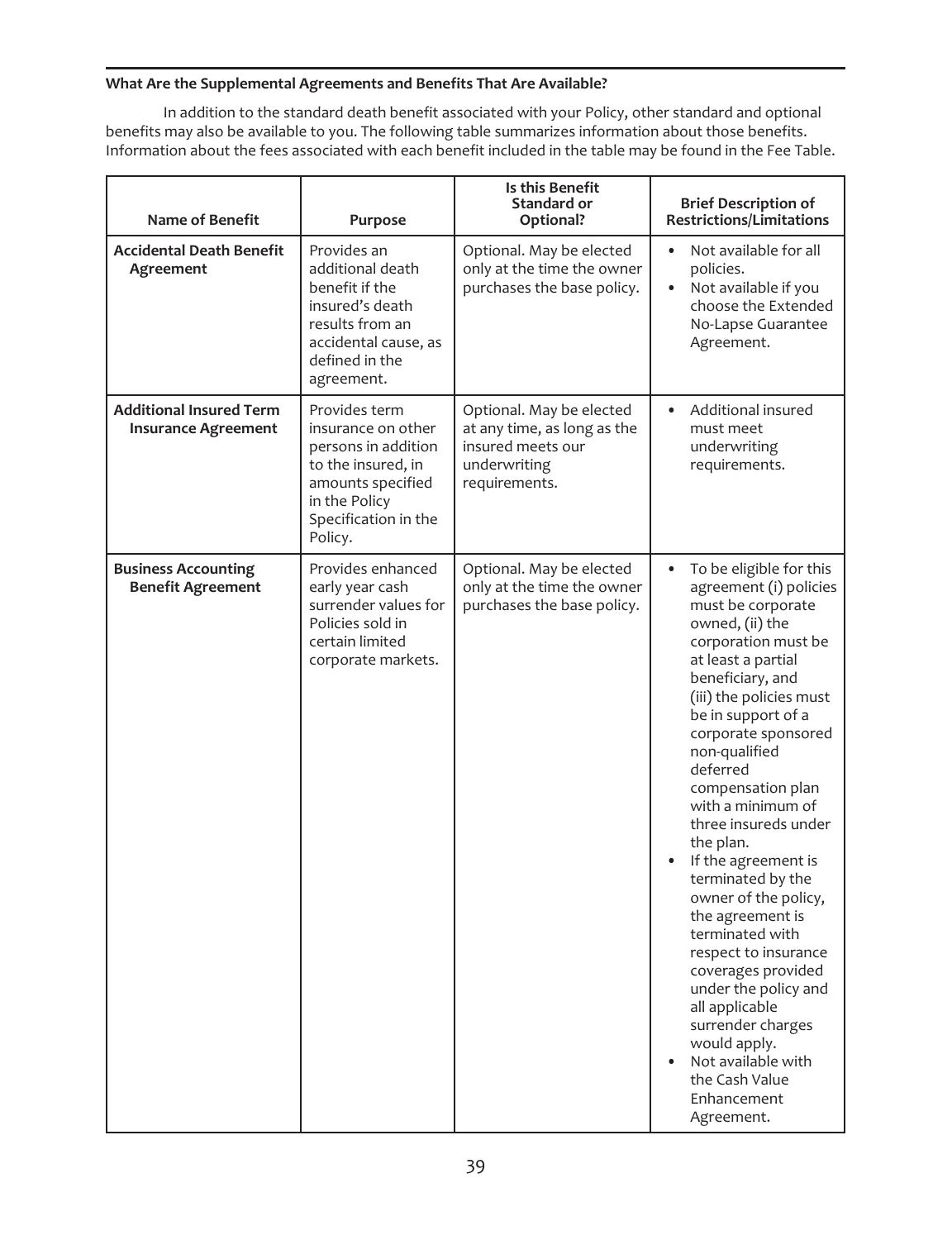| <b>Name of Benefit</b>                                                                                                          | Purpose                                                                                                                                                     | Is this Benefit<br>Standard or<br>Optional?                                                                   | <b>Brief Description of</b><br><b>Restrictions/Limitations</b>                                                                                                                                                                                                                                                                                                                                                                                                                                                                                                                                                      |
|---------------------------------------------------------------------------------------------------------------------------------|-------------------------------------------------------------------------------------------------------------------------------------------------------------|---------------------------------------------------------------------------------------------------------------|---------------------------------------------------------------------------------------------------------------------------------------------------------------------------------------------------------------------------------------------------------------------------------------------------------------------------------------------------------------------------------------------------------------------------------------------------------------------------------------------------------------------------------------------------------------------------------------------------------------------|
| <b>Cash Value Enhancement</b><br>Agreement                                                                                      | Provides higher<br>early-duration cash<br>surrender values for<br>certain limited<br>corporate market<br>applications.                                      | Optional.                                                                                                     | Not available for sale<br>in individual markets.<br>The policy must be<br>sponsored by or<br>owned by a business,<br>corporation, or a<br>corporate trust.<br>The corporation must<br>be at least a partial<br>beneficiary.<br>A minimum of one<br>life can be covered.<br>The agreement is<br>terminated and the<br>termination credit<br>will not be applied if<br>the policy to which<br>this agreement is<br>attached is<br>exchanged for<br>another policy or has<br>its ownership<br>changed to a life<br>insurance company.<br>Not available with<br>the Business<br><b>Accounting Benefit</b><br>Agreement. |
| <b>Children's Term Insurance</b><br>Agreement                                                                                   | Provides term<br>insurance on one or<br>more children of<br>the insured.                                                                                    | Optional. May be elected<br>at any time.                                                                      | If the named insured<br>$\bullet$<br>in the policy dies, the<br>term insurance on the<br>insured child will<br>continue until the<br>anniversary of the<br>policy nearest the<br>insured child's<br>twenty-third birthday.                                                                                                                                                                                                                                                                                                                                                                                          |
| <b>Disability Waiver of</b><br><b>Monthly Deduction</b><br>Agreement                                                            | Provides a waiver of<br>the monthly<br>deductions from<br>the value of the<br>policy value upon<br>the total disability<br>of the insured.                  | Optional. May be elected<br>at any time, as long as the<br>insured meets our<br>underwriting<br>requirements. | Monthly deductions<br>$\bullet$<br>for this benefit are<br>made until the policy<br>anniversary nearest<br>the insured's 65th<br>birthday.                                                                                                                                                                                                                                                                                                                                                                                                                                                                          |
| <b>Disability Waiver of</b><br><b>Monthly Deduction and</b><br><b>Disability Monthly</b><br><b>Premium Deposit</b><br>Agreement | Provides a waiver of<br>the monthly<br>deductions from<br>the policy value and<br>payment by us of a<br>stipulated premium<br>disability of the<br>insured. | Optional. May be elected<br>at any time, as long as the<br>insured meets our<br>underwriting<br>requirements. | Monthly deductions<br>for this benefit are<br>made until the policy<br>anniversary nearest<br>the insured's 65th<br>birthday.                                                                                                                                                                                                                                                                                                                                                                                                                                                                                       |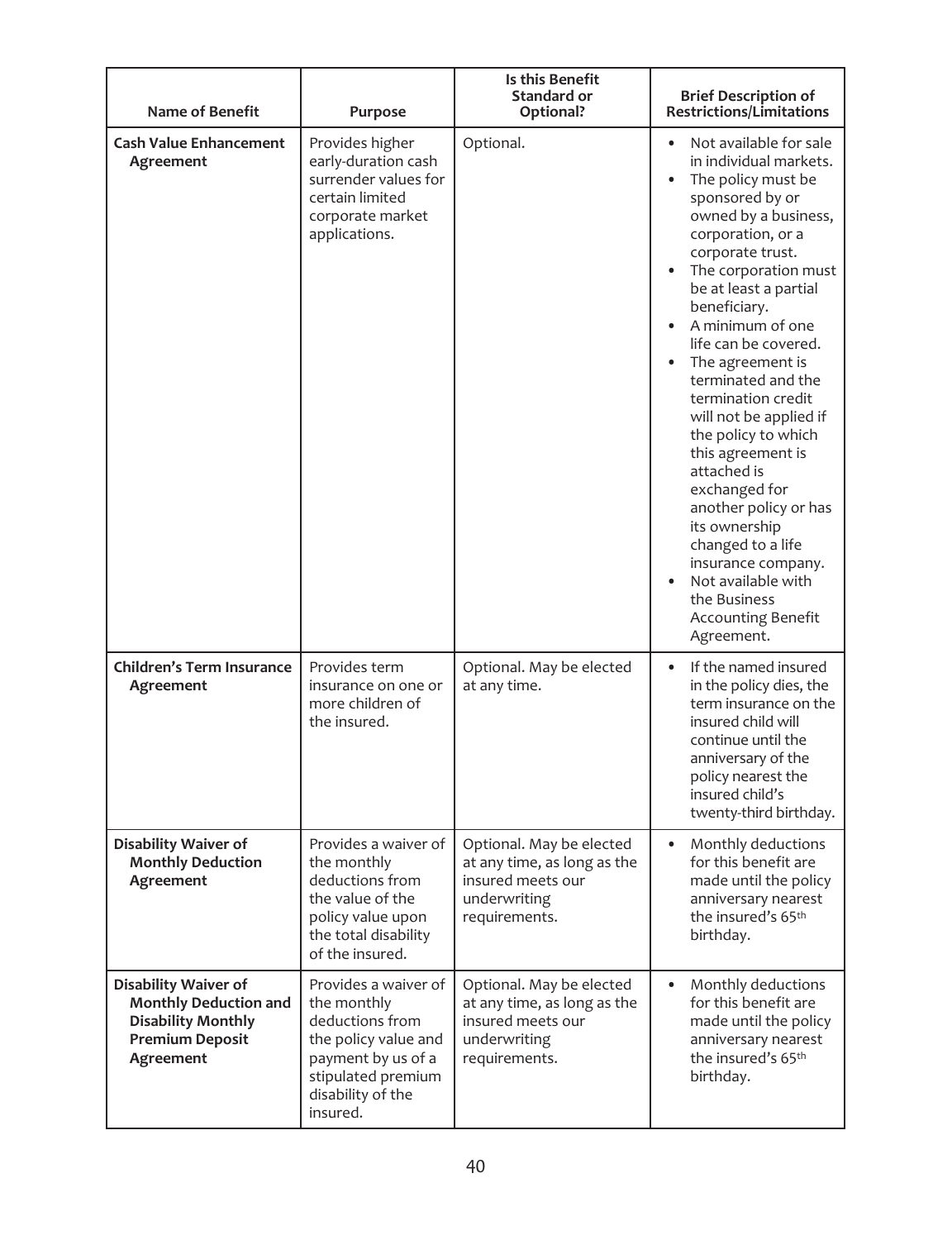| <b>Name of Benefit</b>                                                              | Purpose                                                                                                                                                                          | Is this Benefit<br>Standard or<br>Optional?                                               | <b>Brief Description of</b><br><b>Restrictions/Limitations</b>                                                                                                                                                                                                                                                                                                                                                                                                                                                                                                                                                                                                |
|-------------------------------------------------------------------------------------|----------------------------------------------------------------------------------------------------------------------------------------------------------------------------------|-------------------------------------------------------------------------------------------|---------------------------------------------------------------------------------------------------------------------------------------------------------------------------------------------------------------------------------------------------------------------------------------------------------------------------------------------------------------------------------------------------------------------------------------------------------------------------------------------------------------------------------------------------------------------------------------------------------------------------------------------------------------|
| <b>Extended No-Lapse</b><br><b>Guarantee Agreement</b>                              | Provides that the<br>insurance provided<br>under the Policy will<br>not lapse even if the<br>cash surrender<br>value of the Policy<br>goes to zero.                              | Optional. May be elected<br>only at the time the owner<br>purchases the base policy.      | Premiums paid less<br>$\bullet$<br>withdrawals,<br>accumulated at 5.00%,<br>must exceed the sum<br>of the Extended<br>No-Lapse Guarantee<br>Premiums<br>accumulated at 5.00%<br>for the requirements<br>of this agreement to<br>be satisfied.<br>While the agreement is<br>in force, a minimum of<br>20% of the policy value<br>must be allocated to<br>the Indexed Fixed<br>Account at the end of<br>each month.<br>Not available with any<br>of the following<br>agreements:<br><b>Accidental Death</b><br>Benefit Agreement,<br>Guaranteed Option to<br>Increase Specified<br>Amount Agreement,<br>or Return of Premium<br>Term Insurance<br>Agreement.    |
| <b>Guaranteed Option to</b><br><b>Increase Specified</b><br><b>Amount Agreement</b> | Provides the owner<br>of the Policy with<br>the option to<br>increase the<br>Specified Amount<br>of insurance in the<br>Policy without<br>providing evidence<br>of insurability. | Optional. May be elected<br>only at the time the<br>insured purchases the<br>base policy. | The option may be<br>$\bullet$<br>exercised under the<br>agreement as of any of<br>the regular option<br>dates or as of any<br>alternative option date.<br>Regular option dates<br>are the anniversaries<br>of the policy nearest<br>the insured's birthday<br>at ages 22, 25, 28, 31,<br>34, 37 and 40.<br>Alternative option<br>dates are the 90 <sup>th</sup> day<br>following marriage of<br>the insured, live birth of<br>a child of the insured or<br>legal adoption by the<br>insured of a child less<br>than 18 years of age,<br>subject to certain<br>conditions.<br>Not available if you<br>choose the Extended<br>No-Lapse Guarantee<br>Agreement. |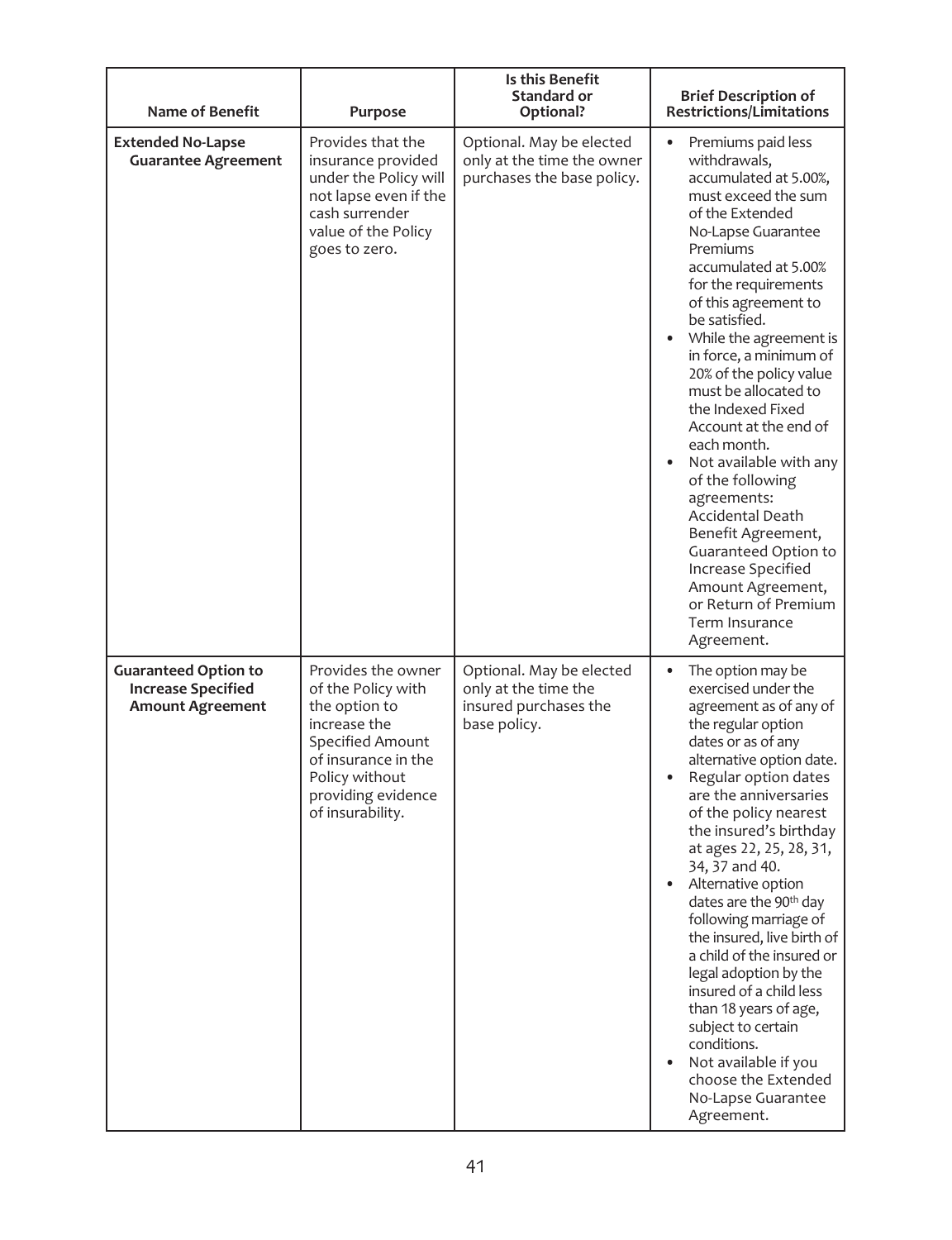| <b>Name of Benefit</b>                                      | Purpose                                                                                                                                                                                                                                                                                 | Is this Benefit<br>Standard or<br>Optional?                                               | <b>Brief Description of</b><br><b>Restrictions/Limitations</b>                                                                                                                                                                                                                                                                                                                                                                                                                                       |
|-------------------------------------------------------------|-----------------------------------------------------------------------------------------------------------------------------------------------------------------------------------------------------------------------------------------------------------------------------------------|-------------------------------------------------------------------------------------------|------------------------------------------------------------------------------------------------------------------------------------------------------------------------------------------------------------------------------------------------------------------------------------------------------------------------------------------------------------------------------------------------------------------------------------------------------------------------------------------------------|
| <b>Return of Premium Term</b><br><b>Insurance Agreement</b> | Provides term<br>insurance equivalent<br>to the sum of all<br>premiums paid<br>under the Policy up<br>to the most recent<br>monthly policy<br>anniversary less any<br>amount credited to<br>the Policy under a<br>waiver of premium<br>or waiver of<br>monthly deductions<br>agreement. | Optional. May be elected<br>only at the time the<br>insured purchases the<br>base policy. | Not available if you<br>choose the Extended<br>No-Lapse Guarantee<br>Agreement.                                                                                                                                                                                                                                                                                                                                                                                                                      |
| <b>Supplemental Term</b><br><b>Insurance Agreement</b>      | Adds term<br>insurance to the<br>death benefit<br>provider under the<br>Policy.                                                                                                                                                                                                         | Optional. May be elected<br>only at the time the<br>insured purchases the<br>base policy. | Monthly deductions<br>$\bullet$<br>may include a<br>mortality and<br>expense risk face<br>amount charge<br>applied to the amount<br>of term insurance<br>added to the policy by<br>the agreement.<br>Monthly deductions<br>will include a cost of<br>insurance charge for<br>the term insurance<br>added by the<br>agreement.                                                                                                                                                                        |
| <b>Supplemental Exchange</b><br>Agreement                   | Provides within one<br>year following<br>termination of a<br>business<br>relationship<br>between the owner<br>of the Policy and<br>the insured, the<br>policy may be<br>exchanged for a<br>new Policy on the<br>life of a new<br>insured.                                               | Standard for all corporate-<br>owned policies.                                            | The new insured must<br>have the same business<br>relationship to the<br>owner as the insured<br>under the policy to be<br>exchanged.<br>The new insured must<br>submit satisfactory<br>evidence of<br>insurability.<br>The policy to be<br>exchanged must be in<br>force and not in a<br>grace period.<br>The owner must make<br>premium payments<br>under the new policy<br>to keep it in force at<br>least two months.<br>Owner must<br>surrender all rights in<br>the policy to be<br>exchanged. |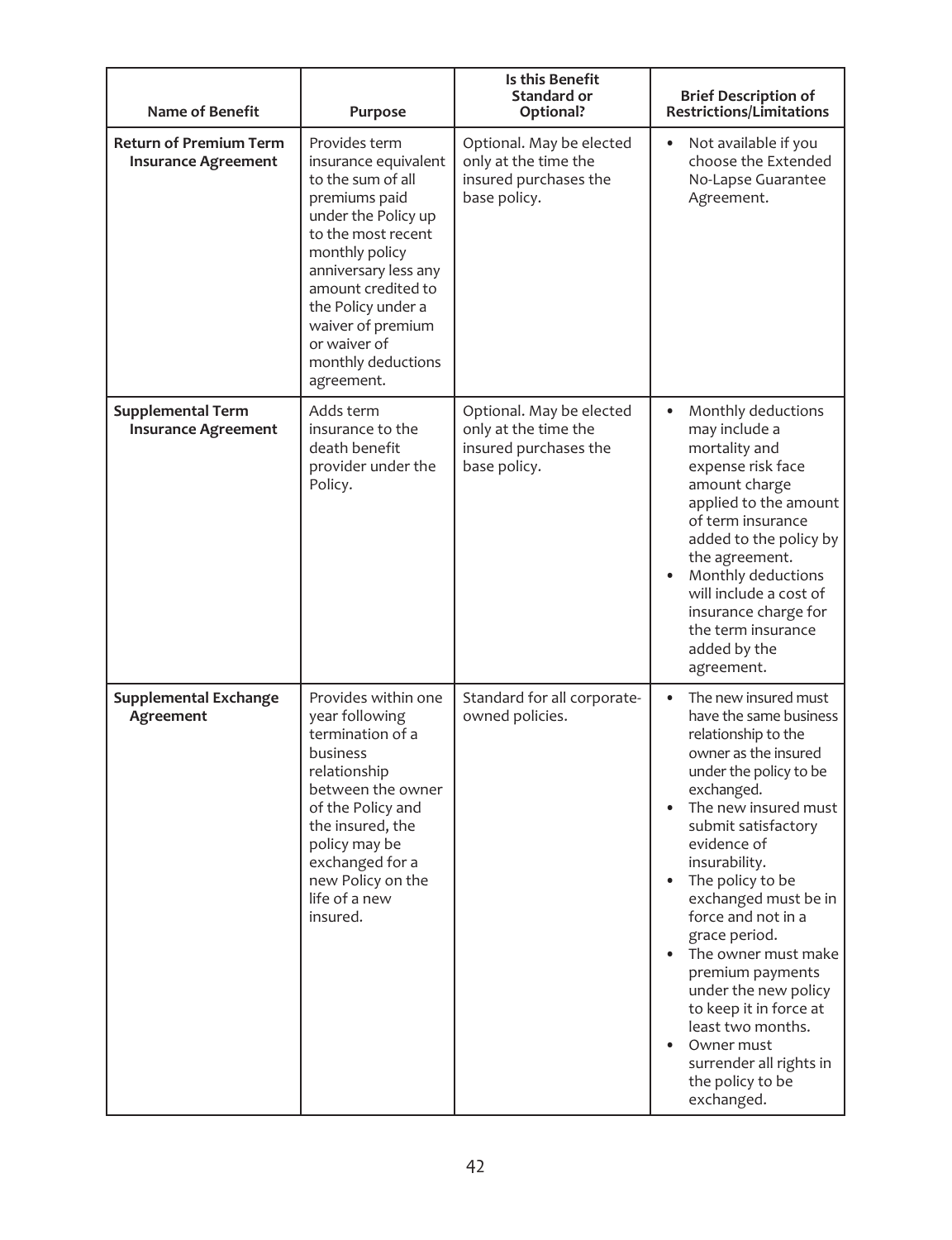| <b>Name of Benefit</b>                               | Purpose                                                                                                                                                                                                                             | Is this Benefit<br>Standard or<br>Optional? | <b>Brief Description of</b><br><b>Restrictions/Limitations</b>                                                                                                                                                                                                                                                                                                                                                                                                                                                                                                                                                                                                                                                             |
|------------------------------------------------------|-------------------------------------------------------------------------------------------------------------------------------------------------------------------------------------------------------------------------------------|---------------------------------------------|----------------------------------------------------------------------------------------------------------------------------------------------------------------------------------------------------------------------------------------------------------------------------------------------------------------------------------------------------------------------------------------------------------------------------------------------------------------------------------------------------------------------------------------------------------------------------------------------------------------------------------------------------------------------------------------------------------------------------|
| <b>Overloan Protection</b><br>Agreement              | Allows the<br>policyholder to<br>access the cash<br>value from the<br>Policy, while<br>providing the<br>holder with a<br>reduced paid-up<br>policy in the event<br>that the<br>loan-to-surrender<br>value equals or<br>exceeds 96%. | Optional. May be elected<br>at any time.    | Insured's attained age<br>must be 75 or older.<br>Policy must be in<br>$\bullet$<br>force for a minimum<br>for 15 years.<br>Non-taxable<br>$\bullet$<br>withdrawals must<br>equal the total<br>premiums paid.<br>Subject to a one-time<br>$\bullet$<br>charge of 3.50% of the<br>policy value, which is<br>imposed when the<br>agreement is exercised.<br>When the agreement<br>$\bullet$<br>is exercised (i) all<br>supplemental<br>agreements attached<br>to the policy will be<br>terminated and (ii) no<br>additional premium<br>payments, partial<br>surrenders, policy<br>loans or policy loan<br>repayments will be<br>allowed.                                                                                     |
| <b>Accelerated Death</b><br><b>Benefit Agreement</b> | Provides the<br>insured access to a<br>portion of the death<br>benefit while the<br>insured is living.                                                                                                                              | Standard.                                   | Amount of death<br>benefit proceeds the<br>insured can access<br>must be at least<br>\$10,000, but no more<br>than the lesser of 50%<br>of the total death<br>benefit amount or<br>\$250,000. Such limits<br>may vary depending<br>upon the state.<br>Insured must be<br>diagnosed by a<br>licensed physician of<br>the United States as<br>being terminally ill<br>with a life expectancy<br>of 12 months or less<br>(24 months or less in<br>Massachusetts). The<br>physician may not be<br>the owner, insured,<br>beneficiary, or relative<br>of the insured.<br>Electing this<br>$\bullet$<br>agreement will reduce<br>the death benefit that<br>is payable under the<br>base policy upon the<br>death of the insured. |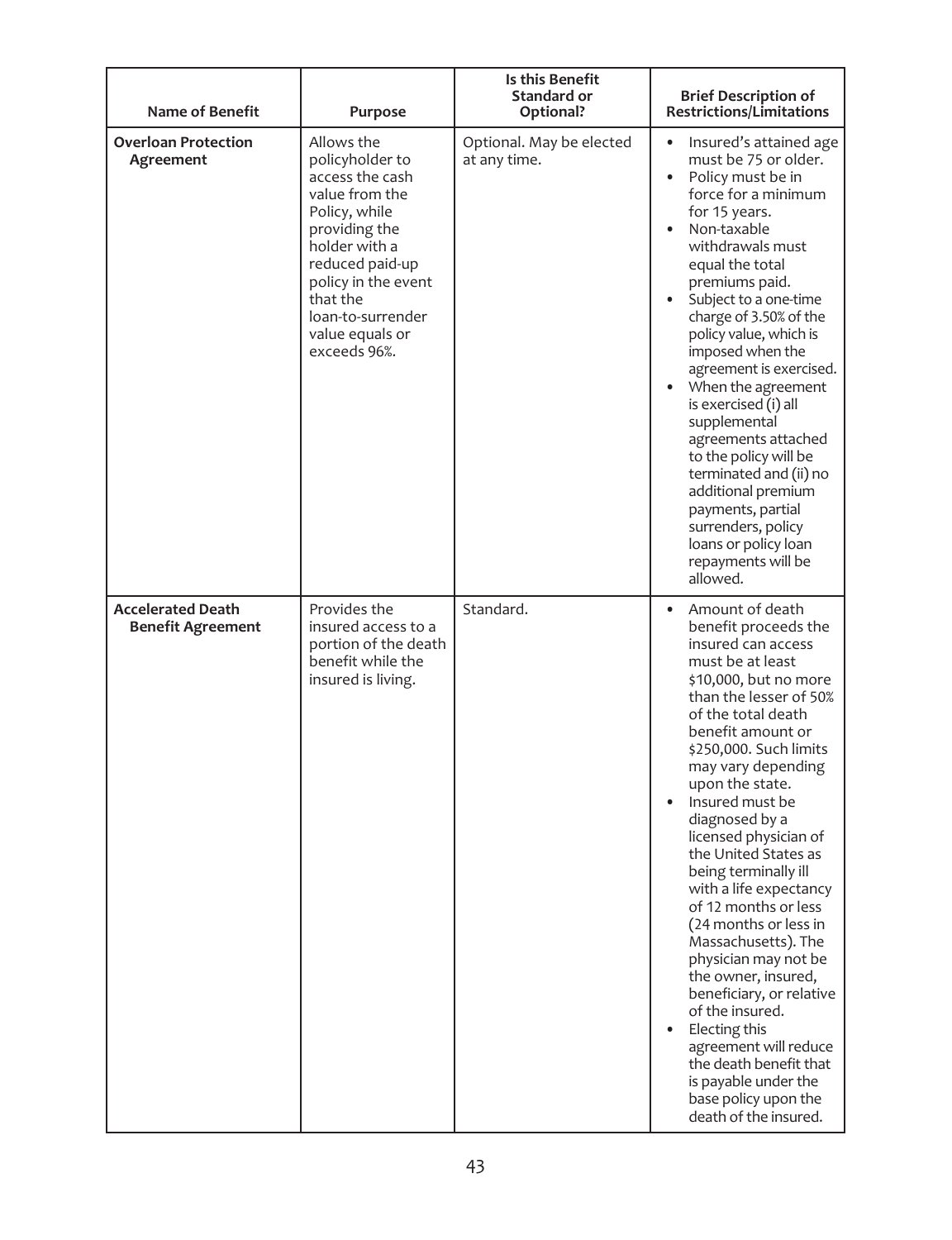| Name of Benefit                                                                       | Purpose                                                                                                                                                                                                                                       | Is this Benefit<br><b>Standard or</b><br>Optional?                                                            | <b>Brief Description of</b><br><b>Restrictions/Limitations</b>                                                                                                                                                                                                                                                                                                                                                                                                                                                                                                                                                                                                                                   |
|---------------------------------------------------------------------------------------|-----------------------------------------------------------------------------------------------------------------------------------------------------------------------------------------------------------------------------------------------|---------------------------------------------------------------------------------------------------------------|--------------------------------------------------------------------------------------------------------------------------------------------------------------------------------------------------------------------------------------------------------------------------------------------------------------------------------------------------------------------------------------------------------------------------------------------------------------------------------------------------------------------------------------------------------------------------------------------------------------------------------------------------------------------------------------------------|
| <b>Chronic Illness</b><br><b>Accelerated Benefit</b><br>Agreement                     | Provides access to a<br>portion of the death<br>benefit while the<br>insured is living, if<br>the insured is<br>certified with a<br>Chronic Illness.                                                                                          | Optional. May be elected<br>at any time, as long as the<br>insured meets our<br>underwriting<br>requirements. | Continuous care in an<br>eligible facility or at<br>home must be<br>expected to be<br>required for the<br>insured's life.<br>Limits apply to the<br><b>Accelerated Benefit</b><br>Payments.<br>Chronic Illness is<br>defined in the<br>agreement (based on<br>inability to perform<br>specified Activities of<br>Daily Living, or severe<br>cognitive<br>impairment).<br>Chronic illness must<br>be certified by a<br>licensed health care<br>professional (not the<br>insured, owner, or<br>beneficiary or a<br>relative of any of<br>them).<br>Upon each<br><b>Accelerated Benefit</b><br>Payment, the death<br>benefit will be<br>reduced by an<br>amount greater than<br>the payment amount. |
| <b>Dollar Cost Averaging</b><br>Account                                               | Automatically makes<br>monthly transfers<br>from the money<br>market investment<br>option to one or<br>more of the other<br>Variable Investment<br>Options and to one<br>or more of the<br>Indexed Fixed<br>Accounts in the<br>Fixed Account. | Optional                                                                                                      | Each planned<br>$\bullet$<br>premium must be at<br>least \$600.<br>The amount<br>transferred each<br>month must be at<br>least \$50.<br>Does not guarantee a<br>profit or prevent a<br>loss.                                                                                                                                                                                                                                                                                                                                                                                                                                                                                                     |
| <b>Dollar Cost Averaging</b><br><b>Account - Twelve</b><br><b>Month Fixed Account</b> | Allows you to allocate<br>all or a portion of a<br>premium payment to<br>the Fixed Dollar Cost<br>Averaging Account,<br>where it is<br>automatically<br>re-allocated each<br>month to one or more<br>of the investment<br>options you select. | Optional                                                                                                      | Each planned<br>$\bullet$<br>premium allocated to<br>it must be at least<br>\$600.<br>The amount<br>transferred each<br>month must be at<br>least \$50.<br>Does not guarantee a<br>profit or prevent a<br>loss.                                                                                                                                                                                                                                                                                                                                                                                                                                                                                  |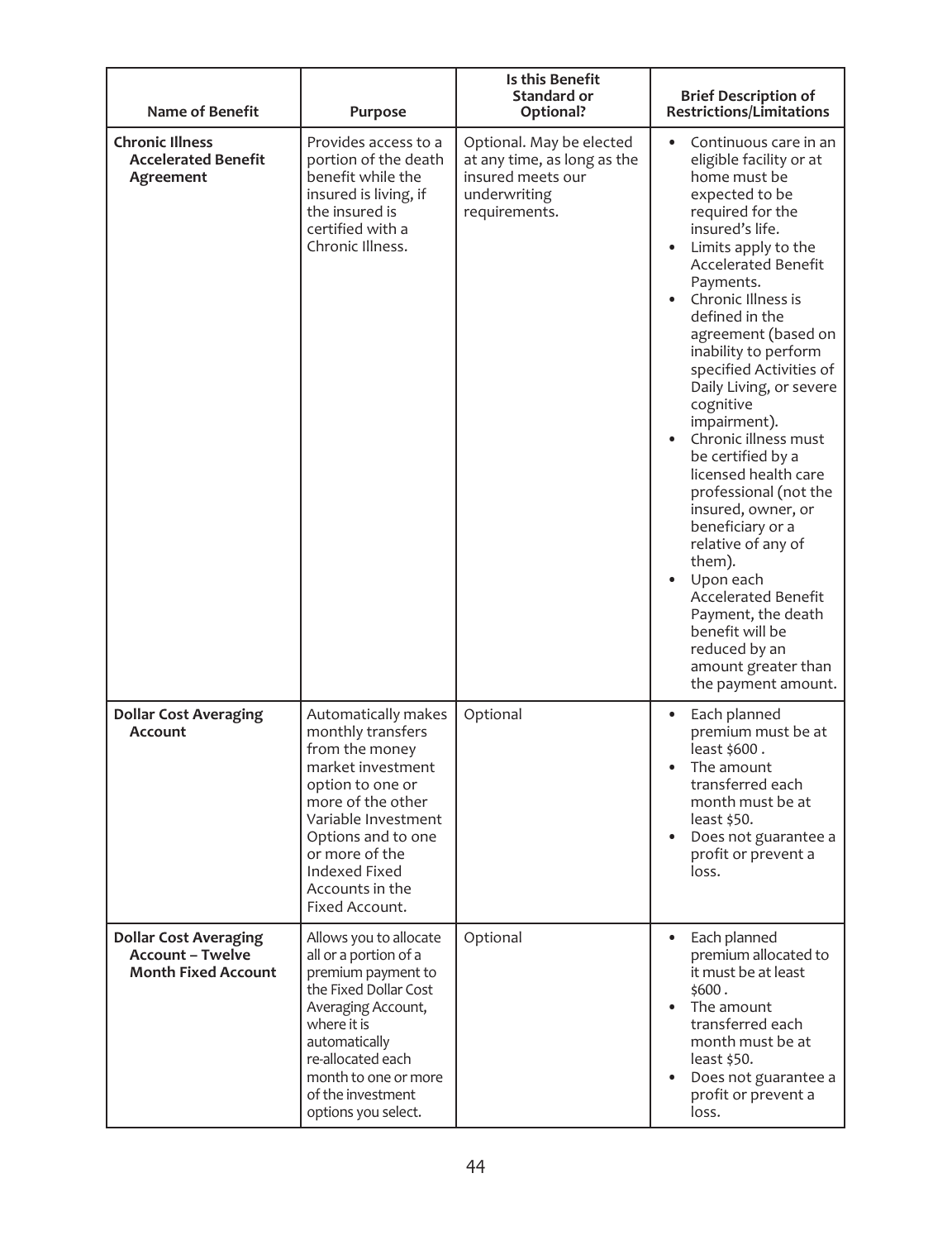| Name of Benefit          | Purpose                                                                                                                                                                   | Is this Benefit<br><b>Standard or</b><br>Optional? | <b>Brief Description of</b><br><b>Restrictions/Limitations</b>                                            |
|--------------------------|---------------------------------------------------------------------------------------------------------------------------------------------------------------------------|----------------------------------------------------|-----------------------------------------------------------------------------------------------------------|
| <b>Asset Rebalancing</b> | Automatically<br>reallocates your<br>policy value among<br>the Variable<br><b>Investment Options</b><br>in accordance with<br>the proportions you<br>originally selected. | Optional                                           | Requires a minimum<br>policy value of<br>\$1,000.<br>Does not guarantee a<br>profit or prevent a<br>loss. |

#### *Accidental Death Benefit Agreement*

This Agreement provides an additional death benefit if the insured's death results from accidental causes as defined in the Agreement. This Agreement is not available for all Policies. The cost of insurance rates for this Agreement are based on the age, gender and rating of the insured. You may add this Agreement to your base Policy only at the time you purchase your Policy. This Agreement is not available if you choose the Extended No-Lapse Guarantee Agreement. The benefits provided under the Agreement are subject to the provisions in the Agreement.

Example: Assume a 45 year old male non-smoker purchases a policy with a \$500,000 base coverage (Specified Amount) and purchases an additional \$200,000 Accidental Death Benefit coverage. If the insured dies due to an accidental death, the total death benefit would be \$700,000. If the insured dies due to natural causes, then the death benefit would be \$500,000.

#### *Additional Insured Term Insurance Agreement*

This Agreement provides term insurance on other persons in addition to the insured, in amounts specified in the Additional Policy Specification in the Policy. If the named insured in the Policy dies, the term insurance on the additional insured person will continue for 90 days during which time it may be converted into permanent insurance. The term insurance may be converted to a permanent life policy without evidence of insurability.

Under the Agreement, we will deduct the cost of insurance charges from the cash value of the Policy, and a separate charge of \$0.10 per \$1,000 of Specified Amount of insurance for each additional insured during the first twelve months of the Agreement. If the Specified Amount of insurance has increased for an additional insured, we will deduct a charge of \$0.10 per \$1,000 of the increased Specified Amount during the first twelve months of the increase. The cost of insurance rates are based on the age, gender and rate class of the additional insured. This Agreement can be elected at any time, as long as the additional insured meets our underwriting requirements. The benefits provided under the Agreement are subject to all of the provisions in the Agreement.

Example: Assume you have purchased the Policy and elected insurance coverage for yourself for \$500,000 and added the Additional Insured Term Insurance Agreement to cover your spouse for \$250,000. If your spouse died while the coverage is in effect, the Additional Insured Term Insurance Agreement would provide for a \$250,000 insurance payment as a result of your spouse's death.

### *Business Accounting Benefit Agreement*

This Agreement provides enhanced early year cash surrender values for Policies sold in certain limited corporate markets and is not for sale in the individual markets. The higher cash surrender is attained through a waiver of all surrender charges. To be eligible for this Agreement (i) Policies must be corporate owned, (ii) the corporation must be at least a partial beneficiary, and (iii) the Policies must be in support of a corporate sponsored non-qualified deferred compensation plan with a minimum of three insureds under the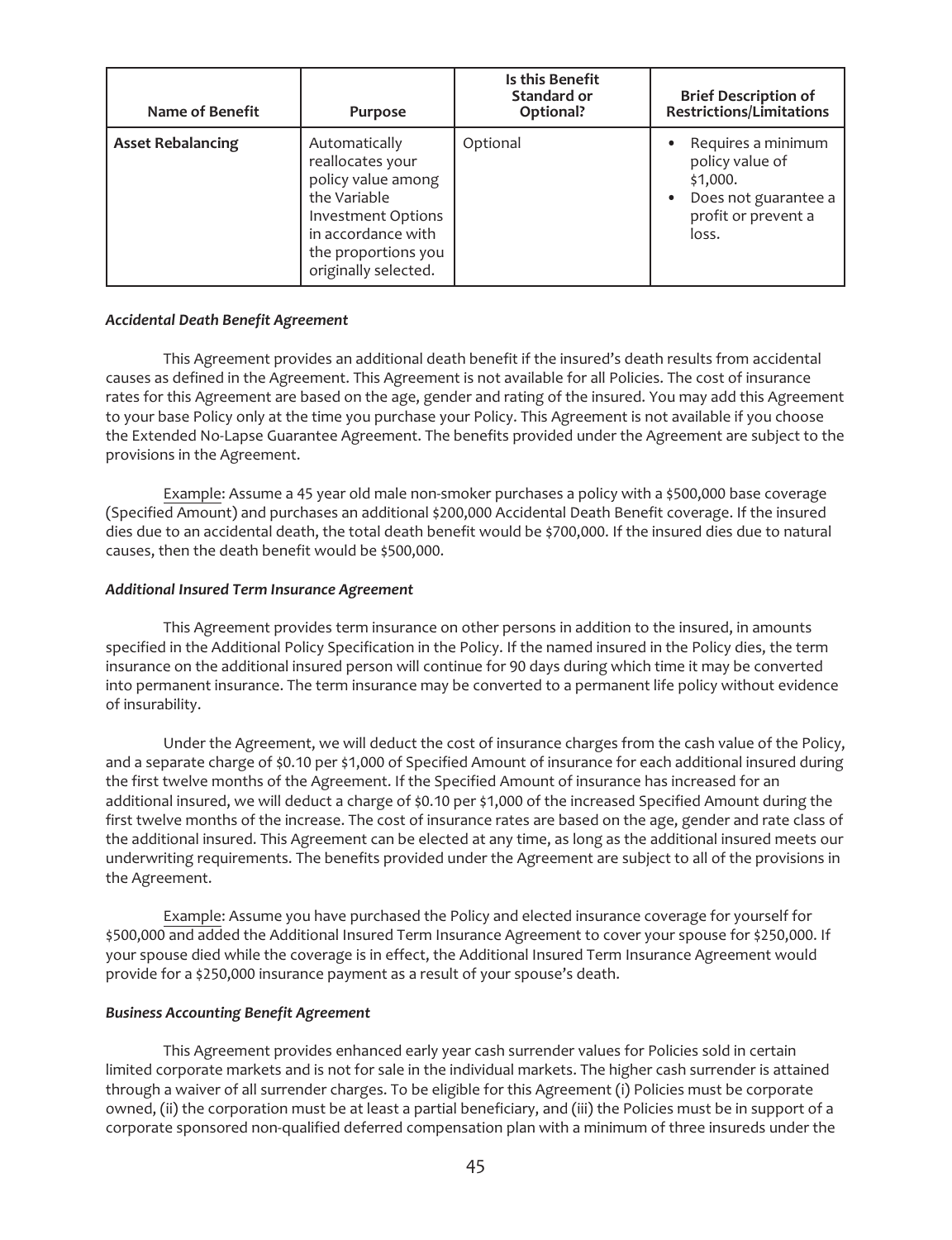plan. Under this Agreement, during the first nine policy years we will deduct a monthly charge of up to \$0.03 per \$1,000 of original Specified Amount of insurance and a monthly charge of up to \$0.03 per \$1,000 of increases in the Specified Amount of insurance during the first nine policy years after the increase. Decreases in coverage do not affect the charge for this Agreement. The \$0.03 per \$1,000 charge will continue to be applied based on the higher original and/or increased Specified Amount. This charge will be included in the no-lapse premium calculation. If the Agreement is terminated by the owner of the Policy, the Agreement is terminated with respect to insurance coverages provided under the Policy and all applicable surrender charges would resume. You may add this Agreement to your base Policy only at the time you purchase your Policy. This Agreement is not available with the Cash Value Enhancement Agreement. The benefits provided under the Agreement are subject to all provisions of the Agreement.

Example: A surrender in the first policy year would ordinarily be subject to a Surrender Charge. However, if the corporation has purchased the Business Accounting Benefit Agreement, that charge would be completely waived so that no surrender charge would apply if a surrender were made in the first year.

### *Cash Value Enhancement Agreement*

This Agreement will provide higher early-duration cash surrender values for certain limited corporate market applications and will not be available for sale in the individual markets. The higher cash surrender values will be accomplished through a termination credit during the first five policy years while the Agreement is in force.

There are several limits to the use of this Agreement. The Policy must be sponsored by or owned by a business, a corporation, or a corporate trust. The corporation must be at least a partial beneficiary. If the Policy is in support of a corporate-sponsored non-qualified deferred compensation plan, a corporate board resolution authorizing the plan or a copy of the plan document must be included with the policy application. A minimum of one life can be covered. If the Policy to which this Agreement is attached is exchanged for another policy or has its ownership changed to a life insurance company, the Agreement is terminated and the termination credit will not be applied.

The monthly deduction for this Agreement is a monthly administrative expense charge per \$1,000 of Specified Amount assessed against the initial Specified Amount of the Policy and any initial Supplemental Term Insurance during each of the first five policy years. This charge is set to be \$0.20 per month for all ages and rate classes. This Agreement is not available with the Business Accounting Benefit Agreement.

Example: Assume a 45 year old purchased the Policy and elected the Cash Value Enhancement Agreement. If you subsequently surrendered your Policy at the end of the 3<sup>rd</sup> policy year and the conditions of the Agreement have been met, the Net Cash Surrender Value would be modified to include a Termination Credit as follows:

Additional assumptions:

- \$500,000 Specified Amount
- \$50,000 Policy Value
- \$9,000 Total accumulated monthly deductions through year 3
- 75% Termination Factor
- \$10,535 surrender charge

Termination Credit = Surrender Charge + Termination Factor \* Total accumulated monthly deductions =  $$10,535 + 75% * $9,000 = $17,285$ .

Net Cash Surrender Value = Policy Value + Termination Credit = \$50,000 + \$17,285 = \$67,285.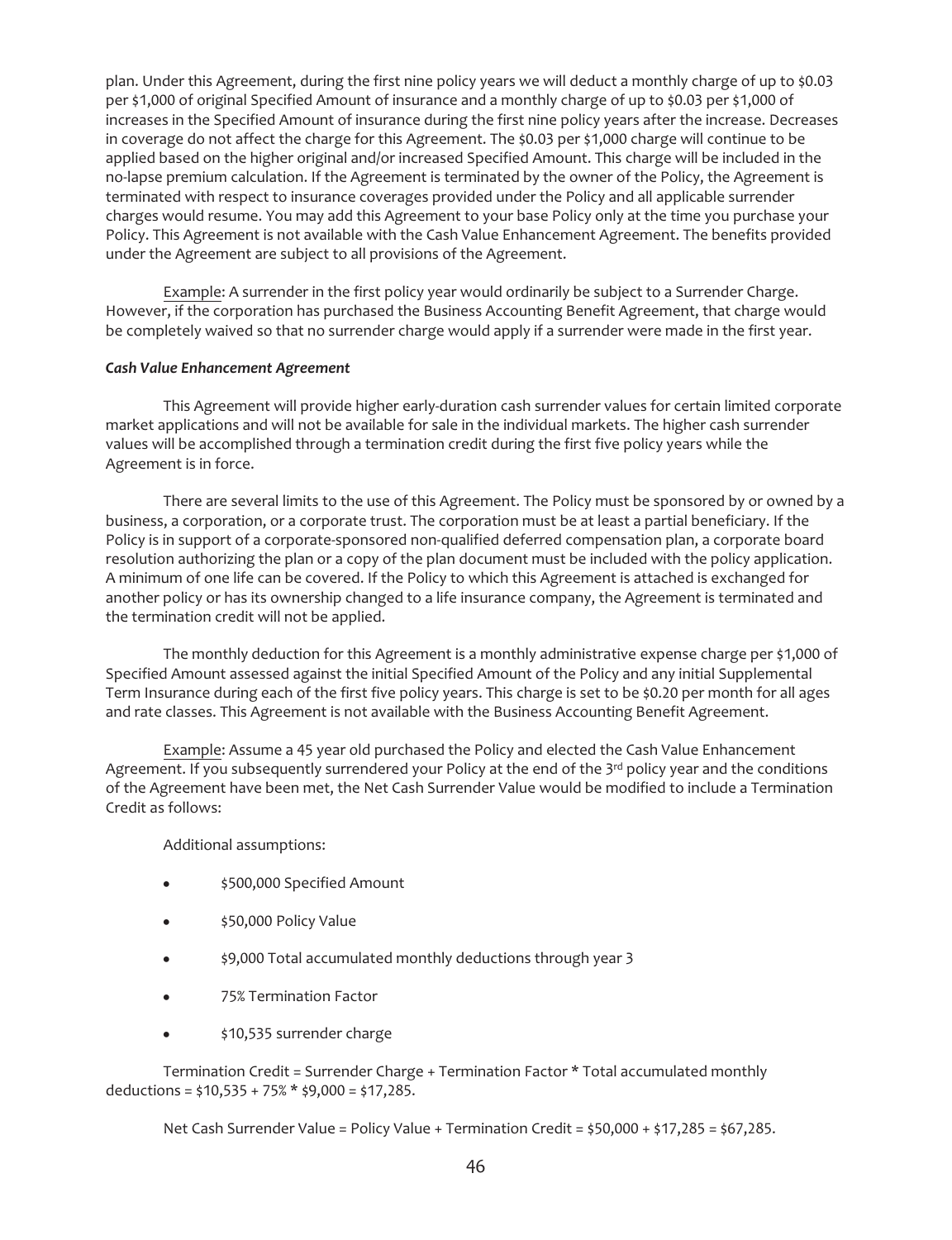#### *Children's Term Insurance Agreement*

This Agreement provides term insurance on one or more children of the insured of the Policy in amounts described in the Policy. If the named insured in the Policy dies, the term insurance on the insured child will continue until the anniversary of the Policy nearest the insured child's twenty-third birthday and we will waive the cost of insurance for the term insurance. On the anniversary of the Policy nearest the child's twenty-third birthday, the Agreement may be converted without evidence of insurability to a new life insurance policy.

Under the Agreement, we will deduct a cost of insurance charge. The cost of insurance charge is a flat monthly charge of \$0.15 per \$1,000 of agreement Specified Amount without regard to the number of children, their ages, or gender. The cost of insurance rate will not exceed \$0.24 per \$1,000 of agreement Specified Amount per month. This Agreement can be elected at any time. The benefits provided by the Agreement are subject to the provisions in the Agreement.

Example: Assume a 45 year old male non-smoker purchases a policy with a \$500,000 base coverage (Specified Amount) and purchases an additional \$25,000 of Children's Term Insurance coverage on each of two of his children. If one of the children dies, the agreement would pay the policy owner a \$25,000 benefit; the policy would continue in force.

### *Disability Waiver of Monthly Deduction Agreement*

This Agreement provides a waiver of the monthly deductions from the value of the policy value upon disability of the insured. The cost of insurance charges for this benefit are based upon the insurance provided under the Policy and the value of the Policy. The rates are based on the attained age, gender and rate class of the insured. The rates will not exceed those set forth in the Additional Policy Specifications in the Policy. Monthly deductions for this benefit are made until the policy anniversary nearest the insured's sixty-fifth birthday. This Agreement can be elected at any time, as long as the insured meets underwriting requirements. The benefits provided under this Agreement are subject to the provisions of the Agreement.

Example: Assume a 45 year old male non-smoker purchases a policy with a \$500,000 base coverage (Specified Amount) and purchases the Disability Waiver of Monthly Deductions Agreement. If the insured becomes totally disabled at age 55, the policy monthly deductions will be waived as long as the disability continues.

### *Disability Waiver of Monthly Deduction and Disability Monthly Premium Deposit Agreement*

This Agreement provides a waiver of the monthly deductions from the policy value and payment by us of a stipulated premium upon disability of the insured. The stipulated premium is stated in the Policy. The cost of insurance for waiver of the monthly deductions is based on the insurance provided by the base Policy and the value of the Policy. The cost of insurance for the monthly premium deposit is based on the amount of the stipulated premium. The cost of insurance rates are based on the issue age, gender and rate class of the insured. The rates will not exceed the rates shown in the Additional Policy Specifications section of the Policy. This Agreement can be elected at any time, as long as the insured meets underwriting requirements. This benefit is subject to the provisions in the Agreement.

Example: Assume a 45-year-old male non-smoker purchases a policy with a \$500,000 base coverage (Specified Amount) and purchases the Disability Waiver of Monthly Deductions Agreement. If the insured become totally disabled at age 55, the policy monthly deductions will be waived and we will pay the insured the stipulated premium as long as the disability continues.

#### *Extended No-Lapse Guarantee Agreement*

This Agreement provides that the insurance provided under the Policy will not lapse even if the cash surrender value of the Policy goes to zero, as long as the Extended No-Lapse Guarantee requirement is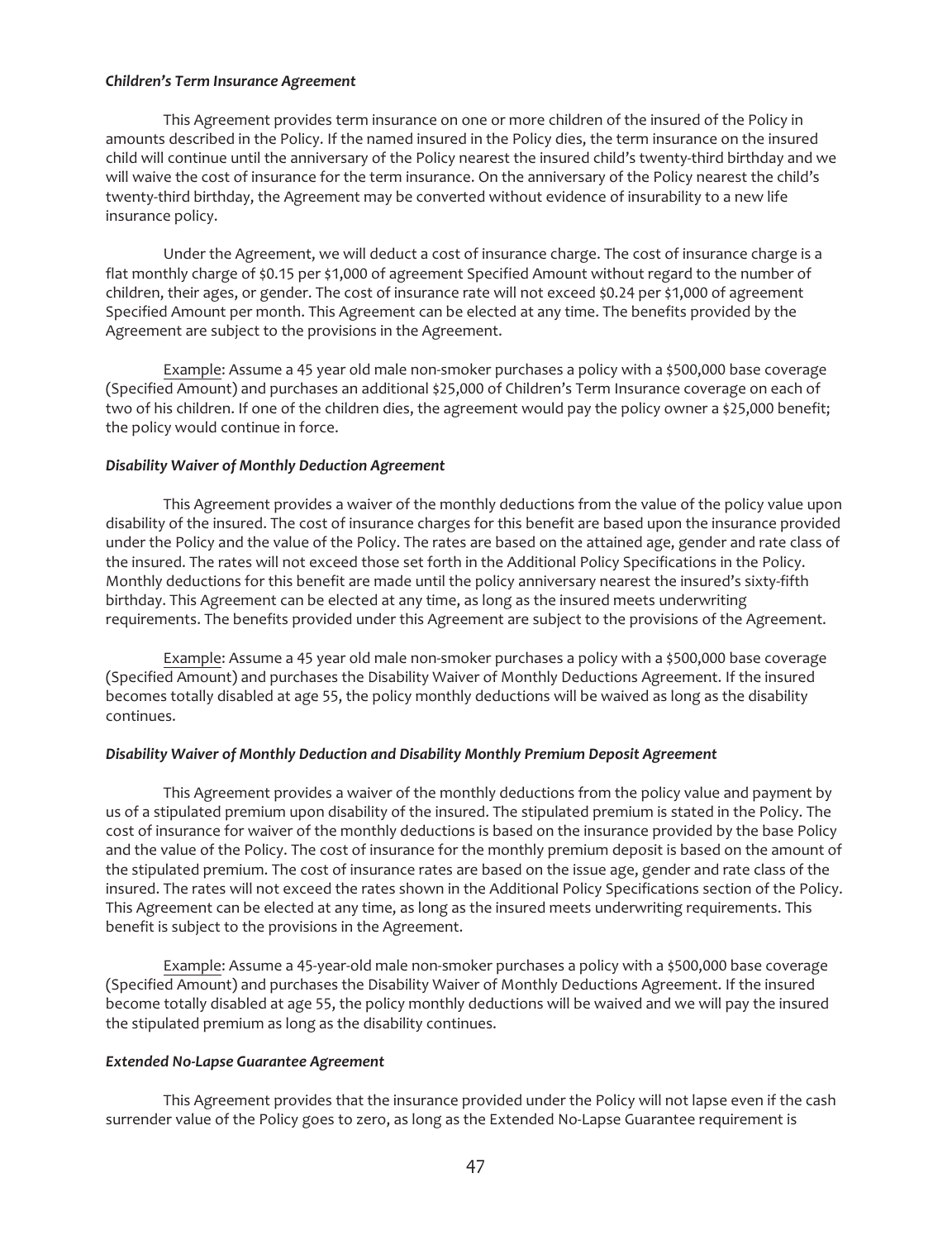satisfied. The Extended No-Lapse Guarantee requirement is satisfied if the premiums paid less withdrawals, accumulated at 5.00%, exceed the sum of the Extended No-Lapse Guarantee Premiums accumulated at 5.00%. The Extended No-Lapse Guarantee Premiums are based upon issue age, gender, rate class, and other policy benefits and are stated in the Policy. **In addition, while this Agreement is in force, a minimum of 20% of the policy value must be allocated to the Indexed Fixed Account at the end of each month.** At the end of each policy month, we will allocate a pro-rated amount from the Subaccounts to the Indexed Fixed Account so that the allocation requirement is met. We reserve the right to modify the minimum percentage amount that must remain in the Indexed Fixed Account, but will do so only for newly issued policies and for any increases in the Specified Amount requested by an existing policy owner. We will notify you of any percentage change before making any requested face amount increase.

The monthly deduction for this Agreement is a cost of insurance charge applied to the Specified Amount of insurance in the Policy, plus insurance provided by any Supplemental Term Insurance Agreements or Additional Insured Term Insurance Agreements. You may add this Agreement to your base Policy only at the time you purchase your Policy. This Agreement is not available with any of the following agreements: Accidental Death Benefit, Guaranteed Option to Increase Specified Amount, or Return of Premium Term Insurance. This benefit is subject to the provisions in the Agreement.

Example: Assume a 45 year old male non-smoker purchases a policy with a \$500,000 base coverage (Specified Amount) and purchases the Extended No-Lapse Guarantee Agreement. If at the end of the 5<sup>th</sup> policy year the sum of the Extended No-Lapse Guarantee Premiums accumulated at 5.00% is \$10,000 and the cumulative premium paid by the policy Owner less withdrawals accumulated at 5% is greater than \$10,000 the Policy will not lapse even if the cash surrender value of the policy is zero at this time.

### *Guaranteed Option to Increase Specified Amount Agreement*

This Agreement provides the owner of the Policy with the option to increase the Specified Amount of insurance in the Policy without providing evidence of insurability. The option may be exercised as of any of the regular option dates or as of any alternative option date. The regular option dates are the anniversaries of the Policy nearest the insured's birthday at ages 22, 25, 28, 31, 34, 37 and 40. In addition, subject to certain conditions, the option may be exercised on the ninetieth day following marriage of the insured, live birth of a child of the insured and legal adoption by the insured of a child less than 18 years of age. The cost of insurance charge for the Agreement is based on the attained age, gender and rate class of the insured. The cost of insurance rates for this Agreement, combined with the cost of insurance rates in the Policy, will not exceed the rates shown in the Additional Policy Specifications in the Policy. You may add this Agreement to your base Policy only at the time you purchase your Policy. This Agreement is not available if you choose the Extended No-Lapse Guarantee Agreement. This option is subject to the provisions in the Agreement.

Example: If a Policy owner purchases the Policy at age 30 with insurance coverage of \$500,000, the owner may exercise the option to increase the coverage by \$50,000 to \$550,000 at age 40, without being required to provide any additional evidence of insurability at age 40.

#### *Return of Premium Term Insurance Agreement*

This Agreement provides term insurance equivalent to the sum of all premiums paid under the Policy up to the most recent monthly policy anniversary less any amount credited to the Policy under a waiver of premium or waiver of monthly deductions Agreement. The cost of insurance charge for this Agreement includes the cost of insurance charge for the term insurance provided under the Agreement and the cost of insurance charge for a waiver of monthly deductions if a Waiver of Monthly Deduction Agreement is attached. The cost of insurance rates for the Agreement is based on the age, gender and rate class of the insured. The rates will not exceed the rates shown for this Agreement in the Additional Policy Specifications in the Policy. You may add this Agreement to your base Policy only at the time you purchase your Policy. This Agreement is not available if you choose the Extended No-Lapse Guarantee Agreement. The term insurance provided under the Agreement is subject to the provisions of the Agreement.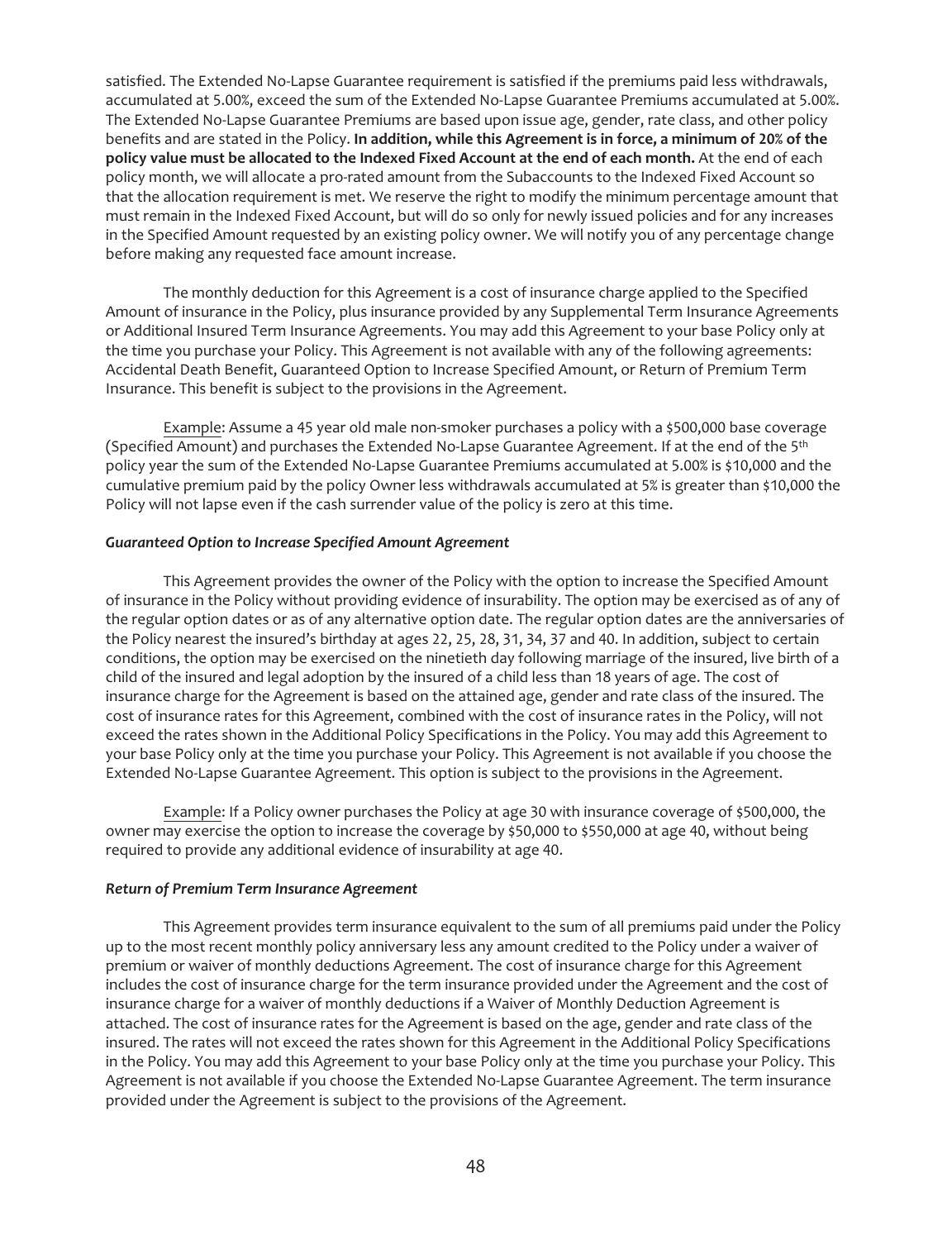Example: Assume that a Policy owner has purchased the Return of Premium Term Insurance Agreement, and has subsequently paid premiums under the Policy of approximately \$10,000 and no amounts have been credited to the Policy under a Waiver of Premium or Waiver of Monthly Deductions Agreement. If the insured dies while the agreement is in force, the death benefit will include an additional \$10,000 of term insurance.

### *Supplemental Term Insurance Agreement*

This Agreement adds term insurance to the death benefit provided under the Policy. The Agreement modifies the death benefit options (as provided in the Policy) as follows.

**Option 1** — The death benefit is the greater of (a) the sum of the amount of insurance specified in the Policy and the amount of term insurance added by the Agreement, or (b) the "applicable percentage" of the policy value on the date of the insured's death.

**Option 2** — The death benefit is the greater of (a) the sum of the amount of insurance specified in the Policy, the amount of term insurance added by the Agreement and the policy value on the date of the insured's death, or (b) the "applicable percentage" of the policy value on the date of the insured's death.

Additional information on the death benefit options may be found under *How Much Life Insurance Does the Policy Provide*? in this prospectus.

The amount of term insurance added by the Agreement may, upon written application and receipt by us of satisfactory evidence of insurability, be increased by no less than \$10,000.

The monthly deductions under the Policy may include a mortality and expense risk face amount charge applied to the amount of term insurance added to the Policy by the Agreement. The mortality and expense risk face amount charge will not exceed the maximum charges shown in the Additional Policy Specifications in the Policy.

The monthly deductions under the Policy will include a cost of insurance charge for the term insurance added by the Agreement. The cost of insurance rates for the term insurance will not exceed those shown for the Agreement in the Additional Policy Specifications in the Policy.

The surrender charges under the Policy will include a surrender charge for the term insurance added by the Agreement. The maximum surrender charge premium component of the surrender charge will be increased by the amount of the term insurance added by the Agreement multiplied by the unit maximum surrender charge premium at the issue age and rate class of the insured. The \$45.00 per \$1,000 component of the surrender charge will be modified to include the amount of the term insurance added by the Agreement along with the Specified Amount of the policy.

After completion of the 10th policy year, we will credit a policy value enhancement on future monthly policy anniversaries. The amount of the policy value enhancement (on both a current and a guaranteed basis) will be equivalent to an annual effective rate of 0.25% multiplied by (a) divided by (b), where;

- (a) is the Term Insurance Benefit, and
- (b) is the sum of the Term Insurance Benefit and the Specified Amount of the policy

The policy value enhancement will be applied pro-rata across the Variable Investment Options and the Fixed Account Options. It is applicable only to non-loaned values and not applicable to policy values inside the special loan account.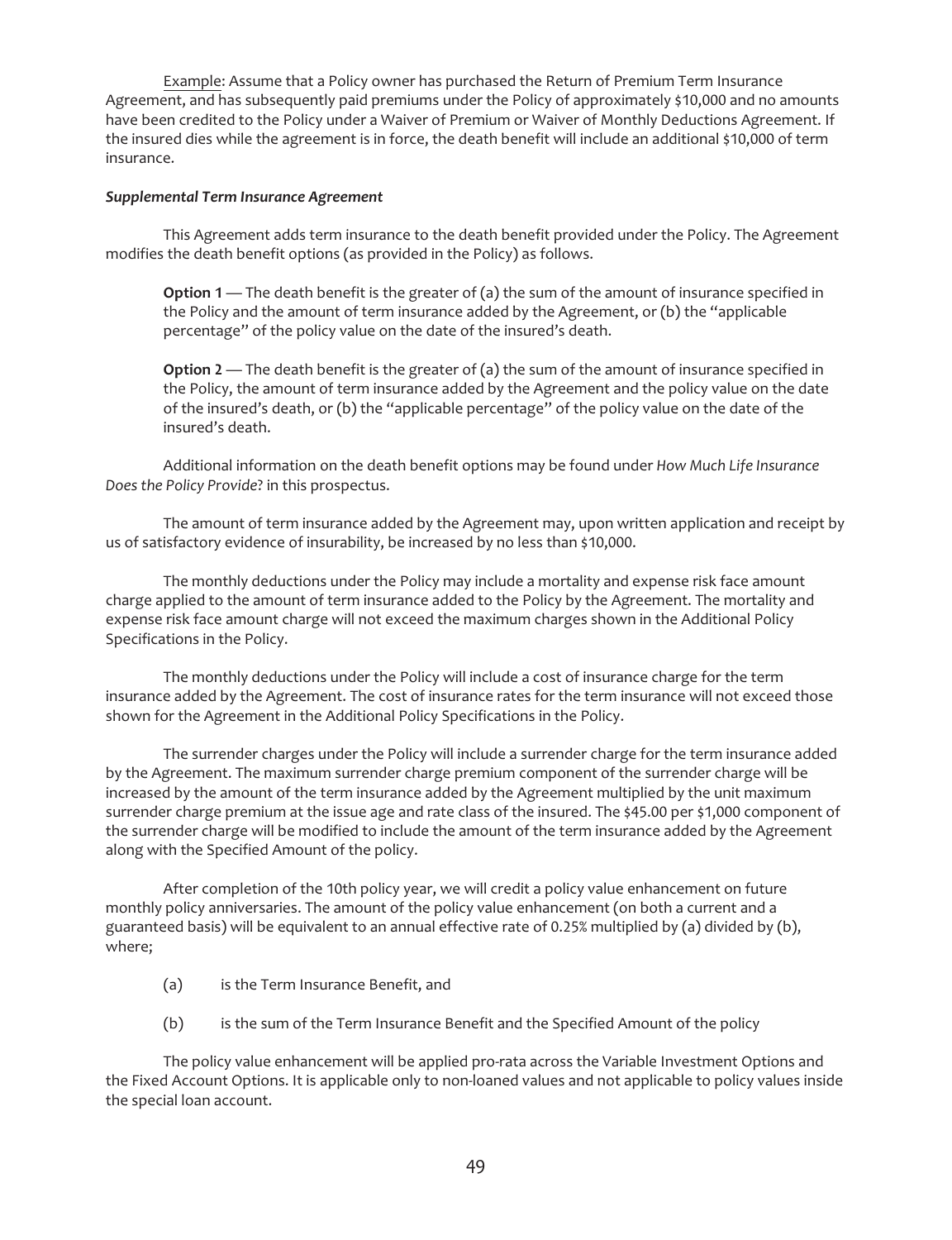It may be to your economic advantage to add life insurance protection to the Policy through the Agreement. The total current charges that you pay for your insurance beyond the fifth policy year will be less with term insurance added by the Agreement. It also should be noted, however, that the total current charges in the first five policy years under the Policy will be higher with a portion of the insurance added by the Agreement than they would be if all of the insurance were provided under the base Policy.

You may add this Agreement to your base Policy only at the time you purchase your Policy.

Example: Assume a 45-year-old male non-smoker purchases a policy with a \$500,000 base coverage (Specified Amount) and the Supplemental Term Insurance Agreement with a Term Insurance Benefit of \$500,000. If the insured dies, the Basic Death Benefit of the policy will be adjusted to include both the Specified Amount and the Term Insurance Benefit.

# *Supplemental Exchange Agreement*

The Agreement provides that within one year following termination of a business relationship, which existed between the owner of the Policy and the insured at the time the Policy was issued, the Policy may be exchanged for a new Policy on the life of a new insured, subject to conditions set forth in the Agreement, including the new insured must have the same business relationship to the owner as the insured under the Policy to be exchanged, the new insured must submit satisfactory evidence of insurability, the Policy to be exchanged must be in force and not in a grace period, the owner must make a written application for the exchange, the owner must make premium payments under the new Policy to keep it in force at least two months, and the owner must surrender all rights in the Policy to be exchanged. This Agreement is automatically added to corporate-owned Policies.

Example: If a corporation purchased a Policy on a 45-year-old male non-smoker who is an employee of the corporation and the individual ceases to be employed with the corporation, the corporation may exchange the Policy for a Policy with the same Net Policy Value and Specified Amount on a 50-year-old female non-smoker employed by the corporation.

# *Overloan Protection Benefit Agreement*

This Agreement allows the policyholder to access the cash value from the Policy, while providing him or her with a reduced paid-up policy in the event that the loan-to-surrender value equals or exceeds 96%. The Agreement is subject to certain conditions, including that the insured's attained age is 75 or older, the Policy has been in force for a minimum for 15 years and the non-taxable withdrawals must equal the total premiums paid. If the conditions of the Agreement are satisfied, the Policy will automatically become a reduced paid-up life insurance policy. The death benefit will equal 105% of the policy value at the time of exercise. The Agreement is subject to a one-time charge of 3.50% of the policy value, which is imposed when the benefit is exercised.

Certain changes are made to the Policy as a result of the benefit being exercised, including

- the transfer of all values in the Variable Investment Options to the Traditional Fixed Account, which will then be credited with interest;
- all supplemental Agreements attached to the Policy will be terminated;
- no additional premium payments, partial surrenders, policy loans or policy loan repayments will be allowed; and
- no further changes may be made to the Policy.

This Agreement can be elected at any time. The benefit provided under the Agreement is subject to the provisions of the Agreement.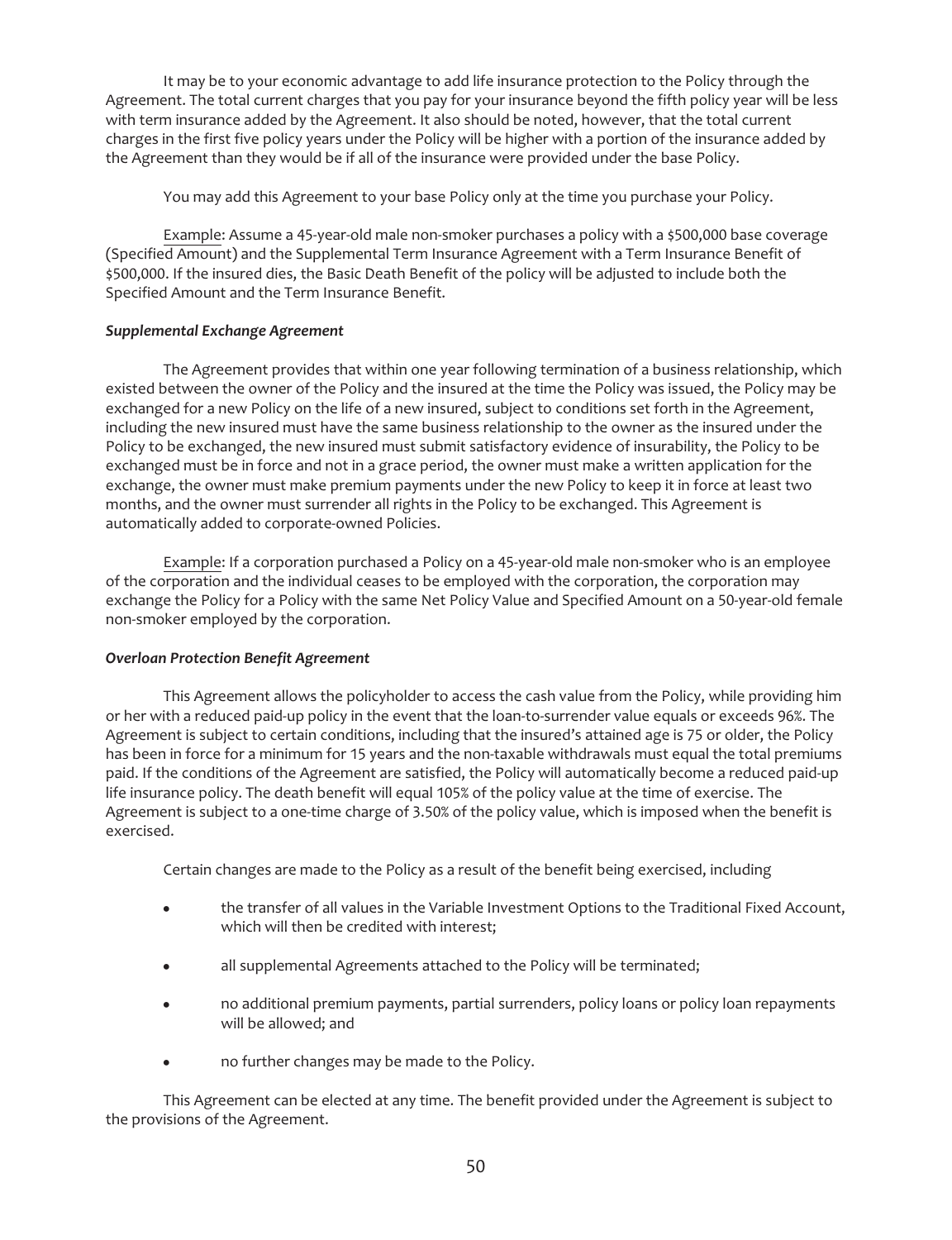Example: Assume a 45-year-old male non-smoker purchases a policy with a \$500,000 base coverage (Specified Amount). At age 75, the Policy Value is \$333,664 and the outstanding loan balance is \$326,318, which is greater than 96% of the Policy Value. The trigger of overloan causes the following to occur:

- (1) A withdrawal of \$150,000 (the remaining basis) is taken with a withdrawal charge of \$25 assessed.
- (2) An Agreement Charge of \$6,427 is assessed.
- (3) The Specified Amount of the policy is reduced to \$186,072.
- (4) Lapses are prevented on the policy.

#### *Accelerated Death Benefit Agreement*

The Accelerated Death Benefit Agreement provides the insured access to a portion of death benefit while the insured is living. The following provisions apply:

- The amount of death benefit proceeds you can access must be at least \$10,000, but no more than the lesser of 50% of the total death benefit amount or \$250,000. In New Jersey and South Carolina, the maximum limit is \$100,000 per policy. In New York, the amount of benefit that you can access will be not less than \$50,000 or 25% of the face amount, and cannot exceed 50% of the face amount.
- The insured must be diagnosed by a licensed physician of the United States as being terminally ill with a life expectancy of 12 months or less (24 months or less in Massachusetts). The physician may not be the owner, insured, beneficiary, or relative of the insured.
- Penn Mutual reserves the right, at its own expense, to seek additional medical opinions in order to determine benefit eligibility.

The amount you access under this Agreement will reduce the death benefit that is payable under the base Policy upon the death of the insured.

The Accelerated Death Benefit Agreement is automatically added to all base Policies with a Specified amount greater than \$50,000 and issued after January 1, 1996. The cost of this benefit is incurred only at the time of exercise and is equal to 12 months' worth of policy charges on the accelerated amount, plus an interest adjustment. The interest adjustment equals 12 months' worth of interest on the accelerated amount based on a rate that is the greater of (a) the current 90-day Treasury bill rate, or (b) the current maximum statutory adjustable policy loan rate.

Example: Assume a 45 year old male non-smoker purchases a policy with a \$500,000 base coverage (Specified Amount). If at age 75 the insured is diagnosed with a terminal illness (by the definition in the agreement), then the insured can access up to \$250,000 of the death benefit.

#### *Chronic Illness Accelerated Benefit Agreement*

The Chronic Illness Accelerated Benefit Agreement provides the Owner access to a portion of the death benefit when the insured has been certified with a Chronic Illness by a licensed health care practitioner. The licensed health care practitioner must also certify that continuous care in an eligible facility or at home is expected to be required for the remainder of the insured's life when the insured has a Chronic Illness. Death benefits and policy values will be reduced if an Accelerated Benefit is paid. The following provisions apply:

The Owner may request the payment of the Accelerated Benefit Payment in a single lump sum or in a series of equal payments occurring annually, semi-annually, quarterly, or monthly. The series of benefit payments will continue as scheduled, as long as the insured is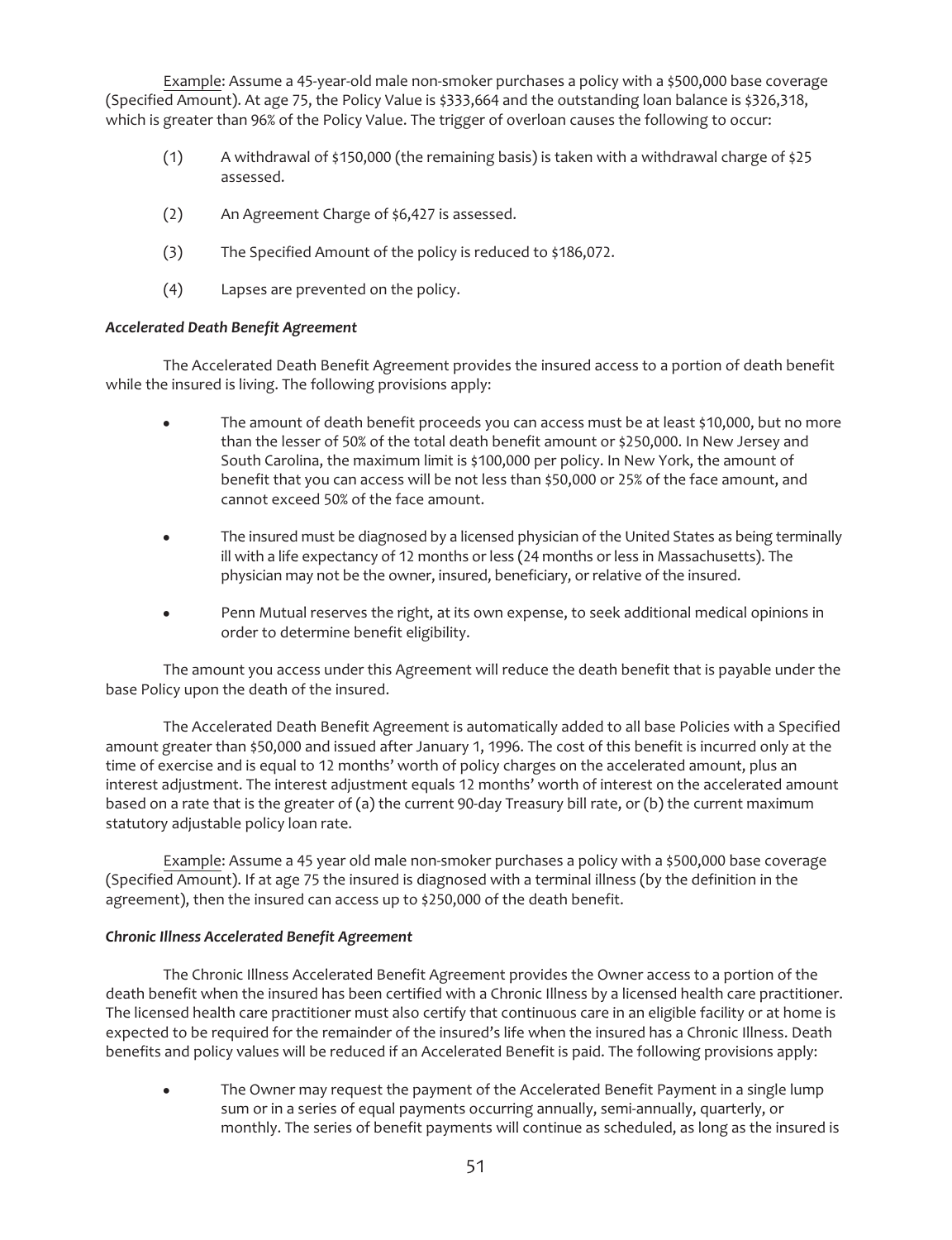certified as having a Chronic Illness at least every 12 months, until the remaining death benefit reaches the minimum allowed by the Company or the agreement is terminated. No more than 12 Accelerated Benefit Payments will be paid in a 12 month period. The Accelerated Benefit Payment must first be used to repay a pro rata share of any outstanding policy debt.

- Penn Mutual will limit the Accelerated Benefit Payment such that:
	- The Policy is not disqualified as life insurance according to the Code;
	- The Accelerated Benefit Payment is at least \$4,800 if taken as a single lump sum, or the sum of scheduled payments for the 12 month period following the election date is at least \$4,800 if taken as a series of payments;
	- The maximum total amount of Accelerated Benefit Payments in a 12 month period, for all policies or agreements under which the Insured is covered with the Company, will not exceed the least of 24% of the Eligible Amount, \$240,000, or the annual Per Diem Limitation within the meaning of sections  $101(g)(3)(D)$  and  $7702B(d)$  of the Code. The Per Diem Limitation further requires that the total aggregated benefits being received from all coverages do not exceed the IRS annual Per Diem amount, including benefits received from coverages not with Penn Mutual and reimbursements of costs for qualified long-term care services through insurance or otherwise. Accelerated Benefit Payments are determined after taking into account all other coverage and reimbursements;
	- The maximum total amount of Accelerated Benefit Payments during the life of the Insured, for all policies or agreements under which the Insured is covered with Penn Mutual, will not exceed \$5,000,000; and
	- The death benefit remaining after an Accelerated Benefit Payment is not less than \$50,000.
- Chronic Illness means that the Insured has been certified by a licensed health care practitioner within the last 12 months as:
	- Being unable to perform at least two Activities of Daily Living (bathing, continence, dressing, eating, toileting, transferring) without substantial assistance from another person due to a loss of functional capacity for a period of at least 90 days; or
	- Requiring substantial supervision by another person for a period of at least 90 days to protect the Insured from threats to health and safety due to severe Cognitive Impairment.
- Cognitive Impairment means deterioration or loss in intellectual capacity that is:
	- (1) Comparable to (and includes) Alzheimer's Disease and similar forms of irreversible dementia; and
	- (2) Measured by clinical evidence and standardized tests which reliably measure impairment in:
		- (a) Short term or long term memory;
		- (b) Orientation to people, places, or time;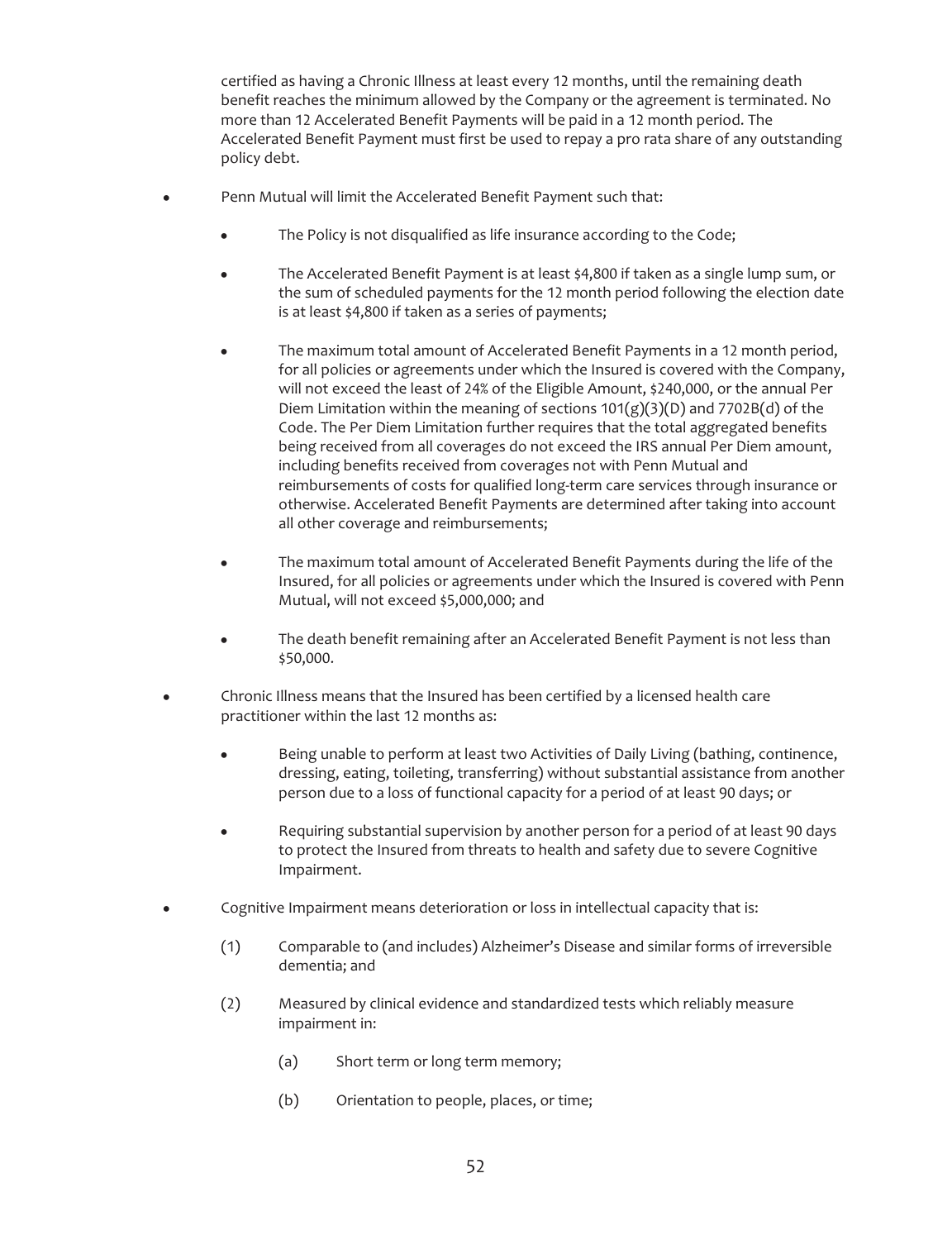- (c) Deductive or abstract reasoning; and
- (d) Judgment as it relates to safety awareness.
- For each lump sum benefit payment, or at the beginning of each 12 month period following the election date if benefit payments are scheduled in a series, Penn Mutual must receive written certification from a licensed health care practitioner that the Insured has a Chronic Illness. The licensed health care practitioner may be a licensed physician, registered professional nurse, licensed social worker, or other similar health care practitioner approved by the Internal Revenue Service and Penn Mutual. The licensed health care practitioner shall not be the Insured, Owner, Beneficiary, or a relative thereof. Penn Mutual reserves the right to obtain at any time an additional opinion of the Insured's condition from a licensed health care practitioner at Penn Mutual's expense. Should this opinion differ from that of the Insured's licensed health care practitioner, eligibility for benefits will be determined by a third licensed health care practitioner who is mutually acceptable to the Owner and Penn Mutual.

The Chronic Illness Accelerated Benefit Agreement can be added to the Policy after issue subject to Penn Mutual restrictions.

State specific variations apply in regard to the amount and frequency of the benefit, as well as to the qualifying events for exercising the benefit. For more information contact your Penn Mutual financial professional or call our office.

Example: Assume a 45 year old male non-smoker purchases a policy with a \$500,000 base coverage (Specified Amount) and there is no outstanding policy loan. At age 75 the insured is diagnosed as being chronically ill (by the definition in the Agreement), and requests to access a \$50,000 accelerated benefit payment. Further assuming an Accelerated Benefit Payment Interest Rate of 3.40% and that the Death Benefit is currently equal to the Specified Amount, the Specified Amount will be reduced to \$440,908.

## *Dollar Cost Averaging*

This program automatically makes monthly transfers from the Money Market Subaccount to one or more of the other Variable Investment Options and to the Indexed Fixed Account options in the Fixed Account. If you wish to make transfers into the Indexed Fixed Account, money will be transferred into the Holding Fixed Account until the next monthly policy anniversary, when it will then be allocated into the Indexed Fixed Account. You choose the investment options and the dollar amount of the transfers. You may dollar cost average from the Money Market Subaccount for up to 60 months. For policies issued prior to April 1, 2009, all transfers occur on the 15<sup>th</sup> of the month or the next following business day if the 15th day is not a business day. For policies issued April 1, 2009 and later, all transfers occur on the monthly anniversary. The program is designed to reduce the risks that result from market fluctuations. It does this by spreading out the allocation of your money to investment options over a longer period of time. This allows you to reduce the risk of investing most of your money at a time when market prices are high. The success of this strategy depends on market trends. The program allows owners to take advantage of investment fluctuations, but does not assure a profit or protect against loss in a declining market. Each planned premium must be at least \$600 and the amount transferred each month must be at least \$50. You may elect to participate in the program when you apply for your Policy or, after you have owned your Policy, by completing an election form or by calling our office. You may discontinue the program at any time.

Example: Assume that you were to allocate \$2,400 of a premium payment into the dollar cost averaging program and that you elected a dollar cost averaging period of one year, with the transfers from the Money Market Subaccount to be allocated as 50% of the Quality Bond Subaccount and 50% to the Large Cap Growth Subaccount. Then on each monthly anniversary for the next year, \$100 would be transferred to each of the two Variable Investment Options you selected. On the 15<sup>th</sup> day of the 12<sup>th</sup> month, the remaining balance in the dollar cost averaging program would be transferred to the two selected funds in equal measure.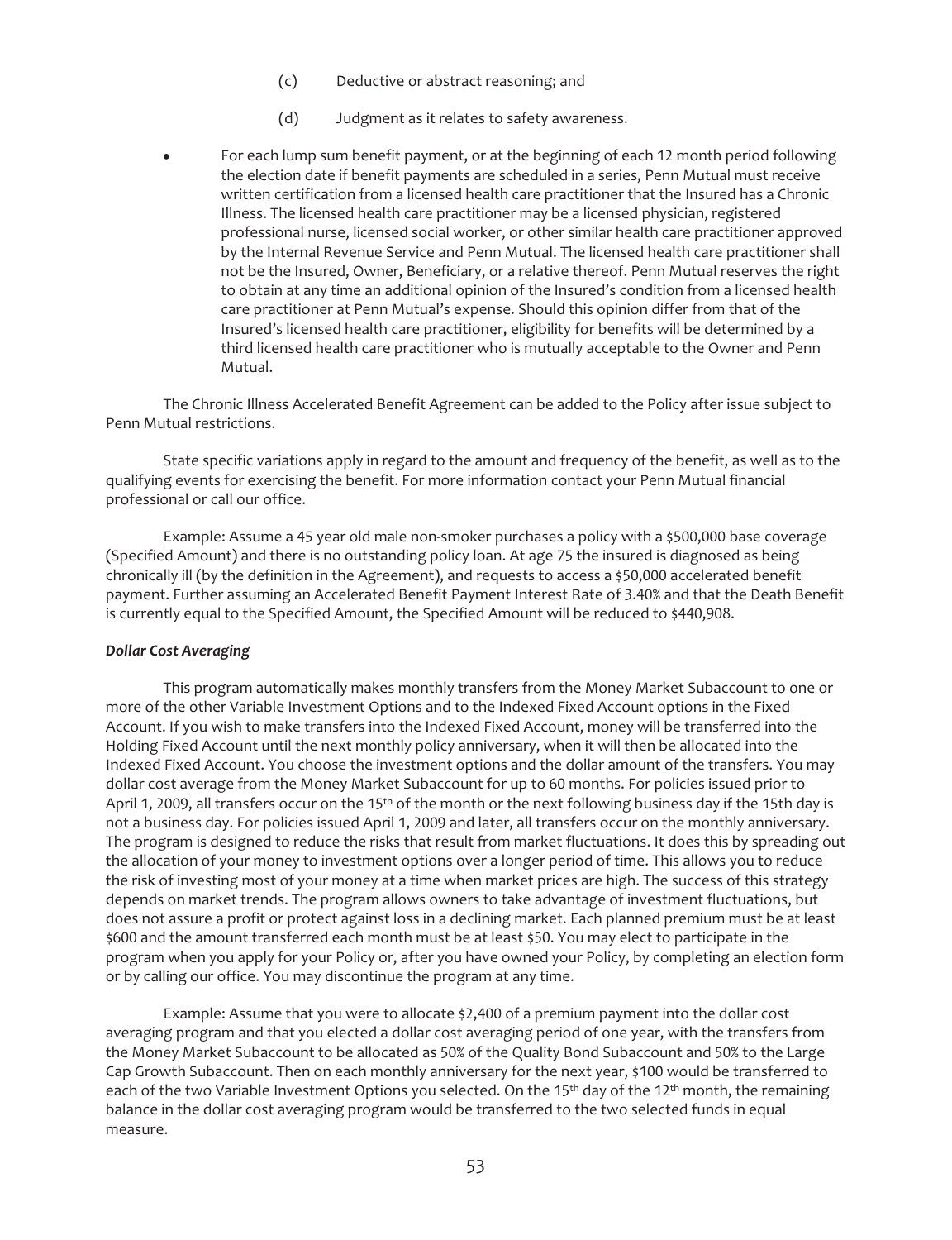### *Dollar Cost Averaging Account — Twelve-Month Fixed Account*

This program allows you to allocate all or a portion of a premium payment to the twelve-month dollar cost averaging fixed account, where it is automatically re-allocated each month to one or more of the variable investment options or the Indexed Fixed Account options that you select. Each planned premium allocated to the twelve-month dollar cost averaging fixed account must be at least \$600 and the amount transferred each month must be at least \$50. Premium payments may be allocated to the account at any time. The amount you allocate to the twelve-month dollar cost averaging fixed account will earn interest for a twelve-month period at a rate we declare monthly. In addition, you are permitted to take loans on or withdraw money from the funds available in the account. For policies issued prior to April 1, 2009, the account operates on a twelve-month cycle beginning on the 15th of each month, or the next following business day if the 15th day is not a business day, following your allocation of a premium payment to the account. Thereafter, on the 15th of each month during the cycle, an amount is transferred from the account to the investment option(s) you selected. Note that if your monthly policy anniversary date is not the 15th of the month and you selected the Indexed Fixed Account to receive transfers from the twelve-month dollar cost averaging fixed account, transfers will be made to the Holding Fixed Account on the 15th of the month and then automatically transferred to the Indexed Fixed Account on the subsequent monthly policy anniversary. For policies issued April 1, 2009 and later, the account operates on a twelve-month cycle beginning on the monthly anniversary of each month following your allocation of a premium payment to the account. Thereafter, on the monthly anniversary of each month during the twelve-month cycle (or the next following business day if the monthly anniversary is not a business day), an amount is transferred from the account to the investment option(s) you selected. The account terminates when the Policy lapses or is surrendered, on the death of the insured, at the end of the twelve-month cycle or at your request. Upon termination of the account, all funds in the account are allocated to other investment options based upon your instructions.

The purposes and benefits of the program are similar to the money market account dollar cost averaging program offered under the Policy. You may elect to participate in the program when you apply for your Policy or, after you have owned your Policy, by completing an election form or by calling our office. You may discontinue the program at any time. No more than one dollar cost averaging program may be in effect at any one time.

Example: Assume that you were to allocate \$2,400 of a premium payment into the fixed dollar cost averaging program and that you selected the transfers from the Twelve-Month Dollar Cost Averaging Fixed Account to be allocated as 50% to the Quality Bond Subaccount and 50% to the Large Cap Growth Subaccount. Then on each monthly anniversary, \$100 would be transferred to each of the two Variable Investment Options you selected. On the 15<sup>th</sup> day of the 12<sup>th</sup> month, the remaining balance in the twelve-month dollar cost averaging fixed account, including all interest earned in the twelve-month dollar cost averaging fixed account, would be transferred to the two selected funds in equal measure.

### *Asset Rebalancing*

This program automatically reallocates your policy value among the Variable Investment Options in accordance with the proportions you originally specified. Over time, variations in investment results will change the allocation percentage. On a quarterly basis, the rebalancing program will periodically transfer your policy value among the Variable Investment Options to reestablish the percentages you had chosen. Rebalancing can result in transferring amounts from a Variable Investment Option with relatively higher investment performance to one with relatively lower investment performance. The minimum policy value to start the program is \$1,000. If you also have one of the dollar cost averaging programs in effect, the portion of your policy value in either of the dollar cost averaging accounts will not be included in the rebalancing program. You may elect to participate in the program when you apply for your Policy or, after you have owned your Policy, by completing an election form or by calling our office. You may discontinue the program at any time. All of the Fixed Account Options are ineligible for the asset rebalancing program.

Example: Assume that you were to request the asset rebalancing program with a 50% allocation in the Quality Bond Subaccount and 50% in the Large Cap Growth Subaccount. Also assume that at the next quarterly rebalancing date, the amounts in the Variable Investment Options were \$6,000 in the Quality Bond Subaccount and \$4,000 in the Large Cap Growth Subaccount representing a 60%/40% split. At that time, \$1,000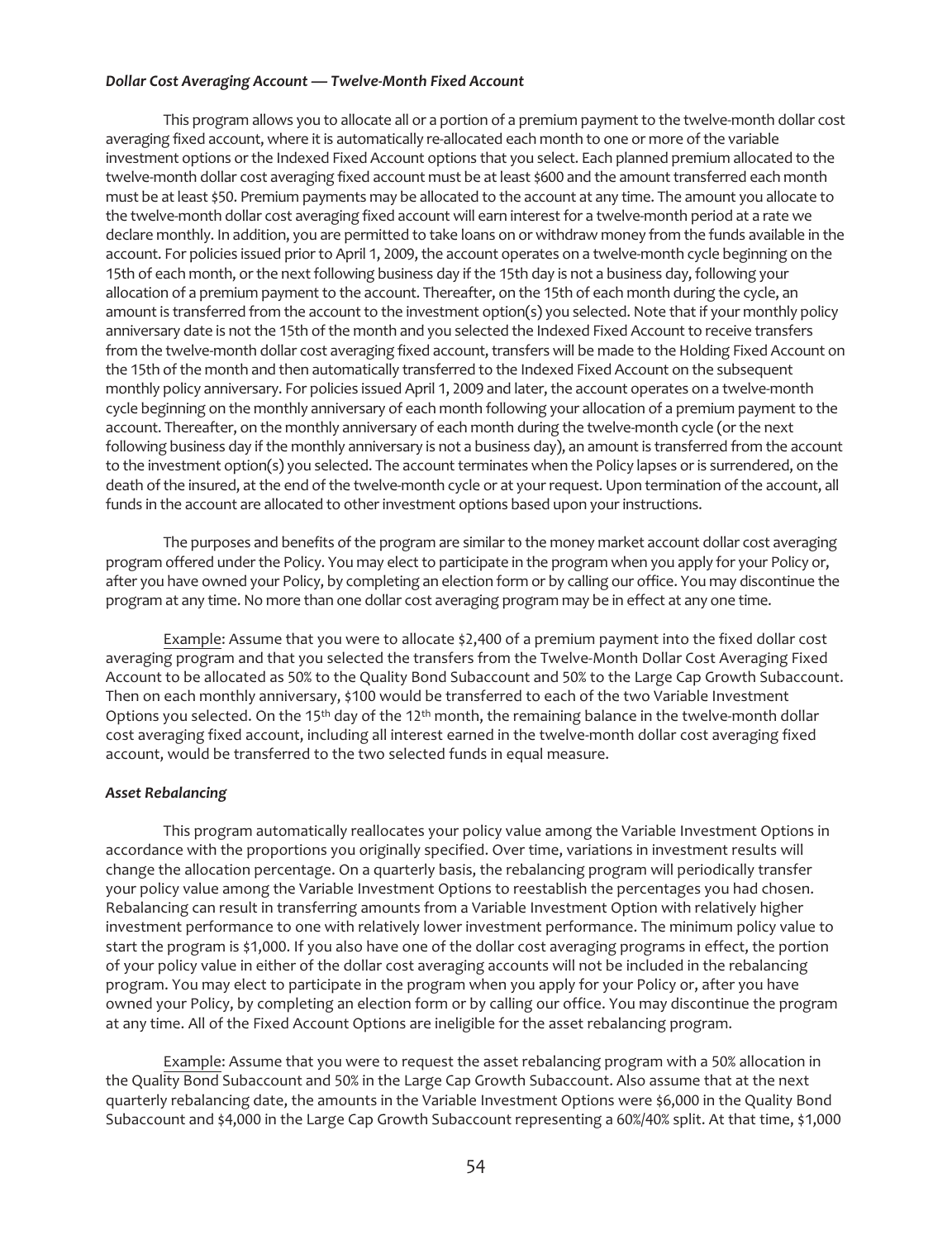of units in the Large Cap Growth Subaccount would be sold and \$1,000 of Quality Bond Subaccount units would be purchased to rebalance your portfolio to achieve the 50%/50% allocation you selected.

# *Additional Information*

This prospectus provides basic information that you should know before purchasing the Policy or the agreements, including all material rights and obligations under the Policy and agreements. With respect to any questions regarding the rules and limitations applicable to these supplemental agreements, please ask your authorized Penn Mutual financial professional for further information or contact our office.

# **What Is a Policy Loan?**

We offer the ability to borrow money under your policy so that you may access a portion of your policy value without incurring the surrender charges and federal income tax consequences associated with a partial surrender from the Policy. We offer two policy loan options with this Policy: a Traditional Loan and an Indexed Loan. Indexed Loans, which are not available in New York, are described in *Appendix B*. You may only have one loan option in force at any time. Under both options, you may borrow up to 95% of your cash surrender value and the minimum amount you may borrow is \$250.

For the Traditional Loan option, interest charged on the loan is 4.00% and is payable at the end of each policy year. If interest is not paid when due, it is added to the loan. An amount equivalent to the loan is withdrawn from Variable Investment Options and the Fixed Account Options (except for the Fixed Dollar Cost Averaging Account) on a pro-rata basis (unless you designate a different withdrawal allocation when you request the loan) and is transferred to a special loan account. Amounts withdrawn from the Variable Investment Options cease to participate in the investment experience of the Separate Account. Amounts withdrawn from the Fixed Account Options cease to participate in the crediting strategies offered in the Fixed Account Options.

The special loan account is guaranteed to earn interest at 3.00% during the first ten policy years and 3.75% thereafter (4.00% thereafter in New York). On a current basis, the special loan account will earn interest at 3.00% during the first ten policy years and 4.00% thereafter.

You may repay all or part of a loan at any time. Upon repayment of a Traditional Loan, an amount equal to the repayment will be transferred from the special loan account to the Variable Investment Options you specify. If you do not specify the allocation for the repayment, the amount will be allocated in accordance with your current standing allocation instructions.

If your Policy lapses (see "*What Payments Must I Make Under the Policy?"* in this prospectus) and you have a loan outstanding under the Policy, you may have to pay federal income tax on the amount of the loan, to the extent there is gain in the Policy. See "*How Is the Policy Treated Under Federal Income Tax Law?"* in this prospectus.

The amount of any loan outstanding under your Policy on the death of the insured will reduce the amount of the death benefit by the amount of such loan. The outstanding loan amount is deducted in determining net cash surrender value of the Policy.

If you want a payment to us to be used as a loan repayment, you must include instructions to that effect. Otherwise, all payments will be assumed to be premium payments.

### **How Can I Withdraw Money From the Policy?**

# *Full Surrender*

You may surrender your Policy in full at any time. If you do, we will pay you the policy value, less any policy loan outstanding and less any surrender charge that then applies. This is called your net cash surrender value. The policy value is based on amounts allocated to the Variable Investment Options and/or the Fixed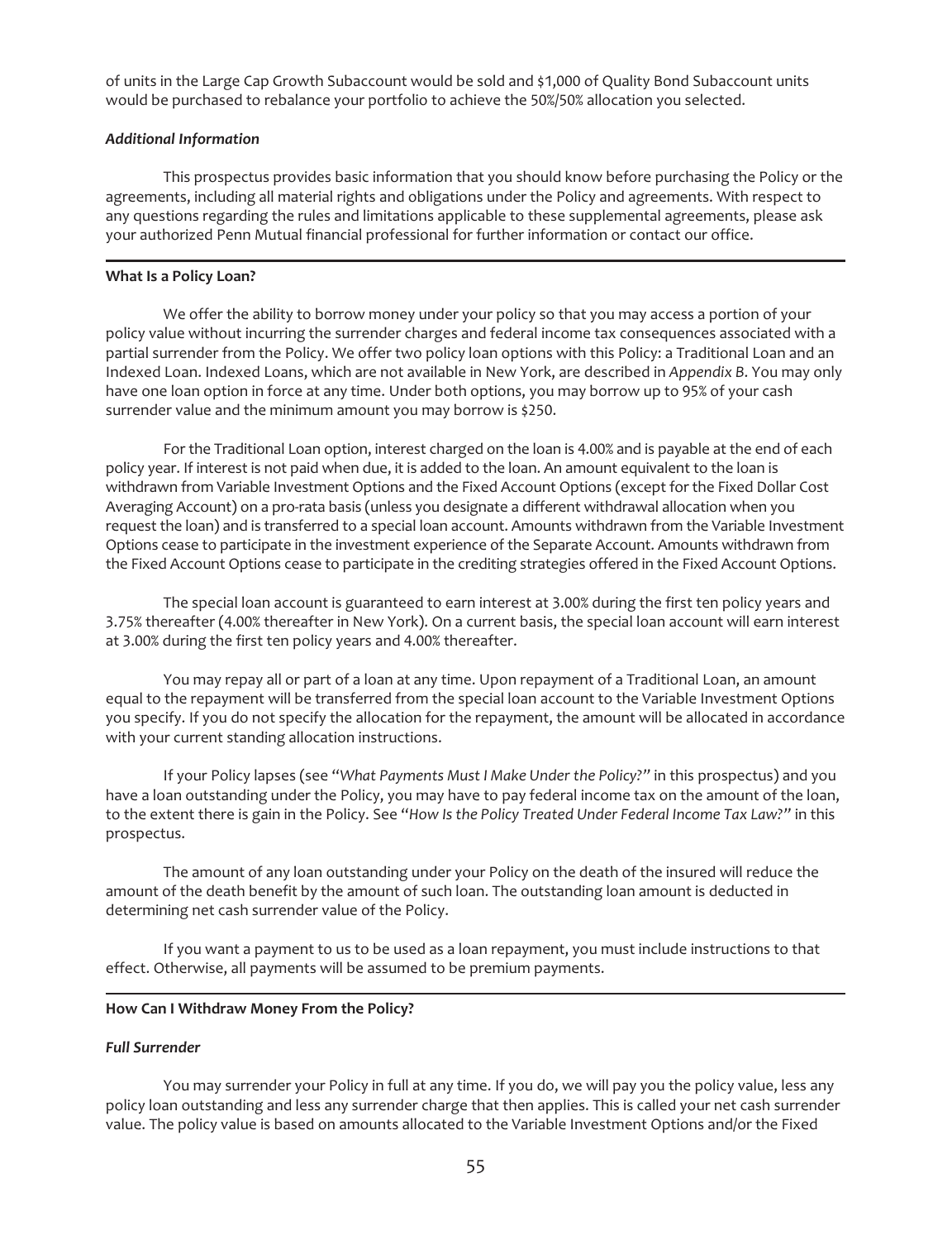Account Options. Surrenders may be subject to tax consequences, including a tax penalty if withdrawn before age 59 1⁄2. See "*How Is the Policy Treated Under Federal Income Tax Law?"* in this prospectus for additional information.

# *Partial Surrender*

You may make a partial surrender of a portion of the net cash surrender value, subject to the following conditions:

- the net cash surrender value remaining in the Policy after the partial surrender must exceed \$1,000;
- no more than twelve partial surrenders may be made in a policy year;
- each partial surrender must be at least \$250;
- a partial surrender may not be made from an investment option if the amount under the option would be less than \$250;
- during the first five policy years, the partial surrender may not reduce the Specified Amount of insurance under your Policy to less than \$50,000; and
- the partial surrender will be subject to a processing fee equal to the lesser of \$25 or 2.00% of the amount withdrawn.

If you elect a level death benefit option (Option 1) (see "*How Much Life Insurance Does the Policy Provide?"* in this prospectus), a partial surrender may reduce your Specified Amount of insurance — by the amount by which the partial surrender exceeds the difference between (a) the death benefit provided under the Policy, and (b) the Specified Amount of insurance. If you have increased the initial Specified Amount, any reduction will be applied to the most recent increase.

Partial surrenders reduce the policy value and net cash surrender value by the amount of the partial surrender. Partial surrenders may increase the risk that the Policy will lapse, and may be subject to tax consequences, including a tax penalty if withdrawn before age 59  $\frac{1}{2}$ . See "How Is the Policy Treated Under *Federal Income Tax Law?"* in this prospectus for additional information.

Partial surrenders will be deducted from the Variable Investment Options, the Indexed Fixed Accounts, the Holding Fixed Accounts and the Traditional Fixed Account in accordance with your directions. In the absence of such direction, the partial surrender will be deducted from the Variable Investment Options, the Indexed Fixed Accounts, the Holding Fixed Accounts and the Traditional Fixed Account on a pro-rata basis.

# **Can I Choose Different Payout Options Under the Policy?**

### *Choosing a Payout Option*

You may choose to receive proceeds from the Policy as a single sum. This includes proceeds that become payable because of death or full surrender. Alternatively, you can elect to have proceeds of \$5,000 or more applied to any of a number of other payment options as set forth in your Policy, including payment of interest on the proceeds payable, interest income, income for a fixed period, life income, life income for guaranteed period, life income with refund period, and joint and survivor life income. Periodic payments may not be less than \$50 each.

**Option 1 - Interest Income -** The Company will hold the amount applied at interest. Interest will be paid monthly, quarterly, semiannually or annually.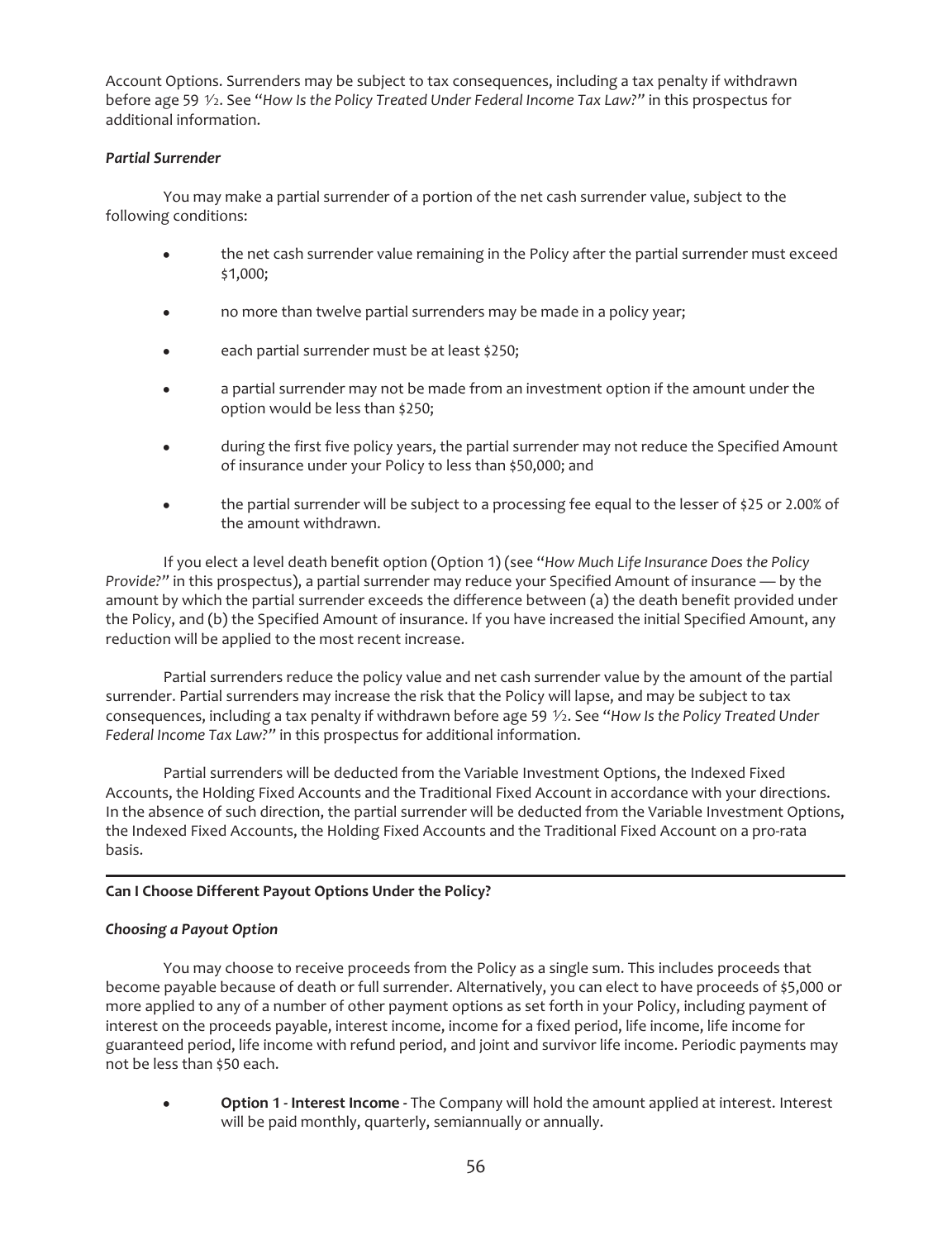- **Option 2 Income for a Fixed Period** The Company will pay the amount applied, with interest, in equal monthly payments for a fixed period. The fixed period may not be greater than 30 years.
- **Option 3 Income of a Specified Amount -** The Company will make payments of a specified amount until the total amount applied, with interest, has been paid. The payments may be made monthly, quarterly, semiannually or annually. The final payment may be less than the specified amount. The total of the payments to be made each year must be at least \$75 for each \$1,000 applied.
- **Option 4 Life Income -** The Company will pay equal monthly payments during the life of the option annuitant.
- Option 5 Life Income with Guaranteed Period The Company will pay equal monthly payments for a stated guaranteed period and thereafter during the life of the option annuitant. The guaranteed period may be 5 years, 10 years or 20 years.
- **Option 6 Life Income with Refund Period -** The Company will pay equal monthly payments during the life of the option annuitant. If necessary, the payments will continue after the death of the option annuitant until the total of all payments made, including a smaller final payment, if required, equals the total amount applied.
- **Option 7 Joint and Survivor Life Income -** The Company will pay equal monthly payments during the joint life of two option annuitants and thereafter during the life of the survivor.

# *Changing a Payment Option*

You can change the payment option at any time before the proceeds are payable. If you have not made a choice, the payee may change the payment option within the period specified in the Policy. The person entitled to the proceeds may elect a payment option as set forth in the Policy.

## *Tax Impact of Choosing a Payment Option*

There may be tax consequences to you or your beneficiary depending upon which payment option is chosen. You should consult a qualified tax adviser before making that choice. See "*How is the Policy Treated Under Federal Income Tax Law?*" below.

### **How Is the Policy Treated Under Federal Income Tax Law?**

The following summary provides a general description of the federal income tax considerations associated with the policy and does not purport to be complete or to cover all tax situations. This discussion is not intended as tax advice. Counsel or other competent tax advisors should be consulted for more complete information. This discussion is based upon our understanding of the present federal income tax laws as they are currently interpreted by the IRS. No representation is made as to the likelihood of continuation of the present federal income tax laws or of the current interpretations by the IRS.

# *Tax Status of The Policy*

Death benefits paid under contracts that qualify as life insurance policies under federal income tax law are generally not subject to federal income tax. Investment gains credited to such policies are not subject to income tax as long as they remain in the Policy. Assuming your Policy is *not* treated as a "modified endowment contract" under federal income tax law, distributions from the Policy are generally treated first as the return of investment in the Policy and then, only after the return of all investment in the Policy, as distributions of taxable income. Amounts borrowed under the Policy also are not generally subject to federal income tax at the time of the borrowing. An exception to this general rule occurs in the case of a decrease in the Policy's death benefit or any other change that reduces benefits under the Policy in the first 15 years after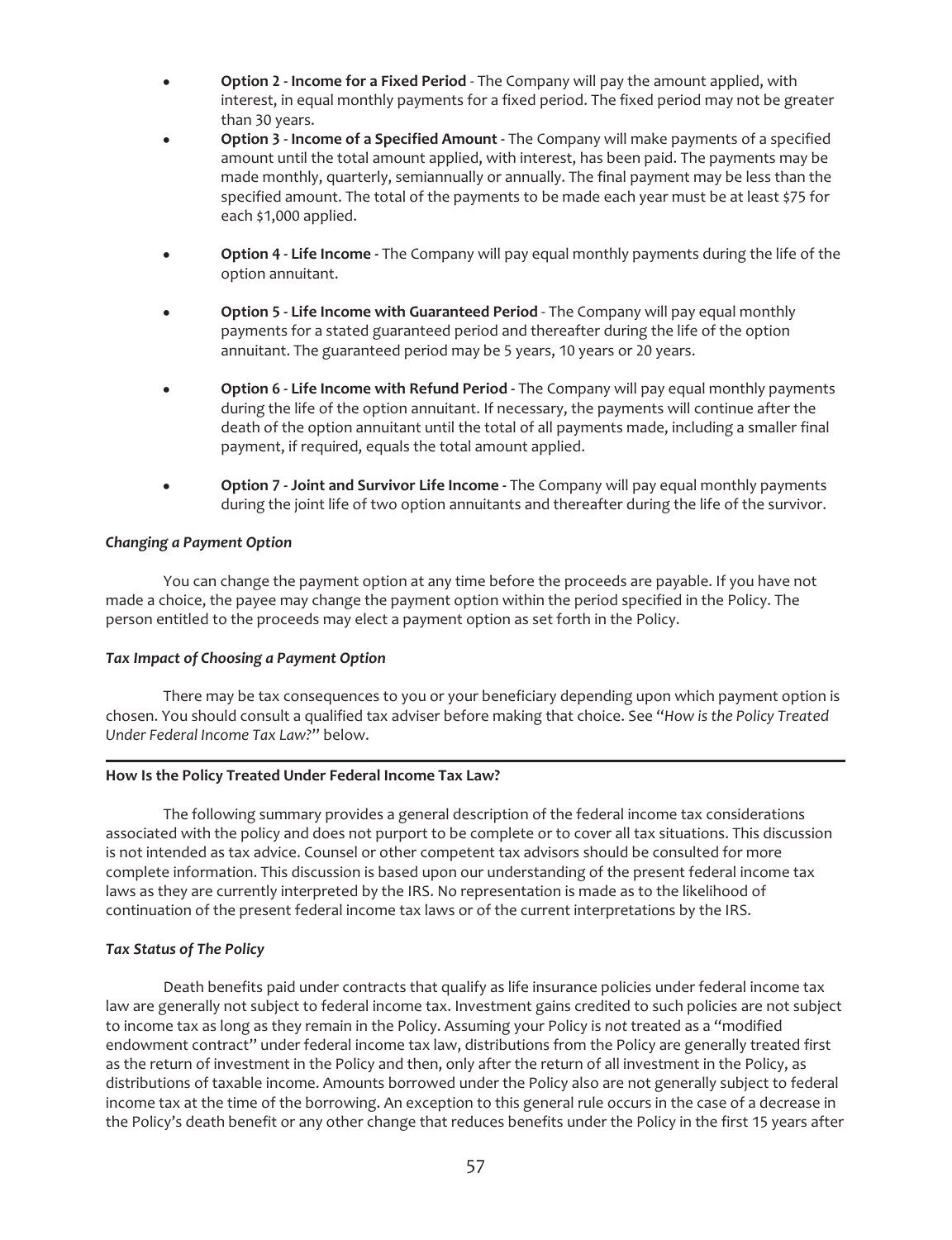the Policy is issued and that results in a cash distribution to the owner in order for the Policy to continue qualifying as life insurance. The application of these rules may vary depending on whether the change occurs in the first five years after the Policy is issued. Such a cash distribution may be taxed in whole or in part as ordinary income (to the extent of any gain in the Policy) under rules prescribed in Section 7702 of the Code.

To qualify as a life insurance contract under federal income tax law, your Policy must meet the definition of a life insurance contract which is set forth in Section 7702 of the Code. The manner in which Section 7702 should be applied to certain features of the Policy offered in this prospectus is not directly addressed by Section 7702 or any guidance issued to date under Section 7702. Nevertheless, Penn Mutual believes it is reasonable to conclude that the Policy will meet the Section 7702 definition of a life insurance contract. In the absence of final regulations or other pertinent interpretations of Section 7702, however, there is necessarily some uncertainty as to whether a Policy will meet the statutory life insurance contract definition, particularly if it insures a substandard risk. If a Policy were determined not to be a life insurance contract for purposes of Section 7702, such contract would not provide most of the tax advantages normally provided by a life insurance contract.

If it is subsequently determined that the Policy does not satisfy Section 7702, we may take whatever steps that are appropriate and reasonable to comply with Section 7702. For these reasons, we reserve the right to restrict policy transactions as necessary to attempt to qualify it as a life insurance contract under Section 7702.

Section 817(h) of the Code requires that the investments of each Variable Investment Option must be "adequately diversified" in accordance with Treasury regulations in order for the Policy to qualify as a life insurance contract under Section 7702 of the Code (discussed above). The funds in which Variable Investment Option may invest are owned exclusively by the Separate Account and certain other qualified investors. As a result, the Separate Account expects to be able to look through to the funds' investments in order to establish that each Variable Investment Option is "adequately diversified". It is expected that each underlying fund will comply with the diversification requirement applicable to the Variable Investment Options as though the requirement applied to that underlying fund. Penn Mutual believes that the Separate Account will meet the diversification requirement, and Penn Mutual will monitor continued compliance with this requirement.

The Treasury Department has stated in published rulings that a variable life insurance policy owner will be considered the owner of the related separate account assets if the policy owner possesses incidents of ownership in those assets, such as the ability to exercise investment control over the assets. In circumstances where the policy owner is considered the owner of separate account assets, income and gain from the assets would be currently includable in the policy owner's gross income. The Treasury Department has indicated that in regulations or additional revenue rulings under Section 817(d), (relating to the definition of a variable life insurance policy), it will provide guidance on the extent to which policy owners may direct their investments to particular subaccounts without being treated as owners of the underlying shares. The Internal Revenue Service ("IRS") has issued Revenue Ruling 2003-91 in which it ruled that the ability to choose among as many as 20 subaccounts and make not more than one transfer per 30-day period without charge did not result in the owner of a policy being treated as the owner of the assets in the subaccount under the investment control doctrine.

The ownership rights under the Policies are similar to, but different in certain respects from, those described by the IRS in Revenue Ruling 2003-91 and other rulings in which it was determined that policy owners were not owners of the subaccount assets. It is possible that these differences could result in Policy owners being treated as the owners of the assets of the subaccounts under the Policies. We, therefore, reserve the right to modify the Policies as necessary to attempt to prevent the owners of the Policies from being considered the owners of a pro rata share of the assets of the subaccounts under the Policies. In addition, it is possible that if regulations or additional rulings are issued, the Policies may need to be modified to comply with them.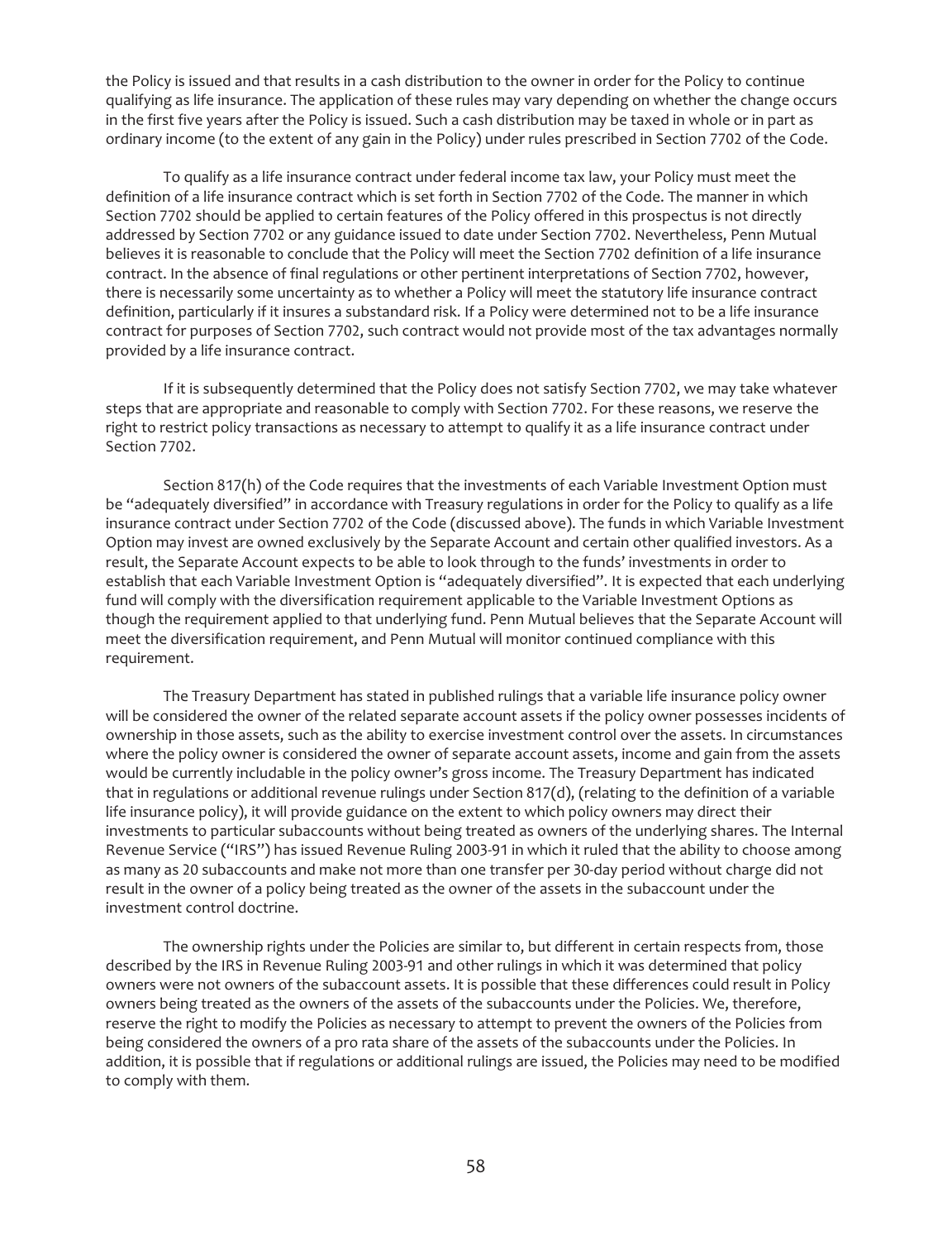## *Tax Qualification*

Your Policy will be treated as a life insurance contract under federal income tax law if it passes either one or the other of two tests — a cash value accumulation test or a guideline premium/cash value corridor test. At the time of issuance of the Policy, you choose which test you want to be applied. It may not thereafter be changed. If you do not choose the test to be applied to your Policy, the Guideline Premium/Cash Value Corridor Test will be applied.

- Cash Value Accumulation Test Under the terms of the Policy, the policy value may not at any time exceed the net single premium cost (at any such time) for the benefits promised under the Policy.
- Guideline Premium/Cash Value Corridor Test The Policy must at all times satisfy a guideline premium requirement *and* a cash value corridor requirement. Under the *guideline premium requirement*, the sum of the premiums paid under the Policy may not at any time exceed the greater of the guideline single premium or the sum of the guideline level premiums, for the benefits promised under the Policy. Under the *cash value corridor requirement*, the death benefit at any time must be equal to or greater than the applicable percentage of policy value specified in the Code.

The Cash Value Accumulation Test does not limit the amount of premiums that may be paid under the Policy. If you desire to pay premiums in excess of those permitted under the Guideline Premium/Cash Value Corridor Test, you should consider electing to have your Policy qualify under the Cash Value Accumulation Test. However, any premium that would increase the net amount at risk is subject to evidence of insurability satisfactory to us. Required increases in the minimum death benefit due to growth in the policy value will generally be greater under the Cash Value Accumulation Test than under the Guideline Premium/ Cash Value Corridor Test.

The Guideline Premium/Cash Value Corridor Test limits the amount of premium that may be paid under the Policy. If you do not desire to pay premiums in excess of those permitted under Guideline Premium/ Cash Value Corridor Test limitations, you should consider electing to have your Policy qualify under the Guideline Premium/Cash Value Corridor Test.

The following discussion assumes that the Policy qualifies as a life insurance contract for federal income tax purposes.

### *Modified Endowment Contracts*

The Code establishes a class of life insurance contracts designated as modified endowment contracts, which applies to Policies entered into or materially changed after June 20, 1988.

Due to the Policy's flexibility, classification as a modified endowment contract will depend on the individual circumstances of the Policy. In general, the Policy will be a modified endowment contract if the accumulated premiums paid at any time during the first seven policy years exceeds the sum of the net level premiums which would have been paid on or before such time if the Policy provided for paid-up future benefits after the payment of seven level annual premiums. The determination of whether a Policy will be a modified endowment contract after a material change generally depends upon the relationship of the death benefit and policy value at the time of such change and the additional premiums paid in the seven years following the material change. We will endeavor to notify you on a timely basis if we believe you have exceeded this limit and the Policy has become a modified endowment contract under the Code. All Policies that we or our affiliate issue to the same owner during any calendar year, which are treated as modified endowment contracts, are treated as one modified endowment contract for purposes of determining the amount includable in gross income under Section 72(e) of the Code.

If there is a reduction in the benefits under the policy during the first seven policy years, for example, as a result of a partial surrender or surrender, the seven-pay test will have to be reapplied as if the policy had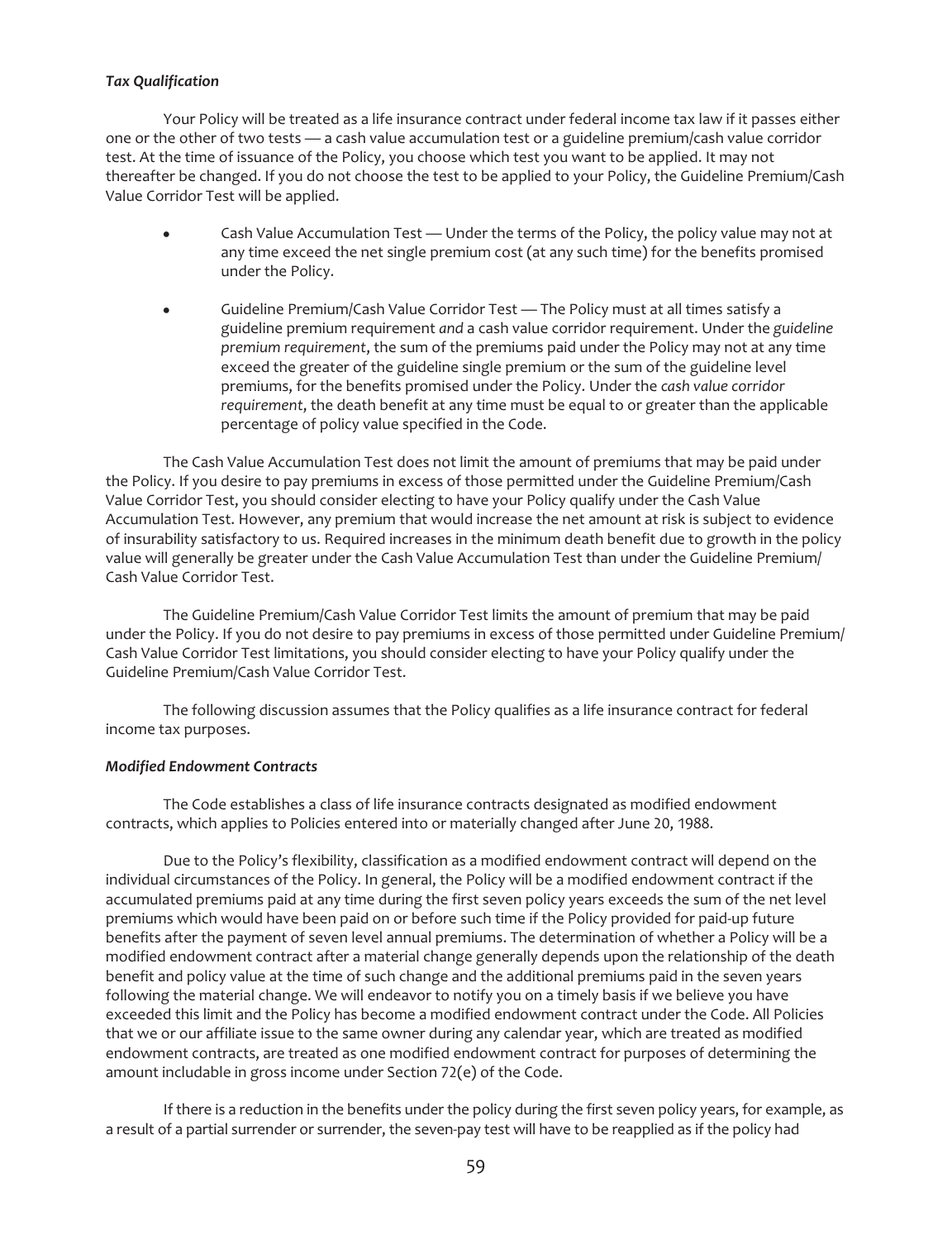originally been issued at the reduced Specified Amount. If there is a "material change" in the Policy's benefits or other terms, the policy may have to be retested as if it were a newly issued policy. A material change may occur, for example, when there is an increase in the death benefit which is due to the payment of an unnecessary premium. Unnecessary premiums are premiums paid into the policy which are not needed in order to provide a death benefit equal to the lowest death benefit that was payable in the first seven policy years. To prevent your Policy from becoming a modified endowment contract, it may be necessary to limit premium payments or to limit reductions in benefits. A current or prospective policy owner should consult a tax advisor to determine whether a policy transaction will cause the Policy to be classified as a modified endowment contract.

The rules relating to whether your Policy will be treated as a modified endowment contract are complex and make it impracticable to adequately describe in full in the limited confines of this summary. Therefore, you should consult with a competent adviser to determine whether the Policy transaction will cause the Policy to be treated as a modified endowment contract.

#### *Distributions from Policies Classified as Modified Endowment Contracts*

Policies classified as a modified endowment contract will be subject to the following tax rules. First, all distributions, including distributions upon surrender and partial surrenders from the Policy are treated as ordinary income subject to tax up to the amount equal to the excess (if any) of the policy value immediately before the distribution over the investment in the Policy (described below) at such time. Second, loans taken from or secured by, such a Policy are treated as distributions from such a Policy and taxed accordingly. Past due loan interest that is added to the loan amount will be treated as a loan. Third, a 10 percent additional income tax is imposed on the portion of any distribution from, or loan taken from or secured by such a Policy that is included in income except where the distribution or loan is made on or after the owner attains age 59 1/2, is attributable to the owner's becoming disabled (as determined under the Code), or is part of a series of substantially equal periodic payments for the life (or life expectancy) of the owner or the joint lives (or joint life expectancies) of the owner and the owner's Beneficiary.

If a Policy becomes a modified endowment contract, distributions that occur during the policy year will be taxed as distributions from a modified endowment contract. In addition, distributions from a Policy within two years before it becomes a modified endowment contract may be taxed in this manner. This means that a distribution made from a Policy that is not a modified endowment contract could later become taxable as a distribution from a modified endowment contract.

### *Policy Loan Interest*

Generally, personal interest paid on a loan under a Policy which is owned by an individual is not deductible. In addition, interest on any loan under a Policy owned by a taxpayer and covering the life of any individual will generally not be tax deductible. The deduction of interest on policy loans may also be subject to the restrictions of Section 264 of the Code. An owner should consult a tax adviser before deducting any interest paid in respect of a policy loan.

### *Investment in the Policy*

Investment in your Policy means: (i) the aggregate amount of any premiums or other consideration paid for a Policy, minus (ii) the aggregate amount received under the Policy which is excluded from gross income of the owner (except that the amount of any loan from, or secured by, a Policy that is a modified endowment contract, to the extent such amount is excluded from gross income, will be disregarded), plus (iii) the amount of any loan from, or secured by, a Policy that is a modified endowment contract to the extent that such amount is included in the gross income of the owner.

### *Withholding*

To the extent that Policy distributions are taxable, they are generally subject to withholding for the recipient*'*s federal income tax liability. Recipients can generally elect, however, not to have tax withheld from distributions.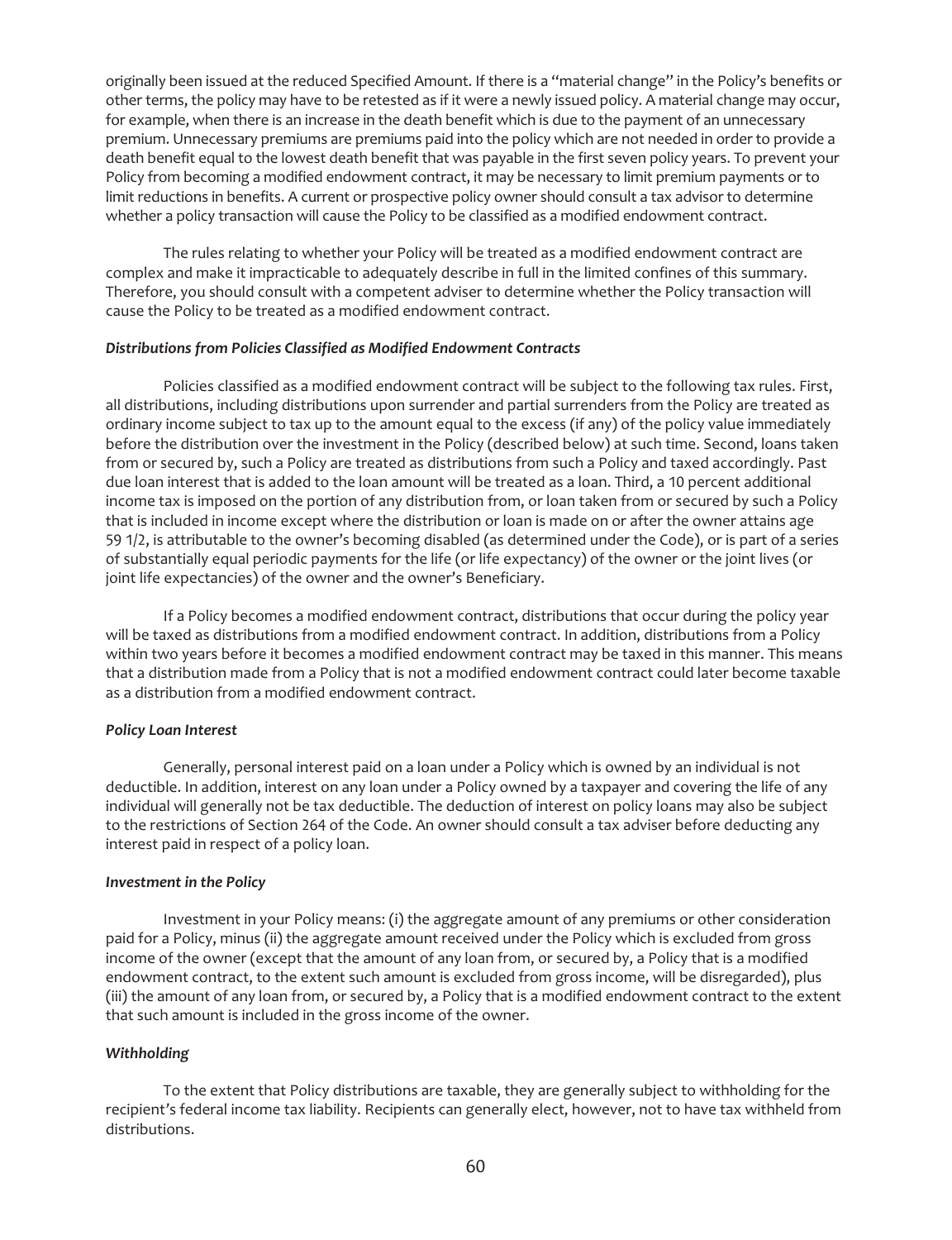### *Business Uses of Policy*

Businesses can use the Policies in various arrangements, including nonqualified deferred compensation or salary continuance plans, split dollar insurance plans, executive bonus plans, tax exempt and nonexempt welfare benefit plans, retiree medical benefit plans and others. The tax consequences of such plans may vary depending on the particular facts and circumstances. If you are purchasing the Policy for any arrangement the value of which depends in part on its tax consequences, you should consult a qualified tax adviser. In recent years, moreover, Congress has adopted new rules relating to life insurance owned by businesses. Any business contemplating the purchase of a new Policy or a change in an existing Policy should consult a tax adviser.

#### *Non-Individual Owners and Business Beneficiaries of Policies*

If a Policy is owned or held by a corporation, trust or other entity that is not a natural person, this could jeopardize some or all of such entity's interest deduction under Code Section 264, even where such entity's indebtedness is in no way connected to the Policy. In addition, under Section 264(f)(5), if a business (other than a sole proprietorship) is directly or indirectly a beneficiary of a Policy, the Policy could be treated as held by the business for purposes of the Section 264(f) entity-holder rules. A qualified tax advisor should be consulted before any non-natural person is made an owner or holder of a Policy, or before a business (other than a sole proprietorship) is made a beneficiary of a Policy.

#### *Employer-Owned Life Insurance Policies*

Pursuant to section 101(j) of the Code, unless certain eligibility, notice and consent requirements are satisfied, the amount excludible as a death benefit payment under an employer-owned life insurance policy will generally be limited to the premiums paid for such policy (although certain exceptions may apply in specific circumstances). An employer- owned life insurance policy is a life insurance policy owned by an employer that insures an employee of the employer and where the employer is a direct or indirect beneficiary under such policy. It is the employer's responsibility to verify the eligibility of the intended insured under employer-owned life insurance policies and to provide the notices and obtain the consents required by section 101(j). These requirements generally apply to employer-owned life insurance policies issued or materially modified after August 17, 2006. A tax adviser should be consulted by anyone considering the purchase of an employer-owned life insurance policy.

#### *Split-Dollar Arrangements*

The IRS and the Treasury Department have issued guidance that substantially affects split-dollar arrangements. Consult a qualified tax adviser before entering into or paying additional premiums with respect to such arrangements.

Additionally, the Sarbanes-Oxley Act of 2002 prohibits, with limited exceptions, publicly-traded companies, including non-U.S. companies that have securities listed on exchanges in the United States, from extending, directly or through a subsidiary, many types of personal loans to their directors or executive officers. It is possible that this prohibition may be interpreted as applying to split-dollar life insurance policies for directors and executive officers of such companies, since such insurance arguably can be viewed as involving a loan from the employer for at least some purposes.

The prohibition on loans is generally effective as of July 30, 2002. Any affected business contemplating the payment of a premium on an existing Policy, or the purchase of a new Policy, in connection with a split-dollar life insurance arrangement should consult legal counsel.

#### *Tax Shelter Regulations*

Prospective owners that are corporations should consult a tax advisor about the treatment of the Policy under the Treasury Regulations applicable to corporate tax shelters.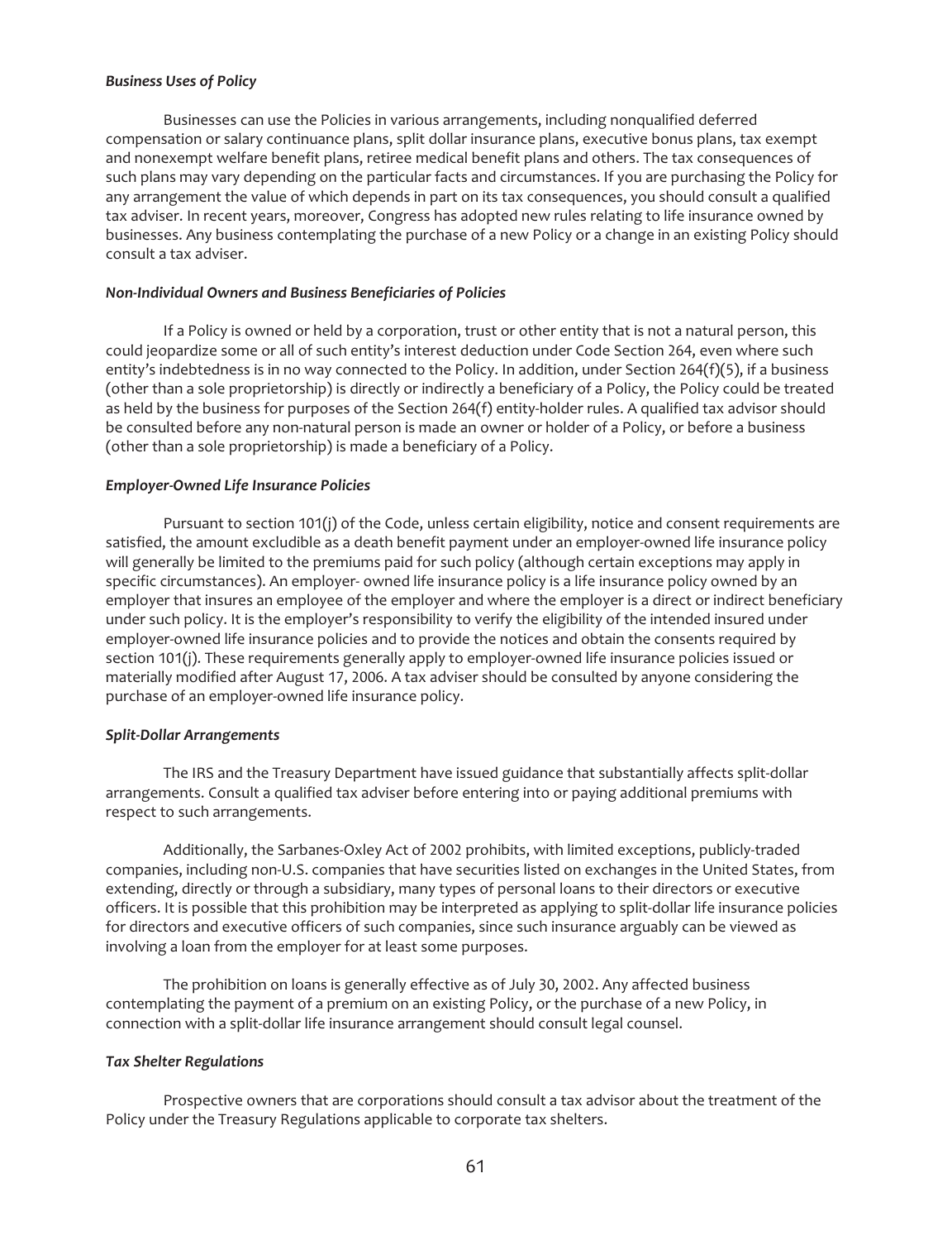## *Disposition of the Policy*

The disposition of your Policy will likely have federal income tax consequences. The amount and character of any gain or income recognized in connection with a disposition may vary, depending on the nature of the disposition, your investment in the contract, premiums paid, and other factors. You should consult your tax adviser prior to any disposition.

### *Income payments from Net Cash Surrender Value or Death Benefit Proceeds*

Your policy contains provisions that allow for all or a portion of the net cash surrender value or death benefit to be paid in a series of installments. In addition, certain policies may have optional Agreements that provide for installment benefits.

These installments may be for a certain period of time, or may be payable based upon the life of one or more individuals.

Under the rules of Section 72 of the Code, each payment made will be comprised of two portions: A portion representing a return of the investment in the contract, and the remainder representing interest. The Exclusion Ratio as defined in Section 72(b) is used to determine what amount of each payment is excluded from tax reporting.

The calculation of the Exclusion ratio is based upon these two policy values as of the date the amount of the installment payment is being determined:

- The portion of the net cash surrender value or death benefit proceeds being applied to the installment benefit
- The investment in the contract.

The portion of each payment that is treated as a return of the investment in the contract is equal to the Exclusion Ratio multiplied by the payment amount. For installment payments that are based upon the life of one or more individuals, once the investment in the contract has been depleted any subsequent payment(s) would be treated as a return of interest and thus fully taxable.

### *Certain Information Reporting*

Code section 6050Y requires information reporting for certain life insurance policy transactions. A return must be filed by every person who acquires a life insurance contract or any interest in a life insurance contract in a reportable policy sale. A reportable policy sale is generally the acquisition of an interest in a life insurance contract, directly or indirectly, if the acquirer has no substantial family, business, or financial relationship with the insured. The buyer must file the return required under Section 6050Y with the IRS and furnish copies of the return to the insurance company that issued the contract and the seller.

### *Other Tax Considerations*

The transfer of your Policy or the designation of a beneficiary may have federal, state, and/or local transfer and inheritance tax consequences, including the imposition of gift, estate and generation-skipping transfer taxes. For example, the transfer of the Policy to, or the designation as beneficiary of, or the payment of proceeds to, a person who is assigned to a generation which is two or more generations below the generation of the owner, may have generation skipping transfer tax considerations under Section 2601 of the Code.

A 3.80% Medicare contribution tax generally applies to all or a portion of the net investment income of a taxpayer who is an individual and not a nonresident alien for federal income tax purposes and who has adjusted gross income (subject to certain adjustments) that exceeds a threshold amount (\$250,000 if married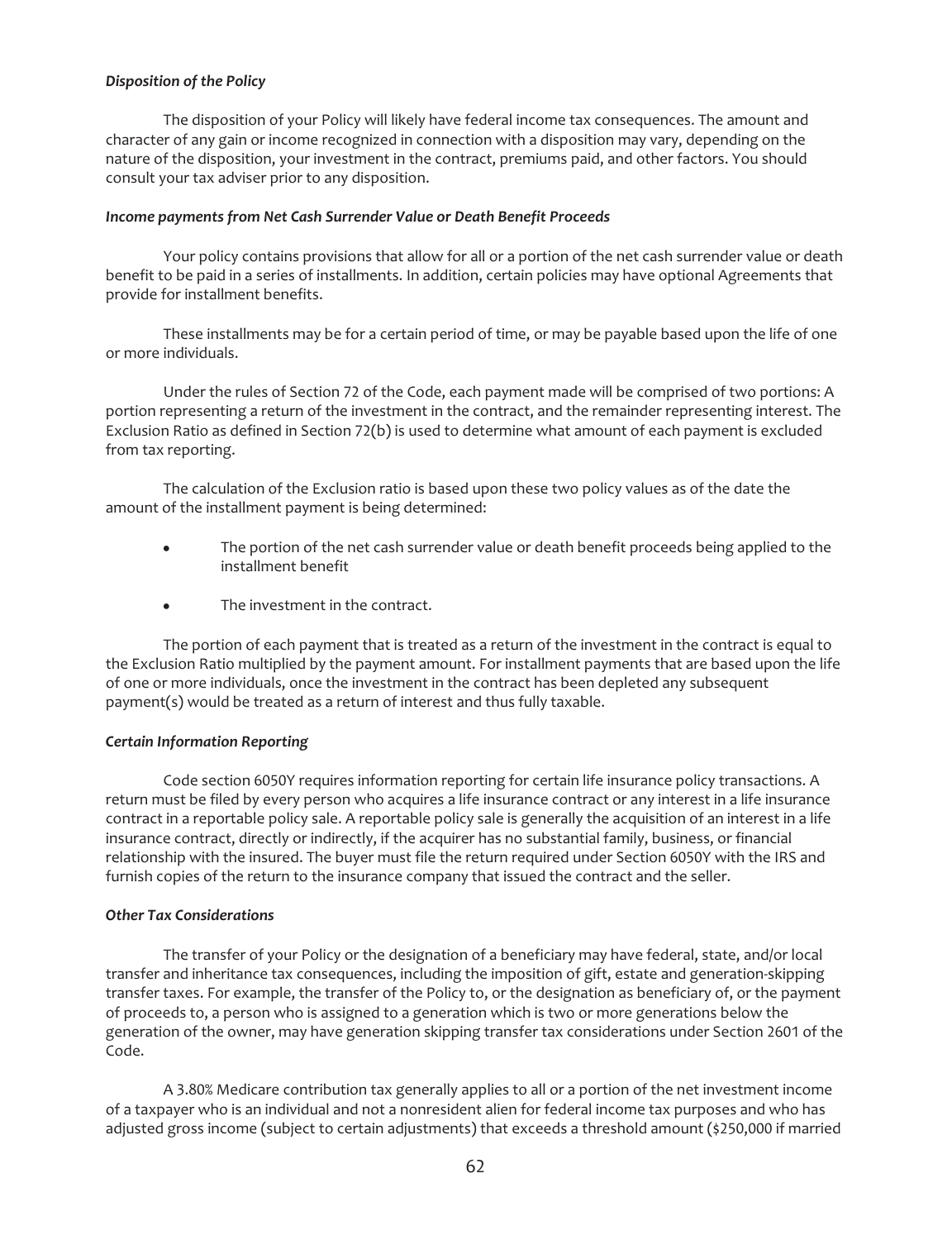filing jointly or if considered a "surviving spouse" for federal income tax purposes, \$125,000 if married filing separately, and \$200,000 in other cases). For these purposes, amounts received under annuities or life insurance contracts that are includable in gross income are generally considered net investment income.

The individual situation of each owner or beneficiary will determine the extent, if any, to which federal, state and local transfer taxes may be imposed. Consult with your tax adviser for specific information in connection with these taxes.

## *Life Insurance Purchases by Residents of Puerto Rico*

In Rev. Rul. 2004-75, 2004-31 I.R.B. 109, the Internal Revenue Service announced that income received by residents of Puerto Rico under life insurance contracts issued by a Puerto Rico branch of a United States life insurance company is U.S.-source income that is generally subject to United States Federal income tax.

# *Life Insurance Purchases by Nonresident Aliens and Foreign Corporations*

Purchasers that are not U.S. citizens or residents will generally be subject to U.S. federal withholding tax on taxable distributions from life insurance policies at a 30% rate, unless a lower treaty rate applies. In addition, purchasers may be subject to state and/or municipal taxes and taxes that may be imposed by the purchaser's country of citizenship or residence. Prospective purchasers that are not U.S. citizens or residents are advised to consult with a qualified tax adviser regarding U.S. and foreign taxation with respect to a life insurance policy purchase.

# *Possible Tax Law Changes*

The foregoing is a summary of the federal income (and, where noted, non-income) tax considerations associated with the Policy and does not purport to cover all possible situations. The summary is based on our understanding of the present federal income tax laws as they are currently interpreted by the IRS. The summary is not intended as tax advice. No representation is made as to the likelihood of continuation of the present federal income tax laws or of the current interpretations by the IRS. Although the likelihood of legislative changes is uncertain, there is always the possibility that the tax treatment of the Policy could change by legislation or otherwise. Consult a tax adviser with respect to legislative developments and their effect on the Policy.

# **Are There Other Charges That Penn Mutual Could Deduct in the Future?**

We currently make no charge against policy values to pay federal income taxes on investment gains. However, we reserve the right to do so in the event there is a change in the tax laws. We currently do not expect that any such charge will be necessary.

Under current laws, we may incur state and local taxes (in addition to premium taxes) in several states. At present, these taxes are not significant. If there is a material change in applicable state or local tax laws, we reserve the right to make such deductions for such taxes.

# **How Do I Communicate With Penn Mutual?**

### *General Rules*

You may mail all checks for premium payments to The Penn Mutual Life Insurance Company, Payment Processing Center, P.O. Box 7460, Philadelphia, Pennsylvania, 19101-7460, or express all checks to The Penn Mutual Life Insurance Company, Payment Processing Center, ATTN: Penn Mutual Life Insurance Company, Lockbox #7460, 525 Fellowship Road, Suite 330, Mt. Laurel, NJ 08054-3415.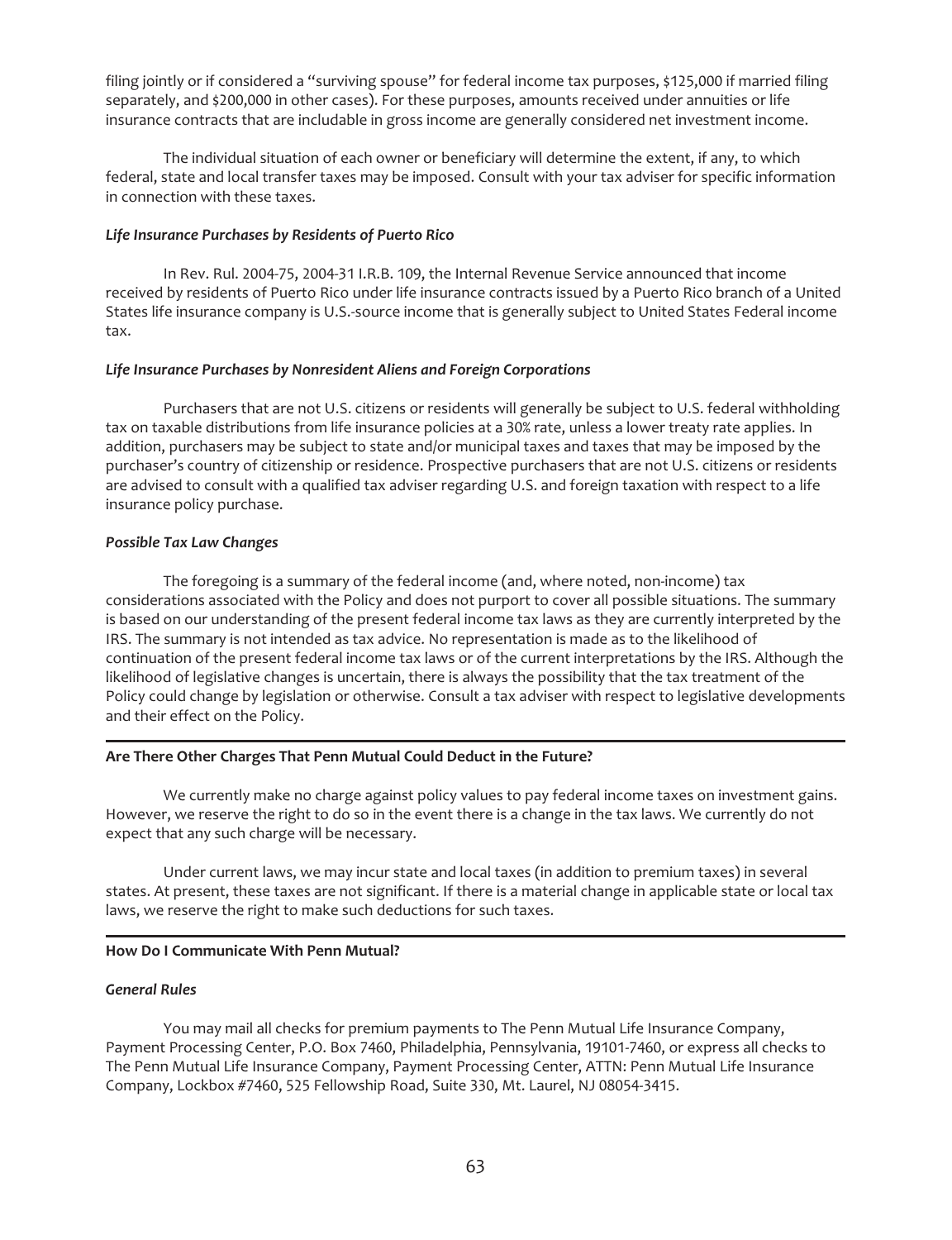Certain requests pertaining to your Policy must be made in writing and be signed and dated by you. They include the following:

- policy loans in excess of \$50,000, partial surrenders in excess of \$10,000, and full surrenders;
- change of death benefit option, risk class; addition/removal of agreements;
- changes in Specified Amount of insurance;
- change of beneficiary;
- election of payment option for policy proceeds; and
- tax withholding elections.

You should mail these requests to our office, P.O. Box 178, Philadelphia, Pennsylvania, 19105-0178 or express/overnight to EDM c/o The Penn Mutual Life Insurance Company, 1600 Malone Street, Millville, New Jersey 08332. You should also send notice of the insured person's death and related documentation to our office. Communications are not treated as "received" until such time as they have arrived at our office in proper form. Any communication that arrives after the close of our business day, or on a day that is not a business day, will be considered "received" by us on the next following business day. Our business day currently ends at 4:00 p.m. Eastern Time, but special circumstances (such as suspension of trading on a major exchange) may dictate an earlier closing time. In order to receive a day's closing price, instructions sent by facsimile or Internet transmission must be received by our fax server prior to the close of regular trading on the New York Stock Exchange on that day (generally 4:00 pm Eastern time).

We have special forms that must be used for a number of the requests mentioned above. You can obtain these forms from your Penn Mutual financial professional or by calling our office at 800-523- 0650 (or 855-466-7393 for New York policy owners). Each communication to us must include your name, your policy number and the name of the insured person. We cannot process any request that does not include this required information.

### *Telephone Transactions*

You or the financial professional of record (pursuant to your instructions) may request transfers among Variable Investment Options and Fixed Account Options and may change allocations of future premium payments by calling our office at 1-800-523-0650. In addition, if you complete a special authorization form, you may authorize a third person, other than the financial professional of record, to act on your behalf in giving us telephone transfer instructions. We require certain identifying information to process a telephone transfer. We will not be liable for following transfer instructions, including instructions from the finance professional of record, communicated by telephone that we reasonably believe to be genuine. In certain circumstances, such as periods of market volatility, severe weather, and emergencies, you may experience difficulty providing transaction instructions by telephone. We do not guarantee that we will be able to accept transaction instructions via telephone at all times. We also reserve the right to suspend or terminate the privilege altogether at any time.

### **What Is the Timing of Transactions Under the Policy?**

Planned premium payments and unplanned premium payments which do not require evaluation of additional insurance risk will be credited to the Policy and the net premium will be allocated to the Variable Investment Options based on values at the end of the valuation period in which we receive the payment in "good order." A valuation period is the same as the valuation period of the shares of the Funds held in the Variable Investment Options. Loan, transfer, partial surrender and surrender transactions will be based on values at the end of the valuation period in which we receive all required instructions and necessary documentation in "good order." In order to receive a day's closing price, instructions sent by facsimile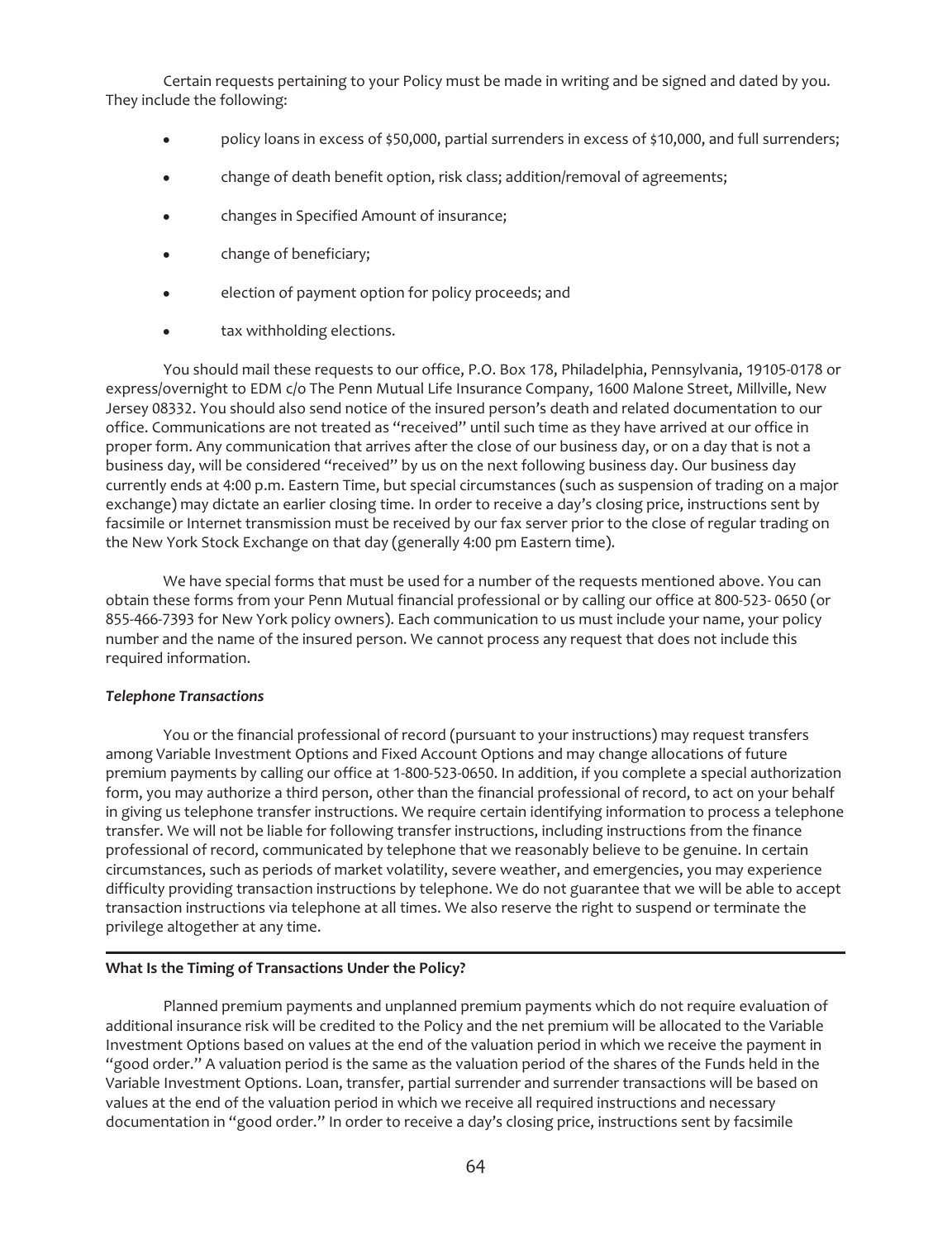transmission must be received by our fax server prior to the close of regular trading on the New York Stock Exchange on that day (generally 4:00 pm Eastern Time). Telephone instructions must be received in full, in good order, containing all required information and confirmed back to the caller prior to the close of regular trading in order to receive that day's closing price. Death benefits will be based on values as of the date of death.

We will ordinarily pay the death benefit, loan proceeds and partial surrender or surrender proceeds, within seven days after receipt at our office of all the documents required for completion of the transaction in good order.

**Good Order.** A request or transaction is in Good Order if it complies with our administrative procedures, and the required information is complete and correct. This means the actual receipt by us of your request and any instructions related to the request in writing (or, if permitted, by telephone or electronic means), along with all forms, and any other information or documentation necessary to complete the transaction. We may, in our sole discretion, determine whether any particular request or transaction is in Good Order. We may reject or delay a request or transaction if the information needed is not in Good Order. If you have any questions, you should contact us or your financial professional before submitting a form or request.

**Possible Delays and Deferral.** We may defer making a payment from a Variable Investment Option if (1) the disposal or valuation of the Separate Account's assets is not reasonably practicable because the New York Stock Exchange is closed for other than a regular holiday or weekend, trading is restricted by the SEC, or the SEC declares that an emergency exists; or (2) the SEC by order permits postponement of payment to protect our policy owners.

We may also defer making a payment or transfer from a Fixed Account Option for up to six months from the date we receive the written request. However, we will not defer payment of a partial surrender or policy loan requested to pay a premium due on a Penn Mutual Policy. If a payment from a Fixed Account Option is deferred for 30 days or more, it will bear interest at a rate of 3.00% per year compounded annually while it is deferred.

We may also delay paying any surrender, partial surrender, loan, or other benefit if your premium or loan repayment check has not cleared your bank.

### **How Does Penn Mutual Communicate With Me?**

At least once each year we will send a report to you showing your current policy values, premiums paid and deductions made since the last report, any outstanding policy loans, and any additional premiums permitted under your Policy. In addition, when you pay premiums, or if you borrow money under your Policy, transfer amounts among the Variable Investment Options and Fixed Account Options or make partial surrenders, we will send a written confirmation to you. Information on Dollar Cost Averaging, Automatic Asset Rebalancing, and pre-authorized check payments will be confirmed on a quarterly statement.

Once each year, you will also receive notices when the annual and semi-annual shareholder reports are available for each Fund underlying a Variable Investment Option to which you have allocated your policy value, and information on how to obtain those reports, as required by the 1940 Act. (You can request that paper copies of these reports be sent to you, but otherwise they will be available electronically).

## **Do I Have the Right to Cancel the Policy?**

You have the right to cancel your Policy within 10 days after you receive it (or longer in some states). This is referred to as the free look period. To cancel your Policy, simply deliver or mail the Policy to our office or to the financial professional who delivered the Policy to you.

In most states, you will receive a refund of your policy value as of the date of cancellation, plus the premium charge and the monthly deductions, and minus any loans and accrued loan interest. The date of cancellation will be the date we receive the Policy.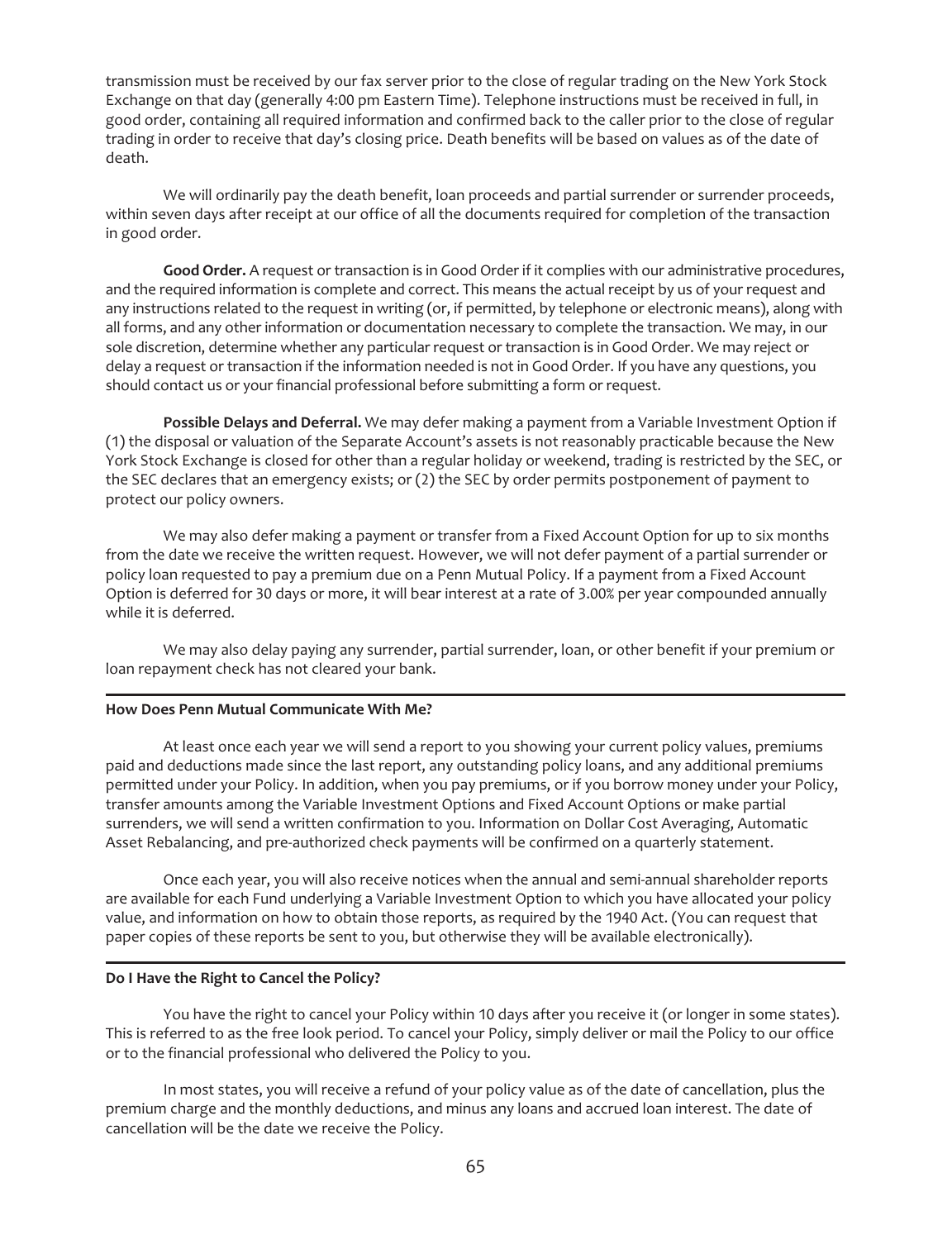In some states, you will receive a refund of any premiums you have paid. In these states your policy value will be allocated to the Penn Series Money Market Subaccount during the free look period. At the end of the period, the policy value will be transferred to the Variable Investment Options and Fixed Income Option you have chosen.

#### **THE PENN MUTUAL LIFE INSURANCE COMPANY**

The Penn Mutual Life Insurance Company is a Pennsylvania mutual life insurance company, chartered in 1847. We are licensed to sell life insurance and annuities in the District of Columbia and all states except New York, and are located at 600 Dresher Road, Horsham, Pennsylvania 19044. Our mailing address is The Penn Mutual Life Insurance Company, PO Box 178, Philadelphia, Pennsylvania 19105.

We issue and are liable for all benefits and payments under the Policy.

### **PENN MUTUAL VARIABLE LIFE ACCOUNT I**

We established Penn Mutual Variable Life Account I (the "Separate Account") as a separate investment account under Pennsylvania law on January 27, 1987. The Separate Account is registered with the SEC as a unit investment trust under the Investment Company Act of 1940 (the "1940 Act") and qualifies as a "separate account" within the meaning of the federal securities laws.

Net premiums received under the Policy and under other variable life insurance policies are allocated to the Variable Investment Options for investment in the Funds. They are allocated in accordance with instructions from policy owners.

Income, gains and losses, realized or unrealized, in a subaccount (a Variable Investment Option) are credited or charged against that Variable Investment Option without regard to any other income, gains or losses of Penn Mutual. Assets equal to the reserves and other contract liabilities with respect to the investments held in each Variable Investment Option are not chargeable with liabilities arising out of any other business or account of Penn Mutual. If the assets exceed the required reserves and other liabilities, we may transfer the excess to our general account. We are obligated to pay all benefits under the Policies.

We reserve the right to add, combine or remove any Variable Investment Options or underlying Funds when permitted by law. We retain the right, subject to any applicable law, to make substitutions with respect to the underlying Funds of the Variable Investment Options. If investment in shares of a Fund should no longer be possible or, if in our judgment, becomes inappropriate to the purposes of the Policies, or, if in our judgment, investment in another fund is in the interest of owners, we may substitute another fund. No substitution may take place without notice to owners and prior approval of the SEC and insurance regulatory authorities, to the extent required by applicable law.

In the event of a Fund merger, any future premium payments will be allocated to the successor or acquiring Fund. In the event of the liquidation of a Fund, you will be required to provide a new allocation to one of the available Variable Investment Options for future premium payments.

### **THE FUNDS**

The assets of each Fund are separate from the others and each such Fund has different investment objectives and policies. As a result, each Fund operates as a separate investment fund and the investment performance of one Fund has no effect on the investment performance of any other Fund. You can make or lose money in any of the Variable Investment Options. The Funds described in this prospectus are different from funds that may have similar names but are available directly to the general public. The funds available directly to the general public may have the same adviser, same name, same investment objectives and policies, and substantially similar portfolio securities, but the investment performance may not be the same. The Fund's prospectus should be read carefully before any decision is made concerning the allocation of net premium payments and policy value to a Variable Investment Option corresponding to a particular Fund.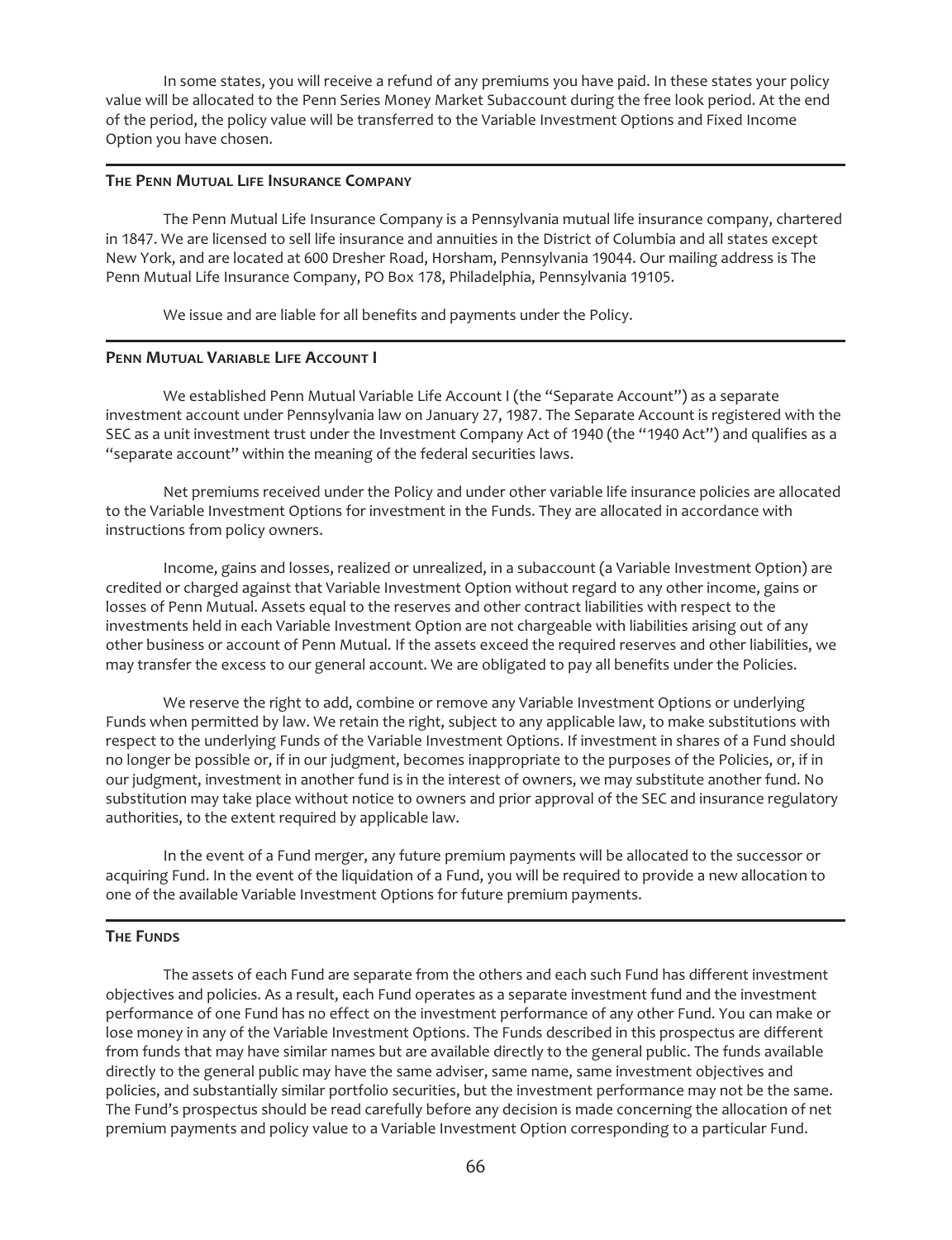# **We offer no assurance that any of the Funds will attain their respective stated** i**nvestment objectives**.

Specific information regarding each Fund, including (1) its name, (2) its fund type (*e.g.,* bond fund, large cap value, small cap growth, specialty, money market fund, etc.); (3) its investment adviser and any sub-adviser; (4) current expenses; and (5) investment performance, is available in *Appendix A* to this Prospectus. For more information about each of these Funds, please read the Fund prospectuses. You should also read a Fund's prospectus carefully before making any decision about allocating premium payments or a portion of your policy value to a Variable Investment Option corresponding to a particular Fund. Please contact us at 1-800-523-0650, or contact your financial professional, if you would like to obtain any of the underlying Fund prospectuses (in either paper or electronic format).

The Funds' shares may be available to certain other separate accounts we use to fund variable life insurance contracts offered by the Company. This is called "mixed funding." The Funds' shares may also be available to separate accounts of insurance companies that are not affiliated with the Company and, in certain instances, to tax-qualified policies. This is called "shared funding." Although we do not anticipate that any difficulties will result from mixed and shared funding, it is possible that differences in tax treatment and other considerations may cause the interests of owners of various contracts participating in the Funds to be in conflict. In the event of a material conflict, we could be required to withdraw your policy value from a Fund. For more information about the risks of mixed and shared funding, please refer to the relevant Fund prospectus.

Penn Mutual Asset Management, LLC ("PMAM"), a wholly owned subsidiary of the Company, serves as the investment adviser of the Penn Series Funds, Inc. For some Funds, PMAM has entered into sub-advisory agreements with one or more other investment advisers (the "sub-advisers") to carry out investment decisions for the Funds. As such, among other responsibilities, PMAM oversees the activities of the sub-advisers with respect to the Funds and is responsible for retaining or discontinuing the services of those sub-advisers.

We do not provide investment advice to Policy Owners and do not recommend or endorse any particular Fund. You are responsible for determining that these decisions are appropriate for your own individual circumstances and your investment goals, financial situation, and risk tolerance. Decisions regarding investment allocations should be carefully considered. You bear the risk of any decline in the value of your Policy resulting from the performance of the Funds you have chosen. You should consult with your financial professional to determine which combination of Investment Options is most appropriate for you, and periodically review your choices.

Certain Funds, generally referred to as "funds of funds," may invest all or substantially all of their assets in portfolios of other funds. In such cases, you will indirectly pay fees and expenses at both fund levels, which would reduce your investment return.

Investment selections should be based on a thorough investigation of all of the information regarding the Funds that is available to you, including each Fund's prospectus, statement of additional information, and annual and semi-annual reports. Other sources, such as the Fund's website or newspapers and financial and other magazines, provide more current information, including information about any regulatory actions or investigations relating to a Fund.

## **VOTING SHARES OF THE INVESTMENT FUNDS**

You have the right to tell us how to vote proxies for the Fund shares to which your policy value is allocated. If the law changes and permits us to vote the Fund shares, we may do so.

If you are a policy owner, we determine the number of full and fractional Fund shares that you may vote by dividing the portion of the owner's policy value allocated to the Variable Investment Option by the net asset value of one share of the applicable Fund. Fractional votes will be counted. We may change these procedures whenever we are required or permitted to do so by law.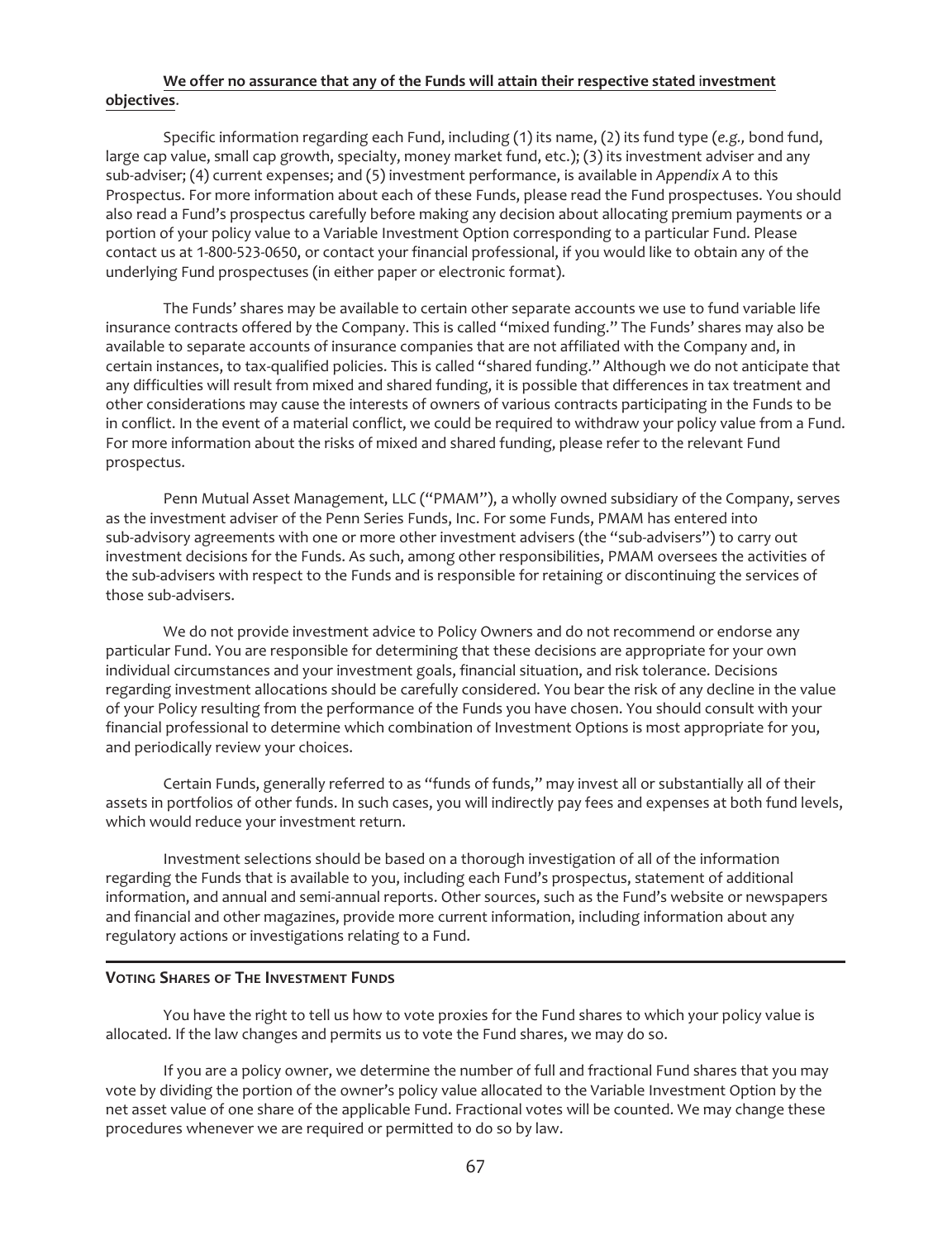Penn Mutual will vote the shares held in the Variable Investment Options in accordance with voting instructions received from policy owners and other persons entitled to provide voting instructions. Fund shares for which policy owners and other persons entitled to vote have not provided voting instructions and shares owned by Penn Mutual in its general and unregistered separate accounts will be voted in proportion to the shares for which voting instructions have been received. Under state insurance law and federal regulations, there are certain circumstances under which Penn Mutual may vote other than as instructed by policy owners and other persons entitled to vote. In such cases, the policy owners and such other persons entitled to vote will be advised of that action in the next Fund shareholder report. The effect of this proportional voting is that a small number of policy owners may be able to determine the outcome of a vote.

#### **OTHER INFORMATION**

#### *Abandoned Property*

Every state has unclaimed property laws that generally provide for escheatment to the state of unclaimed property (including escheatment of annuity, life, and other insurance policies) under various circumstances. In addition to the state unclaimed property law, we may be required to escheat property pursuant to regulatory demand, finding, agreement or settlement. To help prevent such escheatment it is important that you keep your policy and other information on file with us up to date, including the names, contact and identifying information for owners, insureds, annuitants, beneficiaries and other payees.

#### *Anti-Money Laundering and Counter-Terrorism*

Federal laws designed to counter terrorism and prevent money laundering by criminals might in certain circumstances require us to take action, including, but not limited to, rejecting a premium payment and/or "freezing" an owner's account. If these laws apply in a particular situation, we would not be allowed to pay any request for surrenders (either full or partial) pay death benefits, make transfers, or continue making payments. We may also be required to provide information about you and your Policy to government agencies or departments.

#### *Legal Proceedings*

We, like other life insurance companies, are subject to regulatory and legal proceedings, including lawsuits, in the ordinary course of our business. Such legal and regulatory matters include proceedings specific to us and other proceedings generally applicable to business practices in the industry in which we operate. In some lawsuits and regulatory proceedings involving insurers, substantial damages have been sought and/or material settlement payments have been made. Although the outcome of any litigation or regulatory proceeding cannot be predicted with certainty, at the present time, we believe that there are no pending or threatened proceedings or lawsuits that are likely to have a material adverse impact on the separate account, on the principal underwriter's ability to perform under its principal underwriting agreement, or on our ability to meet our obligations under the policy.

#### **DISTRIBUTION ARRANGEMENTS**

Penn Mutual has a distribution agreement with Hornor, Townsend & Kent, LLC ("HTK") to act as principal underwriter for the distribution and sale of the Policies. HTK is affiliated with Penn Mutual and is located at 600 Dresher Road, suite C1C, in Horsham, Pennsylvania, 19044. HTK sells the Policies through its financial professionals. HTK has also entered into selling agreements with other broker-dealers who in turn sell the Policies through their financial professionals. HTK is registered as a broker-dealer with the SEC under the Securities Exchange Act of 1934, as well as with the securities commissions in the states in which it operates, and is a member of the Financial Industry Regulatory Authority ("FINRA").

Penn Mutual enters into selling agreements with HTK and other broker-dealers whose financial professionals are authorized by state insurance and securities departments to solicit applications for the Policies. Sales and renewal compensation are paid to these broker-dealers for soliciting applications as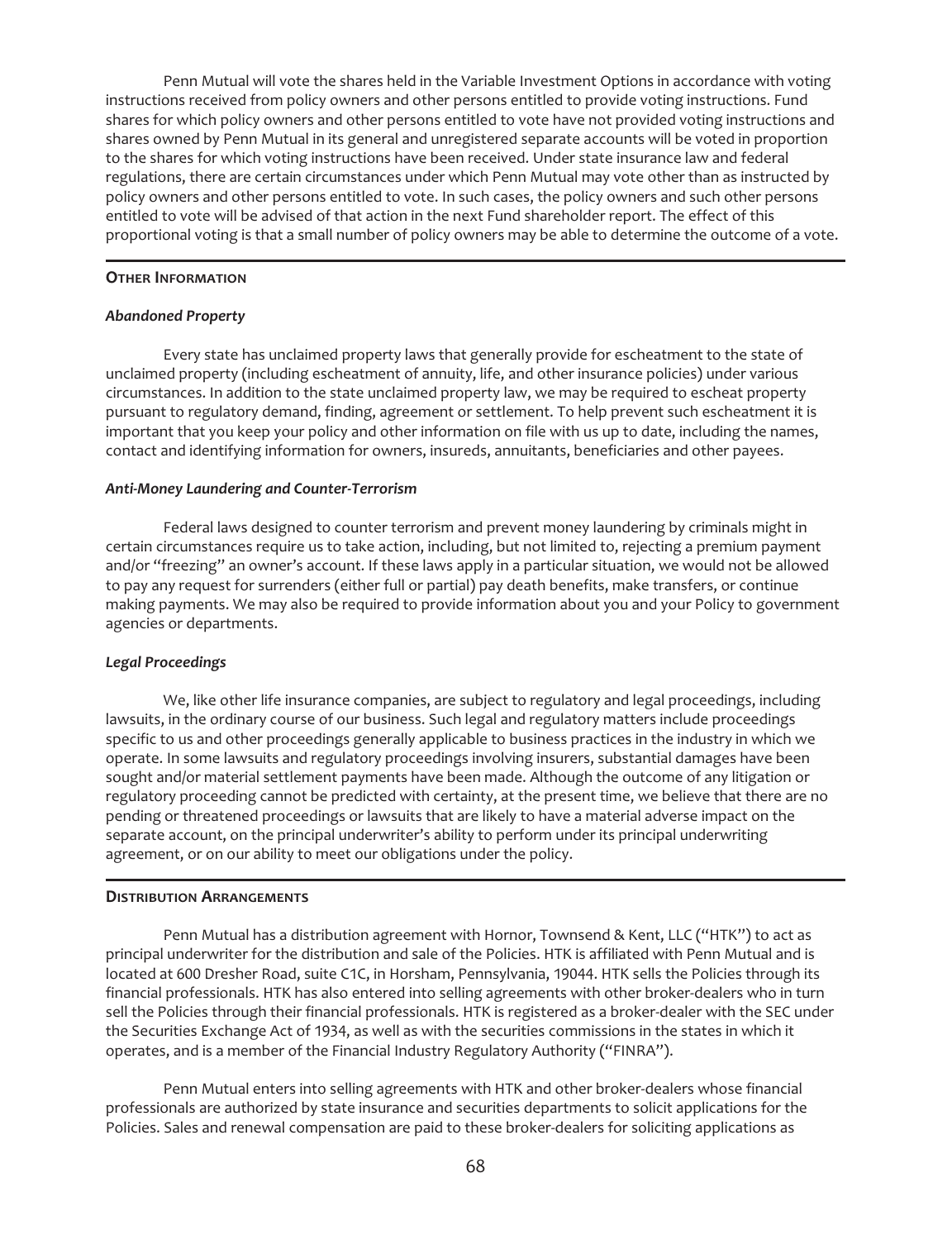premium-based commission, asset-based commission (sometimes referred to as "trails" or "residuals"), or a combination of the two. Financial professionals may be paid commissions on a Policy they sell based on premiums paid in amounts up to 53.50% of first year premiums of sales, 3.00% on premiums paid during the second through fifteenth policy years, and 1.20% on premiums paid after the first fifteen policy years. In lieu of the renewal commissions just described, financial professionals can opt to receive 1.00% of premiums paid during the second through tenth policy years, 0.00% of the premiums paid after the first ten policy years, and an asset-based commission equivalent to an annualized rate of 0.10% of net policy value during the second through tenth policy years, and 0.25% of net policy value after the first ten policy years.

In addition to or partially in lieu of commission, Penn Mutual may also make override payments and pay expense allowances and reimbursements, bonuses, wholesaler fees, and training and marketing allowances. Such payments may offset broker-dealer expenses in connection with activities they are required to perform, such as educating personnel and maintaining records. Financial professionals may also receive non-cash compensation such as expense-paid educational or training seminars involving travel within and outside the U.S. or promotional merchandise.

Such additional compensation may give Penn Mutual greater access to financial professionals of the broker-dealers that receive such compensation. While this greater access provides the opportunity for training and other educational programs so that your financial professional may serve you better, this additional compensation may provide Penn Mutual access to marketing benefits such as website placement, access to financial professional lists, extra marketing assistance, or other heightened visibility and access to the broker-dealer's sales force that otherwise influences the way that the broker-dealer and the financial professional market the Policies.

Finally, within certain limits imposed by FINRA, financial professionals who are associated with HTK, as a Penn Mutual broker-dealer affiliate, may qualify for sales incentive programs and other benefits sponsored by Penn Mutual. These HTK financial professionals are also financial professionals of Penn Mutual and upon achievement of specified annual sales goals may be eligible for compensation in addition to the amounts stated above, including bonuses, fringe benefits, financing arrangements, conferences, trips, prizes and awards.

All of the compensation described in this section, and other compensation or benefits provided by Penn Mutual or its affiliates, may be more or less than the overall compensation on similar or other products and may influence your financial professional or broker-dealer to present this Policy rather than other investment options.

Individual financial professionals typically receive a portion of the compensation that is paid to the broker-dealer in connection with the Policy, depending on the agreement between the financial professional and their broker-dealer firm. Penn Mutual is not involved in determining that compensation arrangement, which may present its own incentives or conflicts. You may ask your financial professional how he/she will be compensated for the transaction.

### **FINANCIAL STATEMENTS**

The statutory financial statements of Penn Mutual and the financial statements of the Separate Account appear in the statement of additional information, which may be obtained from The Penn Mutual Life Insurance Company, Attn: SAI Request, PO Box 178, Philadelphia, Pennsylvania, 19105. Or you can call toll- free at 1-800-523-0650. The statutory financial statements of Penn Mutual should be distinguished from any financial statements of the Separate Account and should be considered only as bearing upon Penn Mutual's ability to meet its obligations under the Policies.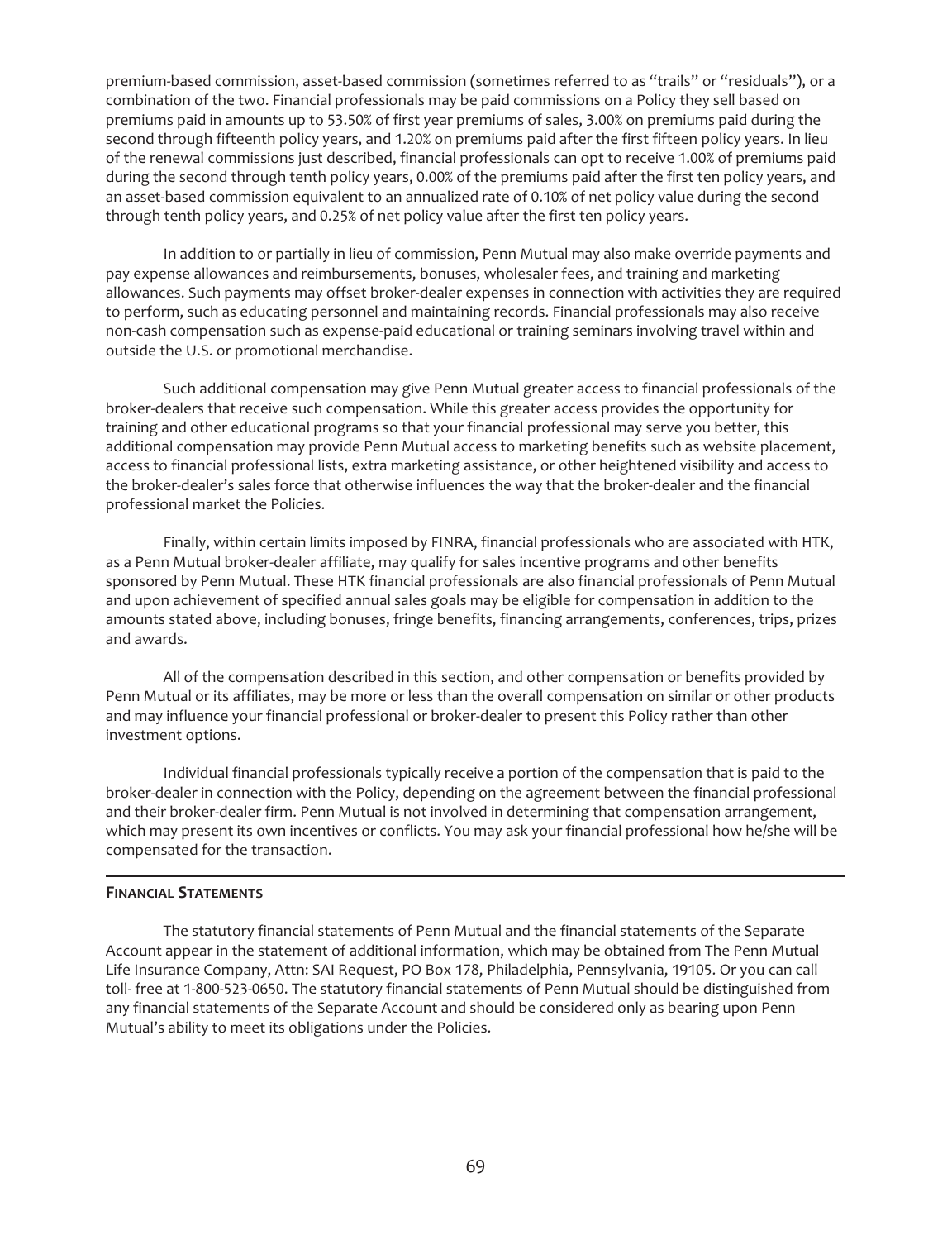### **APPENDIX A**

# **Funds Available Under the Policy**

The following is a list of Funds available under the policy. More information about the Funds is available in the prospectuses for the Funds, which may be amended from time to time and can be found online at https:// www.pennmutual.com/for-individuals-and-businesses/performance-and-rates/prospectuses. You can also request this information at no cost by calling 1-800-523-0650 or sending an email request to FundOperations@pennmutual.com.

The current expenses and performance information below reflects fees and expenses of the Funds, but does not reflect the other fees and expenses that your policy may charge. Expenses would be higher and performance would be lower if these other charges were included. Each Fund's past performance is not necessarily an indication of future performance.

| <b>Type</b>             | <b>Fund and Adviser/Subadviser</b>                                               | Current         | <b>Average Annual Total Returns</b><br>as of 12/31/2021) |        |         |
|-------------------------|----------------------------------------------------------------------------------|-----------------|----------------------------------------------------------|--------|---------|
|                         | (as applicable)                                                                  | <b>Expenses</b> | 1 Year                                                   | 5 Year | 10 Year |
| Money Market            | Money Market Fund<br>Penn Mutual Asset<br>Management, LLC ("PMAM")               | 0.58%           | 0.01%                                                    | 0.48%  | 0.25%   |
| Fixed Income            | Limited Maturity Bond Fund<br><b>PMAM</b>                                        | 0.69%           | 0.38%                                                    | 2.39%  | 1.60%   |
| Fixed Income            | Quality Bond Fund<br><b>PMAM</b>                                                 | 0.66%           | (0.69%)                                                  | 4.21   | 3.08    |
| Fixed Income            | High Yield Bond Fund<br><b>PMAM</b>                                              | 0.72%           | 5.12%                                                    | 6.54%  | 6.80%   |
| <b>Asset Allocation</b> | Flexibly Managed Fund<br>PMAM/T. Rowe Price<br>Associates, Inc.                  | 0.87%           | 18.29%                                                   | 14.93  | 13.61%  |
| <b>Asset Allocation</b> | <b>Balanced Fund</b><br><b>PMAM</b>                                              | 0.65%           | 15.77%                                                   | 12.40% | 10.72%  |
| Equity                  | Large Growth Stock Fund<br>PMAM/T. Rowe Price<br>Associates, Inc.                | 0.93%           | 16.44%                                                   | 22.28% | 18.52%  |
| Equity                  | Large Cap Growth Fund<br>PMAM/Massachusetts<br><b>Financial Services Company</b> | 0.85%           | 25.85%                                                   | 22.63% | 16.05%  |
| Equity                  | Large Core Growth Fund<br>PMAM/Morgan Stanley<br>Investment Management, Inc.     | 0.84%           | (3.94%)                                                  | 24.12% | 17.87%  |
| Equity                  | Large Cap Value Fund<br>PMAM/AllianceBernstein, L.P.                             | 0.91%           | 27.88%                                                   | 11.32% | 11.85%  |
| Equity                  | Large Core Value Fund<br><b>PMAM/Eaton Vance</b><br>Management                   | 0.92%           | 24.46%                                                   | 12.26% | 12.45%  |
| Equity                  | Index 500 Fund<br>PMAM/SSGA Funds<br>Management, Inc.                            | 0.34%           | 28.29%                                                   | 18.15% | 16.18%  |

Depending on the optional benefits you choose, you may not be able to invest in certain Funds.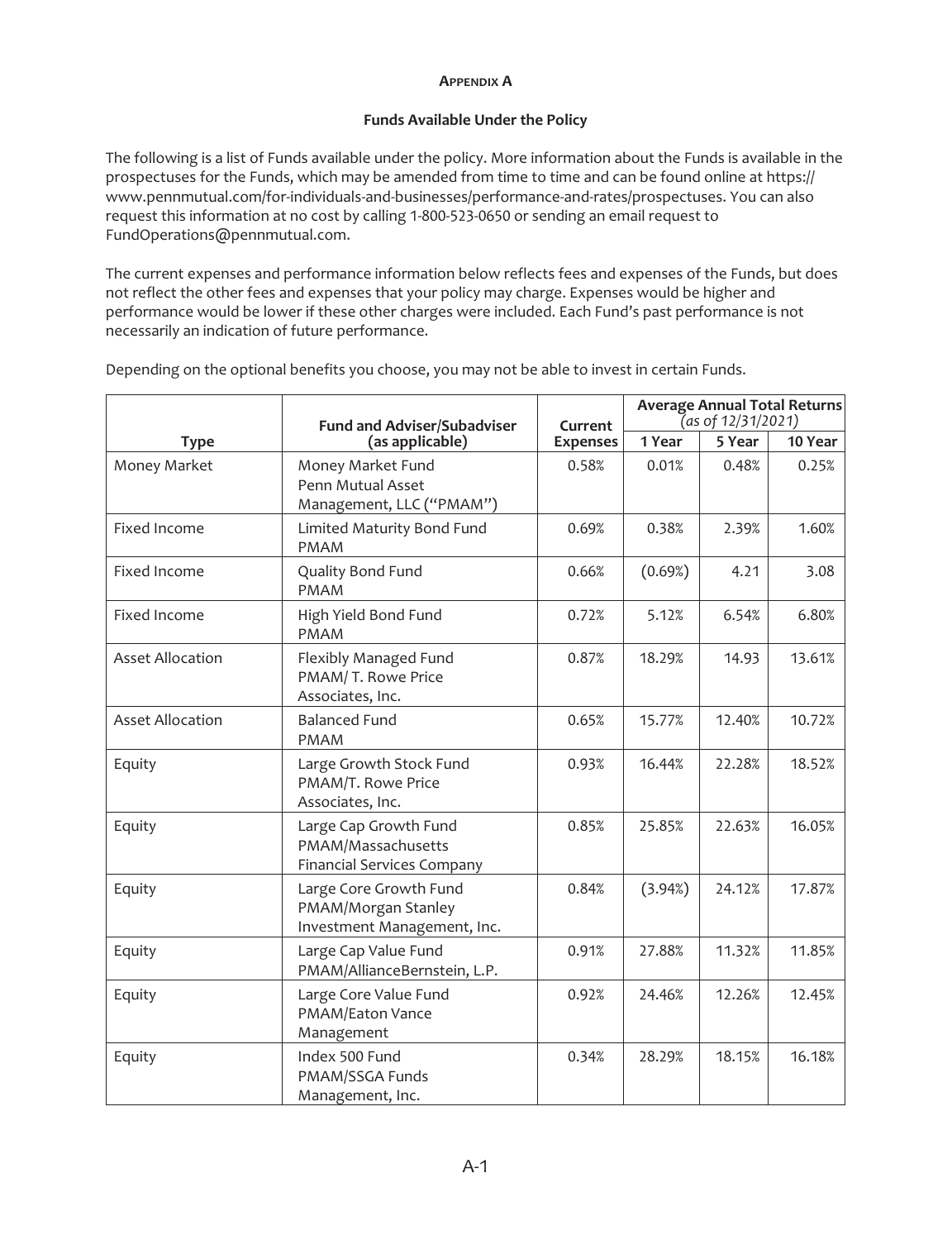|                         | <b>Fund and Adviser/Subadviser</b>                                             | Current         | <b>Average Annual Total Returns</b><br>(as of 12/31/2021) |        |         |
|-------------------------|--------------------------------------------------------------------------------|-----------------|-----------------------------------------------------------|--------|---------|
| <b>Type</b>             | (as applicable)                                                                | <b>Expenses</b> | 1 Year                                                    | 5 Year | 10 Year |
| Equity                  | Mid Cap Growth Fund<br>PMAM/Delaware Investments<br><b>Fund Advisers</b>       | 0.98%           | 16.66%                                                    | 25.11% | 17.18%  |
| Equity                  | Mid Cap Value Fund<br>PMAM/Janus Henderson Investors<br>US LLC                 | 0.82%           | 19.27%                                                    | 4.05%  | 8.90%   |
| Equity                  | Mid Core Value Fund<br>PMAM/American Century<br>Investment Management, Inc.    | 1.00%           | 23.13%                                                    | 9.33%  | 12.51%  |
| Equity                  | SMID Cap Growth Fund<br>PMAM/Goldman Sachs Asset<br>Management, L.P.           | 1.02%           | 7.73%                                                     | 22.23% | 16.82%  |
| Equity                  | SMID Cap Value Fund<br>PMAM/ AllianceBernstein L.P.                            | 1.15%           | 35.58%                                                    | 9.59%  | 12.84%  |
| Equity                  | Small Cap Growth Fund<br>PMAM/Janus Henderson Investors<br>US LLC              | 0.99%           | 8.70%                                                     | 16.99% | 14.13%  |
| Equity                  | Small Cap Value Fund<br>PMAM/Goldman Sachs Asset<br>Management, L.P.           | 0.98%           | 26.67%                                                    | 9.04%  | 12.14%  |
| Equity                  | Small Cap Index Fund<br>PMAM/SSGA Funds Management,<br>Inc.                    | 0.70%           | 14.35%                                                    | 11.37% | 12.52%  |
| Equity                  | Developed International Index<br>Fund<br>PMAM/SSGA Funds Management,<br>Inc.   | 0.85%           | 10.54%                                                    | 9.06%  | 7.45%   |
| Equity                  | International Equity Fund<br>PMAM/Vontobel Asset<br>Management, Inc.           | 1.03%           | 12.23%                                                    | 13.76% | 9.48%   |
| Equity                  | Emerging Markets Equity Fund<br>PMAM/Vontobel Asset<br>Management, Inc.        | 1.25%           | (5.69%)                                                   | 6.62%  | 3.86%   |
| Equity                  | Real Estate Securities Fund<br>PMAM/Cohen & Steers Capital<br>Management, Inc. | 0.95%           | 42.70%                                                    | 13.49% | 12.53%  |
| <b>Asset Allocation</b> | Aggressive Allocation Fund<br><b>PMAM</b>                                      | 1.18%           | 16.42%                                                    | 11.23% | 10.53%  |
| <b>Asset Allocation</b> | Moderately Aggressive Allocation<br>Fund<br><b>PMAM</b>                        | 1.12%           | 15.33%                                                    | 10.74% | 9.80%   |
| <b>Asset Allocation</b> | Moderate Allocation Fund<br><b>PMAM</b>                                        | 1.08%           | 11.32%                                                    | 9.24%  | 8.26%   |
| <b>Asset Allocation</b> | Moderately Conservative<br>Allocation Fund<br><b>PMAM</b>                      | 1.06%           | 8.58%                                                     | 7.41%  | 6.52%   |
| <b>Asset Allocation</b> | Conservative Allocation Fund<br><b>PMAM</b>                                    | 1.03%           | 4.52%                                                     | 5.41%  | 4.54%   |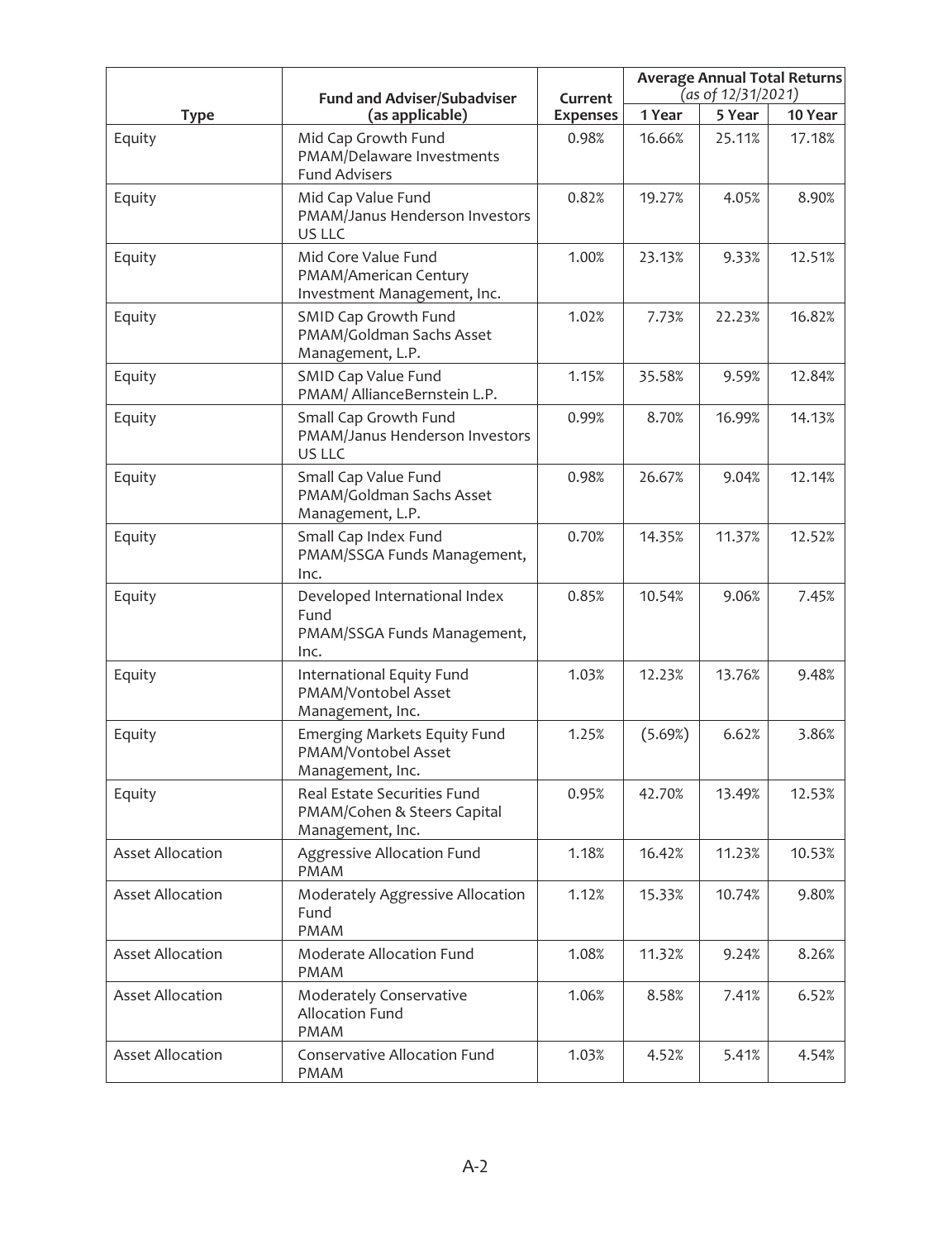#### **APPENDIX B**

### **Fixed Account Options**

**Premium payments allocated and policy value transferred to the Fixed Account Options become part of Penn Mutual's general account. Interests in the general account have not been registered under the Securities Act of 1933, nor is the general account registered as an investment company under the 1940 Act. Accordingly, neither the general account nor any interests therein are generally subject to the provisions of the 1933 and 1940 Acts. Disclosures regarding the indexed accounts, however, are subject generally to applicable provisions of federal securities laws relating to the accuracy and completeness of statements made in the Prospectus.**

**Penn Mutual believes that the Indexed Fixed Accounts are in substantial compliance with the conditions set forth in Section 989J(a)(1)-(3) of the Dodd-Frank Wall Street Reform and Consumer Protection Act. The Indexed Fixed Accounts qualify for an exemption from registration under the federal securities laws because, as a Penn Mutual general account option, the value does not vary according to the performance of a separate account. In addition, the products in which the Indexed Fixed Accounts are offered satisfy standard nonforfeiture laws applicable to life insurance. Accordingly, Penn Mutual has a reasonable basis for concluding that the indexed interest options provide sufficient guarantees of principal and interest through Penn Mutual's general account to qualify under Section 3(a)(8) of the Securities Act of 1933.**

The Policy allows you to allocate your policy value to two fixed interest accounts. As described in the relevant sections of the prospectus, policy value allocated to the Fixed Account Options, including the Indexed Fixed Account, in most respects is treated in the same manner as policy value allocated to the Variable Investment Options.

Amounts that you allocate to the Traditional Fixed Account will earn interest at a rate we declare from time to time. We guarantee that this rate will be at least 2.00%. Amounts intended to be allocated to the Indexed Fixed Account on dates other than a monthly policy anniversary will be allocated to a Holding Fixed Account which will earn interest at a rate that we declare from time to time. We guarantee that this rate will be at least 2.00%. On the subsequent monthly anniversary after the allocation to the Holding Fixed Account, amounts in this account will be allocated to the Indexed Fixed Account.

You may also allocate premium payments and policy value to the Indexed Fixed Account. The Indexed Fixed Account is comprised of a variety of different Segments, of five years in duration, containing Index Interest Credit Periods in which Index Credits are earned using a crediting strategy that is based on the change in value of the S&P 500 Index. Each Segment is subject to a guaranteed minimum interest rate it will earn, a cap (maximum) percentage on the interest it can earn, and a guaranteed participation rate. In addition, each Index Interest Credit Period within a Segment is subject to a guaranteed minimum interest rate. The cap is the highest percentage which will be credited for a one-year period even if the change in value of the S&P 500 Index is higher. The cap is subject to change at the Company's discretion, but the guaranteed cap percentage cannot be lower than 4.00%. The guaranteed participation rate is 100%. For an Index Interest Credit Period, the guaranteed minimum interest rate is 0.00% (1.00% for PA) on an annual basis.

For a Segment, there is also a 2.00% cumulative guaranteed minimum annual interest rate over a fiveyear period. As discussed below, the applicability of this guarantee to a Segment is only determined at the end of the Segment. Accordingly, if there is a full or partial surrender from a Segment during its five year duration, the 2.00% guarantee will not result in any additional amounts being credited to your policy value.

Segments can be funded by premium payments, transfers from Variable Investment Options or the Traditional Fixed Account, or amounts retained from prior Segments due to a Segment Maturity. Segments are created on Segment Dates, which are monthly policy anniversaries.

Amounts intended for the Indexed Fixed Account can only be allocated into this account on a monthly policy anniversary. For premiums that are intended for allocation into the Indexed Fixed Account and are paid on a date other than a monthly policy anniversary, such premiums will be placed into the Holding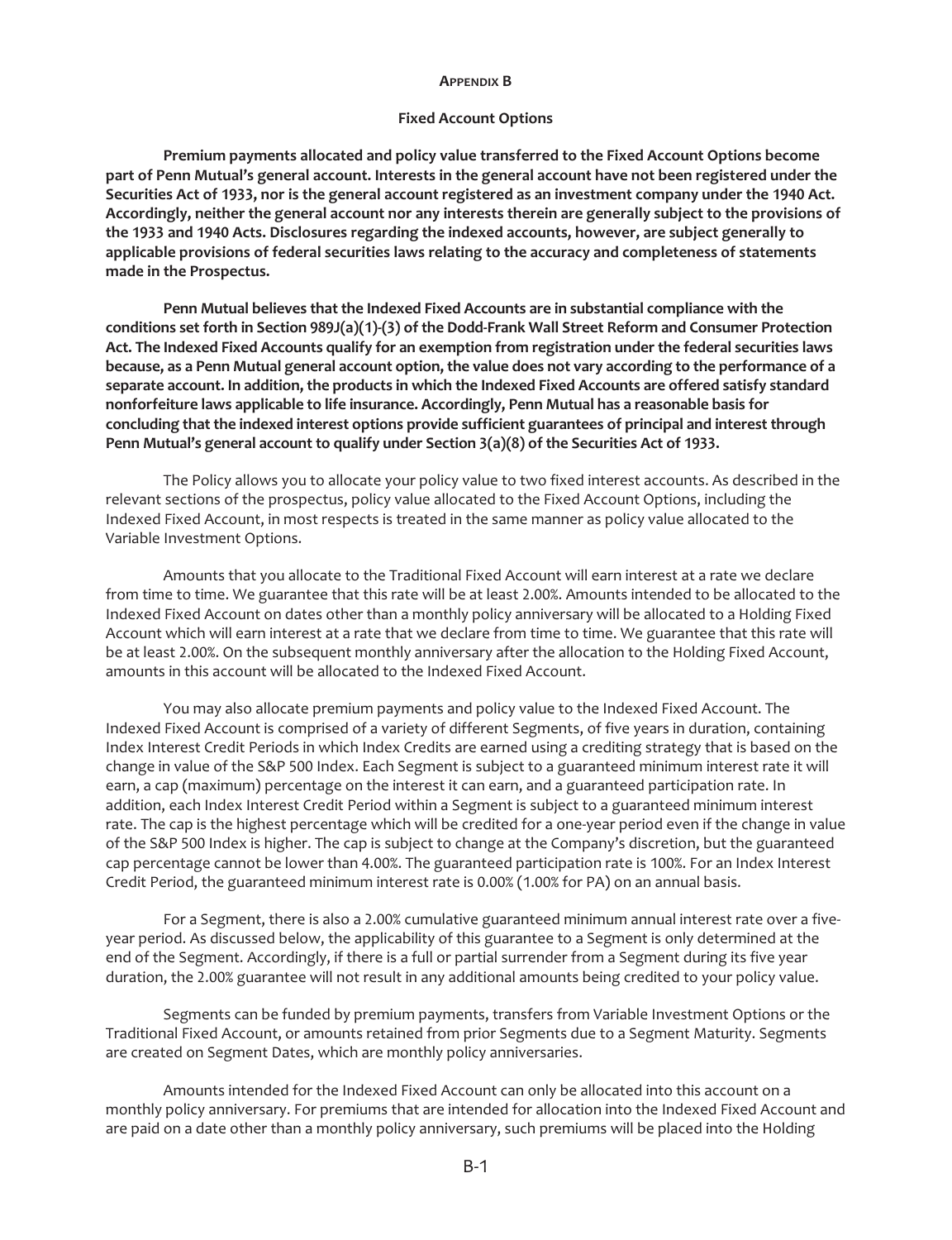Fixed Account, where interest will be credited until the next monthly policy anniversary. On the subsequent monthly policy anniversary following the allocation into the Holding Fixed Account, the amounts in this account will be automatically transferred into the Indexed Fixed Account.

When amounts are allocated to the Indexed Fixed Account, a Segment is created for that allocation with a Segment Duration equal to 5 years. During the Policy's Segment Duration, Index Interest Credit Periods equal to 1 year in length are established to track the one-year performance of the S&P 500 Index in order to determine the amount of interest credited to the account.

The index performance is equal to the growth in the S&P 500 Index (without dividends) during the Index Interest Credit Period multiplied by the participation percentage (guaranteed to be, 100%) with a floor equal to the minimum interest rate within an Index Interest Credit Period (0.00% for all states except PA and 1.00% for PA) and a ceiling at the cap percentage. At the end of each one-year Index Interest Credit Period, an Index Credit is calculated and applied to the policy value in-force at that time. There will be five one-year Index Interest Credit Periods within a Segment, unless the Segment commences less than 5 years prior to the Policy's maturity date. For Segments whose duration is less than 5 years, Index Credits will be calculated and applied in the same manner.

The five-year minimum guarantee will be applied to a Segment as follows. We will calculate the policy value for your policy using the premiums and deductions allocated to the Segment assuming an interest rate of 2.00%. The Index Credit will be a dollar amount calculated annually and equal to the amount of interest calculated during the one-year Index Interest Credit Period, multiplied by the ratio of the index performance during the one-year period over the stipulated interest rate of 2.00%. At the end of each five-year Segment (or shorter periods if the Segment commences less than 5 years prior to the Policy's maturity date), we will calculate the cumulative interest earned in that Segment using a 2.00% effective annual rate over the Segment Duration. If the cumulative Index Credits applied over the Segment are less than the minimum cumulative interest using a 2.00% effective annual rate, we will apply the difference to the policy value in-force at the end of the Segment Duration.

Below is an example of how the Index Credit works in conjunction with the cumulative five-year minimum interest rate guarantee.

Percentage Example for all states except PA:

|                                                                                                  | Year 1 | Year 2 Year 3 Year 4 |       |         | Year 5 | <b>Total Growth</b><br>Over 5 Year<br>Segment |
|--------------------------------------------------------------------------------------------------|--------|----------------------|-------|---------|--------|-----------------------------------------------|
| $\frac{1}{2}$ Index Performance $\ldots \ldots \ldots \ldots \ldots \ldots \ldots$ 1.00% -10.00% |        |                      | 4.00% | -10.00% | 3.00%  | $-12.37%$                                     |
|                                                                                                  |        |                      | 9.50% | 10.00%  | 10.00% |                                               |
| Growth Floor $\ldots \ldots \ldots \ldots \ldots \ldots \ldots \ldots$                           |        | 0.00%                | 0.00% | 0.00%   | 0.00%  |                                               |
|                                                                                                  |        | 2.00%                | 2.00% | 2.00%   | 2.00%  |                                               |
|                                                                                                  |        | 0.00%                | 4.00% | 0.00%   | 3.00%  | 8.19%                                         |
|                                                                                                  |        | 2.00%                | 2.00% | 2.00%   | 2.00%  | 10.41%                                        |

Dollar Example for all states except PA: (Initial Segment Value = \$1,000):

|                                               | Year 1 | Year 2    | Year 3 | Year 4   | Year 5 | <b>Total Growth</b><br>Over 5 Year<br>Segment |
|-----------------------------------------------|--------|-----------|--------|----------|--------|-----------------------------------------------|
| Index Performance                             | 10.00  | $-101.00$ | 36.36  | $-94.54$ | 25.52  | $-5123.65$                                    |
|                                               | 100.00 | 95.95     | 95.95  | 105.04   | 105.04 |                                               |
| Growth Floor                                  | 0.00   | 0.00      | 0.00   | 0.00     | 0.00   |                                               |
|                                               | 20.00  | 20.20     | 20.20  | 21.01    | 21.01  |                                               |
| Annual Index Credits                          | 10.00  | 0.00      | 40.40  | 0.00     | 31.51  | \$81.91                                       |
|                                               | 20.00  | 20.40     | 20.81  | 21.22    | 21.65  | \$104.08                                      |
| Additional Credit in dollars due to Five-Year |        |           |        |          |        |                                               |
| Cumulative Guarantee                          |        |           |        |          |        | \$22.17                                       |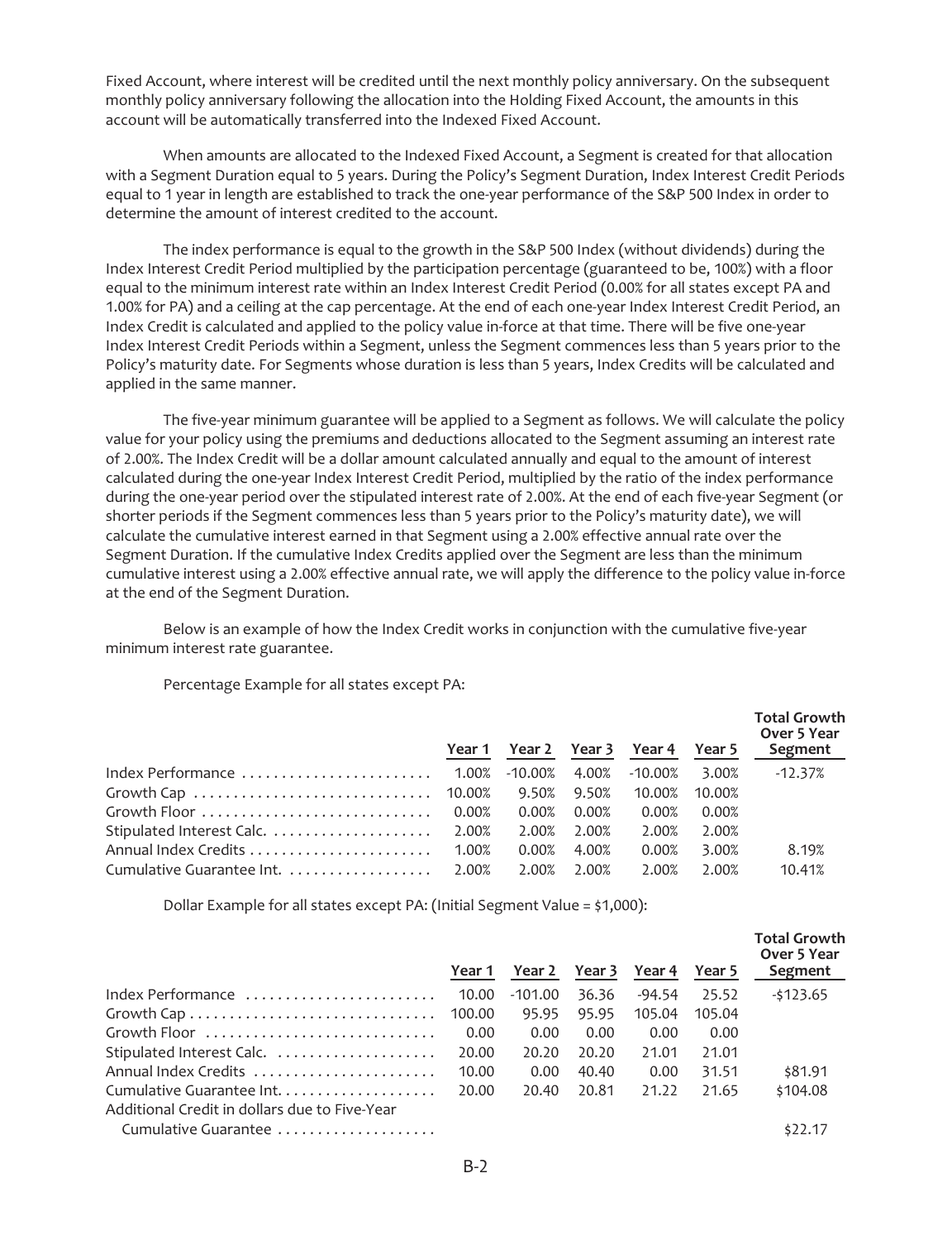### Percentage Example for PA:

|                                 | Year 1 | Year 2  | Year 3 | Year 4     | Year 5 | <b>Total Growth</b><br>Over 5 Year<br>Segment |
|---------------------------------|--------|---------|--------|------------|--------|-----------------------------------------------|
|                                 |        | -10.00% | 4.00%  | $-10.00\%$ | 3.00%  | $-12.37%$                                     |
|                                 |        | 9.50%   | 9.50%  | 10.00%     | 10.00% |                                               |
| Growth Floor                    | 1.00%  | 1.00%   | 1.00%  | 1.00%      | 1.00%  |                                               |
| Credited Interest Monthly       | 1.00%  | 1.00%   | 1.00%  | 1.00%      | 1.00%  | 5.10%                                         |
| Additional Annual Index Credits | 0.00%  | 0.00%   | 3.00%  | 0.00%      | 2.00%  | 5.06%                                         |
| Total Credited Interest         | 1.00%  | 1.00%   | 4.00%  | 1.00%      | 3.00%  | 10.37%                                        |
| Cumulative Guarantee Int.       | 2.00%  | 2.00%   | 2.00%  | 2.00%      | 2.00%  | 10.41%                                        |

Dollar Example for PA (Initial Segment Value = \$1,000):

|                                               | Year 1 | Year 2    | Year 3 | Year 4   | Year 5 | <b>Total Growth</b><br>Over 5 Year<br>Segment |
|-----------------------------------------------|--------|-----------|--------|----------|--------|-----------------------------------------------|
| Index Performance                             | 10.00  | $-101.00$ | 36.36  | $-94.54$ | 25.52  | $-5123.65$                                    |
|                                               |        |           |        |          |        |                                               |
|                                               | 100.00 | 95.95     | 95.95  | 106.09   | 107.15 |                                               |
| Growth Floor                                  | 10.00  | 10.10     | 10.20  | 10.61    | 10.72  |                                               |
| Credited Interest Monthly                     | 10.00  | 10.10     | 10.20  | 10.61    | 10.72  | \$51.63                                       |
| Additional Annual Index Credits               | 0.00   | 0.00      | 30.60  | 0.00     | 21.43  | \$52.03                                       |
| Total Credited Interest                       | 10.00  | 10.10     | 40.80  | 10.61    | 32.15  | \$103.66                                      |
|                                               | 20.00  | 20.40     | 20.81  | 21.22    | 21.65  | \$104.08                                      |
| Additional Credit in dollars due to Five-Year |        |           |        |          |        |                                               |
| Cumulative Guarantee                          |        |           |        |          |        | \$0.42                                        |

If the S&P 500 Index is no longer available or it is not practically feasible to use it or we decide to credit interest based on other indices, we reserve the right to add, change or substitute indices but will notify you in advance, before making such a change. A replacement index for the S&P 500 will be an index consisting of large publicly traded companies operating globally in diverse industries. If the S&P 500 is replaced, Index Credits will be calculated as though the replacement index has been in place since the Segment commenced. We also reserve the right to add or modify interest crediting methods. We will notify you in advance of any change. Any change will not affect the interest crediting method applicable to an existing Segment unless required by state law.

The manner in which the interest earnings are calculated on policy value allocated to the Indexed Fixed Account is very different from the manner in which appreciation or depreciation is calculated on policy value which is allocated to the Variable Investment Option which invests in shares of the Index 500 Fund. Policy values allocated to the Index 500 Fund Subaccount are valued daily based on the net asset value of the Index 500 Fund. The change in the Fund's net asset value is fully reflected in the performance of the Index 500 Fund Subaccount. The Company does not guarantee any minimum level of performance for the Subaccount nor does it set a cap on the performance of the Subaccount. The owner of the Policy bears all of the investment risk of allocating policy value into the Index 500 Fund Subaccount.

In contrast, the Indexed Fixed Account is part of the Company's general account. Subject to applicable law and regulation, investment of general account assets is at the sole discretion of the Company. The crediting strategy of the Indexed Fixed Account is linked to the performance of the S&P 500 Index (without dividends). It is a one-year point-to-point crediting strategy that will credit interest based on the one-year performance of the S&P 500 (without dividends) between two points in time, with an annual floor, a five-year cumulative floor, and a performance cap, as described above in detail.

As long as you do not have a Traditional Loan outstanding, you may take an Indexed Loan in policy years two and later. An Indexed Loan is not available in New York. You may borrow up to 95% of your cash surrender value and the minimum amount you may borrow is \$250.00.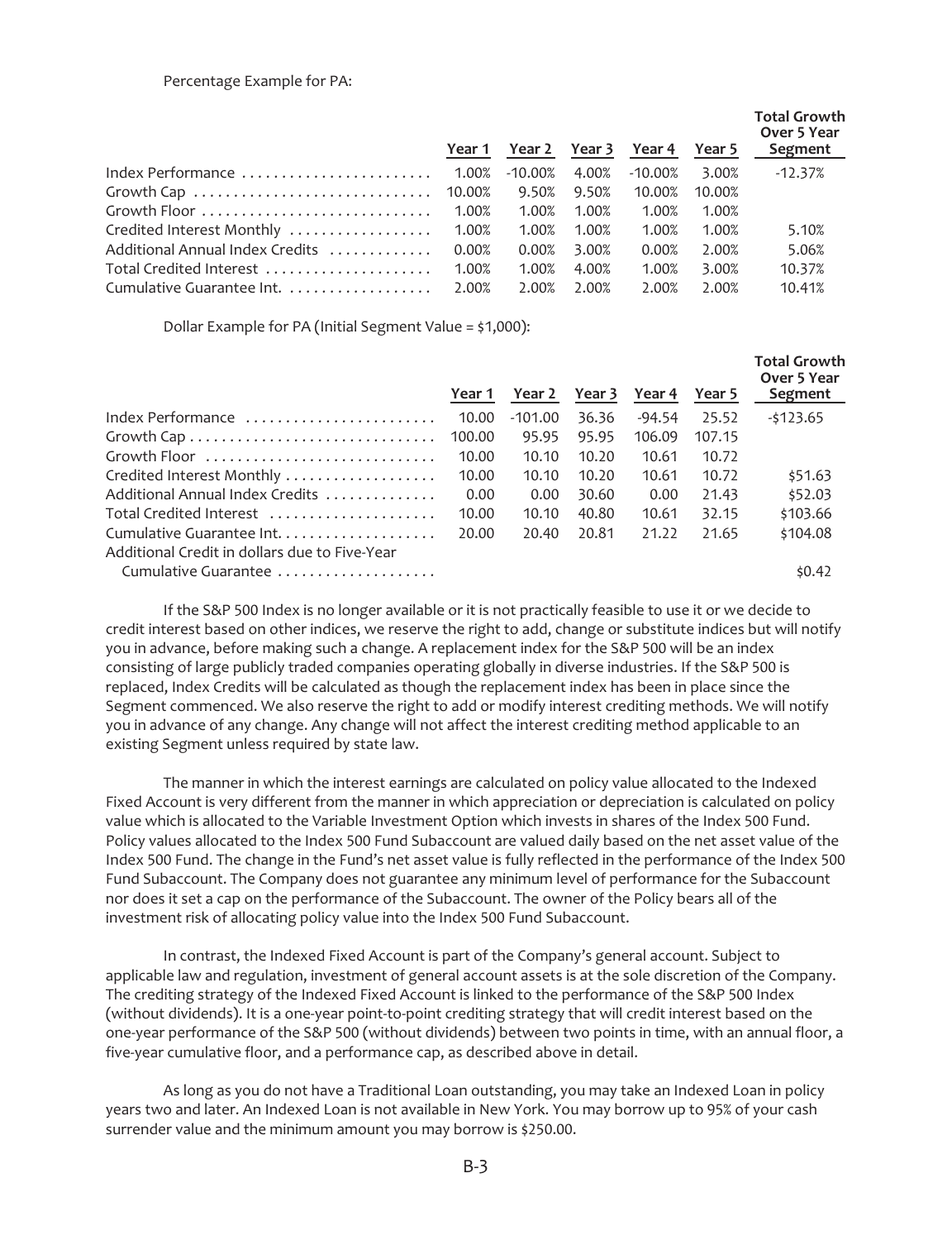For the Indexed Loan option, loans are only permitted from policy value allocated to the Indexed Fixed Account. Any policy value in the Variable Investment Options, the Traditional Fixed Account, or the Holding Fixed Account cannot be loaned under the Indexed Loan option until sufficient value from these accounts are transferred into a Segment of the Indexed Fixed Account on the next subsequent monthly policy anniversary. Interest on Indexed Loans will be charged at a rate of 6.00% and is payable at the end of each policy year. If interest is not paid when due, it is added to the loan. The collateral under the Indexed Loan option remains in the Segment of the Indexed Fixed Account and is credited interest in the same manner as the un-loaned portion of the Segment of the Indexed Fixed Account. The credited interest rate during any one Index Interest Credit Period will be between 0.00% (1.00% in PA) and the cap on the Indexed Fixed Account crediting rate for a particular year, which the Company sets in advance at a rate no less than 4.00%. You might choose an Indexed Loan if you prefer that the collateral for your loan earn interest at a rate based on the performance of the S&P 500, with a minimum rate guaranteed if held for the full Segment Duration, instead of the fixed rate earned on the collateral held for a Traditional Loan.

The interest credited on the collateral for an Indexed Loan at the end of a Segment will be no less than the cumulative guarantee of 2.00% annually, with any difference between the Indexed Credits earned during the Segment and the 2.00% cumulative guaranteed interest applied to the Segment at the end of the Segment.

You may repay all or part of a loan at any time. Upon repayment of an Indexed Loan, the loaned value is re-characterized as un-loaned value and remains in the Indexed Fixed Account.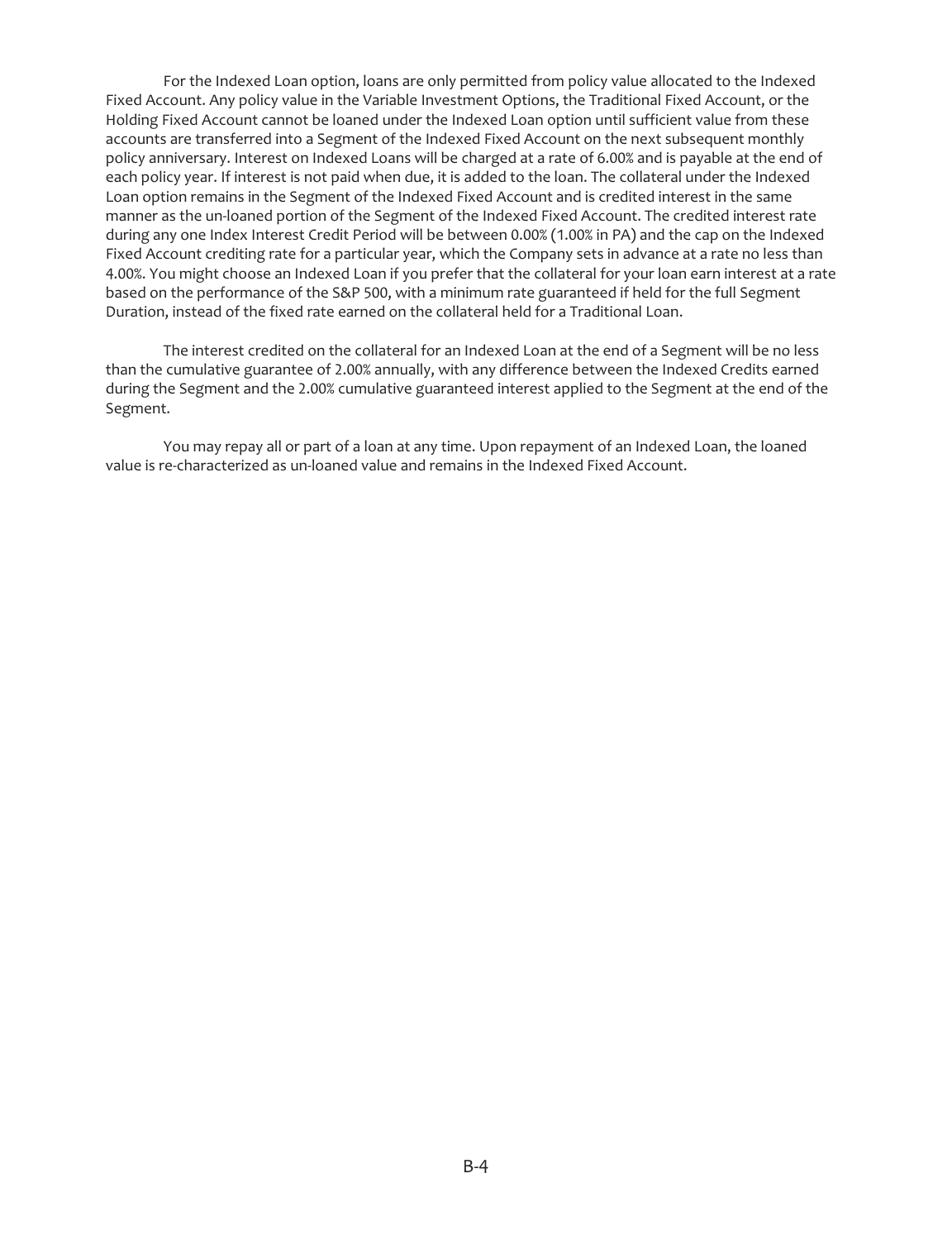The Statement of Additional Information ("SAI") contains additional information about the Diversified Growth Variable Universal Life Insurance Policy, including financial statements of The Penn Mutual Life Insurance Company, and additional information on Penn Mutual, the Separate Account and the Policy. The SAI is available without charge upon request from The Penn Mutual Life Insurance Company, Attn: SAI Request, PO Box 178, Philadelphia, Pennsylvania, 19105. Or you can call us toll-free at 1-800-523-0650 or visit our website at www.pennmutual.com. The SAI is incorporated by reference into this prospectus and, therefore, legally forms a part of this Prospectus.

Reports and other information about Penn Mutual Variable Life Account I, including the SAI, may be obtained from the EDGAR Database on the SEC's Internet site at http://www.sec.gov, and copies of this information also may be obtained, after paying a duplicating fee, by emailing the SEC at publicinfo@sec.gov.